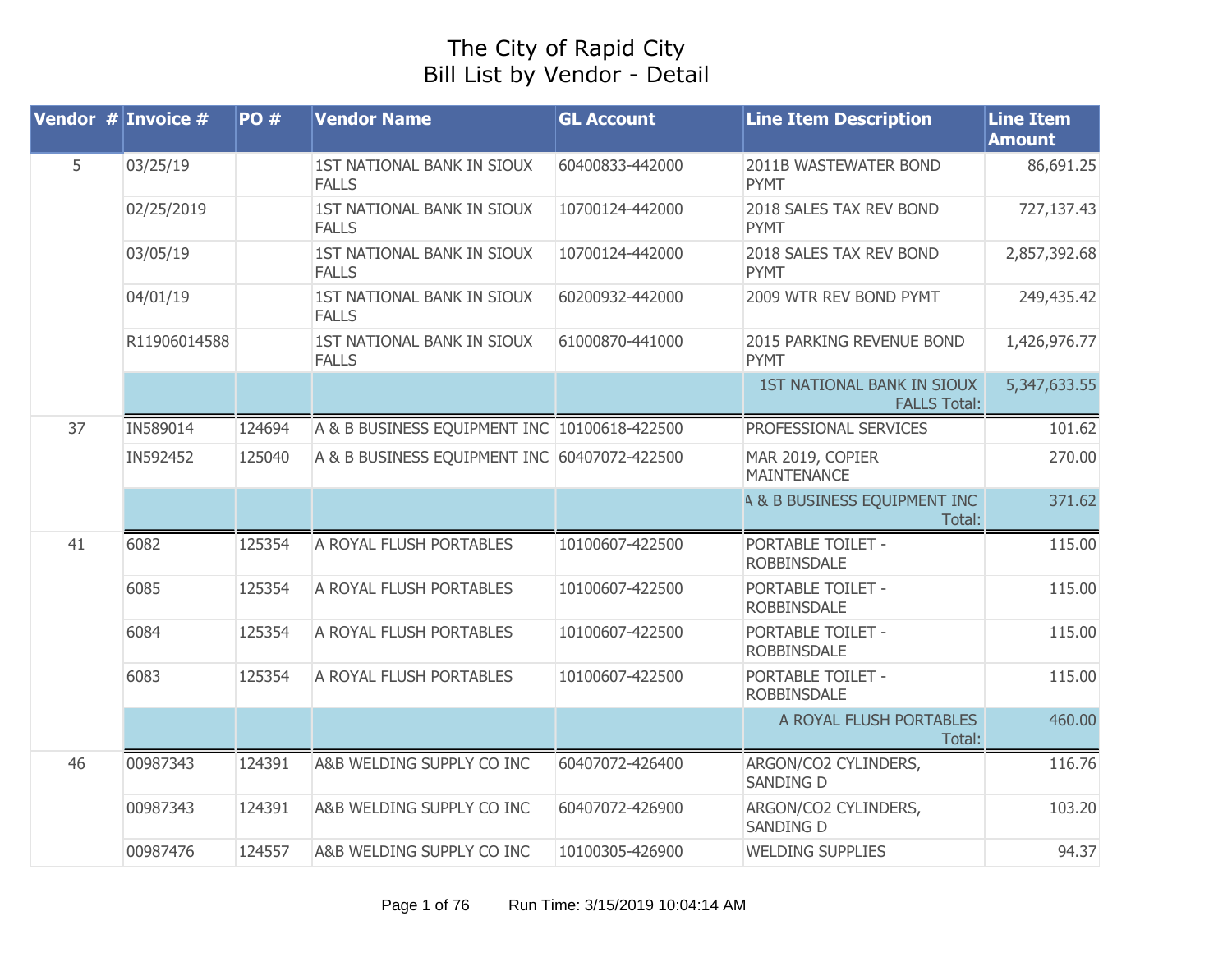| 46   | 00986752 | 123414 | A&B WELDING SUPPLY CO INC                  | 10100305-426900 | <b>WELDING SUPPLIES</b>                           | 90.97    |
|------|----------|--------|--------------------------------------------|-----------------|---------------------------------------------------|----------|
|      | 00986316 | 123414 | A&B WELDING SUPPLY CO INC                  | 10100305-426900 | <b>WELDING SUPPLIES</b>                           | 70.78    |
|      | 00988024 | 125311 | A&B WELDING SUPPLY CO INC                  | 60207012-426500 | <b>CUTTING TORCH TIP-SHOP USE</b>                 | 6.02     |
|      | 00988024 | 125311 | A&B WELDING SUPPLY CO INC                  | 60407071-426500 | <b>CUTTING TORCH TIP-SHOP USE</b>                 | 3.61     |
|      | 00988024 | 125311 | A&B WELDING SUPPLY CO INC                  | 60907401-426500 | <b>CUTTING TORCH TIP-SHOP USE</b>                 | 2.41     |
|      | 00988033 | 125334 | A&B WELDING SUPPLY CO INC                  | 60207012-426400 | <b>OXYGEN TAN EXCHANGE-SHOP</b><br><b>USE</b>     | 10.60    |
|      | 00988033 | 125334 | A&B WELDING SUPPLY CO INC                  | 60407071-426400 | <b>OXYGEN TAN EXCHANGE-SHOP</b><br><b>USE</b>     | 6.36     |
|      | 00988033 | 125334 | A&B WELDING SUPPLY CO INC                  | 60907401-426400 | <b>OXYGEN TAN EXCHANGE-SHOP</b><br><b>USE</b>     | 4.24     |
|      | 00988025 | 125329 | A&B WELDING SUPPLY CO INC                  | 60207012-426500 | PLASMA CUTTER AND POWER<br><b>CORD F</b>          | 897.20   |
|      | 00988025 | 125329 | A&B WELDING SUPPLY CO INC                  | 60407071-426500 | PLASMA CUTTER AND POWER<br><b>CORD F</b>          | 538.31   |
|      | 00988025 | 125329 | A&B WELDING SUPPLY CO INC                  | 60907401-426500 | PLASMA CUTTER AND POWER<br><b>CORD F</b>          | 358.88   |
|      | 00988037 | 125329 | A&B WELDING SUPPLY CO INC                  | 60207012-426500 | PLASMA CUTTER AND POWER<br><b>CORD F</b>          | 10.64    |
|      | 00988037 | 125329 | A&B WELDING SUPPLY CO INC                  | 60407071-426500 | PLASMA CUTTER AND POWER<br><b>CORD F</b>          | 6.39     |
|      | 00988037 | 125329 | A&B WELDING SUPPLY CO INC                  | 60907401-426500 | PLASMA CUTTER AND POWER<br><b>CORD F</b>          | 4.26     |
|      | 00052660 | 125647 | A&B WELDING SUPPLY CO INC                  | 60207011-424400 | OXY, ACET 022019                                  | 11.78    |
|      |          |        |                                            |                 | A&B WELDING SUPPLY CO INC<br>Total:               | 2,336.78 |
| 9552 | 184      | 124713 | A&J SCREENING-PARK BENCH<br><b>APPAREL</b> | 10100603-426300 | <b>JACKETS FOR ICE ARENA STAFF</b>                | 250.00   |
|      | 188      | 124714 | A&J SCREENING-PARK BENCH<br><b>APPAREL</b> | 10100603-426900 | <b>BAGS FOR SKATING</b><br><b>COMPETITION</b>     | 159.10   |
|      | 177      | 124715 | A&J SCREENING-PARK BENCH<br><b>APPAREL</b> | 10100603-426300 | FLEECE PULLOVER FOR STAFF                         | 696.00   |
|      |          |        |                                            |                 | A&J SCREENING-PARK BENCH<br><b>APPAREL Total:</b> | 1,105.10 |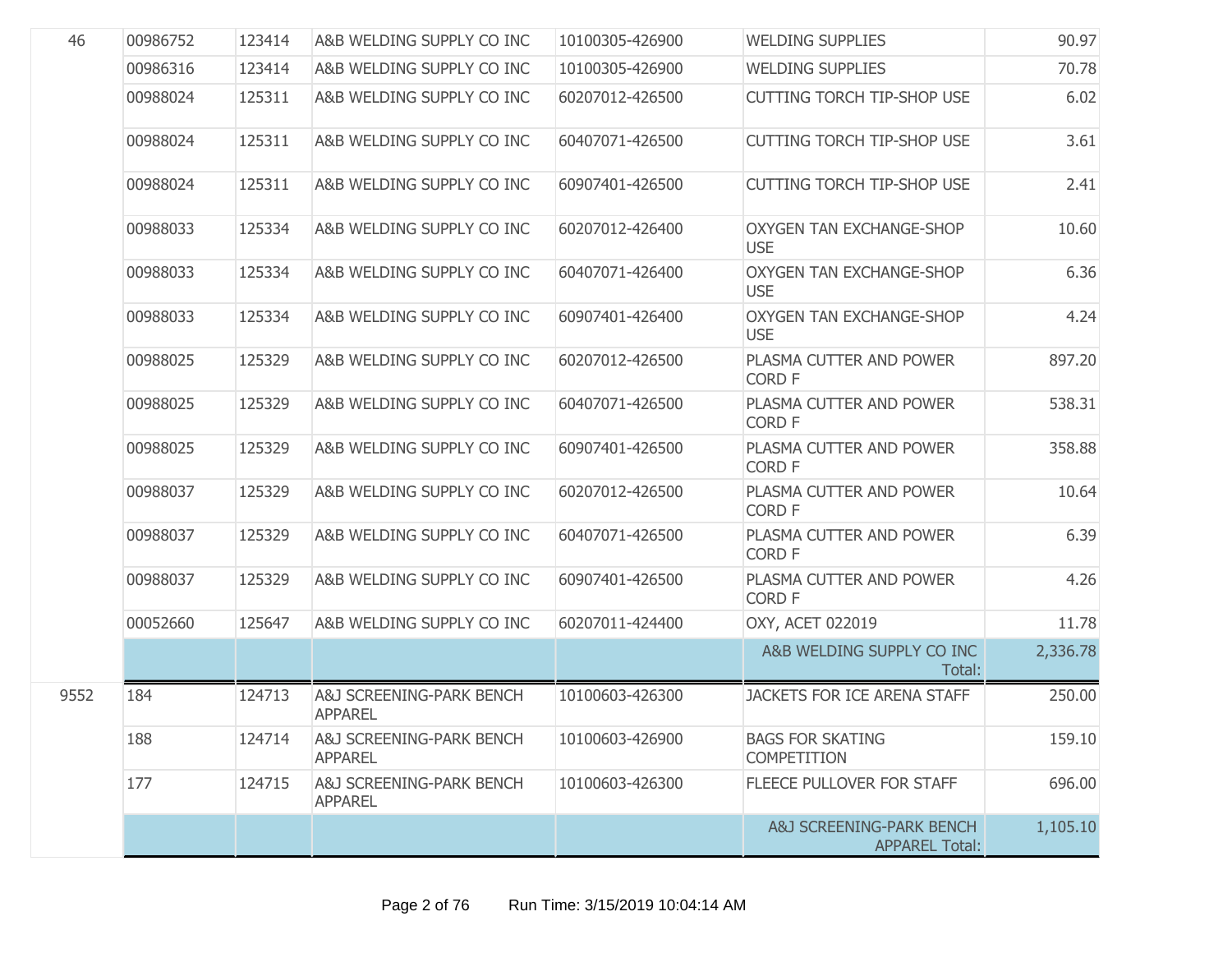| 50   | 296805  | 125563 | A-1 AUTO RECYCLERS       | 10100607-425100 | <b>BUMPER ASSY #1</b>                    | 75.00  |
|------|---------|--------|--------------------------|-----------------|------------------------------------------|--------|
|      |         |        |                          |                 | A-1 AUTO RECYCLERS Total:                | 75.00  |
| 7429 | D 26517 | 125345 | A-1 TOOLS                | 10100607-426500 | <b>BATTERY POST CLEANER</b>              | 23.99  |
|      |         |        |                          |                 | A-1 TOOLS<br>Total:                      | 23.99  |
| 8224 | 397045  | 124389 | <b>ACCENT WIRE-TIE</b>   | 61507103-425300 | <b>ENTRY TRACK</b>                       | 327.61 |
|      |         |        |                          |                 | <b>ACCENT WIRE-TIE Total:</b>            | 327.61 |
| 79   | 2991153 | 125068 | <b>ACE HARDWARE-EAST</b> | 10100603-426900 | <b>CM FILTER</b>                         | 34.54  |
|      | 2986436 | 125069 | <b>ACE HARDWARE-EAST</b> | 10100612-426900 | <b>WRENCH</b>                            | 100.20 |
|      | 3000779 | 125177 | <b>ACE HARDWARE-EAST</b> | 61507102-425300 | <b>TOILET HANDLE</b>                     | 3.83   |
|      | 2999799 | 125366 | <b>ACE HARDWARE-EAST</b> | 10100612-425500 | <b>ELBOWS</b>                            | 23.00  |
|      | 2990948 | 125098 | <b>ACE HARDWARE-EAST</b> | 60407072-426400 | TOOL: BAR CLAMP, GLUE                    | 2.20   |
|      | 2990948 | 125098 | <b>ACE HARDWARE-EAST</b> | 60407072-426500 | TOOL: BAR CLAMP, GLUE                    | 29.98  |
|      | 3003235 | 125328 | <b>ACE HARDWARE-EAST</b> | 60407072-425300 | PLUMBING: COUPLING, PIPE                 | 7.28   |
|      |         |        |                          |                 | <b>ACE HARDWARE-EAST Total:</b>          | 201.03 |
| 80   | 2937513 | 124654 | <b>ACE HARDWARE-WEST</b> | 10500115-426900 | SYN ULTRA MIX - HAZ<br><b>MITIGATION</b> | 5.98   |
|      | 2980389 | 124723 | <b>ACE HARDWARE-WEST</b> | 60207012-428500 | PARTS FOR BUILDING HEATER                | 5.76   |
|      | 2980389 | 124723 | <b>ACE HARDWARE-WEST</b> | 60407071-425300 | PARTS FOR BUILDING HEATER                | 6.69   |
|      | 2980389 | 124723 | <b>ACE HARDWARE-WEST</b> | 60407071-428500 | PARTS FOR BUILDING HEATER                | 5.75   |
|      | 2959932 | 124416 | <b>ACE HARDWARE-WEST</b> | 10100205-426100 | Office/Janitorial Supplies               | 4.99   |
|      | 2959932 | 124416 | <b>ACE HARDWARE-WEST</b> | 10100205-426400 | Office/Janitorial Supplies               | 15.57  |
|      | 2966618 | 124655 | <b>ACE HARDWARE-WEST</b> | 10500115-426300 | GLOVES - J. KING                         | 29.98  |
|      | 2988681 | 124879 | <b>ACE HARDWARE-WEST</b> | 10100612-426900 | SHELF UNIT                               | 76.79  |
|      | 2985200 | 124845 | ACE HARDWARE-WEST        | 10100612-426900 | SHOWER CONNECTER SWIVEL                  | 47.04  |
|      | 3004497 | 125723 | <b>ACE HARDWARE-WEST</b> | 10102023-426900 | TUBING, PROPANE - ST3                    | 6.27   |
|      | 3004497 | 125723 | <b>ACE HARDWARE-WEST</b> | 61800893-426900 | TUBING, PROPANE - ST3                    | 3.09   |
|      | 3011686 | 125578 | <b>ACE HARDWARE-WEST</b> | 10100612-426900 | <b>DUCT TAPE</b>                         | 17.28  |
|      | 2976793 | 125140 | <b>ACE HARDWARE-WEST</b> | 10102023-426900 | <b>UTV SUPPLIES - ST3</b>                | 15.85  |
|      | 2976793 | 125140 | ACE HARDWARE-WEST        | 61800893-426900 | <b>UTV SUPPLIES - ST3</b>                | 7.81   |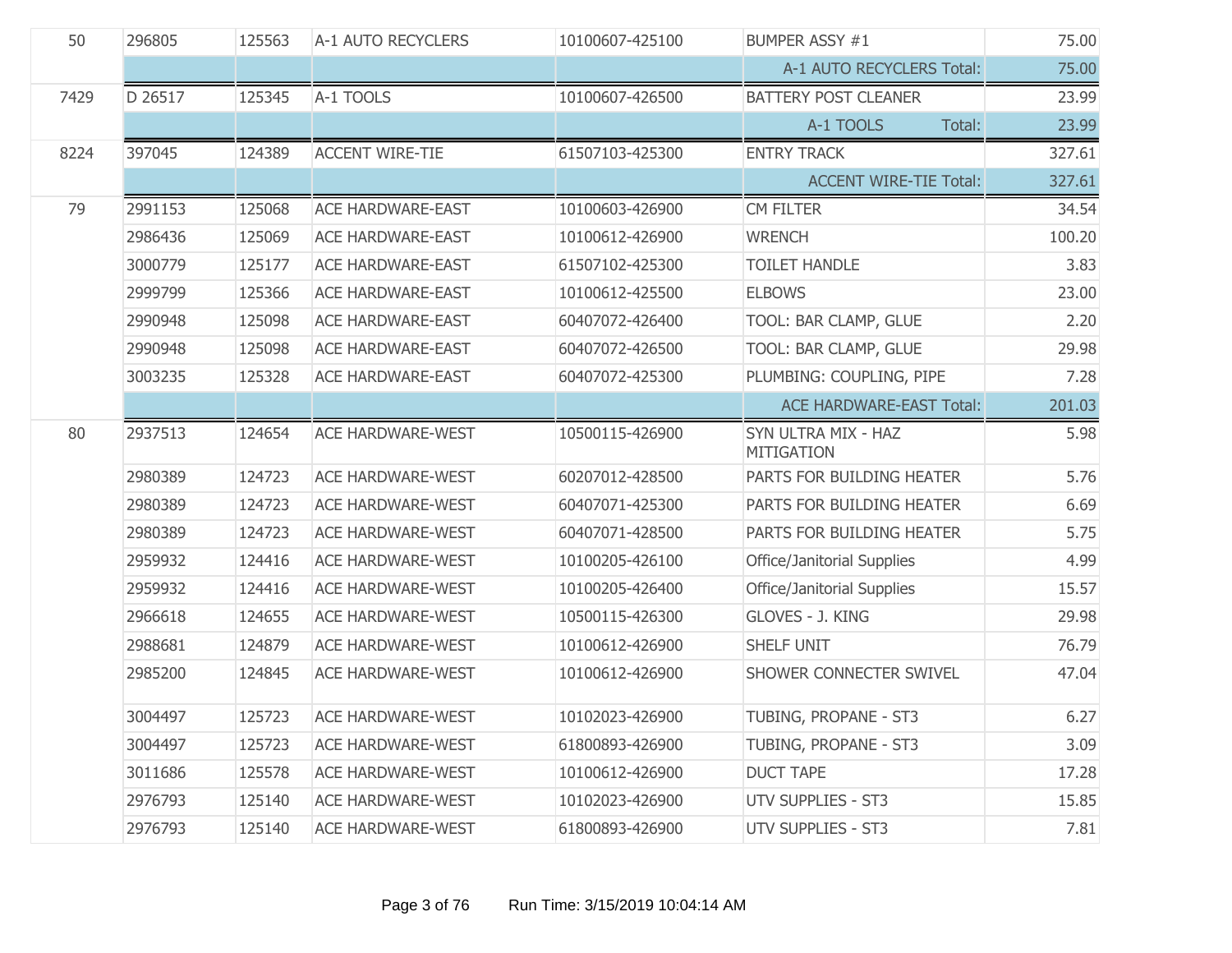| 80   | 3002789             | 125567 | <b>ACE HARDWARE-WEST</b>     | 61300664-426900 | NUTS/BOLTS/SPIGOT/ICE MELT               | 59.91    |
|------|---------------------|--------|------------------------------|-----------------|------------------------------------------|----------|
|      | 3001053             | 125336 | <b>ACE HARDWARE-WEST</b>     | 10100607-426400 | <b>TRASH CANS</b>                        | 79.98    |
|      | 3004436             | 125648 | <b>ACE HARDWARE-WEST</b>     | 60207011-426900 | SPRAY PAINT WHITE, TAPE MSK<br>FO        | 11.12    |
|      | 3007111             | 125649 | <b>ACE HARDWARE-WEST</b>     | 60207011-425100 | FUEL SUPPLEMENT, DIESEL CAN<br>FO        | 34.98    |
|      | 2989136             | 125055 | <b>ACE HARDWARE-WEST</b>     | 10100607-426500 | <b>VINYL #029</b>                        | 6.33     |
|      | 2986120             | 125055 | <b>ACE HARDWARE-WEST</b>     | 10100607-426900 | <b>VINYL #029</b>                        | 4.41     |
|      | 2991078             | 125030 | <b>ACE HARDWARE-WEST</b>     | 10100607-426600 | WRAP, STRAINER, PAN,<br><b>MEASURING</b> | 52.95    |
|      | 2988266             | 124982 | <b>ACE HARDWARE-WEST</b>     | 60207011-425300 | COPPER ELBOW, ADAPTERS 6),<br><b>BRU</b> | 10.31    |
|      | 2990027             | 124983 | <b>ACE HARDWARE-WEST</b>     | 60207011-425300 | COPPER UNION 2)                          | 24.94    |
|      | 2994066             | 124993 | <b>ACE HARDWARE-WEST</b>     | 60207014-425900 | NUTS/SCREWS/BOLTS 4)                     | 3.80     |
|      | 2972453             | 124583 | <b>ACE HARDWARE-WEST</b>     | 10100607-426900 | CHAIN LINK, CHAIN TRANS #07              | 4.90     |
|      | 2967373             | 124583 | <b>ACE HARDWARE-WEST</b>     | 10100607-425100 | CHAIN LINK, CHAIN TRANS #07              | 26.02    |
|      | 2983277             | 124858 | <b>ACE HARDWARE-WEST</b>     | 10100607-425900 | SPRAYPAINT - PICNIC TABLES               | 29.95    |
|      | 2991462             | 125070 | <b>ACE HARDWARE-WEST</b>     | 10100612-426900 | <b>SHOWER WALL MOUNT</b>                 | 67.25    |
|      | 2992464             | 125055 | <b>ACE HARDWARE-WEST</b>     | 10100607-425100 | <b>VINYL #029</b>                        | 1.29     |
|      | 2989091             | 125055 | <b>ACE HARDWARE-WEST</b>     | 10100607-426500 | <b>VINYL #029</b>                        | 46.81    |
|      |                     |        |                              |                 | <b>ACE HARDWARE-WEST Total:</b>          | 713.80   |
| 81   | 386729              | 124464 | ACE STEEL & RECYCLING INC    | 60207012-426900 | T719                                     | 30.69    |
|      | 387208              | 125312 | ACE STEEL & RECYCLING INC    | 60907401-425300 | ANGLE IRON FOR BARS ON<br><b>TRAILER</b> | 245.90   |
|      | 387123              | 125658 | ACE STEEL & RECYCLING INC    | 10100302-425100 | <b>STOCK PARTS</b>                       | 71.90    |
|      | 387239              | 125327 | ACE STEEL & RECYCLING INC    | 60407072-425300 | TRICKLING FILTER: BEND<br><b>METAL</b>   | 30.00    |
|      |                     |        |                              |                 | ACE STEEL & RECYCLING INC<br>Total:      | 378.49   |
| 8163 | 220000000124 124894 |        | <b>ACME BICYCLES</b>         | 10100201-426900 | <b>EBIKES</b>                            | 6,300.00 |
|      |                     |        |                              |                 | Total:<br><b>ACME BICYCLES</b>           | 6,300.00 |
| 86   | 98091               | 125087 | <b>ACTION MECHANICAL INC</b> | 60800840-422500 | PROFESSIONAL SERVICES                    | 1,081.09 |
|      | 97933               | 125087 | <b>ACTION MECHANICAL INC</b> | 60800840-422500 | PROFESSIONAL SERVICES                    | 86.73    |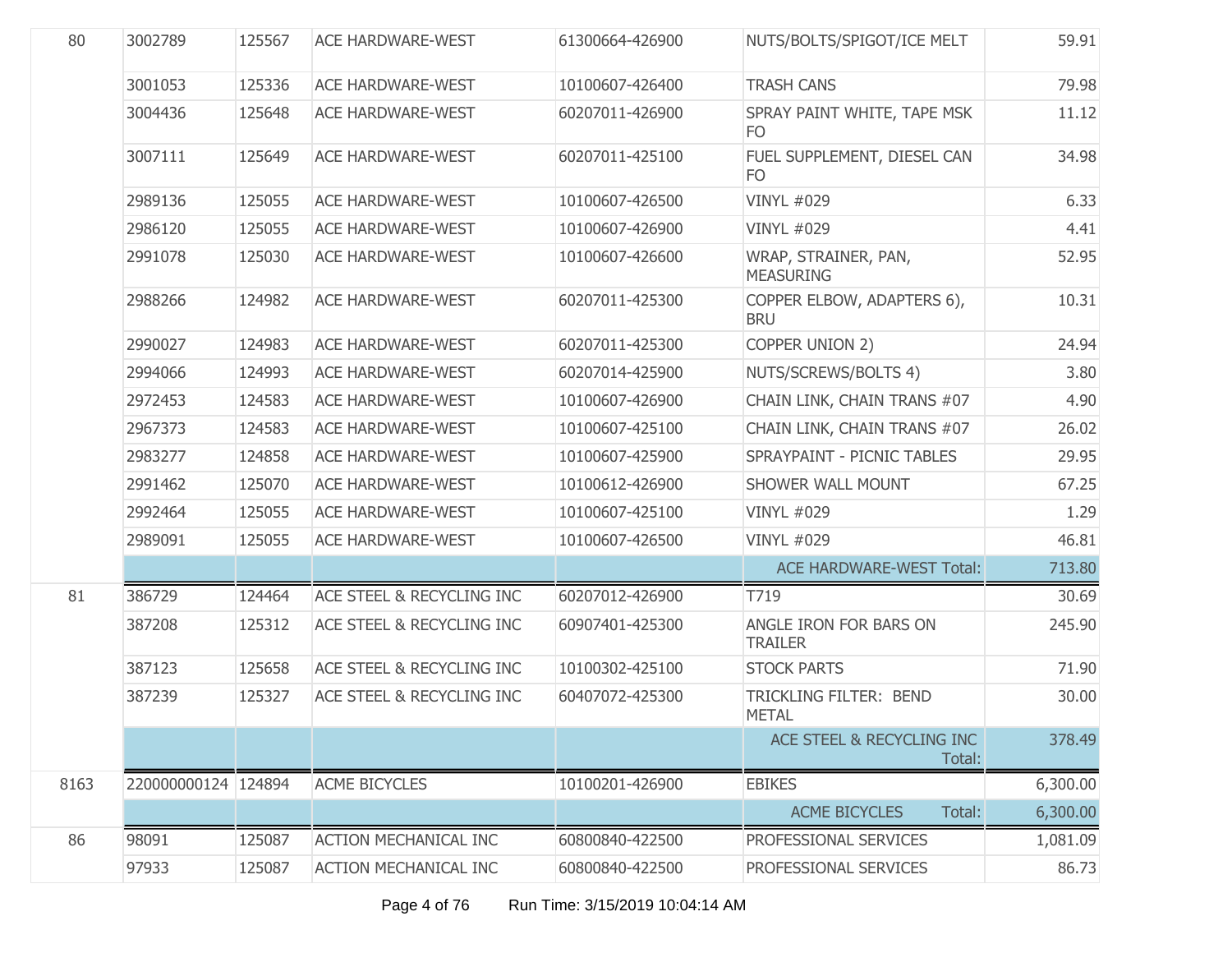| 86  | 98170       | 125640 | <b>ACTION MECHANICAL INC</b>               | 61507102-425300 | <b>GRINDER RPR</b>                                       | 2,443.88 |
|-----|-------------|--------|--------------------------------------------|-----------------|----------------------------------------------------------|----------|
|     |             |        |                                            |                 | <b>ACTION MECHANICAL INC Total:</b>                      | 3,611.70 |
| 90  | 4631155     | 125103 | <b>ADAMS ISC</b>                           | 60207011-425900 | <b>BEARINGS FOR JS RECYCLE</b><br><b>PUMPS</b>           | 48.04    |
|     | 12019338    | 125106 | <b>ADAMS ISC</b>                           | 60207011-422500 | LABOR: REPLACE SLEEVE; PUMP<br>S                         | 47.50    |
|     | 4630768     | 124460 | <b>ADAMS ISC</b>                           | 10102023-425100 | HOSE / COUPLING / ADAPTER /<br><b>TO</b>                 | 157.20   |
|     | 12019385    | 125816 | <b>ADAMS ISC</b>                           | 60207011-422500 | PUMP SHAFT HEAD / MACHINE<br><b>BUSH</b>                 | 287.50   |
|     |             |        |                                            |                 | <b>ADAMS ISC Total:</b>                                  | 540.24   |
| 114 | 6968        | 123017 | AGGRESSIVE AUTO & SALVAGE                  | 10100201-422500 | TOW CR#19-201088                                         | 100.00   |
|     |             |        |                                            |                 | AGGRESSIVE AUTO & SALVAGE<br>Total:                      | 100.00   |
| 140 | 137984 A    | 125699 | <b>ALEX JOHNSON HOTEL</b>                  | 10100202-427000 | LODGING: JOOS, ALAN 1.27.19                              | 70.00    |
|     |             |        |                                            |                 | ALEX JOHNSON HOTEL Total:                                | 70.00    |
| 151 | 189384      | 125717 | ALLEGIANT EMERGENCY<br><b>SERVICES INC</b> | 10102023-425300 | <b>FACEPIECE - HOBBS</b>                                 | 81.77    |
|     |             |        |                                            |                 | <b>ALLEGIANT EMERGENCY</b><br><b>SERVICES INC Total:</b> | 81.77    |
| 164 | LCAS1255492 | 124877 | <b>ALSCO INC</b>                           | 10100612-426400 | <b>LINEN SUPPLIES</b>                                    | 106.16   |
|     | LCAS1254233 | 124857 | <b>ALSCO INC</b>                           | 10100603-426400 | <b>LINEN SUPPLIES</b>                                    | 87.50    |
|     | LCAS1254981 | 124750 | ALSCO INC                                  | 61507103-426400 | <b>FACILITY MATS</b>                                     | 46.57    |
|     | LCAS1256788 | 125257 | <b>ALSCO INC</b>                           | 10100603-426400 | <b>LINEN SUPPLIES</b>                                    | 87.50    |
|     | LCAS1256225 | 125307 | ALSCO INC                                  | 61507103-426400 | <b>FLOOR MAT SERVICES</b>                                | 46.57    |
|     | LCAS1256766 | 125367 | <b>ALSCO INC</b>                           | 10100612-426400 | <b>LINEN SUPPLIES</b>                                    | 106.16   |
|     | LCAS1257583 | 125620 | <b>ALSCO INC</b>                           | 61507102-426400 | <b>JANITORIAL SUPPLIES</b>                               | 26.36    |
|     | LCAS1257582 | 125619 | <b>ALSCO INC</b>                           | 61507103-426400 | <b>FACILITY MATS</b>                                     | 50.95    |
|     |             |        |                                            |                 | <b>ALSCO INC Total:</b>                                  | 557.77   |
| 267 | 157838      | 125129 | ARMSTRONG EXTINGUISHER<br>SVC. INC.        | 10102022-426900 | <b>EXTINGUISHERS - ST2</b>                               | 225.72   |
|     | 157838      | 125129 | ARMSTRONG EXTINGUISHER<br>SVC. INC.        | 61800892-426900 | <b>EXTINGUISHERS - ST2</b>                               | 458.28   |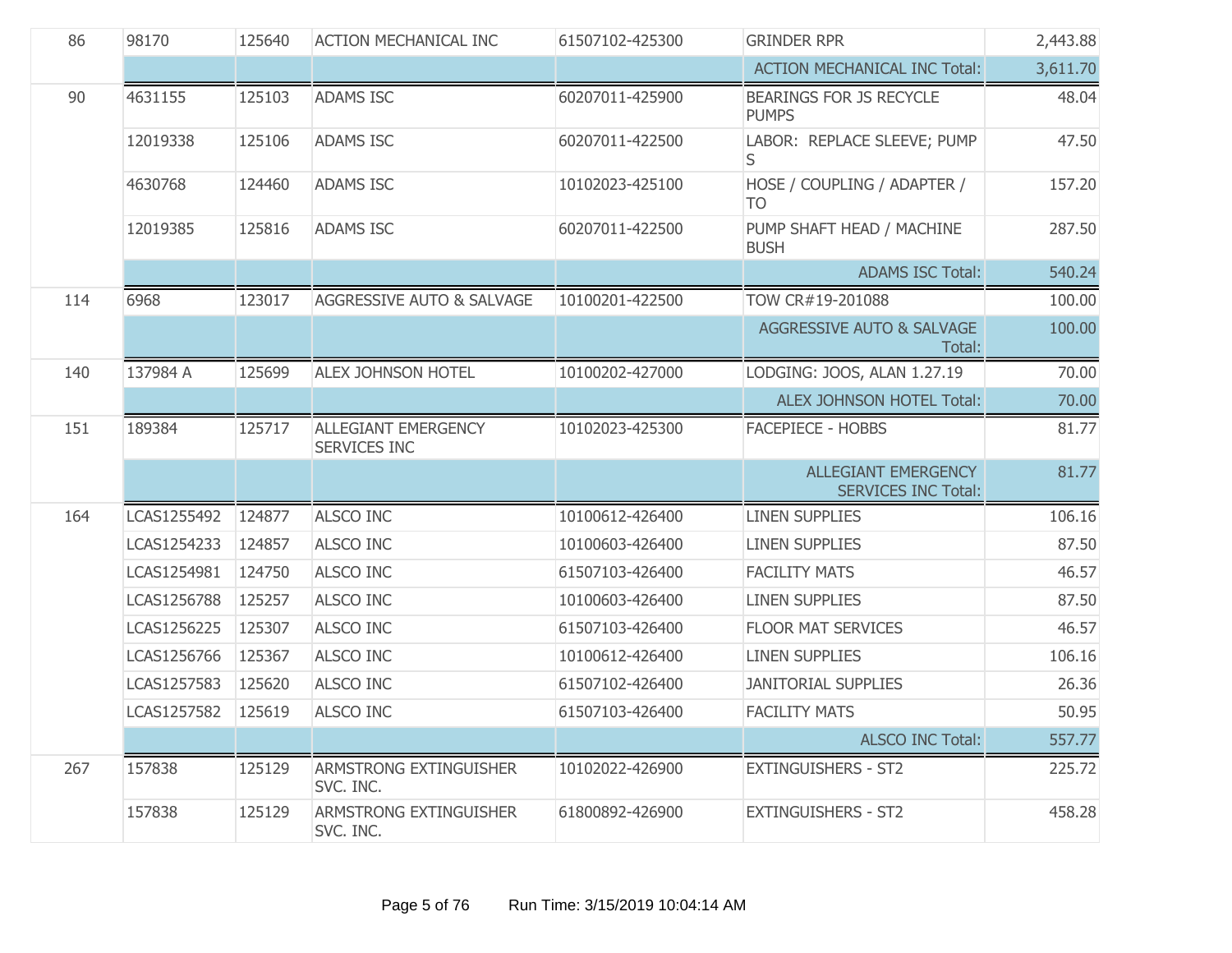| 267   |                          |        |                                          |                 | <b>ARMSTRONG EXTINGUISHER</b><br>SVC. INC. Total: | 684.00    |
|-------|--------------------------|--------|------------------------------------------|-----------------|---------------------------------------------------|-----------|
| 5535  | 9500971809               | 125152 | ARROW INTERNATIONAL INC                  | 61800890-429700 | <b>EMS DISPOSABLES</b>                            | 1,165.50  |
|       |                          |        |                                          |                 | ARROW INTERNATIONAL INC<br>Total:                 | 1,165.50  |
| 346   | 6148                     | 125695 | <b>BADGER STATE RECOVERY INC</b>         | 10100202-422500 | PAPER SHREDDING                                   | 19.80     |
|       | 6148                     | 125695 | <b>BADGER STATE RECOVERY INC</b>         | 61800890-422500 | PAPER SHREDDING                                   | 9.75      |
|       | 6246                     | 125777 | <b>BADGER STATE RECOVERY INC</b>         | 10100202-422500 | PAPER SHREDDING                                   | 24.62     |
|       | 6246                     | 125777 | <b>BADGER STATE RECOVERY INC</b>         | 61800890-422500 | PAPER SHREDDING                                   | 12.13     |
|       |                          |        |                                          |                 | <b>BADGER STATE RECOVERY INC</b><br>Total:        | 66.30     |
| 10369 | 52796                    | 124909 | <b>BALCO UNIFORMS INC</b>                | 10100201-426300 | PANTS DIAZ                                        | 214.50    |
|       | 52557                    | 124915 | <b>BALCO UNIFORMS INC</b>                | 10100201-426300 | LS OFFICER SHIRTS HOWER                           | 219.34    |
|       |                          |        |                                          |                 | <b>BALCO UNIFORMS INC Total:</b>                  | 433.84    |
| 403   | 730069798                | 125045 | <b>BARTLETT &amp; WEST</b>               | 60200933-422300 | 14-2179 PRESSURE REDUCING<br><b>VALV</b>          | 8,794.18  |
|       |                          |        |                                          |                 | <b>BARTLETT &amp; WEST Total:</b>                 | 8,794.18  |
| 474   | 018843                   | 125259 | <b>BEKA CORPORATION</b>                  | 10100302-424300 | <b>SNOW HELP</b>                                  | 1,045.00  |
|       |                          |        |                                          |                 | <b>BEKA CORPORATION Total:</b>                    | 1,045.00  |
| 510   | 509                      | 124975 | BERKLEY ASSIGNED RISK<br><b>SERVICES</b> | 79200967-422501 | JAN19 ADMIN FEE                                   | 12,071.57 |
|       |                          |        |                                          |                 | BERKLEY ASSIGNED RISK<br><b>SERVICES Total:</b>   | 12,071.57 |
| 536   | 37842                    | 125355 | <b>BH SERVICES INC</b>                   | 10100620-422500 | <b>CUSTODIAL SERVICES - ADMIN</b><br><b>OFF</b>   | 370.52    |
|       | 37841                    | 125621 | BH SERVICES INC                          | 60800840-422500 | PROFESSIONAL SERVICES                             | 1,562.06  |
|       |                          |        |                                          |                 | <b>BH SERVICES INC Total:</b>                     | 1,932.58  |
| 9218  | 02/19/19                 | 124859 | <b>BIG TEX TRAILERS</b>                  | 10100860-425100 | JACK CASTER PINLOCK, COUPLER<br>5                 | 129.98    |
|       | 02/21/19                 | 124883 | <b>BIG TEX TRAILERS</b>                  | 10100601-426900 | TOUNGE LOCK FOR TRAILER -<br>#T28                 | 69.99     |
|       |                          |        |                                          |                 | <b>BIG TEX TRAILERS Total:</b>                    | 199.97    |
| 572   | 1286446-447-<br>448-449- | 125280 | <b>BLACK &amp; VEATCH</b>                | 60200933-422300 | 14-2192 WASTEWATER UTILITY<br><b>SYS</b>          | 15,459.78 |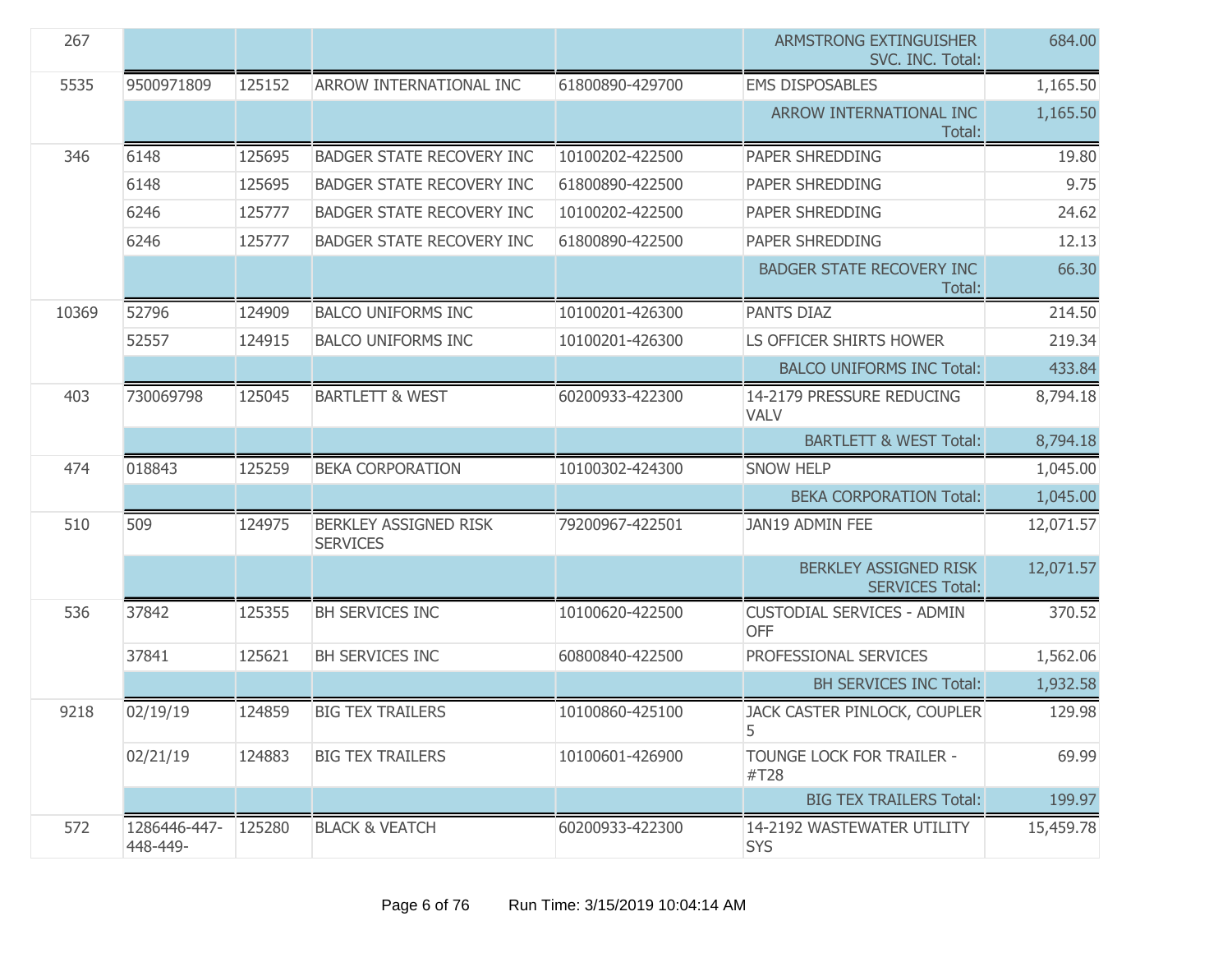| 572 | 1286446-447-<br>448-449- | 125280 | <b>BLACK &amp; VEATCH</b>                           | 60400833-422300 | 14-2192 WASTEWATER UTILITY<br><b>SYS</b>                   | 29,079.12 |
|-----|--------------------------|--------|-----------------------------------------------------|-----------------|------------------------------------------------------------|-----------|
|     | 1286446-447-<br>448-449- | 125280 | <b>BLACK &amp; VEATCH</b>                           | 60400834-422300 | 14-2192 WASTEWATER UTILITY<br><b>SYS</b>                   | 29,079.11 |
|     | 1287950-951-<br>952-953- | 124977 | <b>BLACK &amp; VEATCH</b>                           | 60200933-422300 | 14-2192 WASTEWATER UTILITY<br><b>SYS</b>                   | 1,938.83  |
|     | 1287950-951-<br>952-953- | 124977 | <b>BLACK &amp; VEATCH</b>                           | 60400833-422300 | 14-2192 WASTEWATER UTILITY<br><b>SYS</b>                   | 3,646.83  |
|     | 1287950-951-<br>952-953- | 124977 | <b>BLACK &amp; VEATCH</b>                           | 60400834-422300 | 14-2192 WASTEWATER UTILITY<br><b>SYS</b>                   | 3,646.84  |
|     |                          |        |                                                     |                 | <b>BLACK &amp; VEATCH Total:</b>                           | 82,850.51 |
| 573 | 13720                    | 124689 | <b>BLACK HAWK VANS INC</b>                          | 10100618-425100 | <b>BUS REPAIRS</b>                                         | 711.50    |
|     | 13722                    | 124689 | <b>BLACK HAWK VANS INC</b>                          | 10100618-425100 | <b>BUS REPAIRS</b>                                         | 840.00    |
|     |                          |        |                                                     |                 | <b>BLACK HAWK VANS INC Total:</b>                          | 1,551.50  |
| 584 | 13091                    | 124658 | <b>BLACK HILLS BUSINESS SOURCE</b>                  | 10100202-426100 | OFFICE SUPPLIES: PAPER,<br><b>NOTEBO</b>                   | 54.56     |
|     | 13091                    | 124658 | <b>BLACK HILLS BUSINESS SOURCE</b>                  | 61800890-426100 | OFFICE SUPPLIES: PAPER,<br><b>NOTEBO</b>                   | 26.88     |
|     | 12994                    | 124479 | <b>BLACK HILLS BUSINESS SOURCE</b>                  | 10100108-429600 | <b>BHBS OFFICE CHAIR</b>                                   | 1,490.00  |
|     |                          |        |                                                     |                 | <b>BLACK HILLS BUSINESS SOURCE</b><br>Total:               | 1,571.44  |
| 586 | 150194                   | 124709 | BLACK HILLS CHEMICAL CO INC                         | 10100603-426400 | <b>DEFOAMER</b>                                            | 58.43     |
|     | 150479                   | 125071 | BLACK HILLS CHEMICAL CO INC                         | 10100612-426400 | <b>CLEANING SUPPLIES</b>                                   | 542.46    |
|     | 150610                   | 125218 | BLACK HILLS CHEMICAL CO INC                         | 10100612-426400 | <b>SOAP DISPENSER</b>                                      | 75.40     |
|     | 150767                   | 125377 | BLACK HILLS CHEMICAL CO INC                         | 61507103-426400 | 150767                                                     | 157.70    |
|     |                          |        |                                                     |                 | <b>BLACK HILLS CHEMICAL CO INC</b><br>Total:               | 833.99    |
| 577 | 2-2019                   | 124895 | <b>BLACK HILLS COMMUNITY</b><br>FOUNDATION/ONEHEART | 10100201-422500 | <b>COLLECTIVE HEALING GRANT</b><br><b>SUPPO</b>            | 7,046.08  |
|     | 1-2019                   | 124896 | <b>BLACK HILLS COMMUNITY</b><br>FOUNDATION/ONEHEART | 10120111-422500 | <b>COLLECTIVE HEALING GRANT</b><br><b>SUPPO</b>            | 58,883.31 |
|     |                          |        |                                                     |                 | <b>BLACK HILLS COMMUNITY</b><br>FOUNDATION/ONEHEART Total: | 65,929.39 |
| 622 | 19244824<br>03/01        |        | <b>BLACK HILLS ENERGY</b>                           | 10100205-428300 |                                                            | 84.24     |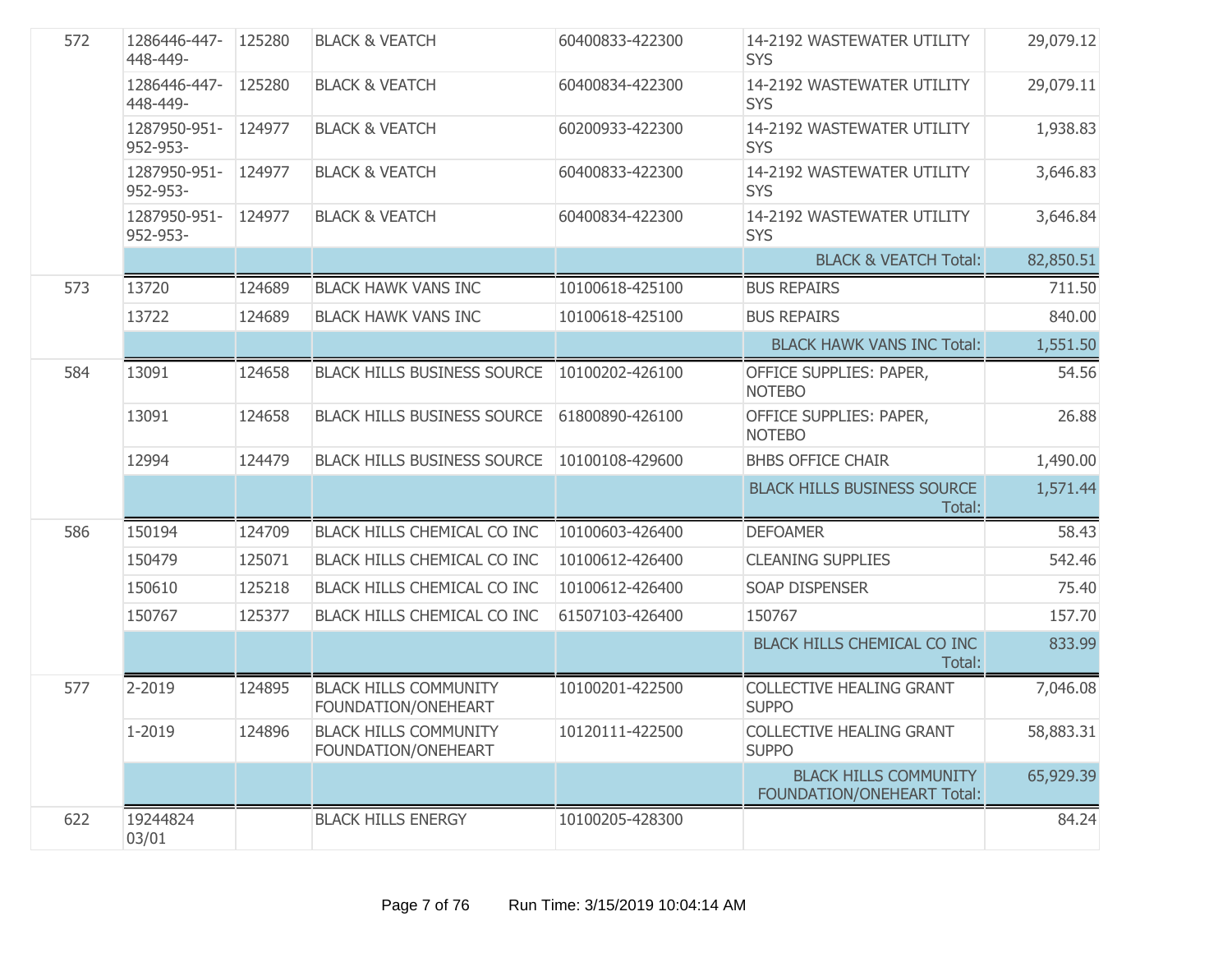| 622 | 19379189<br>03/01 | <b>BLACK HILLS ENERGY</b> | 10100607-428300 | 24.46     |
|-----|-------------------|---------------------------|-----------------|-----------|
|     | 19244825<br>03/01 | <b>BLACK HILLS ENERGY</b> | 10100607-428300 | 15.96     |
|     | 21343222<br>03/01 | <b>BLACK HILLS ENERGY</b> | 10100607-428300 | 15.00     |
|     | 19244829<br>03/01 | <b>BLACK HILLS ENERGY</b> | 60207011-428300 | 324.58    |
|     | 19244615<br>03/01 | <b>BLACK HILLS ENERGY</b> | 10100607-428300 | 369.67    |
|     | 12313258<br>03/05 | <b>BLACK HILLS ENERGY</b> | 61800894-428300 | 262.80    |
|     | 22076087<br>03/06 | <b>BLACK HILLS ENERGY</b> | 60207011-428300 | 203.00    |
|     | 19779178<br>03/06 | <b>BLACK HILLS ENERGY</b> | 60207011-428300 | 1,643.28  |
|     | 12775425<br>03/06 | <b>BLACK HILLS ENERGY</b> | 60207011-428300 | 260.90    |
|     | 12767152<br>03/06 | <b>BLACK HILLS ENERGY</b> | 10102026-428300 | 488.05    |
|     | 12767152<br>03/06 | <b>BLACK HILLS ENERGY</b> | 61800896-428300 | 240.39    |
|     | 12313258<br>03/05 | <b>BLACK HILLS ENERGY</b> | 10102024-428300 | 533.55    |
|     | 20092393<br>03/05 | <b>BLACK HILLS ENERGY</b> | 10100607-428300 | 15.00     |
|     | 22338915<br>03/05 | <b>BLACK HILLS ENERGY</b> | 10100607-428300 | 15.00     |
|     | 22045499<br>03/06 | <b>BLACK HILLS ENERGY</b> | 60207011-428300 | 161.22    |
|     | 22193759<br>03/06 | <b>BLACK HILLS ENERGY</b> | 60207011-428300 | 69.58     |
|     | 20660969<br>03/06 | <b>BLACK HILLS ENERGY</b> | 60207011-428300 | 43.42     |
|     | 12767125<br>03/05 | <b>BLACK HILLS ENERGY</b> | 60207011-428300 | 2,062.68  |
|     | <b>NONE 03/08</b> | <b>BLACK HILLS ENERGY</b> | 10100304-428300 | 29,604.84 |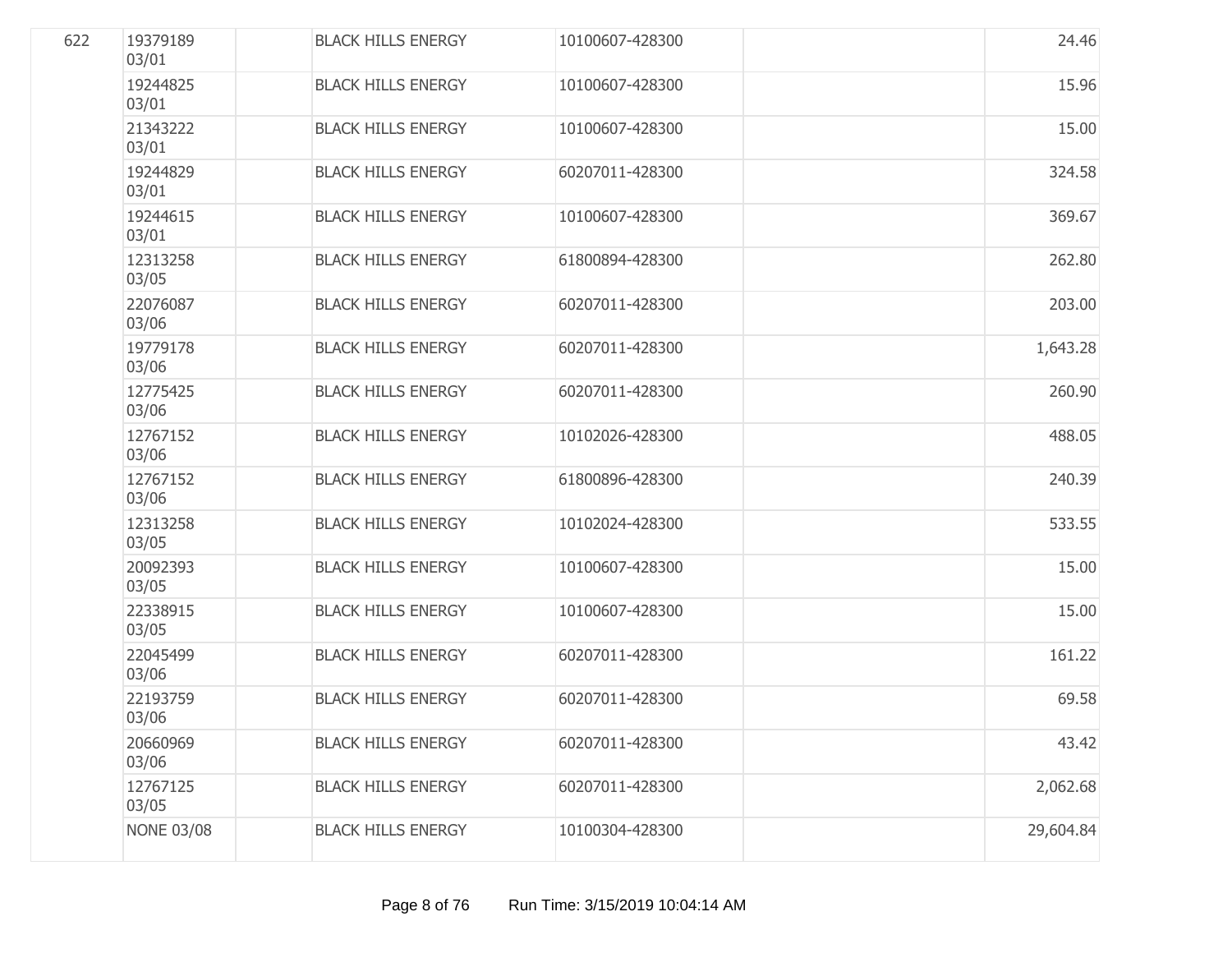| 622 | <b>NONE 03/08</b> | <b>BLACK HILLS ENERGY</b> | 10100607-428300 | 55.97     |
|-----|-------------------|---------------------------|-----------------|-----------|
|     | <b>NONE 03/08</b> | <b>BLACK HILLS ENERGY</b> | 10100607-428300 | 58.48     |
|     | <b>NONE 03/08</b> | <b>BLACK HILLS ENERGY</b> | 10100607-428300 | 167.22    |
|     | 19407184<br>03/05 | <b>BLACK HILLS ENERGY</b> | 10100607-428300 | 22.33     |
|     | 22338508<br>03/05 | <b>BLACK HILLS ENERGY</b> | 10100607-428300 | 39.48     |
|     | 18964094<br>03/06 | <b>BLACK HILLS ENERGY</b> | 10100205-428300 | 21.27     |
|     | 22083577<br>03/05 | <b>BLACK HILLS ENERGY</b> | 10100205-428300 | 78.24     |
|     | 22276503<br>03/06 | <b>BLACK HILLS ENERGY</b> | 10100205-428300 | 45.10     |
|     | 21928630<br>03/06 | <b>BLACK HILLS ENERGY</b> | 10100205-428300 | 28.31     |
|     | <b>NONE 03/08</b> | <b>BLACK HILLS ENERGY</b> | 10100205-428300 | 23.72     |
|     | <b>NONE 03/08</b> | <b>BLACK HILLS ENERGY</b> | 10100304-428300 | 30,720.18 |
|     | 22070142<br>03/04 | <b>BLACK HILLS ENERGY</b> | 10100205-428300 | 56.12     |
|     | 22458600<br>03/04 | <b>BLACK HILLS ENERGY</b> | 10100205-428300 | 20.85     |
|     | 22070769<br>03/04 | <b>BLACK HILLS ENERGY</b> | 10100205-428300 | 25.34     |
|     | 22069091<br>03/04 | <b>BLACK HILLS ENERGY</b> | 10100205-428300 | 26.95     |
|     | 22070256<br>03/04 | <b>BLACK HILLS ENERGY</b> | 10100205-428300 | 15.00     |
|     | 22067682<br>03/06 | <b>BLACK HILLS ENERGY</b> | 10100205-428300 | 39.59     |
|     | 22071793<br>03/08 | <b>BLACK HILLS ENERGY</b> | 10100205-428300 | 26.95     |
|     | 22071245<br>03/08 | <b>BLACK HILLS ENERGY</b> | 10100205-428300 | 23.99     |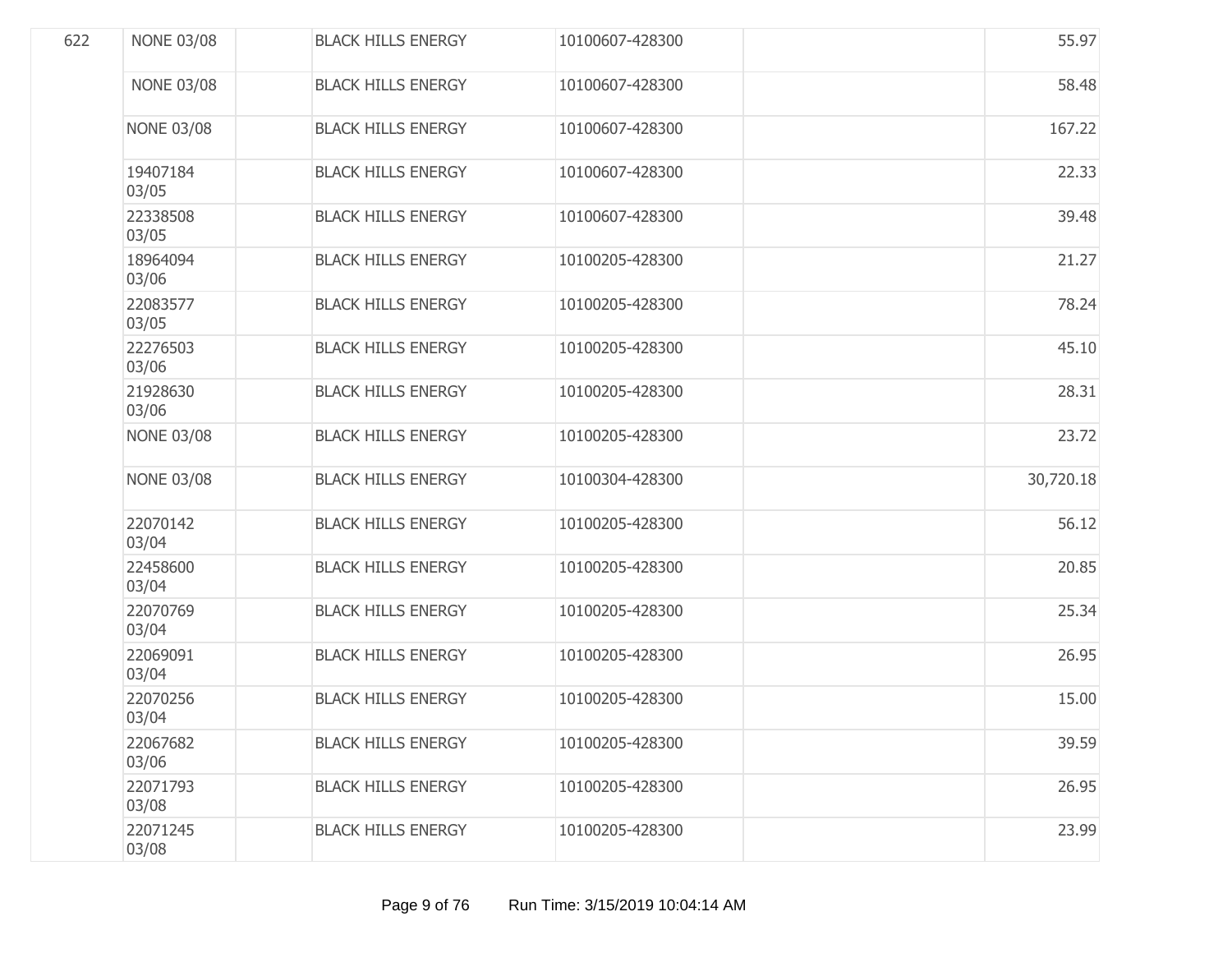| 622 | 22075512<br>03/08 | <b>BLACK HILLS ENERGY</b> | 10100205-428300 | 182.52    |
|-----|-------------------|---------------------------|-----------------|-----------|
|     | <b>NONE 03/11</b> | <b>BLACK HILLS ENERGY</b> | 10100607-428300 | 51.36     |
|     | 22197938<br>03/08 | <b>BLACK HILLS ENERGY</b> | 10100607-428300 | 125.41    |
|     | 22072258<br>03/08 | <b>BLACK HILLS ENERGY</b> | 10100607-428300 | 34.05     |
|     | 22045203<br>03/07 | <b>BLACK HILLS ENERGY</b> | 77504134-428300 | 15.00     |
|     | 12775761<br>03/07 | <b>BLACK HILLS ENERGY</b> | 77504134-428300 | 167.75    |
|     | 22071164<br>03/07 | <b>BLACK HILLS ENERGY</b> | 77504134-428300 | 330.45    |
|     | 12775762<br>03/07 | <b>BLACK HILLS ENERGY</b> | 77504134-428300 | 15.00     |
|     | 12192045<br>03/07 | <b>BLACK HILLS ENERGY</b> | 61507102-428300 | 512.98    |
|     | 16814404<br>03/08 | <b>BLACK HILLS ENERGY</b> | 10100205-428300 | 72.05     |
|     | <b>NONE 03/08</b> | <b>BLACK HILLS ENERGY</b> | 61507102-428300 | 19.31     |
|     | <b>NONE 03/08</b> | <b>BLACK HILLS ENERGY</b> | 61507102-428300 | 23.89     |
|     | 12306655<br>03/07 | <b>BLACK HILLS ENERGY</b> | 61507102-428300 | 43.61     |
|     | 22403774<br>03/07 | <b>BLACK HILLS ENERGY</b> | 61507103-428300 | 16.01     |
|     | 12225919<br>03/07 | <b>BLACK HILLS ENERGY</b> | 77504134-428300 | 1,724.91  |
|     | 22205287<br>03/07 | <b>BLACK HILLS ENERGY</b> | 77504134-428300 | 15.00     |
|     | 12775379<br>03/07 | <b>BLACK HILLS ENERGY</b> | 60407072-428300 | 5,115.17  |
|     | 12775556<br>03/07 | <b>BLACK HILLS ENERGY</b> | 60407072-428300 | 4,570.67  |
|     | 12775557<br>03/07 | <b>BLACK HILLS ENERGY</b> | 60407072-428300 | 13,062.95 |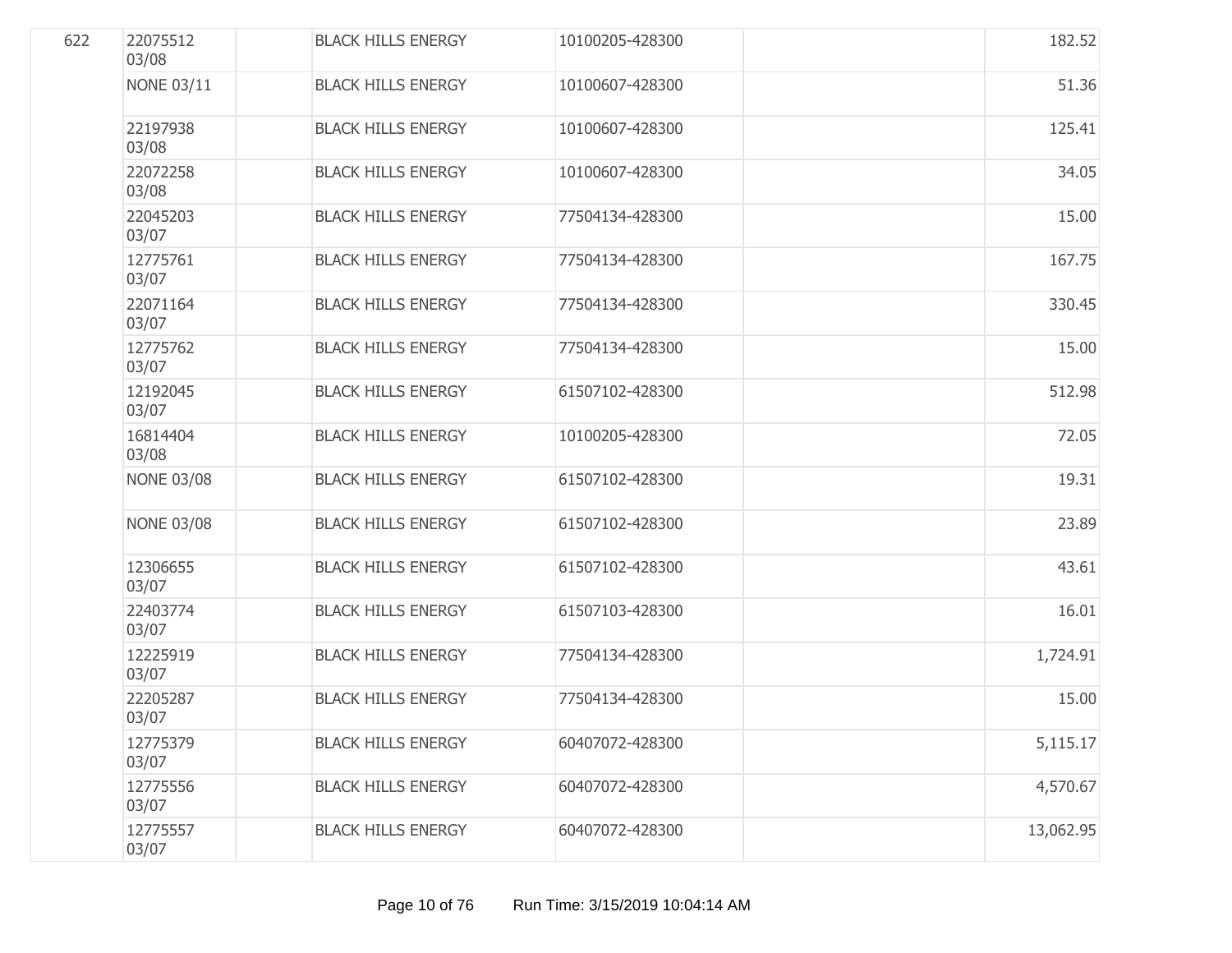| 622 | 12775558<br>03/06 | <b>BLACK HILLS ENERGY</b> | 60407072-428300 | 2,984.47  |
|-----|-------------------|---------------------------|-----------------|-----------|
|     | 20375131<br>03/07 | <b>BLACK HILLS ENERGY</b> | 60407072-428300 | 107.54    |
|     | <b>NONE 03/08</b> | <b>BLACK HILLS ENERGY</b> | 61507102-428300 | 10.60     |
|     | 12227335<br>03/06 | <b>BLACK HILLS ENERGY</b> | 10100615-428300 | 208.81    |
|     | 22069544<br>03/07 | <b>BLACK HILLS ENERGY</b> | 10106064-428300 | 58.49     |
|     | 22083960<br>03/06 | <b>BLACK HILLS ENERGY</b> | 60407071-428300 | 80.88     |
|     | 12766508<br>03/07 | <b>BLACK HILLS ENERGY</b> | 60407071-428300 | 480.92    |
|     | 12766507<br>03/07 | <b>BLACK HILLS ENERGY</b> | 60407071-428300 | 50.17     |
|     | 12227262<br>03/07 | <b>BLACK HILLS ENERGY</b> | 60407072-428300 | 13,043.78 |
|     | 22277366<br>03/07 | <b>BLACK HILLS ENERGY</b> | 10100205-428300 | 30.77     |
|     | 22071230<br>03/07 | <b>BLACK HILLS ENERGY</b> | 10100302-428300 | 77.13     |
|     | 16887039<br>03/07 | <b>BLACK HILLS ENERGY</b> | 10100607-428300 | 301.52    |
|     | 22069545<br>03/07 | <b>BLACK HILLS ENERGY</b> | 10100607-428300 | 15.00     |
|     | 18488921<br>03/07 | <b>BLACK HILLS ENERGY</b> | 10100607-428300 | 236.81    |
|     | <b>NONE 03/08</b> | <b>BLACK HILLS ENERGY</b> | 10100607-428300 | 10.16     |
|     | 22069566<br>03/07 | <b>BLACK HILLS ENERGY</b> | 10100205-428300 | 29.83     |
|     | 21928545<br>03/07 | <b>BLACK HILLS ENERGY</b> | 10100205-428300 | 25.68     |
|     | 22070951<br>03/07 | <b>BLACK HILLS ENERGY</b> | 10100205-428300 | 23.73     |
|     | 22073974<br>03/07 | <b>BLACK HILLS ENERGY</b> | 10100205-428300 | 96.34     |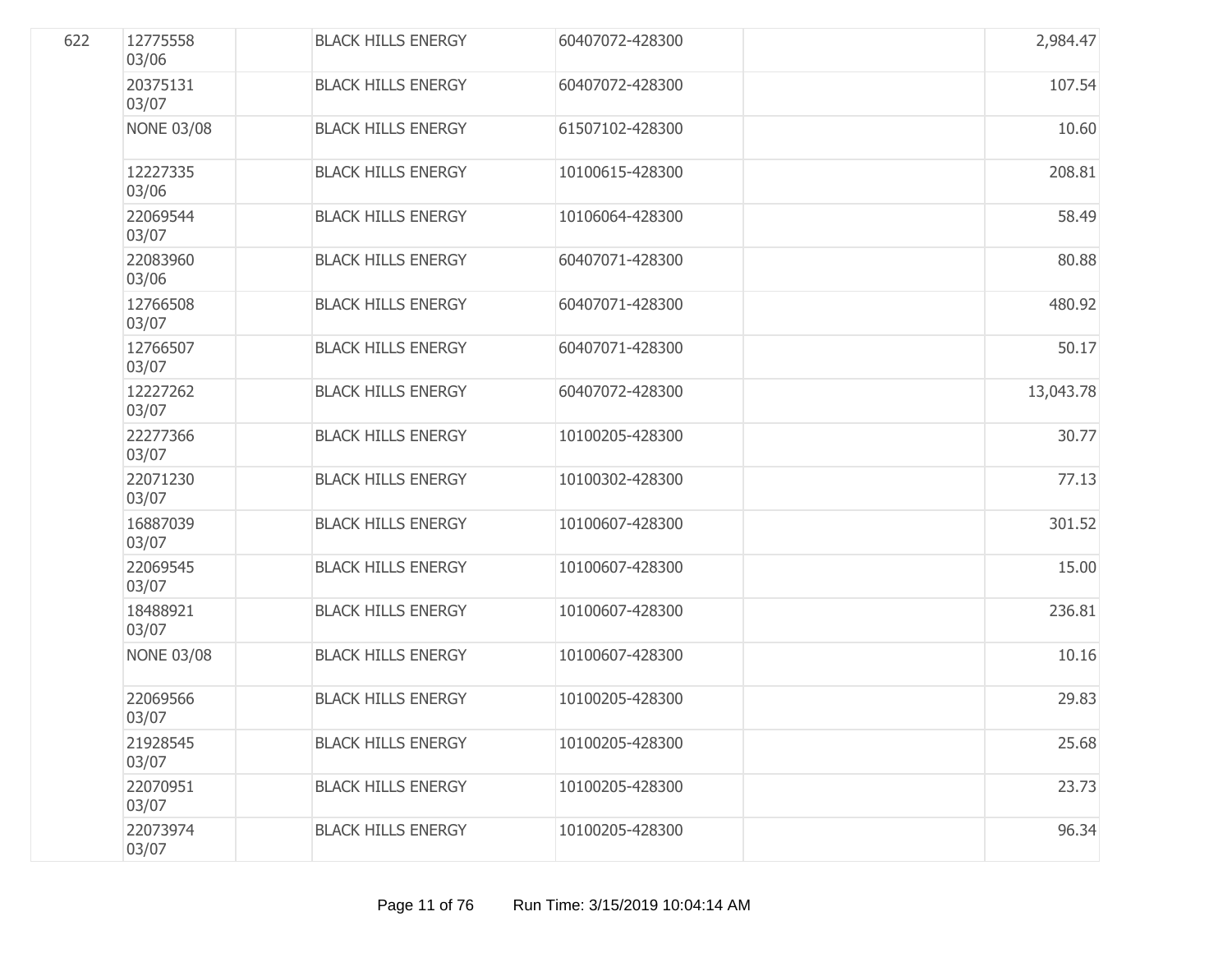| 622 | 22339197<br>03/07 | <b>BLACK HILLS ENERGY</b> | 10100205-428300 | 26.10    |
|-----|-------------------|---------------------------|-----------------|----------|
|     | 22071135<br>03/07 | <b>BLACK HILLS ENERGY</b> | 10100205-428300 | 118.42   |
|     | 22069567<br>03/07 | <b>BLACK HILLS ENERGY</b> | 10100205-428300 | 27.03    |
|     | 22077527<br>03/07 | <b>BLACK HILLS ENERGY</b> | 10100205-428300 | 25.68    |
|     | 22458595<br>03/07 | <b>BLACK HILLS ENERGY</b> | 10100205-428300 | 47.55    |
|     | 22458665<br>03/07 | <b>BLACK HILLS ENERGY</b> | 10100205-428300 | 31.54    |
|     | 22071163<br>03/07 | <b>BLACK HILLS ENERGY</b> | 10100205-428300 | 38.74    |
|     | 22069568<br>03/07 | <b>BLACK HILLS ENERGY</b> | 10100205-428300 | 37.81    |
|     | 12227286<br>03/08 | <b>BLACK HILLS ENERGY</b> | 10100201-428300 | 516.04   |
|     | 22458613<br>03/08 | <b>BLACK HILLS ENERGY</b> | 10100205-428300 | 26.54    |
|     | 12432829<br>02/27 | <b>BLACK HILLS ENERGY</b> | 10100607-428300 | 1,062.86 |
|     | 22047027<br>02/27 | <b>BLACK HILLS ENERGY</b> | 10100607-428300 | 15.00    |
|     | 12432784<br>02/27 | <b>BLACK HILLS ENERGY</b> | 10100607-428300 | 2,136.39 |
|     | 20064553<br>03/07 | <b>BLACK HILLS ENERGY</b> | 10100607-428300 | 15.00    |
|     | 21722471<br>03/07 | <b>BLACK HILLS ENERGY</b> | 61507102-428300 | 298.54   |
|     | 18487279<br>03/06 | <b>BLACK HILLS ENERGY</b> | 10100607-428300 | 39.91    |
|     | <b>NONE 03/08</b> | <b>BLACK HILLS ENERGY</b> | 10100607-428300 | 43.33    |
|     | 22072171<br>03/08 | <b>BLACK HILLS ENERGY</b> | 10100607-428300 | 397.28   |
|     | 12227286<br>03/08 | <b>BLACK HILLS ENERGY</b> | 10100618-428300 | 1,032.08 |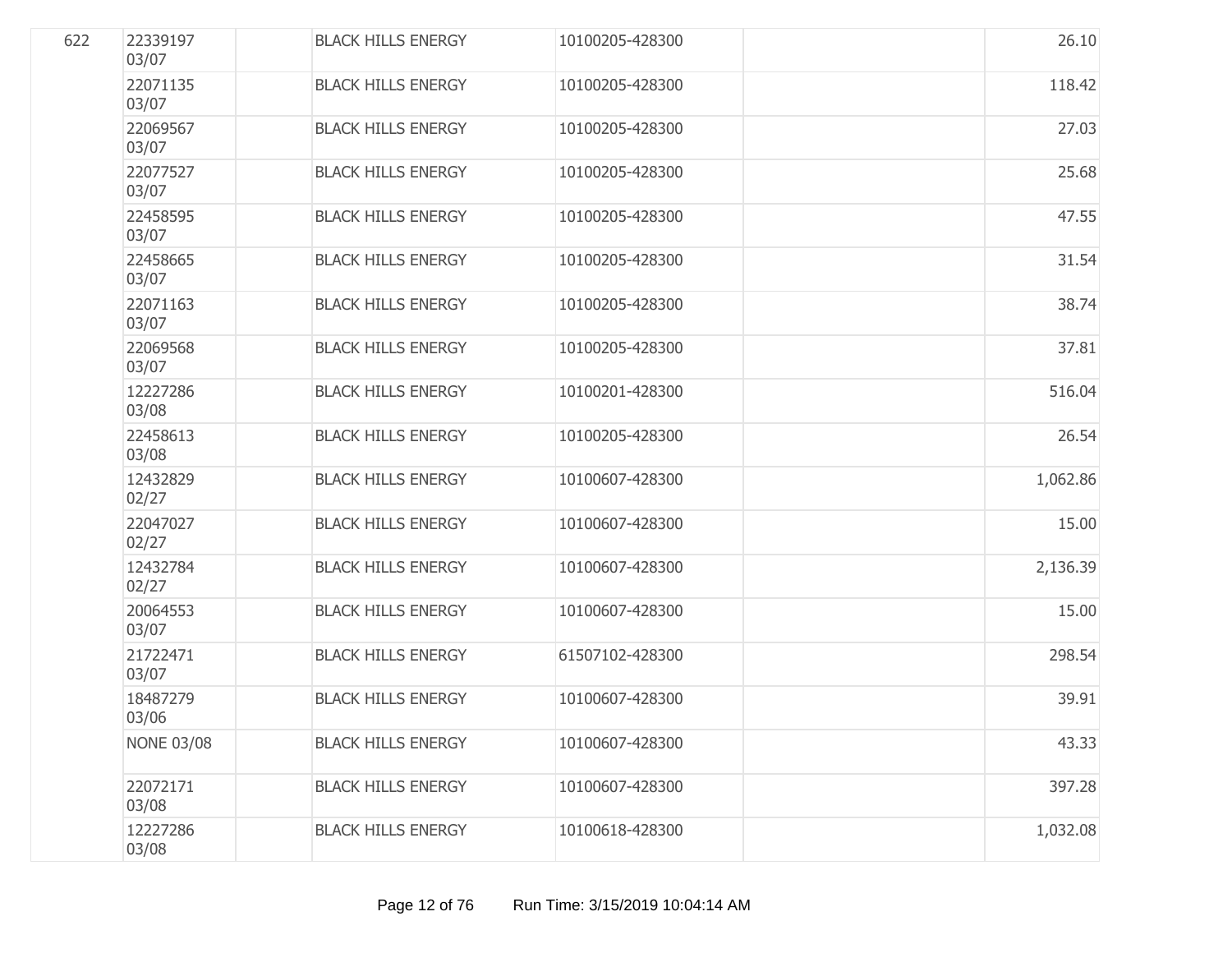| 622 | 12227286<br>03/08 | <b>BLACK HILLS ENERGY</b> | 10100205-428300 | 516.04   |
|-----|-------------------|---------------------------|-----------------|----------|
|     | 22071025<br>03/07 | <b>BLACK HILLS ENERGY</b> | 10100205-428300 | 49.76    |
|     | 12775405<br>03/07 | <b>BLACK HILLS ENERGY</b> | 77700914-428300 | 3,523.56 |
|     | 18963958<br>03/07 | <b>BLACK HILLS ENERGY</b> | 10100607-428300 | 433.57   |
|     | 22073299<br>03/06 | <b>BLACK HILLS ENERGY</b> | 10100108-428300 | 12.00    |
|     | 21722629<br>03/07 | <b>BLACK HILLS ENERGY</b> | 10100205-428300 | 87.31    |
|     | 15572844<br>03/07 | <b>BLACK HILLS ENERGY</b> | 61507102-428300 | 538.37   |
|     | 21319570<br>03/07 | <b>BLACK HILLS ENERGY</b> | 60407071-428300 | 410.98   |
|     | 12767071<br>03/07 | <b>BLACK HILLS ENERGY</b> | 10100607-428300 | 251.86   |
|     | 16886862<br>03/07 | <b>BLACK HILLS ENERGY</b> | 60407072-428300 | 383.08   |
|     | 12570727<br>03/07 | <b>BLACK HILLS ENERGY</b> | 61507102-428300 | 672.81   |
|     | 15572842<br>03/07 | <b>BLACK HILLS ENERGY</b> | 61507102-428300 | 388.44   |
|     | 22045270<br>03/07 | <b>BLACK HILLS ENERGY</b> | 61507103-428300 | 502.93   |
|     | 21058428<br>03/06 | <b>BLACK HILLS ENERGY</b> | 10100205-428300 | 53.16    |
|     | 17042801<br>03/07 | <b>BLACK HILLS ENERGY</b> | 61507102-428300 | 948.75   |
|     | 17434903<br>03/07 | <b>BLACK HILLS ENERGY</b> | 61507103-428300 | 253.70   |
|     | 22071051<br>03/07 | <b>BLACK HILLS ENERGY</b> | 61507102-428300 | 287.33   |
|     | 12764731<br>03/07 | <b>BLACK HILLS ENERGY</b> | 10100607-428300 | 76.72    |
|     | 22068684<br>03/07 | <b>BLACK HILLS ENERGY</b> | 10100607-428300 | 15.00    |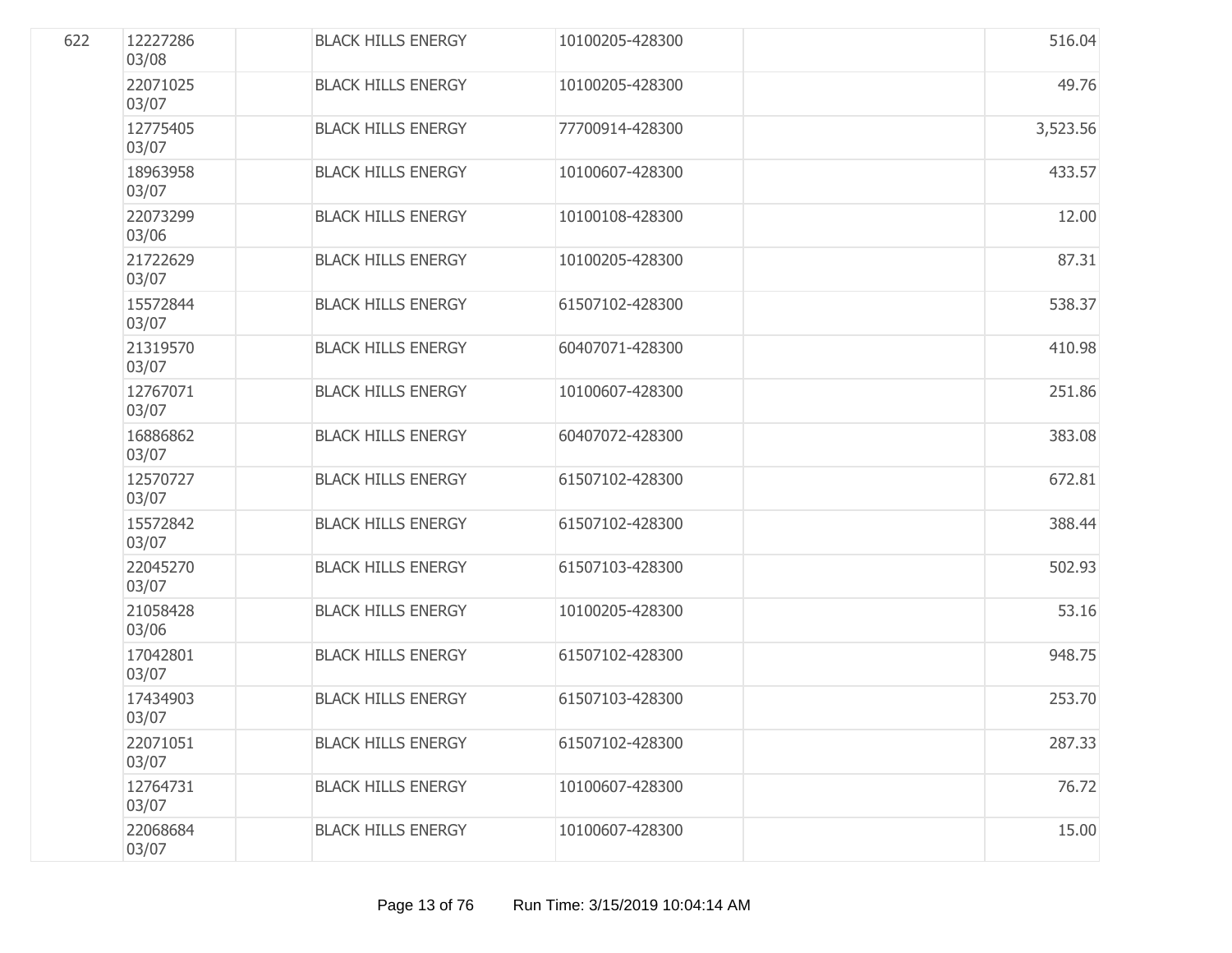| 622 | 18899942<br>03/05 | <b>BLACK HILLS ENERGY</b> | 10100607-428300 | 15.00    |
|-----|-------------------|---------------------------|-----------------|----------|
|     | 21853611<br>03/05 | <b>BLACK HILLS ENERGY</b> | 10100607-428300 | 50.83    |
|     | 21343059<br>03/06 | <b>BLACK HILLS ENERGY</b> | 10100205-428300 | 147.81   |
|     | 22045659<br>03/06 | <b>BLACK HILLS ENERGY</b> | 10100205-428300 | 58.40    |
|     | 20376077<br>03/06 | <b>BLACK HILLS ENERGY</b> | 10100205-428300 | 129.92   |
|     | 12766986<br>02/27 | <b>BLACK HILLS ENERGY</b> | 10100305-428300 | 789.84   |
|     | 12766986<br>02/27 | <b>BLACK HILLS ENERGY</b> | 60207012-428300 | 1,579.69 |
|     | 12766986<br>02/27 | <b>BLACK HILLS ENERGY</b> | 60407071-428300 | 1,579.69 |
|     | 16887020<br>02/27 | <b>BLACK HILLS ENERGY</b> | 60207012-428300 | 21.25    |
|     | 16887020<br>02/27 | <b>BLACK HILLS ENERGY</b> | 60407071-428300 | 21.26    |
|     | 20581343<br>03/05 | <b>BLACK HILLS ENERGY</b> | 10100205-428300 | 15.00    |
|     | 22194189<br>02/27 | <b>BLACK HILLS ENERGY</b> | 61000870-428300 | 50.50    |
|     | 22277747<br>02/27 | <b>BLACK HILLS ENERGY</b> | 61000870-428300 | 15.00    |
|     | <b>NONE 03/01</b> | <b>BLACK HILLS ENERGY</b> | 61000870-428300 | 119.75   |
|     | 12427333<br>02/27 | <b>BLACK HILLS ENERGY</b> | 61000870-428300 | 571.58   |
|     | 12767088<br>02/27 | <b>BLACK HILLS ENERGY</b> | 10102021-428300 | 1,319.99 |
|     | 12767088<br>02/27 | <b>BLACK HILLS ENERGY</b> | 61800891-428300 | 650.15   |
|     | 13244986<br>02/27 | <b>BLACK HILLS ENERGY</b> | 60207011-428300 | 365.14   |
|     | 22047104<br>03/01 | <b>BLACK HILLS ENERGY</b> | 60207011-428300 | 160.87   |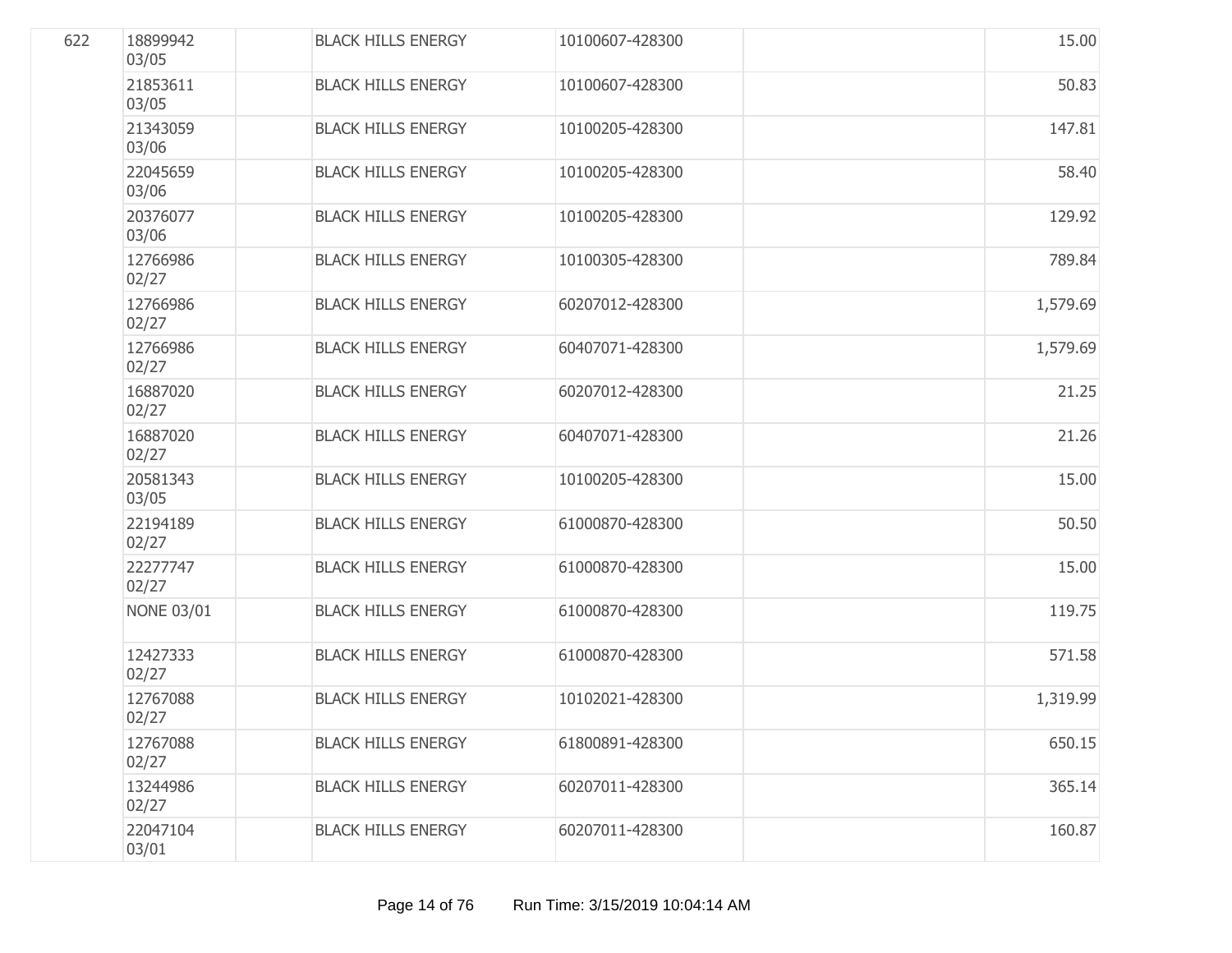| 622 | 22447765<br>03/01 | <b>BLACK HILLS ENERGY</b> | 60207011-428300 | 17.57    |
|-----|-------------------|---------------------------|-----------------|----------|
|     | 12766844<br>02/27 | <b>BLACK HILLS ENERGY</b> | 60800840-428300 | 1,224.33 |
|     | 22069145<br>02/27 | <b>BLACK HILLS ENERGY</b> | 61000870-428300 | 31.56    |
|     | <b>NONE 03/01</b> | <b>BLACK HILLS ENERGY</b> | 61000870-428300 | 90.97    |
|     | 22068619<br>03/01 | <b>BLACK HILLS ENERGY</b> | 10100607-428300 | 16.03    |
|     | 22068189<br>03/01 | <b>BLACK HILLS ENERGY</b> | 10100607-428300 | 99.82    |
|     | 22045460<br>03/01 | <b>BLACK HILLS ENERGY</b> | 10100607-428300 | 70.62    |
|     | 19956726<br>03/01 | <b>BLACK HILLS ENERGY</b> | 10100607-428300 | 21.93    |
|     | 20070097<br>02/07 | <b>BLACK HILLS ENERGY</b> | 10100607-428300 | 4.23     |
|     | 12327687<br>02/27 | <b>BLACK HILLS ENERGY</b> | 10106062-428300 | 3,165.64 |
|     | 22339003<br>02/27 | <b>BLACK HILLS ENERGY</b> | 10100205-428300 | 14.66    |
|     | 22276494<br>02/27 | <b>BLACK HILLS ENERGY</b> | 10100205-428300 | 14.88    |
|     | 12766097<br>02/27 | <b>BLACK HILLS ENERGY</b> | 10100305-428300 | 71.15    |
|     | 22429795<br>02/27 | <b>BLACK HILLS ENERGY</b> | 10100401-428300 | 130.82   |
|     | 22019482<br>02/27 | <b>BLACK HILLS ENERGY</b> | 10100607-428300 | 26.99    |
|     | 12326141<br>02/27 | <b>BLACK HILLS ENERGY</b> | 10100607-428300 | 21.54    |
|     | 22046691<br>02/27 | <b>BLACK HILLS ENERGY</b> | 10100205-428300 | 24.75    |
|     | 22447730<br>02/27 | <b>BLACK HILLS ENERGY</b> | 10100205-428300 | 24.68    |
|     | 22047028<br>02/27 | <b>BLACK HILLS ENERGY</b> | 10100205-428300 | 75.48    |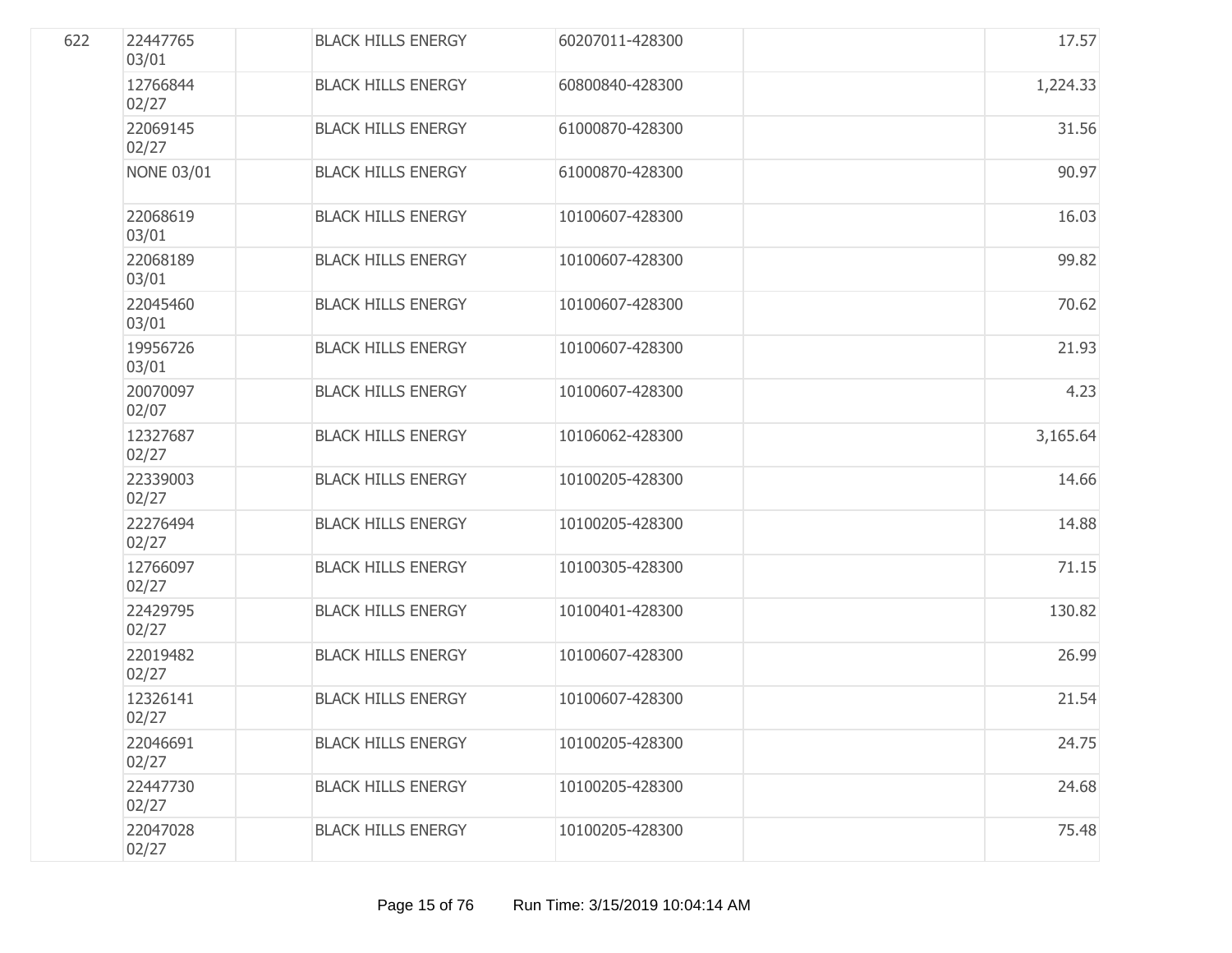| 622 | 22046689<br>02/27 |        | <b>BLACK HILLS ENERGY</b>                            | 10100205-428300 |                                                      | 158.49     |
|-----|-------------------|--------|------------------------------------------------------|-----------------|------------------------------------------------------|------------|
|     | 16886804<br>02/27 |        | <b>BLACK HILLS ENERGY</b>                            | 10100205-428300 |                                                      | 27.94      |
|     | 22045982<br>03/01 |        | <b>BLACK HILLS ENERGY</b>                            | 10100205-428300 |                                                      | 28.99      |
|     | 17054407<br>02/27 |        | <b>BLACK HILLS ENERGY</b>                            | 10100205-428300 |                                                      | 24.29      |
|     | 17236999<br>02/27 |        | <b>BLACK HILLS ENERGY</b>                            | 10100205-428300 |                                                      | 23.50      |
|     | 22277768<br>02/27 |        | <b>BLACK HILLS ENERGY</b>                            | 10100205-428300 |                                                      | 50.55      |
|     | 22276491<br>02/27 |        | <b>BLACK HILLS ENERGY</b>                            | 10100205-428300 |                                                      | 72.23      |
|     | 22277722<br>02/27 |        | <b>BLACK HILLS ENERGY</b>                            | 10100205-428300 |                                                      | 34.53      |
|     | 22046987<br>02/27 |        | <b>BLACK HILLS ENERGY</b>                            | 10100205-428300 |                                                      | 105.36     |
|     | 19342195<br>03/01 |        | <b>BLACK HILLS ENERGY</b>                            | 10100205-428300 |                                                      | 35.17      |
|     | 21343223<br>03/01 |        | <b>BLACK HILLS ENERGY</b>                            | 10100205-428300 |                                                      | 142.29     |
|     | 18684534<br>03/01 |        | <b>BLACK HILLS ENERGY</b>                            | 10100607-428300 |                                                      | 16.28      |
|     | 22046665<br>02/27 |        | <b>BLACK HILLS ENERGY</b>                            | 10100205-428300 |                                                      | 25.69      |
|     | 22447782<br>02/27 |        | <b>BLACK HILLS ENERGY</b>                            | 10100205-428300 |                                                      | 22.60      |
|     | 22277727<br>02/27 |        | <b>BLACK HILLS ENERGY</b>                            | 10100205-428300 |                                                      | 31.14      |
|     |                   |        |                                                      |                 | <b>BLACK HILLS ENERGY Total:</b>                     | 140,853.01 |
| 623 | 21901312          | 124860 | <b>BLACK HILLS POWER SPORTS</b><br><b>INC</b>        | 10100607-425300 | PLOW BLADE - MULE                                    | 59.99      |
|     |                   |        |                                                      |                 | <b>BLACK HILLS POWER SPORTS</b><br><b>INC Total:</b> | 59.99      |
| 637 | BH14079           | 124732 | <b>BLACK HILLS TRUCK &amp; TRAILER</b><br><b>INC</b> | 10100302-425300 | <b>STOCK</b>                                         | 554.25     |
|     | BH14081           |        | <b>BLACK HILLS TRUCK &amp; TRAILER</b><br><b>INC</b> | 10100302-425300 | CREDIT RETURNED CUTTING<br><b>EDGE</b>               | (554.25)   |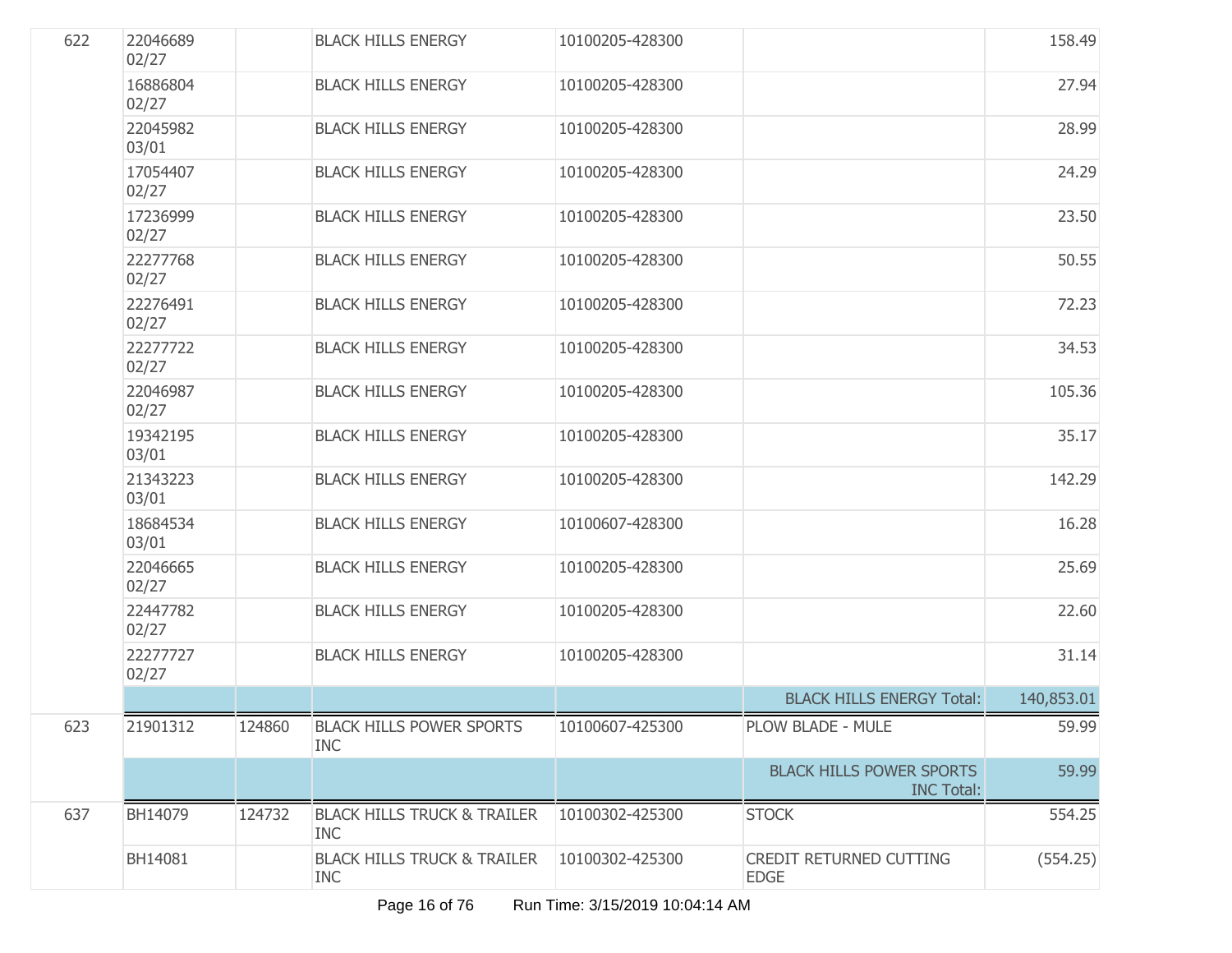| 637 | BH14082    | 124731 | <b>BLACK HILLS TRUCK &amp; TRAILER</b><br><b>INC</b> | 10100302-425300 | <b>STOCK</b>                                                | 553.98   |
|-----|------------|--------|------------------------------------------------------|-----------------|-------------------------------------------------------------|----------|
|     | BH14080    | 124730 | <b>BLACK HILLS TRUCK &amp; TRAILER</b><br><b>INC</b> | 10100301-425300 | <b>UNITS</b>                                                | 553.98   |
|     | BH14168    | 125179 | <b>BLACK HILLS TRUCK &amp; TRAILER</b><br><b>INC</b> | 61207101-425100 | AIR FILTER OUTER ELEMENT                                    | 34.08    |
|     | BH14165    | 125182 | <b>BLACK HILLS TRUCK &amp; TRAILER</b><br><b>INC</b> | 61207101-425100 | FUEL FILTERS, AIR FILTER<br><b>OUTER</b>                    | 294.77   |
|     | BH14273    | 125320 | <b>BLACK HILLS TRUCK &amp; TRAILER</b><br><b>INC</b> | 61507102-425100 | <b>ASSORTED FILTERS</b>                                     | 202.11   |
|     | BH14277    | 125319 | <b>BLACK HILLS TRUCK &amp; TRAILER</b><br><b>INC</b> | 61507102-425300 | AIR PANEL FILTER & AIR<br><b>ELEMENT</b>                    | 40.68    |
|     | BH14348    | 125625 | <b>BLACK HILLS TRUCK &amp; TRAILER</b><br><b>INC</b> | 61207101-425100 | <b>FILTERS</b>                                              | 57.48    |
|     | BH14368    | 125662 | <b>BLACK HILLS TRUCK &amp; TRAILER</b><br><b>INC</b> | 10100302-425100 | <b>UNITS</b>                                                | 588.73   |
|     | BH14379    | 125662 | <b>BLACK HILLS TRUCK &amp; TRAILER</b><br><b>INC</b> | 10100302-425100 | <b>UNITS</b>                                                | 252.15   |
|     | BH14357    | 125662 | <b>BLACK HILLS TRUCK &amp; TRAILER</b><br><b>INC</b> | 10100302-425100 | <b>UNITS</b>                                                | 194.08   |
|     | BH14169    |        | <b>BLACK HILLS TRUCK &amp; TRAILER</b><br><b>INC</b> | 61207101-425100 | CREDIT RETURNED FILTERS                                     | (294.77) |
|     | BH14177    | 125180 | <b>BLACK HILLS TRUCK &amp; TRAILER</b><br><b>INC</b> | 61507102-425300 | AIR FILTER OUTER ELEMENT                                    | 36.01    |
|     | BH14242    | 125183 | <b>BLACK HILLS TRUCK &amp; TRAILER</b><br><b>INC</b> | 61207101-425100 | FILTER COOLANT                                              | 9.58     |
|     | BH14166    | 125185 | <b>BLACK HILLS TRUCK &amp; TRAILER</b><br><b>INC</b> | 61207101-425100 | OIL FILTERS, FILTER LUBE, FUEL                              | 192.53   |
|     | BH144178   | 125184 | <b>BLACK HILLS TRUCK &amp; TRAILER</b><br><b>INC</b> | 61207101-425100 | OIL FILTERS, FILTER LUBE, FUEL                              | 49.92    |
|     | BH14167    | 125186 | <b>BLACK HILLS TRUCK &amp; TRAILER</b><br><b>INC</b> | 61207101-425100 | OIL FILTERS, FILTER LUBE, FUEL                              | 158.45   |
|     |            |        |                                                      |                 | <b>BLACK HILLS TRUCK &amp; TRAILER</b><br><b>INC Total:</b> | 2,923.76 |
| 652 | 00015093-0 | 125570 | <b>BLACKSTRAP INC</b>                                | 10100302-426400 | <b>ROAD SALT</b>                                            | 1,986.06 |
|     | 00015098-0 | 125570 | <b>BLACKSTRAP INC</b>                                | 10100302-426400 | <b>ROAD SALT</b>                                            | 2,024.86 |
|     | 00015207-0 | 125570 | <b>BLACKSTRAP INC</b>                                | 10100302-426400 | <b>ROAD SALT</b>                                            | 2,024.86 |
|     | 00015299-0 | 125659 | <b>BLACKSTRAP INC</b>                                | 10100302-426400 | <b>ROAD SALT</b>                                            | 1,956.87 |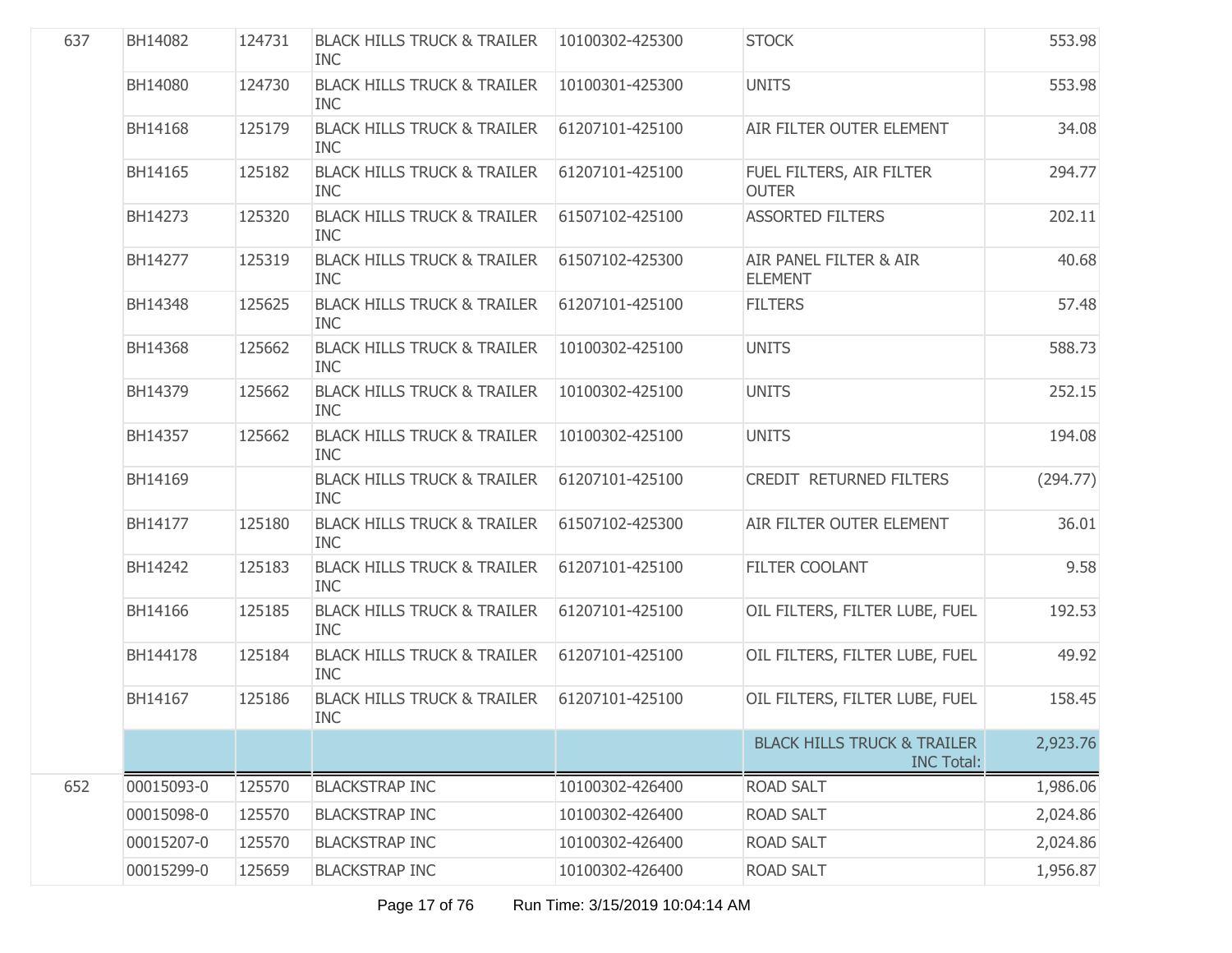| 652 | 00015355-0 | 125659 | <b>BLACKSTRAP INC</b>                          | 10100302-426400 | <b>ROAD SALT</b>                                      | 1,923.25  |
|-----|------------|--------|------------------------------------------------|-----------------|-------------------------------------------------------|-----------|
|     | 00015343-0 | 125569 | <b>BLACKSTRAP INC</b>                          | 10100302-426400 | <b>ROAD SALT</b>                                      | 2,010.08  |
|     | 00012739-0 | 125659 | <b>BLACKSTRAP INC</b>                          | 10100302-426400 | <b>ROAD SALT</b>                                      | 2,031.51  |
|     | 00013434-0 | 125659 | <b>BLACKSTRAP INC</b>                          | 10100302-426400 | <b>ROAD SALT</b>                                      | 1,938.03  |
|     | 00013476-0 | 125659 | <b>BLACKSTRAP INC</b>                          | 10100302-426400 | <b>ROAD SALT</b>                                      | 1,954.65  |
|     | 00013565-0 | 125659 | <b>BLACKSTRAP INC</b>                          | 10100302-426400 | <b>ROAD SALT</b>                                      | 1,926.94  |
|     | 00015278-0 | 125659 | <b>BLACKSTRAP INC</b>                          | 10100302-426400 | ROAD SALT                                             | 2,058.11  |
|     |            |        |                                                |                 | <b>BLACKSTRAP INC Total:</b>                          | 21,835.22 |
| 691 | IVC0168685 | 124510 | <b>BOOT BARN INC</b>                           | 61507102-426300 | BARBER BOOTS, BIBS AND HI-<br><b>VIZ</b>              | 251.97    |
|     | IVC0169951 | 124840 | <b>BOOT BARN INC</b>                           | 60207011-426300 | <b>BIB COVERALLS WES CARR</b>                         | 71.99     |
|     | IVC0170430 | 125178 | <b>BOOT BARN INC</b>                           | 61507103-426300 | <b>BOOTS - DONALD NEWCOMB</b>                         | 179.99    |
|     | IVC0171027 | 125408 | <b>BOOT BARN INC</b>                           | 61507102-426300 | ROGERS BOOTS AND COAT                                 | 171.98    |
|     |            |        |                                                |                 | <b>BOOT BARN INC Total:</b>                           | 675.93    |
| 692 | 917109425  |        | BORDER STATES ELECTRIC<br><b>SUPPLY</b>        | 10100612-425700 | <b>CREDIT BROKEN BULB</b>                             | (25.02)   |
|     | 917099638  | 124415 | <b>BORDER STATES ELECTRIC</b><br><b>SUPPLY</b> | 10100205-426900 | electrical tape & wire connect                        | 98.70     |
|     | 917135499  | 124749 | <b>BORDER STATES ELECTRIC</b><br><b>SUPPLY</b> | 61507103-425700 | <b>BLOCK SHALLOW</b>                                  | 83.82     |
|     | 917136211  | 124748 | <b>BORDER STATES ELECTRIC</b><br><b>SUPPLY</b> | 61507103-425700 | <b>SHALLOW BLOCK</b>                                  | 41.90     |
|     | 917125424  | 124355 | <b>BORDER STATES ELECTRIC</b><br><b>SUPPLY</b> | 60407072-425700 | <b>EMT CONDUIT</b>                                    | 41.56     |
|     | 917207257  | 125337 | <b>BORDER STATES ELECTRIC</b><br><b>SUPPLY</b> | 10100607-425700 | ELECTRICAL SUPPLIES - 6TH &<br>7T                     | 300.07    |
|     | 917159818  | 125081 | <b>BORDER STATES ELECTRIC</b><br><b>SUPPLY</b> | 60407072-425700 | ADMIN BLDG: CABLE, BOX,<br>COVER,                     | 66.95     |
|     | 917159818  | 125081 | <b>BORDER STATES ELECTRIC</b><br><b>SUPPLY</b> | 60407072-426500 | ADMIN BLDG: CABLE, BOX,<br>COVER,                     | 31.84     |
|     | 917177440  | 125082 | <b>BORDER STATES ELECTRIC</b><br><b>SUPPLY</b> | 60407072-426310 | <b>STOCK: ARC FLASH SAFETY</b><br><b>GLOVES</b>       | 540.80    |
|     |            |        |                                                |                 | <b>BORDER STATES ELECTRIC</b><br><b>SUPPLY Total:</b> | 1,180.62  |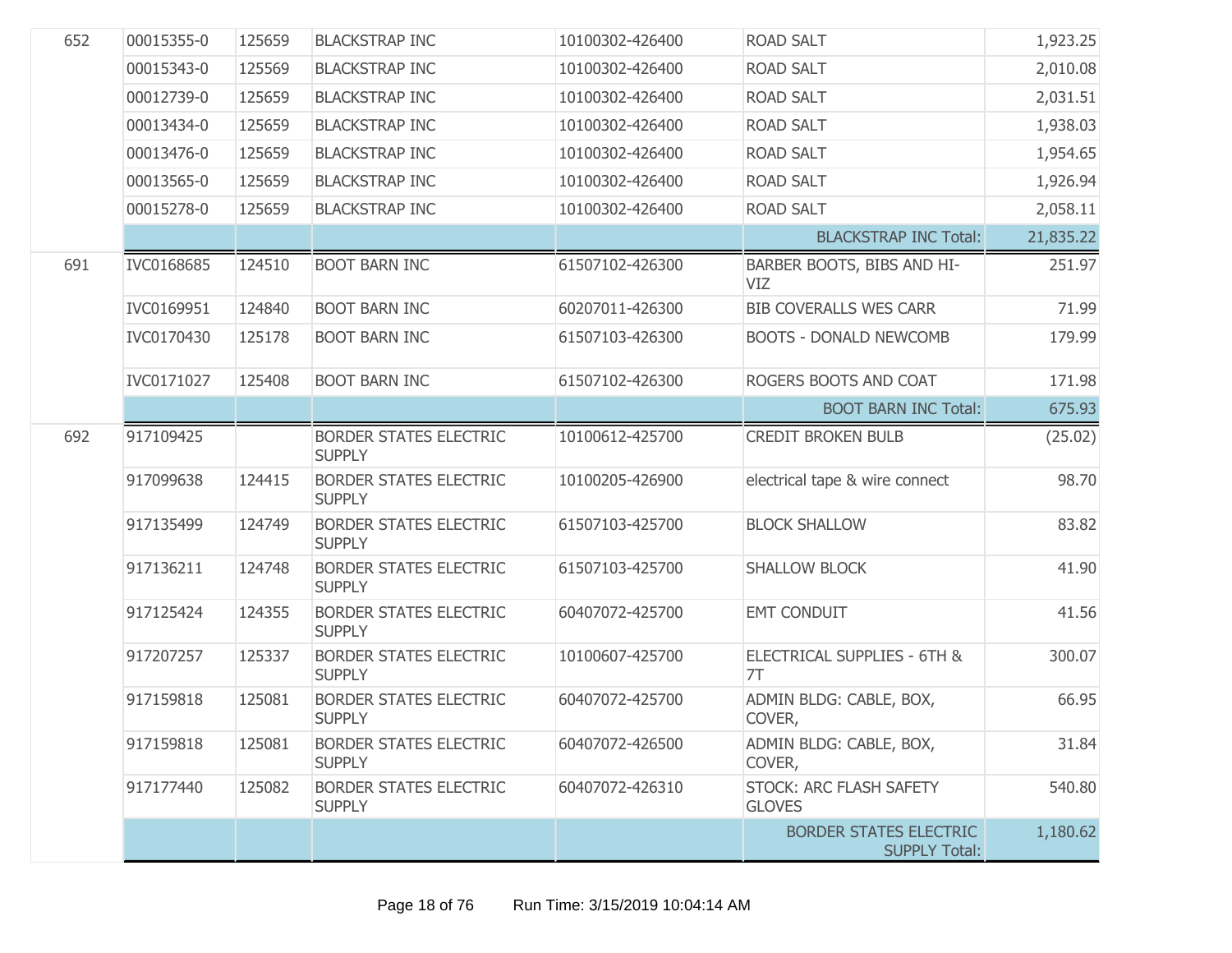| 699  | 83117487    | 125153 | BOUND TREE MEDICAL INC                      | 61800890-426900 | <b>EMS DISPOSABLES / NON-</b><br><b>DISPOSAB</b> | 70.02    |
|------|-------------|--------|---------------------------------------------|-----------------|--------------------------------------------------|----------|
|      | 83117487    | 125153 | BOUND TREE MEDICAL INC                      | 61800890-429700 | EMS DISPOSABLES / NON-<br><b>DISPOSAB</b>        | 1,093.54 |
|      | 83118740    | 125151 | BOUND TREE MEDICAL INC                      | 61800890-426900 | EMS DISPOSABLES / NON-<br><b>DISPOSAB</b>        | 148.99   |
|      | 83118740    | 125151 | BOUND TREE MEDICAL INC                      | 61800890-429700 | EMS DISPOSABLES / NON-<br><b>DISPOSAB</b>        | 292.59   |
|      | 83123996    | 125690 | BOUND TREE MEDICAL INC                      | 61800890-426900 | <b>EMS NON-DISPOSABLE</b>                        | 681.72   |
|      | 83122445    | 125781 | BOUND TREE MEDICAL INC                      | 61800890-429700 | <b>EMS DISPOSABLES</b>                           | 1,086.76 |
|      | 83125385    | 125778 | BOUND TREE MEDICAL INC                      | 61800890-426900 | EMS DISPOSABLES / EMS NON-<br><b>DISP</b>        | 81.24    |
|      | 83125385    | 125778 | BOUND TREE MEDICAL INC                      | 61800890-429700 | EMS DISPOSABLES / EMS NON-<br><b>DISP</b>        | 859.59   |
|      | 83121278    | 125783 | BOUND TREE MEDICAL INC                      | 61800890-429700 | EMS NON-DISPOSABLES: LUCAS<br><b>BAT</b>         | 681.72   |
|      |             |        |                                             |                 | <b>BOUND TREE MEDICAL INC Total:</b>             | 4,996.17 |
| 2982 | 02/08-10/19 | 124617 | <b>BRENT LONG</b>                           | 61800890-427000 | PER DIEM: LONG 2.8 SD AMB<br><b>ASSO</b>         | 59.00    |
|      |             |        |                                             |                 | <b>BRENT LONG Total:</b>                         | 59.00    |
| 787  | 93776       | 125700 | BROWN'S SMALL ENGINE REPAIR 10102023-425300 |                 | <b>CHAINSAW REPAIR - ST3</b>                     | 154.98   |
|      |             |        |                                             |                 |                                                  |          |
|      |             |        |                                             |                 | BROWN'S SMALL ENGINE REPAIR<br>Total:            | 154.98   |
| 842  | 06PS0548316 | 125258 | BUTLER MACHINERY CO.                        | 10100302-425100 | <b>UNITS</b>                                     | 9.86     |
|      | 06PS0548225 | 125258 | BUTLER MACHINERY CO.                        | 10100302-425100 | <b>UNITS</b>                                     | 19.68    |
|      | 06PS0548128 | 125258 | BUTLER MACHINERY CO.                        | 10100301-425100 | <b>UNITS</b>                                     | 319.05   |
|      | 00PS0507665 | 125398 | BUTLER MACHINERY CO.                        | 61507102-425300 | <b>DATA FULL</b>                                 | 350.00   |
|      | 00CS0049137 |        | BUTLER MACHINERY CO.                        | 61507102-425300 | <b>CREDIT BILL ERROR DATAFULL</b>                | (350.00) |
|      | 06SS0002920 | 125375 | BUTLER MACHINERY CO.                        | 61507102-425300 | <b>CELL MODEM</b>                                | 4,835.00 |
|      | 06PS0548555 | 125664 | BUTLER MACHINERY CO.                        | 10100302-425100 | UNIT S014                                        | 113.12   |
|      |             |        |                                             |                 | <b>BUTLER MACHINERY CO. Total:</b>               | 5,296.71 |
| 905  | 2590-526027 | 124707 | <b>CARQUEST AUTO PARTS</b>                  | 10100603-425100 | <b>MINI BULB</b>                                 | 16.56    |
|      | 2590-525412 | 124708 | <b>CARQUEST AUTO PARTS</b>                  | 10100612-425100 | <b>WINTER BLADES</b>                             | 18.74    |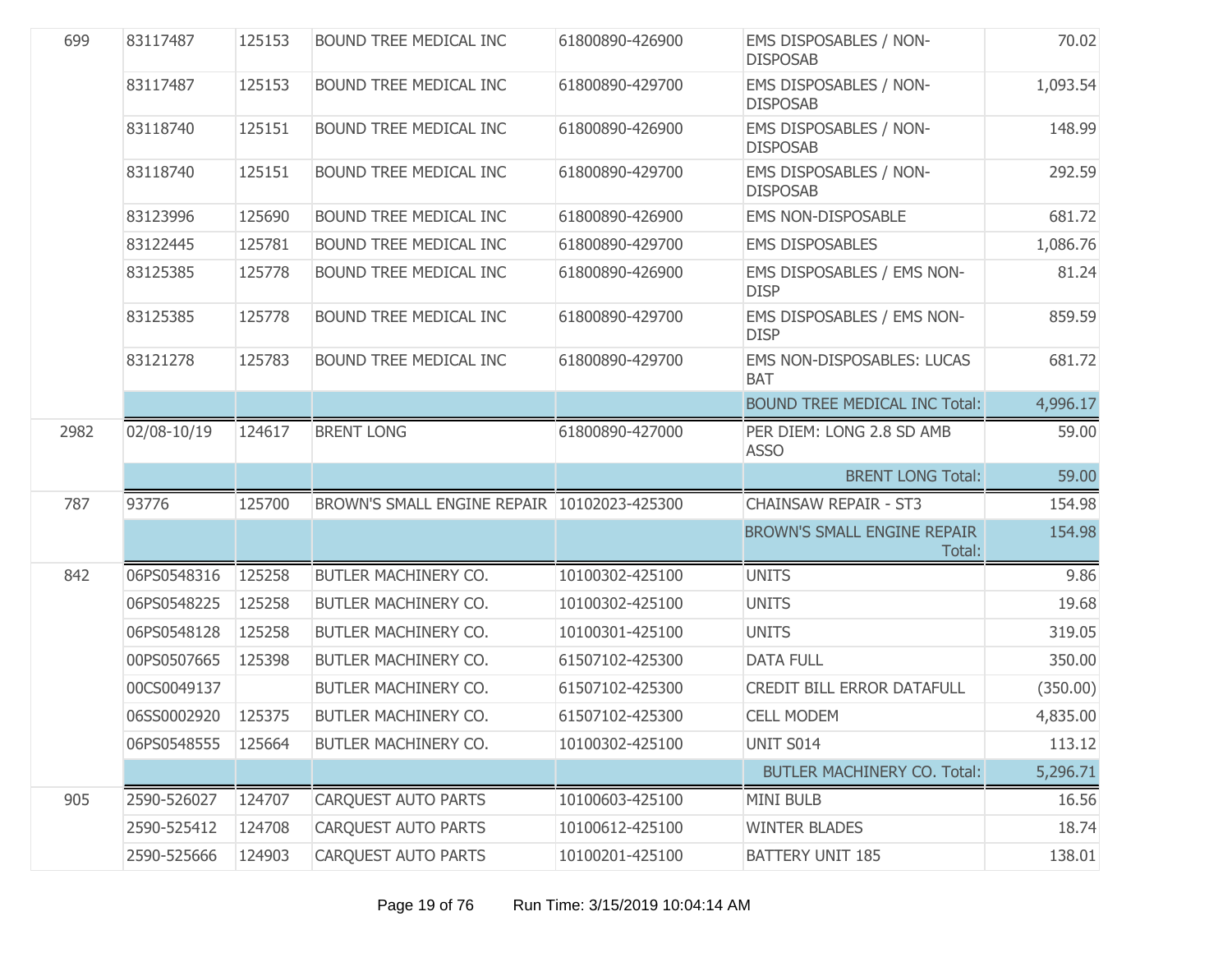| 905 | 2590-525965 | 124912 | <b>CARQUEST AUTO PARTS</b> | 10100201-425100 | <b>CAR PARTS</b>                                | 22.00    |
|-----|-------------|--------|----------------------------|-----------------|-------------------------------------------------|----------|
|     | 2590-526751 | 125309 | CARQUEST AUTO PARTS        | 60407072-426500 | HOSES, HOSE CUTTER                              | 14.71    |
|     | 2590-526751 | 125309 | CARQUEST AUTO PARTS        | 60407072-426900 | HOSES, HOSE CUTTER                              | 32.36    |
|     | 2590-523631 | 125601 | CARQUEST AUTO PARTS        | 61507102-426400 | <b>GLASS CLEANER</b>                            | 220.32   |
|     | 2590-523637 |        | CARQUEST AUTO PARTS        | 61507102-426400 | <b>CREDIT RETURNED GLASS</b><br><b>CLEANER</b>  | (165.24) |
|     | 2590-526170 | 124704 | <b>CAROUEST AUTO PARTS</b> | 60407072-425100 | <b>VEHICLE 818: TRANSMISSION</b><br><b>FLUI</b> | 20.23    |
|     | 2590-526547 | 125599 | CARQUEST AUTO PARTS        | 61507102-425300 | <b>FUEL FILTER</b>                              | 8.19     |
|     | 2590-526766 | 125634 | CARQUEST AUTO PARTS        | 61507102-425300 | <b>HOSE</b>                                     | 268.56   |
|     | 2590-526805 | 125665 | CARQUEST AUTO PARTS        | 10100302-425100 | <b>UNITS</b>                                    | 25.45    |
|     | 2590-526579 | 125665 | CARQUEST AUTO PARTS        | 10100302-425100 | <b>UNITS</b>                                    | 206.34   |
|     | 2590-526747 | 125665 | CARQUEST AUTO PARTS        | 10100302-425100 | <b>UNITS</b>                                    | 206.34   |
|     | 2590-526654 | 125413 | CARQUEST AUTO PARTS        | 61207101-425100 | <b>MARKER LIGHT</b>                             | 31.45    |
|     | 2590-526698 | 125412 | CARQUEST AUTO PARTS        | 61207101-425100 | <b>BREATHER</b>                                 | 5.25     |
|     | 2590-526733 | 125411 | CARQUEST AUTO PARTS        | 61207101-425100 | <b>GORILLA GLUE</b>                             | 3.85     |
|     | 2590-526700 | 125401 | CARQUEST AUTO PARTS        | 61507102-425300 | RED HYD DYE                                     | 38.95    |
|     | 2590-526598 | 125384 | CARQUEST AUTO PARTS        | 61507103-425300 | <b>COUPLER</b>                                  | 42.12    |
|     | 2590-526699 | 125382 | CARQUEST AUTO PARTS        | 61507103-425300 | PIPE AND BIT                                    | 64.52    |
|     | 2590-526435 | 125315 | CARQUEST AUTO PARTS        | 61507102-425300 | <b>LEFT HAND DRILL</b>                          | 43.23    |
|     | 2590-526586 | 125405 | CARQUEST AUTO PARTS        | 61507102-425100 | <b>MINI BULB</b>                                | 1.80     |
|     | 2590-526597 | 125605 | CARQUEST AUTO PARTS        | 10100205-425100 | T702 Oil & power steering flui                  | 18.82    |
|     | 2590-526828 | 125606 | CARQUEST AUTO PARTS        | 10100205-425100 | T701 wiper blades                               | 26.78    |
|     | 2590-526638 | 125415 | CARQUEST AUTO PARTS        | 61207101-425100 | <b>REFLECTOR</b>                                | 3.56     |
|     | 2590-526643 | 125414 | CARQUEST AUTO PARTS        | 61207101-425100 | <b>HOSE</b>                                     | 27.39    |
|     | 2590-526445 | 125191 | <b>CARQUEST AUTO PARTS</b> | 61207101-425100 | <b>HYDRAULIC HOSE - BULK</b>                    | 135.89   |
|     | 2590-526182 | 125190 | <b>CARQUEST AUTO PARTS</b> | 61507103-425100 | <b>NC PLUG TAP</b>                              | 5.00     |
|     | 2590-526419 | 125189 | CARQUEST AUTO PARTS        | 61207101-425100 | <b>HYDRAULIC HOSE - BULK</b>                    | 103.82   |
|     | 2590-526202 | 125188 | CARQUEST AUTO PARTS        | 61207101-425100 | <b>GEAR SHIELD</b>                              | 25.00    |
|     | 2590-526188 | 125187 | CARQUEST AUTO PARTS        | 61507102-425300 | DRILL BITS                                      | 27.20    |
|     | 2590-526609 | 125317 | CARQUEST AUTO PARTS        | 61507102-425300 | <b>OIL FILTERS</b>                              | 7.87     |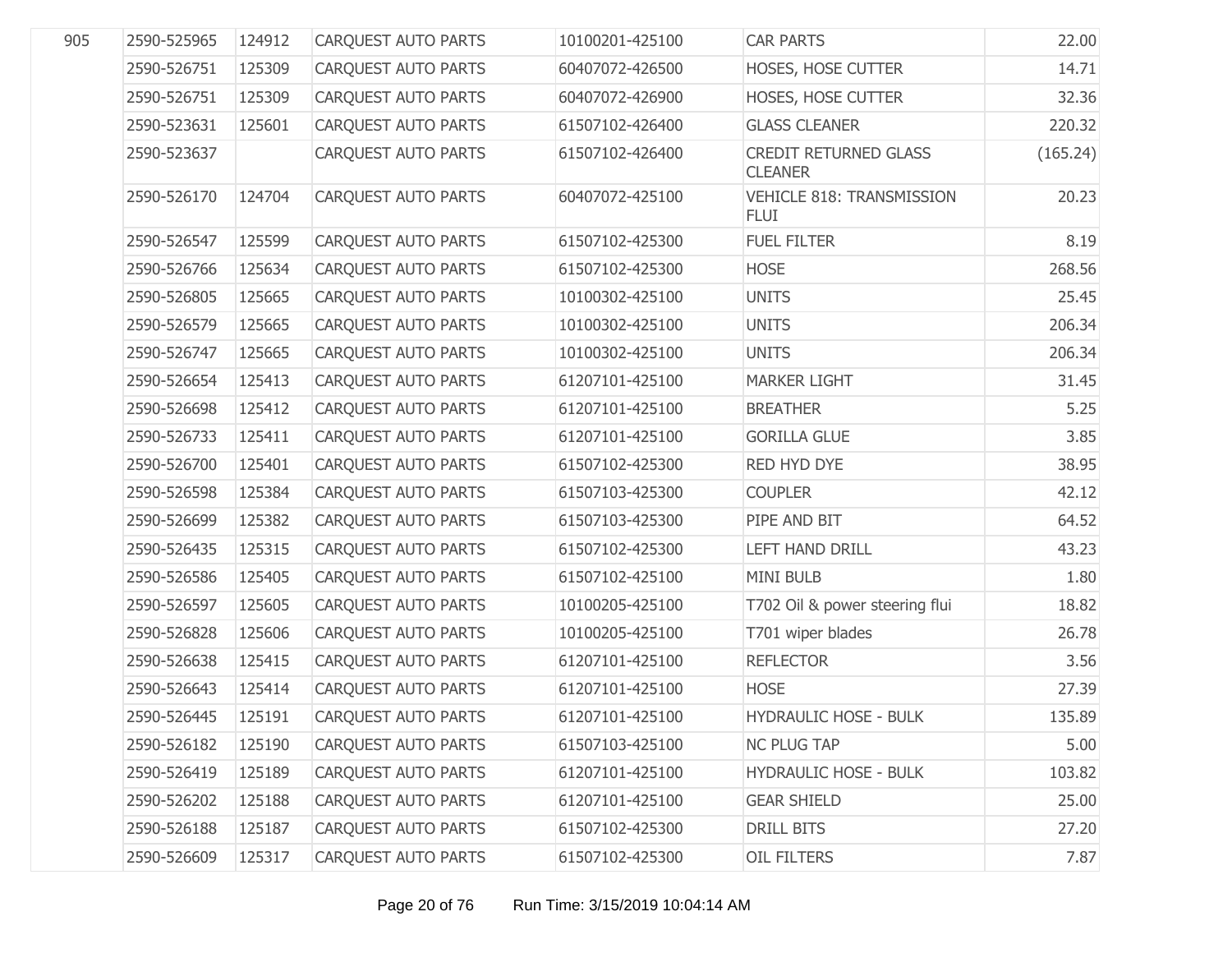| 905  | 2590-526266 | 125260 | <b>CARQUEST AUTO PARTS</b> | 10100302-425100 | <b>UNITS</b>                                  | 9.79     |
|------|-------------|--------|----------------------------|-----------------|-----------------------------------------------|----------|
|      | 2590-526228 |        | <b>CARQUEST AUTO PARTS</b> | 10100302-425100 | <b>CREDIT RETURNED WIPER</b><br><b>BLADES</b> | (34.80)  |
|      | 2590-526220 | 125195 | <b>CARQUEST AUTO PARTS</b> | 61207101-425100 | <b>GLOVE THICKSTER</b>                        | 19.35    |
|      | 2590-526251 | 125194 | <b>CARQUEST AUTO PARTS</b> | 61207101-426500 | TIE DOWN STRAPS                               | 27.36    |
|      | 2590-526377 | 125193 | <b>CARQUEST AUTO PARTS</b> | 61207101-425100 | <b>GEAR SHIELD</b>                            | 25.00    |
|      | 2590-526348 | 125192 | <b>CARQUEST AUTO PARTS</b> | 61207101-425100 | <b>BREATHER</b>                               | 10.50    |
|      | 2590-525988 | 124746 | <b>CARQUEST AUTO PARTS</b> | 61507102-425100 | <b>FILTERS</b>                                | 38.60    |
|      | 2590-526104 | 125024 | <b>CARQUEST AUTO PARTS</b> | 10100108-425100 | UNIT E212 LOF                                 | 11.94    |
|      | 2590-525968 | 125002 | <b>CARQUEST AUTO PARTS</b> | 10100204-425100 | <b>VEHICLE MAINTENANCE</b>                    | 103.84   |
|      | 2590-525901 | 125053 | <b>CARQUEST AUTO PARTS</b> | 61300664-425300 | filters, fuel hose, brake clea                | 75.70    |
|      | 2590-526229 | 125260 | <b>CARQUEST AUTO PARTS</b> | 10100302-425100 | <b>UNITS</b>                                  | 34.80    |
|      | 2590-526201 | 125260 | <b>CAROUEST AUTO PARTS</b> | 10100302-425100 | <b>UNITS</b>                                  | 34.80    |
|      | 2590-525853 | 124912 | <b>CARQUEST AUTO PARTS</b> | 10100201-425100 | <b>CAR PARTS</b>                              | 138.01   |
|      | 2590-525879 |        | <b>CAROUEST AUTO PARTS</b> | 10100201-425100 | <b>CREDIT RETURNED BATTERY</b>                | (160.01) |
|      | 2590-525994 | 124760 | <b>CARQUEST AUTO PARTS</b> | 61207101-425100 | <b>HOSE</b>                                   | 31.61    |
|      | 2590-526130 | 124759 | <b>CAROUEST AUTO PARTS</b> | 61207101-425100 | <b>HOSE</b>                                   | 61.74    |
|      | 2590-526123 | 124758 | <b>CARQUEST AUTO PARTS</b> | 61207101-425100 | <b>RELAY</b>                                  | 14.34    |
|      | 2590-526184 | 124843 | <b>CARQUEST AUTO PARTS</b> | 61507102-425300 | <b>DRILL</b>                                  | 17.98    |
|      |             |        |                            |                 | <b>CARQUEST AUTO PARTS Total:</b>             | 2,105.62 |
| 8931 | 02/19/19    | 125687 | <b>CASSANDRA CHRISTY</b>   | 61800890-427000 | PER DIEM: CHRISTY 2.19 SIOUX<br>F             | 35.00    |
|      |             |        |                            |                 | <b>CASSANDRA CHRISTY Total:</b>               | 35.00    |
| 931  | 0006247     | 124706 | CBH COOPERATIVE            | 10100603-428500 | 128# PROPANE                                  | 101.60   |
|      | 100891      | 124747 | <b>CBH COOPERATIVE</b>     | 61507103-426200 | <b>DIESEL</b>                                 | 341.01   |
|      | 014469      | 124754 | <b>CBH COOPERATIVE</b>     | 61507102-426200 | <b>MAXTRON</b>                                | 160.50   |
|      | 101231      | 125230 | <b>CBH COOPERATIVE</b>     | 61507103-426200 | <b>FUEL</b>                                   | 259.39   |
|      | 101230      | 125229 | <b>CBH COOPERATIVE</b>     | 61507103-426200 | <b>FUEL</b>                                   | 609.50   |
|      | 101529      | 125197 | <b>CBH COOPERATIVE</b>     | 61507103-426200 | <b>FUEL</b>                                   | 189.81   |
|      | 101569      | 125638 | <b>CBH COOPERATIVE</b>     | 61507102-426200 | <b>DIESEL</b>                                 | 626.63   |
|      | 101570      | 125639 | <b>CBH COOPERATIVE</b>     | 61507103-426200 | <b>DIESEL</b>                                 | 1,057.35 |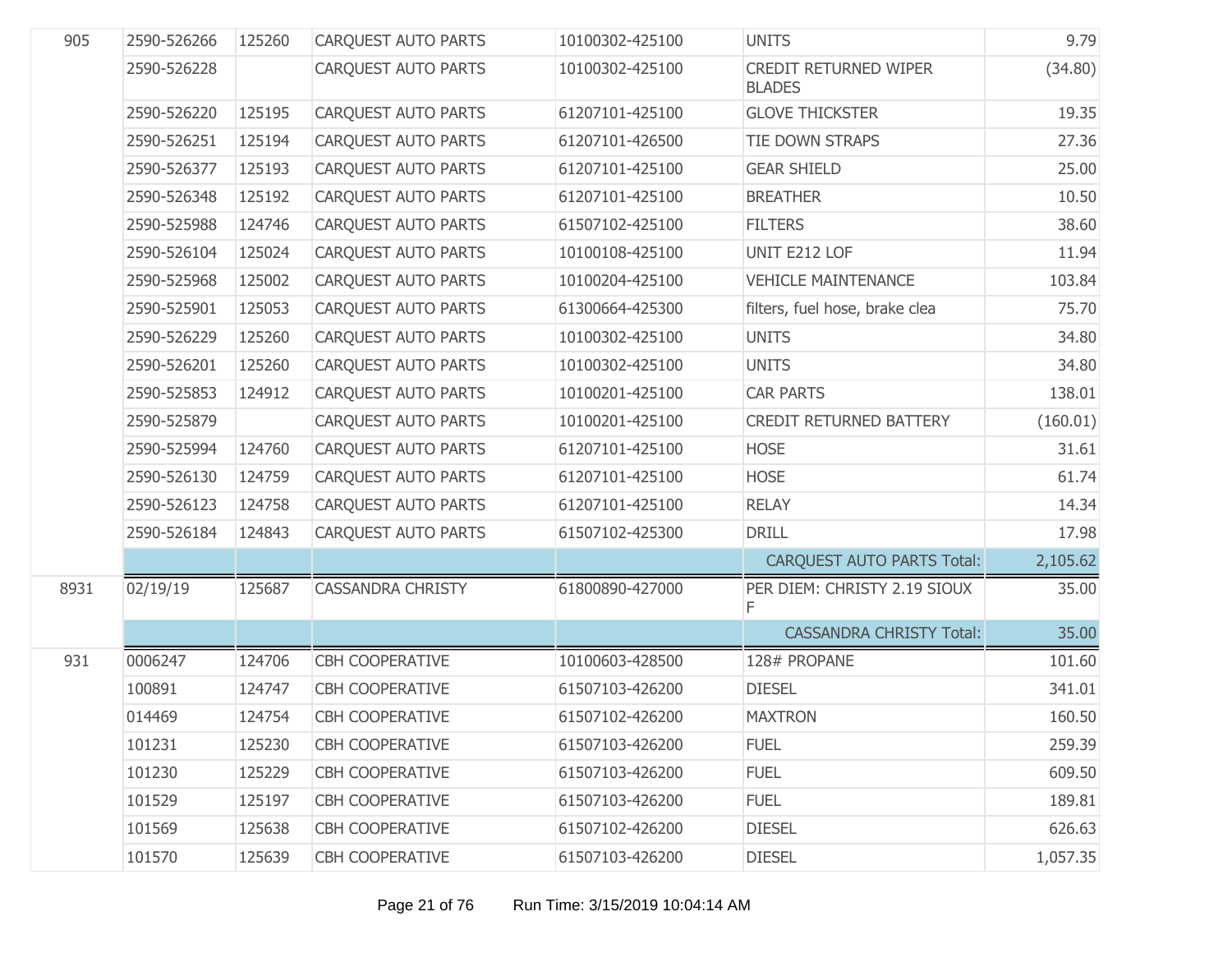| 931 | 101218                  | 124936 | <b>CBH COOPERATIVE</b>                     | 61507103-426200 | <b>DIESEL</b>                                 | 423.16    |
|-----|-------------------------|--------|--------------------------------------------|-----------------|-----------------------------------------------|-----------|
|     | 101219                  | 124935 | <b>CBH COOPERATIVE</b>                     | 61507102-426200 | <b>DIESEL</b>                                 | 2,065.27  |
|     | 101232                  | 125406 | <b>CBH COOPERATIVE</b>                     | 61207101-426200 | <b>DIESEL</b>                                 | 1,957.60  |
|     | 014489                  | 125397 | <b>CBH COOPERATIVE</b>                     | 61207101-426200 | <b>SUPERLUBE</b>                              | 996.16    |
|     | 014485                  | 125383 | <b>CBH COOPERATIVE</b>                     | 61507103-426200 | <b>DEF</b>                                    | 268.15    |
|     | 101568                  | 125637 | <b>CBH COOPERATIVE</b>                     | 61507103-426200 | <b>DIESEL</b>                                 | 290.75    |
|     | 100896                  | 125196 | <b>CBH COOPERATIVE</b>                     | 61507103-426200 | <b>FUEL</b>                                   | 361.90    |
|     | 101240                  | 125381 | <b>CBH COOPERATIVE</b>                     | 61507103-426200 | <b>DIESEL</b>                                 | 234.77    |
|     | 101241                  | 125380 | <b>CBH COOPERATIVE</b>                     | 61507102-426200 | <b>DIESEL</b>                                 | 1,483.52  |
|     | 11242                   | 125379 | <b>CBH COOPERATIVE</b>                     | 61507102-426200 | <b>DIESEL</b>                                 | 326.70    |
|     | 101243                  | 125378 | <b>CBH COOPERATIVE</b>                     | 61507103-426200 | <b>DIESEL</b>                                 | 690.38    |
|     | 101217                  | 124937 | <b>CBH COOPERATIVE</b>                     | 61507103-426200 | <b>DIESEL</b>                                 | 466.74    |
|     |                         |        |                                            |                 | <b>CBH COOPERATIVE Total:</b>                 | 12,910.89 |
| 932 | <b>RDC3788</b>          | 124906 | <b>CDW GOVERNMENT INC</b>                  | 10120115-426900 | <b>DVD-R THERMAL PRINT</b><br><b>SPINDLES</b> | 1,467.20  |
|     | <b>RDQ2944</b>          | 124193 | <b>CDW GOVERNMENT INC</b>                  | 60407073-429500 | ADOBE ACROBAT STANDARD<br>2017                | 248.56    |
|     |                         |        |                                            |                 | <b>CDW GOVERNMENT INC Total:</b>              | 1,715.76  |
| 948 | 6053949300<br>590 02/19 | 125023 | <b>CENTURYLINK</b>                         | 10100111-428100 | 02/13 SVC CHARGES                             | 84.47     |
|     | 6055744533<br>389 02/19 | 124992 | <b>CENTURYLINK</b>                         | 60207011-428100 | 02/13 SVC CHARGES                             | 52.66     |
|     |                         |        |                                            |                 | <b>CENTURYLINK Total:</b>                     | 137.13    |
| 959 | 4409                    | 124985 | CHAMPION WATER SYSTEMS INC 60207011-426400 |                 | SALT 50 BAGS) FOR WELL 12                     | 381.00    |
|     |                         |        |                                            |                 | <b>CHAMPION WATER SYSTEMS INC</b><br>Total:   | 381.00    |
| 988 | 883608                  | 124733 | CHRIS SUPPLY COMPANY INC                   | 10100305-426900 | <b>SUPPLIES</b>                               | 14.32     |
|     | 883604                  | 124876 | CHRIS SUPPLY COMPANY INC                   | 10100603-425700 | <b>AC PLUG</b>                                | 9.62      |
|     | 883996                  | 125250 | CHRIS SUPPLY COMPANY INC                   | 60207011-425900 | <b>HEAT SHRINK TUBES 3)</b>                   | 99.66     |
|     | 883717                  | 125135 | CHRIS SUPPLY COMPANY INC                   | 10102022-426900 | <b>HDMI ADAPTER - ST2</b>                     | 4.94      |
|     | 883717                  | 125135 | CHRIS SUPPLY COMPANY INC                   | 61800892-426900 | <b>HDMI ADAPTER - ST2</b>                     | 10.03     |
|     |                         |        |                                            |                 | CHRIS SUPPLY COMPANY INC<br>Total:            | 138.57    |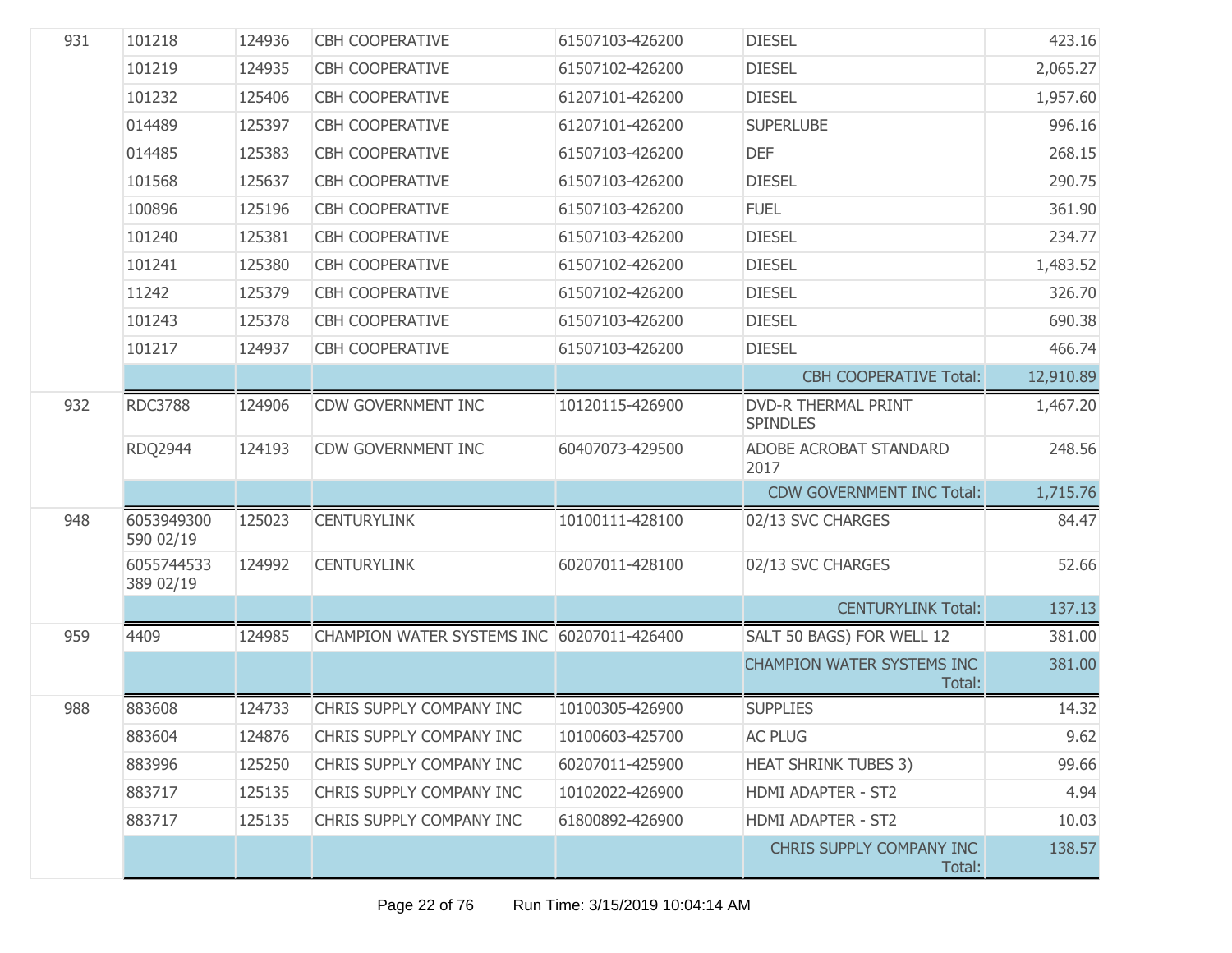| 2582 | 02/08-10/19             | 124618 | <b>CHRISTOPHER JOLLEY</b> | 61800890-427000 | PER DIEM: JOLLEY 2.8 SD AMB<br>AS            | 59.00  |
|------|-------------------------|--------|---------------------------|-----------------|----------------------------------------------|--------|
|      |                         |        |                           |                 | <b>CHRISTOPHER JOLLEY Total:</b>             | 59.00  |
| 1013 | 01/28/19                | 124920 | <b>CITY OF RAPID CITY</b> | 10100201-422500 | PETTY CASH                                   | 30.00  |
|      | 01/29/19                | 124920 | <b>CITY OF RAPID CITY</b> | 10100201-422500 | PETTY CASH                                   | 2.00   |
|      | 02/01/2019              | 124920 | <b>CITY OF RAPID CITY</b> | 10100607-422500 | PETTY CASH                                   | 15.00  |
|      | 02/12/19                | 124920 | <b>CITY OF RAPID CITY</b> | 60207014-422500 | PETTY CASH                                   | 15.00  |
|      | 02/19/19                | 124920 | <b>CITY OF RAPID CITY</b> | 60207014-453000 | PETTY CASH                                   | 6.99   |
|      | 00822100<br>02/11/19    |        | <b>CITY OF RAPID CITY</b> | 61300664-428400 | 00822100 14                                  | 224.25 |
|      | 181100<br><b>CREDIT</b> |        | <b>CITY OF RAPID CITY</b> | 10100607-422500 | <b>CREDIT NO CHARGE WOOD</b><br><b>CHIPS</b> | (5.20) |
|      | $02/25 -$<br>03/01/19   |        | <b>CITY OF RAPID CITY</b> | 10100101-426100 | POSTAGE 02/25-03/01/19                       | 1.41   |
|      | $02/25 -$<br>03/01/19   |        | <b>CITY OF RAPID CITY</b> | 10106022-426100 | POSTAGE 02/25-03/01/19                       | 126.97 |
|      | $02/25 -$<br>03/01/19   |        | <b>CITY OF RAPID CITY</b> | 10100106-426100 | POSTAGE 02/25-03/01/19                       | 2.33   |
|      | $02/25 -$<br>03/01/19   |        | <b>CITY OF RAPID CITY</b> | 10100108-426100 | POSTAGE 02/25-03/01/19                       | 2.76   |
|      | $02/25 -$<br>03/01/19   |        | <b>CITY OF RAPID CITY</b> | 10100111-426100 | POSTAGE 02/25-03/01/19                       | 12.78  |
|      | $02/25 -$<br>03/01/19   |        | <b>CITY OF RAPID CITY</b> | 10100201-426100 | POSTAGE 02/25-03/01/19                       | 40.85  |
|      | $02/25 -$<br>03/01/19   |        | <b>CITY OF RAPID CITY</b> | 10100202-426100 | POSTAGE 02/25-03/01/19                       | 0.92   |
|      | $02/25 -$<br>03/01/19   |        | <b>CITY OF RAPID CITY</b> | 10100204-426100 | POSTAGE 02/25-03/01/19                       | 4.75   |
|      | $02/25 -$<br>03/01/19   |        | <b>CITY OF RAPID CITY</b> | 10100601-426100 | POSTAGE 02/25-03/01/19                       | 1.86   |
|      | $02/25 -$<br>03/01/19   |        | <b>CITY OF RAPID CITY</b> | 10100618-426100 | POSTAGE 02/25-03/01/19                       | 3.67   |
|      | $02/25 -$<br>03/01/19   |        | <b>CITY OF RAPID CITY</b> | 10100711-426100 | POSTAGE 02/25-03/01/19                       | 24.33  |
|      | $02/25 -$<br>03/01/19   |        | <b>CITY OF RAPID CITY</b> | 10100860-426100 | POSTAGE 02/25-03/01/19                       | 0.92   |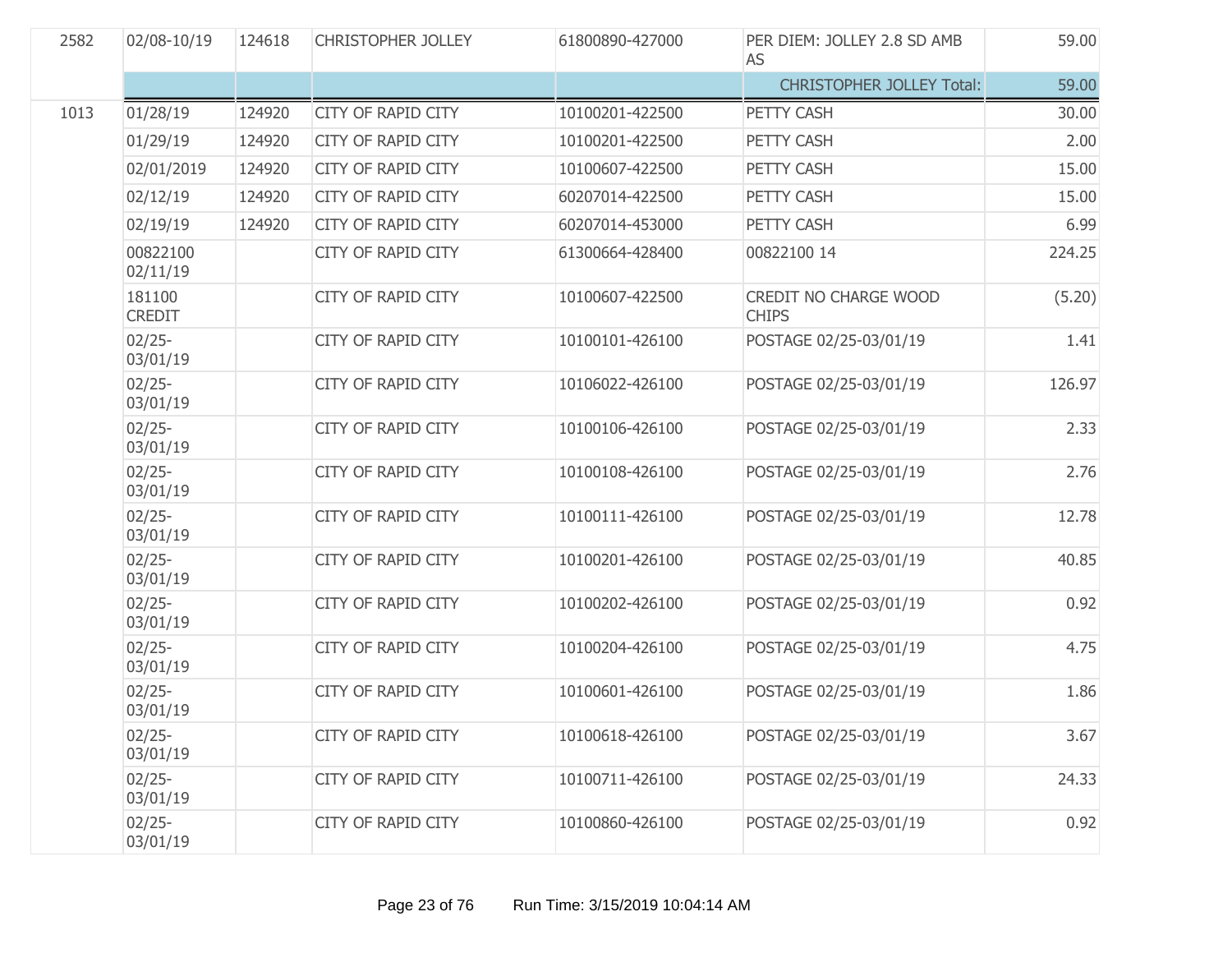| 1013 | $02/25 -$<br>03/01/19 | <b>CITY OF RAPID CITY</b> | 60207014-426100 | POSTAGE 02/25-03/01/19 | 231.84 |
|------|-----------------------|---------------------------|-----------------|------------------------|--------|
|      | $02/25 -$<br>03/01/19 | <b>CITY OF RAPID CITY</b> | 61800890-426100 | POSTAGE 02/25-03/01/19 | 292.68 |
|      | $02/25 -$<br>03/01/19 | <b>CITY OF RAPID CITY</b> | 79300968-426100 | POSTAGE 02/25-03/01/19 | 5.05   |
|      | $02/25 -$<br>03/01/19 | <b>CITY OF RAPID CITY</b> | 60407074-426100 | POSTAGE 02/25-03/01/19 | 0.92   |
|      | 03/04-08/19           | CITY OF RAPID CITY        | 10106022-426100 | POSTAGE 03/04-08/19    | 171.92 |
|      | 03/04-08/19           | <b>CITY OF RAPID CITY</b> | 10100106-426100 | POSTAGE 03/04-08/19    | 3.40   |
|      | 03/04-08/19           | <b>CITY OF RAPID CITY</b> | 10100108-426100 | POSTAGE 03/04-08/19    | 2.97   |
|      | 03/04-08/19           | <b>CITY OF RAPID CITY</b> | 10100111-426100 | POSTAGE 03/04-08/19    | 97.57  |
|      | 03/04-08/19           | <b>CITY OF RAPID CITY</b> | 10100201-426100 | POSTAGE 03/04-08/19    | 61.74  |
|      | 03/04-08/19           | <b>CITY OF RAPID CITY</b> | 10100202-426100 | POSTAGE 03/04-08/19    | 0.95   |
|      | 03/04-08/19           | <b>CITY OF RAPID CITY</b> | 10100204-426100 | POSTAGE 03/04-08/19    | 29.28  |
|      | 03/04-08/19           | <b>CITY OF RAPID CITY</b> | 10100618-426100 | POSTAGE 03/04-08/19    | 7.82   |
|      | 03/04-08/19           | <b>CITY OF RAPID CITY</b> | 10100711-426100 | POSTAGE 03/04-08/19    | 8.73   |
|      | 03/04-08/19           | <b>CITY OF RAPID CITY</b> | 10100860-426100 | POSTAGE 03/04-08/19    | 0.46   |
|      | 03/04-08/19           | <b>CITY OF RAPID CITY</b> | 60602074-426100 | POSTAGE 03/04-08/19    | 26.22  |
|      | 03/04-08/19           | CITY OF RAPID CITY        | 60207014-426100 | POSTAGE 03/04-08/19    | 162.95 |
|      | 03/04-08/19           | <b>CITY OF RAPID CITY</b> | 61207101-426100 | POSTAGE 03/04-08/19    | 12.39  |
|      | 03/04-08/19           | <b>CITY OF RAPID CITY</b> | 61800890-426100 | POSTAGE 03/04-08/19    | 375.42 |
|      | 03/04-08/19           | <b>CITY OF RAPID CITY</b> | 79300968-426100 | POSTAGE 03/04-08/19    | 2.30   |
|      | 05990001<br>02/20/19  | <b>CITY OF RAPID CITY</b> | 61300664-428400 | 05990001 0             | 413.49 |
|      | 09001000<br>02/25/19  | <b>CITY OF RAPID CITY</b> | 10100860-428400 | 09001000 0             | 401.99 |
|      | 05997320<br>02/20/19  | CITY OF RAPID CITY        | 60207011-428400 | 059973200              | 57.87  |
|      | 09010370<br>02/11/19  | <b>CITY OF RAPID CITY</b> | 61300664-428400 | 09010370 5             | 84.06  |
|      | 100000718<br>02/12/19 | <b>CITY OF RAPID CITY</b> | 61300664-428400 | 1000007180             | 26.34  |
|      | 02/05/19              | <b>CITY OF RAPID CITY</b> | 10100105-415000 | CITY PAID RETIREES INS | 432.00 |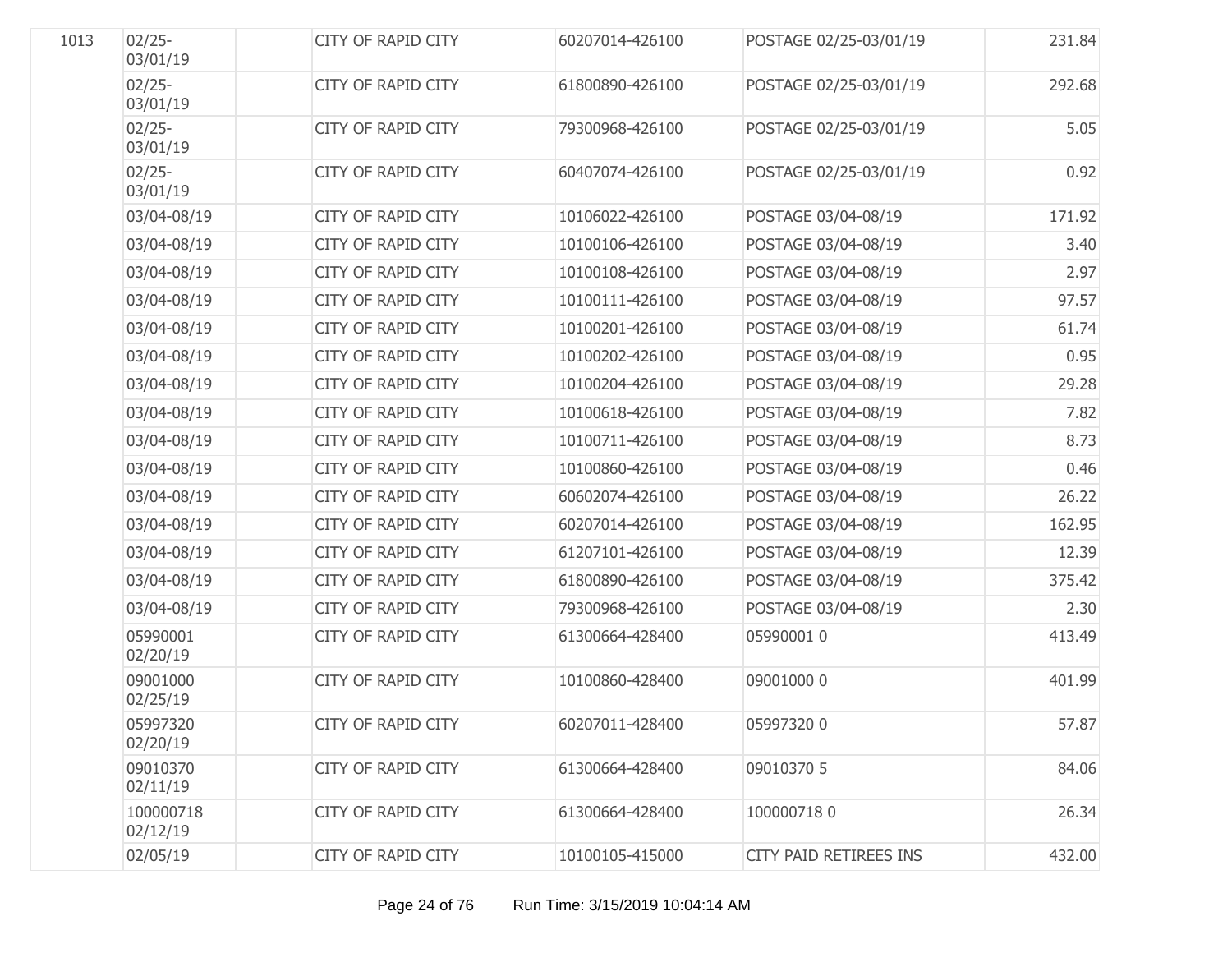| 1013 | 02/05/19 |        | CITY OF RAPID CITY                                     | 10100108-415000 | CITY PAID RETIREES INS                                | 432.00    |
|------|----------|--------|--------------------------------------------------------|-----------------|-------------------------------------------------------|-----------|
|      | 02/05/19 |        | CITY OF RAPID CITY                                     | 10100111-415000 | CITY PAID RETIREES INS                                | 432.00    |
|      | 02/05/19 |        | CITY OF RAPID CITY                                     | 10100201-415000 | CITY PAID RETIREES INS                                | 14,256.00 |
|      | 02/05/19 |        | CITY OF RAPID CITY                                     | 10100202-415000 | CITY PAID RETIREES INS                                | 12,528.00 |
|      | 02/05/19 |        | CITY OF RAPID CITY                                     | 10100204-415000 | CITY PAID RETIREES INS                                | 432.00    |
|      | 02/05/19 |        | CITY OF RAPID CITY                                     | 10100301-415000 | CITY PAID RETIREES INS                                | 1,296.00  |
|      | 02/05/19 |        | CITY OF RAPID CITY                                     | 10100401-415000 | CITY PAID RETIREES INS                                | 432.00    |
|      | 02/05/19 |        | CITY OF RAPID CITY                                     | 10100607-415000 | CITY PAID RETIREES INS                                | 3,456.00  |
|      | 02/05/19 |        | CITY OF RAPID CITY                                     | 10100609-415000 | CITY PAID RETIREES INS                                | 432.00    |
|      | 02/05/19 |        | CITY OF RAPID CITY                                     | 10100618-415000 | CITY PAID RETIREES INS                                | 432.00    |
|      | 02/05/19 |        | CITY OF RAPID CITY                                     | 61800890-415000 | CITY PAID RETIREES INS                                | 1,728.00  |
|      | 02/05/19 |        | CITY OF RAPID CITY                                     | 77700914-415000 | CITY PAID RETIREES INS                                | 864.00    |
|      | 02/05/19 |        | CITY OF RAPID CITY                                     | 10102028-415000 | CITY PAID RETIREES INS                                | 2,160.00  |
|      | 02/05/19 |        | CITY OF RAPID CITY                                     | 60602074-415000 | CITY PAID RETIREES INS                                | 864.00    |
|      | 02/05/19 |        | CITY OF RAPID CITY                                     | 77504132-415000 | CITY PAID RETIREES INS                                | 864.00    |
|      | 02/05/19 |        | CITY OF RAPID CITY                                     | 77504134-415000 | CITY PAID RETIREES INS                                | 864.00    |
|      | 02/05/19 |        | CITY OF RAPID CITY                                     | 10106021-415000 | CITY PAID RETIREES INS                                | 432.00    |
|      | 02/05/19 |        | CITY OF RAPID CITY                                     | 60207011-415000 | CITY PAID RETIREES INS                                | 1,296.00  |
|      | 02/05/19 |        | CITY OF RAPID CITY                                     | 60207012-415000 | CITY PAID RETIREES INS                                | 1,296.00  |
|      | 02/05/19 |        | CITY OF RAPID CITY                                     | 60207014-415000 | CITY PAID RETIREES INS                                | 432.00    |
|      | 02/05/19 |        | CITY OF RAPID CITY                                     | 60407071-415000 | CITY PAID RETIREES INS                                | 432.00    |
|      | 02/05/19 |        | CITY OF RAPID CITY                                     | 60407072-415000 | CITY PAID RETIREES INS                                | 432.00    |
|      | 02/05/19 |        | CITY OF RAPID CITY                                     | 60407073-415000 | CITY PAID RETIREES INS                                | 432.00    |
|      | 02/05/19 |        | CITY OF RAPID CITY                                     | 61207101-415000 | CITY PAID RETIREES INS                                | 864.00    |
|      | 02/05/19 |        | <b>CITY OF RAPID CITY</b>                              | 61507103-415000 | CITY PAID RETIREES INS                                | 432.00    |
|      |          |        |                                                        |                 | <b>CITY OF RAPID CITY Total:</b>                      | 50,941.95 |
| 1019 | 181413   | 125706 | <b>CLAREY'S SAFETY EQUIPMENT</b><br><b>INC</b>         | 10102026-459800 | <b>CALIBRATION - HAZMAT</b>                           | 563.88    |
|      |          |        |                                                        |                 | <b>CLAREY'S SAFETY EQUIPMENT</b><br><b>INC Total:</b> | 563.88    |
| 1044 | 50134    | 125074 | <b>CLIMATE CONTROL SYSTEMS &amp;</b><br><b>SERVICE</b> | 10100612-425300 | <b>FILTERS</b>                                        | 216.00    |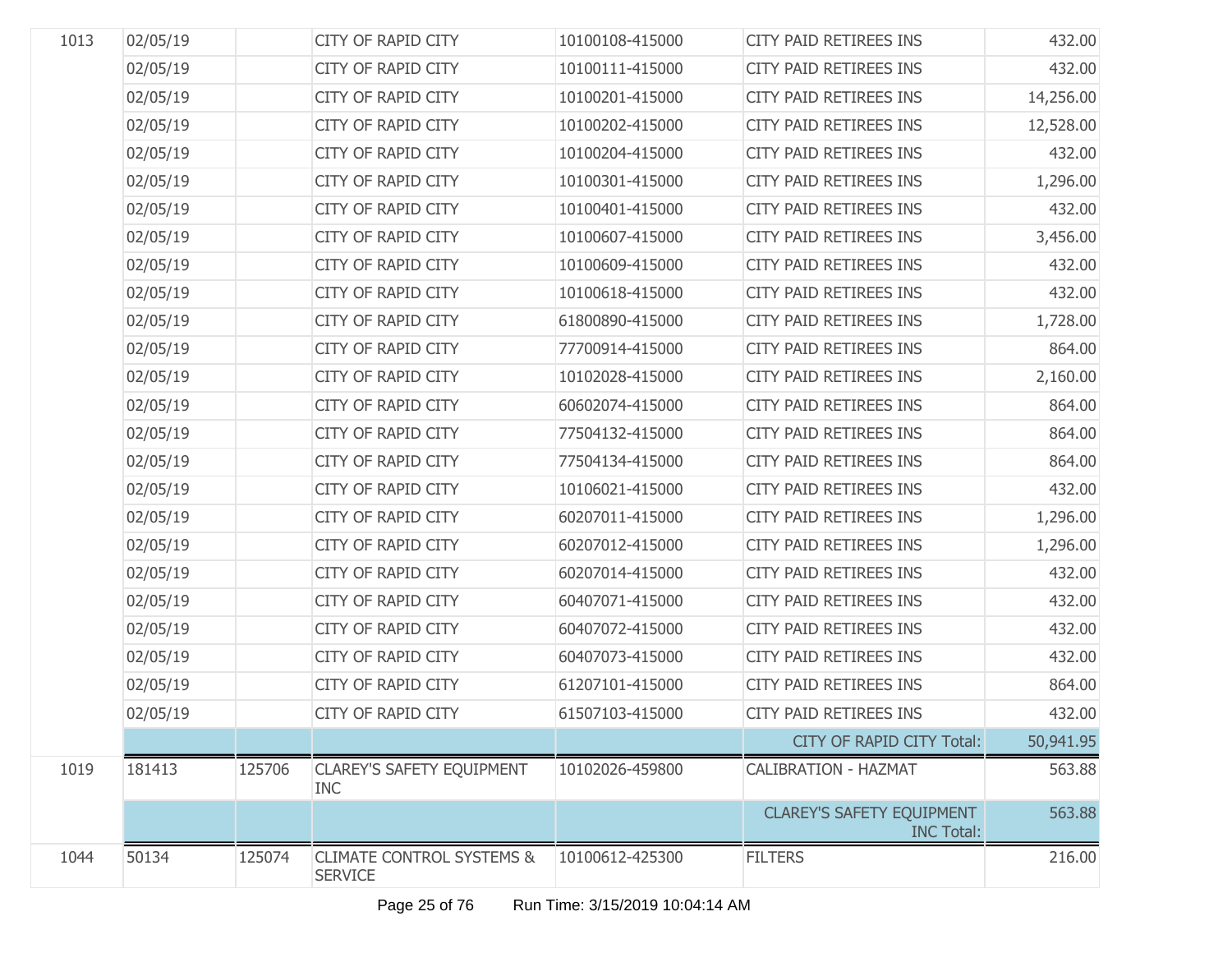| 1044  | 15322               | 125073 | <b>CLIMATE CONTROL SYSTEMS &amp;</b><br><b>SERVICE</b>                | 10100612-425300 | REPLACED MOTOR IN FAR RIGHT<br><b>BO</b>                        | 1,224.13   |
|-------|---------------------|--------|-----------------------------------------------------------------------|-----------------|-----------------------------------------------------------------|------------|
|       | 15297               | 125072 | <b>CLIMATE CONTROL SYSTEMS &amp;</b><br><b>SERVICE</b>                | 10100612-425300 | REPAIR ON BOILER. ADJUSTED<br>CO                                | 538.09     |
|       | 50127               | 125616 | <b>CLIMATE CONTROL SYSTEMS &amp;</b><br><b>SERVICE</b>                | 61207101-425300 | <b>FILTERS</b>                                                  | 713.28     |
|       | 50122               | 125201 | <b>CLIMATE CONTROL SYSTEMS &amp;</b><br><b>SERVICE</b>                | 61507103-425300 | FILTERS FOR AIR MAKE UP UNIT                                    | 713.28     |
|       | 43168               | 125421 | <b>CLIMATE CONTROL SYSTEMS &amp;</b><br><b>SERVICE</b>                | 10106062-425300 | RPR BATHROOM SEWAGE PUMP                                        | 345.40     |
|       | 14812               | 125420 | <b>CLIMATE CONTROL SYSTEMS &amp;</b><br><b>SERVICE</b>                | 10106062-425300 | <b>RPR HUMIDIFIER</b>                                           | 2,658.62   |
|       |                     |        |                                                                       |                 | <b>CLIMATE CONTROL SYSTEMS &amp;</b><br><b>SERVICE Total:</b>   | 6,408.80   |
| 1053  | 2828521             | 124873 | COCA-COLA OF THE BLACK HILLS 10100603-452000                          |                 | <b>SODA PRODUCTS</b>                                            | 398.50     |
|       | 2828537             | 124872 | COCA-COLA OF THE BLACK HILLS 10100603-452000                          |                 | FRENCH VANILLA CAPPUCCINO                                       | 60.00      |
|       | 2828522             | 124846 | COCA-COLA OF THE BLACK HILLS 10100612-452000                          |                 | <b>COFFEE PRODUCTS</b>                                          | 91.00      |
|       | 2828538             | 124874 | COCA-COLA OF THE BLACK HILLS 10100612-452000                          |                 | SODA PRODUCTS                                                   | 139.00     |
|       | 2820496             | 125092 | COCA-COLA OF THE BLACK HILLS 60407072-428400                          |                 | 2/20/2019, BOTTLED WATER                                        | 25.00      |
|       |                     |        |                                                                       |                 | COCA-COLA OF THE BLACK HILLS<br>Total:                          | 713.50     |
| 10793 | LONG, B<br>02/26/19 | 125298 | <b>COLUMBIA SOUTHERN</b><br><b>UNIVERSITY</b>                         | 71801002-422800 | Brent Long Educational Loan                                     | 1,215.00   |
|       |                     |        |                                                                       |                 | <b>COLUMBIA SOUTHERN</b><br><b>UNIVERSITY Total:</b>            | 1,215.00   |
| 7588  | 846XSV(2)           | 125150 | COMMITTEE ON ACCREDITATION 61800890-422500<br>OF EDUCATIONAL PROGRAMS |                 | <b>ACCREDITATION FEES</b>                                       | 1,521.02   |
|       |                     |        |                                                                       |                 | COMMITTEE ON ACCREDITATION<br>OF EDUCATIONAL PROGRAMS<br>Total: | 1,521.02   |
| 1091  | 02/21/19            | 125856 | COMMUNITY HEALTH CENTER OF 10700132-432000<br>THE BLACK HILLS INC     |                 | <b>COMMUNITY HEALTH CENTER</b><br><b>MENTAL</b>                 | 120,550.48 |
|       |                     |        |                                                                       |                 | COMMUNITY HEALTH CENTER OF<br>THE BLACK HILLS INC Total:        | 120,550.48 |
| 1103  | 02/28/19            |        | <b>CONNECTIONS INC</b>                                                | 10100111-422500 | FEB19 EAP                                                       | 1,366.06   |
|       |                     |        |                                                                       |                 | <b>CONNECTIONS INC Total:</b>                                   | 1,366.06   |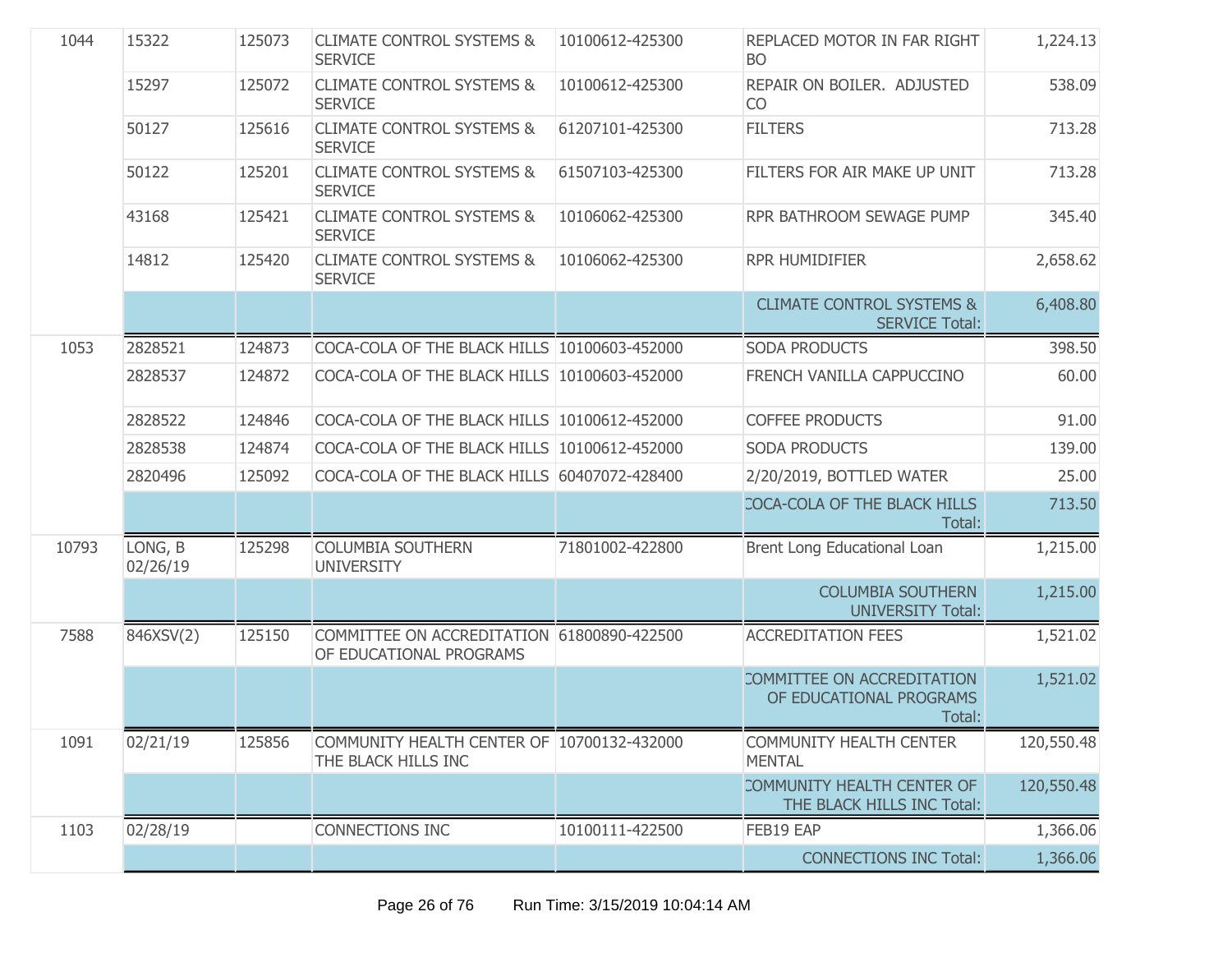| 12010 | 44408                     | 124861 | <b>CONSTRUCTION INDUSTRY</b><br>CENTER, INC   | 10100607-426900 | 2012 INTERNATIONAL BUILDING<br><b>CO</b>           | 104.49    |
|-------|---------------------------|--------|-----------------------------------------------|-----------------|----------------------------------------------------|-----------|
|       |                           |        |                                               |                 | <b>CONSTRUCTION INDUSTRY</b><br>CENTER, INC Total: | 104.49    |
| 1123  | 373729                    | 124147 | COPY COUNTRY INC.                             | 10100618-422500 | PROFESSIONAL SERVICES                              | 19.80     |
|       | 373959                    | 124850 | COPY COUNTRY INC.                             | 10100603-426900 | BH GOLD RUSH FLYERS                                | 147.10    |
|       | 374358                    | 125627 | COPY COUNTRY INC.                             | 10100618-422500 | PROFESSIONAL SERIVCES                              | 19.00     |
|       |                           |        |                                               |                 | COPY COUNTRY INC. Total:                           | 185.90    |
| 9890  | K068812                   | 122308 | <b>CORE &amp; MAIN LP</b>                     | 60207014-426900 | 94E CORB BOX LID 100)                              | 1,000.00  |
|       | K192155                   | 125251 | CORE & MAIN LP                                | 60207014-426900 | GASKETS 8)                                         | 37.84     |
|       | K020206                   | 125102 | CORE & MAIN LP                                | 60207014-426900 | <b>ACCUMAG METERS 8 INCH 2)</b><br>FOR E           | 14,625.02 |
|       |                           |        |                                               |                 | <b>CORE &amp; MAIN LP Total:</b>                   | 15,662.86 |
| 1132  | 03/31/19                  |        | CORNERSTONE RESCUE MISSION 10100621-459500    |                 | MAR19 CORNERSTONE RESCUE<br><b>MISSION</b>         | 8,333.33  |
|       |                           |        |                                               |                 | <b>CORNERSTONE RESCUE MISSION</b><br>Total:        | 8,333.33  |
| 12026 | 02/20/19                  | 125350 | <b>COUNTRYSIDE ESTATES LLC</b>                | 60907402-431000 | 15-2313 CAMBELL STREET BOX<br><b>CUL</b>           | 7,300.00  |
|       |                           |        |                                               |                 | <b>COUNTRYSIDE ESTATES LLC</b><br>Total:           | 7,300.00  |
| 1163  | 01/01-31/19               | 125141 | CREDIT COLLECTIONS BUREAU                     | 61808900-422500 | JAN COLLECTION FEES - EMS<br><b>BILL</b>           | 148.71    |
|       |                           |        |                                               |                 | <b>CREDIT COLLECTIONS BUREAU</b><br>Total:         | 148.71    |
| 1164  | S506057530.0 124422<br>01 |        | CRESCENT ELECTRIC SUPPLY CO   10100304-426900 |                 | 4 Streetlight fixtures                             | 2,259.56  |
|       | S506179637.0 124745<br>01 |        | CRESCENT ELECTRIC SUPPLY CO                   | 10100205-426900 | 1/2" Conduit                                       | 21.70     |
|       | S506209770.0<br>01        | 125032 | CRESCENT ELECTRIC SUPPLY CO                   | 10100607-425700 | <b>ELECTRIC SUPPLIES - SHOP</b>                    | 674.07    |
|       | S506184897.0<br>01        | 125228 | CRESCENT ELECTRIC SUPPLY CO                   | 61507103-425700 | <b>CREEK HIGH BAY</b>                              | 373.30    |
|       | S506232458.0<br>01        | 125339 | CRESCENT ELECTRIC SUPPLY CO                   | 10100607-425700 | ELECTRICAL SUPPLIES - VEHICLE                      | 155.88    |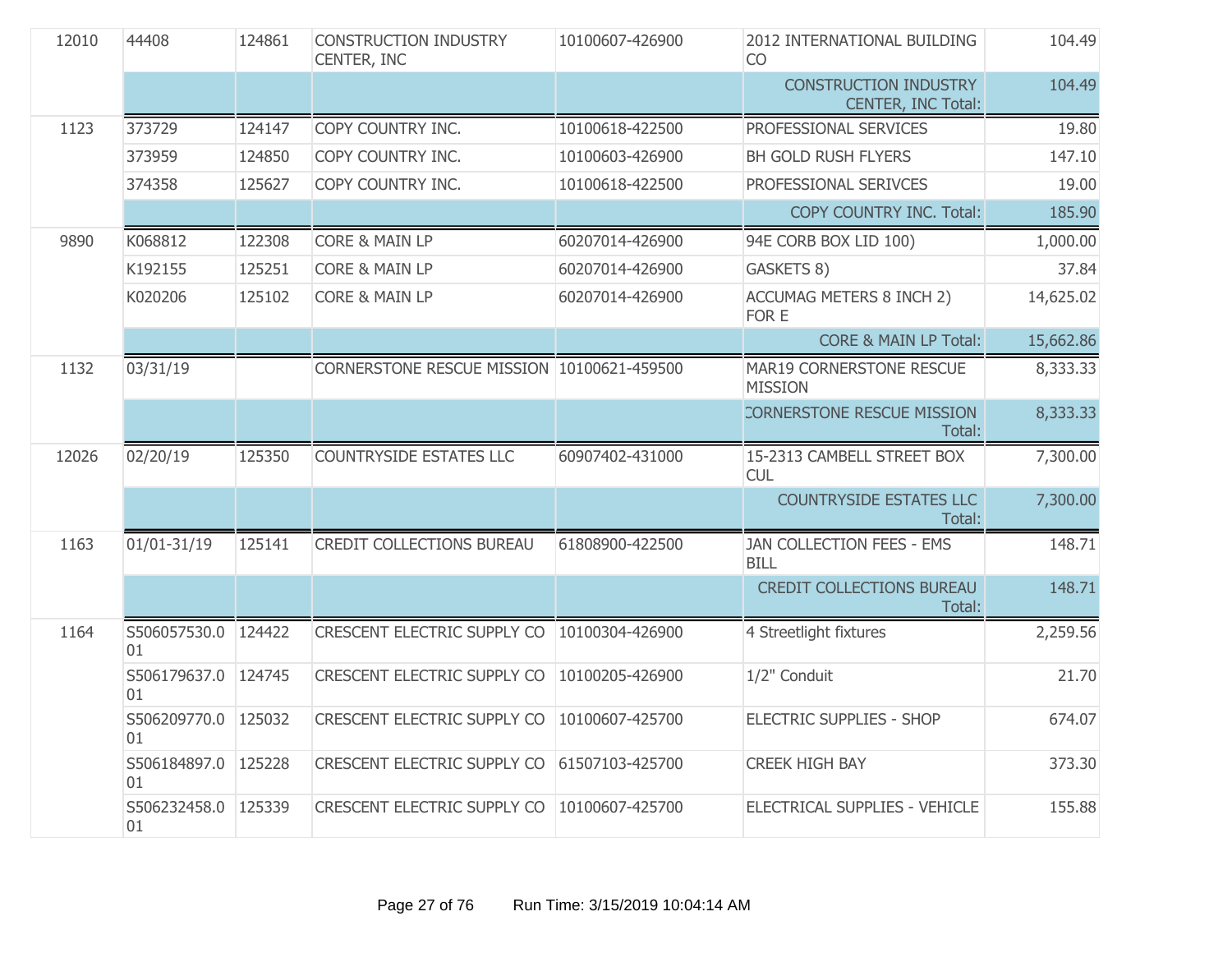| 1164 | S506230621.0 125341<br>01 |        | CRESCENT ELECTRIC SUPPLY CO        | 10100607-425700 | <b>ELECTRICAL OUTLETS</b>                    | 100.20   |
|------|---------------------------|--------|------------------------------------|-----------------|----------------------------------------------|----------|
|      | S506230595.0<br>01        | 125341 | <b>CRESCENT ELECTRIC SUPPLY CO</b> | 10100607-425700 | <b>ELECTRICAL OUTLETS</b>                    | 51.01    |
|      | S506131615.0<br>01        | 125604 | CRESCENT ELECTRIC SUPPLY CO        | 10100304-426900 | 6 Streetlight Fixtures                       | 1,435.30 |
|      |                           |        |                                    |                 | <b>CRESCENT ELECTRIC SUPPLY CO</b><br>Total: | 5,071.02 |
| 1167 | 12146                     | 123907 | <b>CRICKET LAWN SERVICE</b>        | 26000927-422500 | 111 E MONROE STREET -<br>SNOW/ICE            | 75.00    |
|      | 12145                     | 123908 | <b>CRICKET LAWN SERVICE</b>        | 26000927-422500 | 660 N MAPLE AVENUE -<br>SNOW/ICE             | 50.00    |
|      | 12143                     | 122934 | <b>CRICKET LAWN SERVICE</b>        | 26000927-422500 | 830 HOLCOMB AVENUE - SNOW<br><b>REMO</b>     | 45.00    |
|      | 12142                     | 122935 | <b>CRICKET LAWN SERVICE</b>        | 26000927-422500 | 831 HOLCOMB AVENUE - SNOW<br><b>REMO</b>     | 45.00    |
|      | 12140                     | 122933 | <b>CRICKET LAWN SERVICE</b>        | 26000927-422500 | 824 HERMAN STREET - SNOW<br><b>REMOV</b>     | 45.00    |
|      | 12148                     | 125008 | <b>CRICKET LAWN SERVICE</b>        | 26000927-422500 | 1221 E ST JOSEPH STREET -<br><b>SNOW</b>     | 135.00   |
|      | 12147                     | 125009 | <b>CRICKET LAWN SERVICE</b>        | 26000927-422500 | 353 FAIRMONT BLVD (HOSPITAL<br><b>WA</b>     | 135.00   |
|      | 12149                     | 125007 | <b>CRICKET LAWN SERVICE</b>        | 26000927-422500 | 437 E OAKLAND STREET - SNOW<br><b>RE</b>     | 50.00    |
|      | 12150                     | 125006 | <b>CRICKET LAWN SERVICE</b>        | 26000927-422500 | 855 OMAHA STREET - SNOW<br><b>REMOVA</b>     | 200.00   |
|      | 12141                     | 122932 | <b>CRICKET LAWN SERVICE</b>        | 26000927-422500 | 413 MADISON STREET - TRIM<br><b>BUSH</b>     | 150.00   |
|      | 12144                     | 123906 | <b>CRICKET LAWN SERVICE</b>        | 26000927-422500 | 1902 MT RUSHMORE RD<br>(WALGREENS            | 95.00    |
|      |                           |        |                                    |                 | <b>CRICKET LAWN SERVICE Total:</b>           | 1,025.00 |
| 1179 | 2052299-00                | 123578 | <b>CRUM ELECTRIC</b>               | 60407071-425300 | MOTOR FOR FAN AT ST PAT<br>ODOR C            | 776.20   |
|      | 2062141-00                | 125252 | <b>CRUM ELECTRIC</b>               | 60207011-425700 | RING, COVER, BOX, CONNECT<br><b>FOR</b>      | 33.74    |
|      | 2062411-00                | 125308 | <b>CRUM ELECTRIC</b>               | 60407072-425700 | SECONDARY BLDG: LED HIGH<br><b>BAY L</b>     | 176.76   |
|      |                           |        |                                    |                 | <b>CRUM ELECTRIC Total:</b>                  | 986.70   |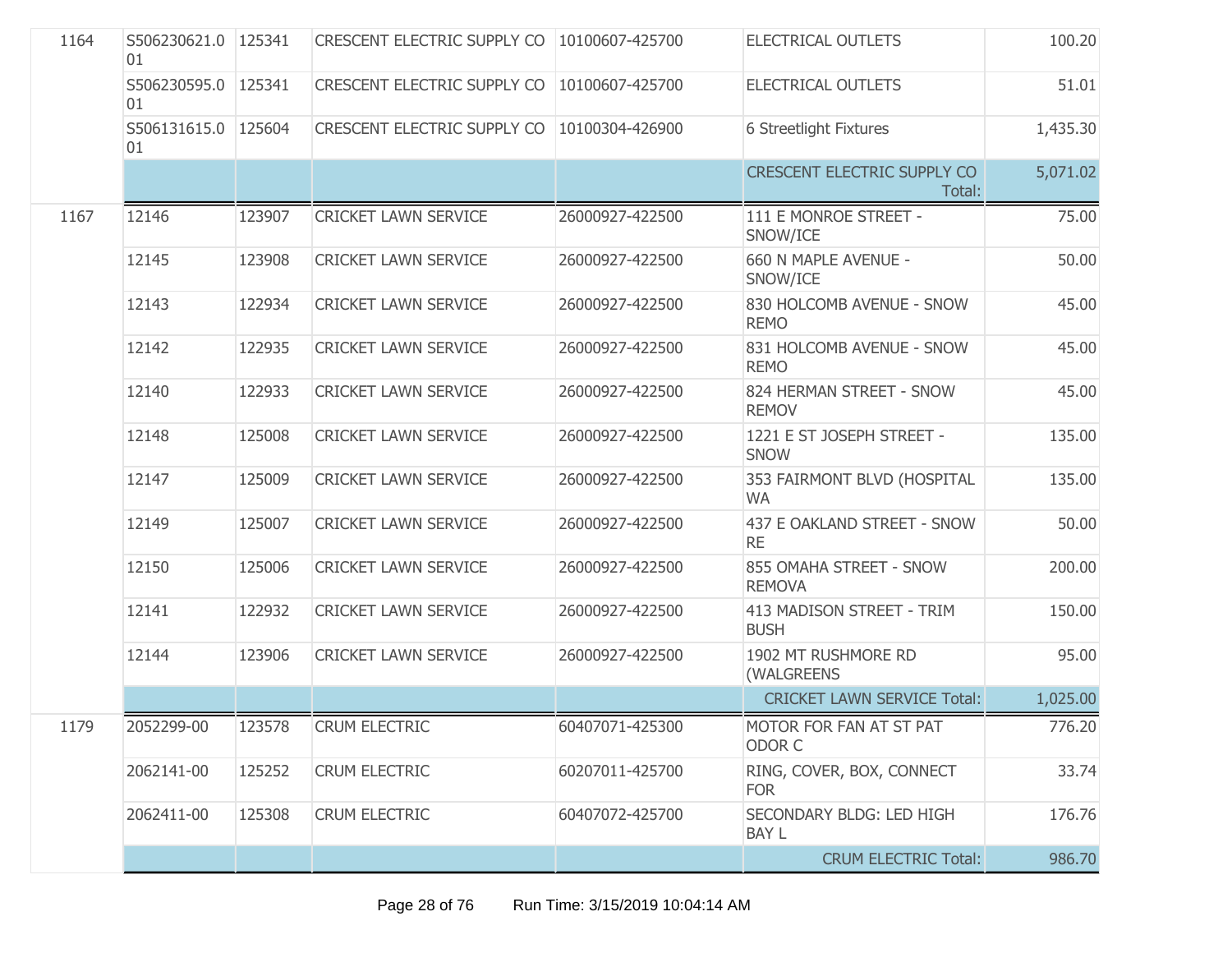| 1218 | 03/31/19   |        | DAHL FINE ARTS CENTER                      | 10106062-456000 | MAR19 DAHL                                                   | 7,837.25 |
|------|------------|--------|--------------------------------------------|-----------------|--------------------------------------------------------------|----------|
|      |            |        |                                            |                 | DAHL FINE ARTS CENTER Total:                                 | 7,837.25 |
| 1231 | 55618      | 124851 | DAKOTA BATTERY/ELECTRIC                    | 10100603-425300 | <b>BATTERY</b>                                               | 147.16   |
|      |            |        |                                            |                 | DAKOTA BATTERY/ELECTRIC<br>Total:                            | 147.16   |
| 1239 | 6667441    | 124753 | DAKOTA FLUID POWER                         | 61507103-425300 | <b>DESICCANT BRTHR</b>                                       | 294.33   |
|      | 6669159    | 125261 | DAKOTA FLUID POWER                         | 10100302-425300 | UNIT S063                                                    | 9.30     |
|      | 6667558    | 125247 | DAKOTA FLUID POWER                         | 10100302-425300 | <b>UNIT S012</b>                                             | 5.37     |
|      | 6668132    | 125200 | DAKOTA FLUID POWER                         | 61207101-425100 | MAC VALVE FOR S924                                           | 188.33   |
|      |            |        |                                            |                 | <b>DAKOTA FLUID POWER Total:</b>                             | 497.33   |
| 5570 | 3705       | 125203 | DAKOTA HILLS PEST SERVICE                  | 61507102-422500 | PEST CONTROL                                                 | 75.00    |
|      | 3706       | 125204 | DAKOTA HILLS PEST SERVICE                  | 61507102-422500 | PEST CONTROL                                                 | 50.00    |
|      | 3707       | 125205 | DAKOTA HILLS PEST SERVICE                  | 61507103-422500 | PEST CONTROL                                                 | 100.00   |
|      |            |        |                                            |                 | DAKOTA HILLS PEST SERVICE<br>Total:                          | 225.00   |
| 8514 | 0488314-IN | 125727 | DAKOTA RIGGERS & TOOL<br><b>SUPPLY INC</b> | 10102023-425100 | ROPES - FR3                                                  | 991.26   |
|      |            |        |                                            |                 | <b>DAKOTA RIGGERS &amp; TOOL</b><br><b>SUPPLY INC Total:</b> | 991.26   |
| 1260 | E540826    | 124720 | DAKOTA SUPPLY GROUP                        | 60407071-426900 | PARTS TO FIX HEATER AT SHOP                                  | 11.80    |
|      | E527963    | 125018 | DAKOTA SUPPLY GROUP                        | 60207011-425900 | CLA-VAL 2), REPAIR KIT 2) FOR                                | 1,016.00 |
|      |            |        |                                            |                 | <b>DAKOTA SUPPLY GROUP Total:</b>                            | 1,027.80 |
| 6888 | 2542       | 124688 | <b>DAKOTA TRUCK &amp; AUTO LLC</b>         | 10100618-425100 | <b>BUS REPAIRS</b>                                           | 584.62   |
|      | 2552       | 124688 | DAKOTA TRUCK & AUTO LLC                    | 10100618-425100 | <b>BUS REPAIRS</b>                                           | 707.98   |
|      | 2547       | 124688 | <b>DAKOTA TRUCK &amp; AUTO LLC</b>         | 10100618-425100 | <b>BUS REPAIRS</b>                                           | 902.24   |
|      | 2573       | 125623 | <b>DAKOTA TRUCK &amp; AUTO LLC</b>         | 10100618-425100 | <b>BUS REPAIRS</b>                                           | 266.65   |
|      |            |        |                                            |                 | DAKOTA TRUCK & AUTO LLC<br>Total:                            | 2,461.49 |
| 1267 | 2-55804    | 125034 | DALE'S TIRE & RETREADING INC               | 10100607-426700 | <b>TIRE - SHOP STOCK</b>                                     | 70.15    |
|      | 2-55068    | 124472 | DALE'S TIRE & RETREADING INC               | 10102030-426700 | <b>WINTERFORCE TIRES -</b><br><b>PREVENTION</b>              | 510.32   |
|      | 2-53944    | 125689 | DALE'S TIRE & RETREADING INC               | 61800897-426700 | TIRES - MED7                                                 | 246.20   |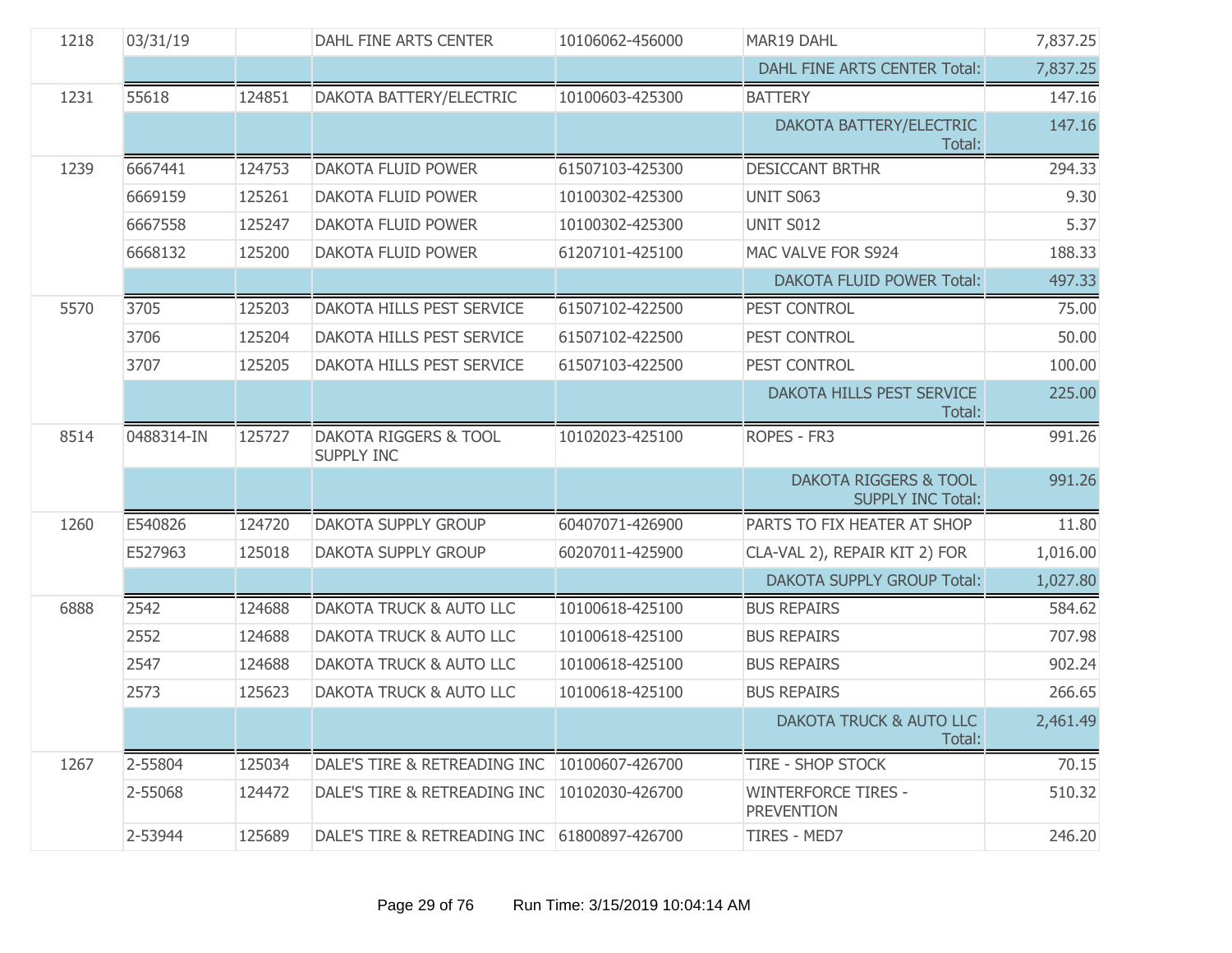| 1267  | 2-55371                  | 125721 | DALE'S TIRE & RETREADING INC                    | 61800891-426700 | <b>TIRES - MED12</b>                                   | 306.74   |
|-------|--------------------------|--------|-------------------------------------------------|-----------------|--------------------------------------------------------|----------|
|       | 2-55744                  | 125722 | DALE'S TIRE & RETREADING INC                    | 61800892-426700 | <b>TIRES - MED2</b>                                    | 633.52   |
|       |                          |        |                                                 |                 | DALE'S TIRE & RETREADING INC<br>Total:                 | 1,766.93 |
| 9027  | 02/12/19                 | 124744 | <b>DANIEL E SMITH</b>                           | 60207012-421100 | REIMBURSE HOMEOWNER                                    | 799.78   |
|       |                          |        |                                                 |                 | <b>DANIEL E SMITH Total:</b>                           | 799.78   |
| 12030 | 02/27/19                 | 125374 | DANIEL R BOWMAN &<br><b>CONSTANCE B. BOWMAN</b> | 50508911-431000 | 18-2444 GRAY FOX CT FOX RUN<br>OU                      | 840.00   |
|       |                          |        |                                                 |                 | DANIEL R BOWMAN &<br><b>CONSTANCE B. BOWMAN Total:</b> | 840.00   |
| 1284  | INV1141216               | 124927 | DASH MEDICAL GLOVES                             | 10120100-426100 | <b>MEDICAL GLOVES</b>                                  | 439.50   |
|       |                          |        |                                                 |                 | DASH MEDICAL GLOVES Total:                             | 439.50   |
| 12021 | 02/25/19                 | 125095 | <b>DEAN L GIBSON</b>                            | 50508911-431000 | 18-2444 GRAY FOX CT FOX RUN<br>OU                      | 100.00   |
|       |                          |        |                                                 |                 | <b>DEAN L GIBSON Total:</b>                            | 100.00   |
| 1335  | RC00954160-<br>001       | 125035 | <b>DENNIS SUPPLY</b>                            | 10100607-425700 | <b>FURNACE SWITCH</b>                                  | 19.60    |
|       |                          |        |                                                 |                 | <b>DENNIS SUPPLY Total:</b>                            | 19.60    |
| 10648 | 476272                   | 125688 | DENNY MENHOLT CHEVROLET                         | 61800894-425100 | RETAINER / ROD - MED4                                  | 24.43    |
|       |                          |        |                                                 |                 | <b>DENNY MENHOLT CHEVROLET</b><br>Total:               | 24.43    |
| 9887  | 265768                   | 125342 | DOG WASTE DEPOT                                 | 10100607-426900 | <b>DOG WASTE BAGS</b>                                  | 632.89   |
|       |                          |        |                                                 |                 | <b>DOG WASTE DEPOT Total:</b>                          | 632.89   |
| 2983  | 03/31/19                 |        | DR. NATHAN LONG                                 | 61800890-422500 | MAR19 CONTRACTED SVCS                                  | 1,800.00 |
|       |                          |        |                                                 |                 | DR. NATHAN LONG Total:                                 | 1,800.00 |
| 1475  | 03/31/19                 |        | <b>EARLY CHILDHOOD</b><br><b>CONNECTIONS</b>    | 10100621-621200 | MAR19 EARLY CHILDHOOD<br><b>CONNECTIONS</b>            | 4,062.50 |
|       |                          |        |                                                 |                 | <b>EARLY CHILDHOOD</b><br><b>CONNECTIONS Total:</b>    | 4,062.50 |
| 1491  | X201058699:0 124734<br>1 |        | EDDIES TRUCK SALES & SERVICE 10100302-425300    |                 | <b>UNITS</b>                                           | 16.98    |
|       | X201058761:0 124734      |        | EDDIES TRUCK SALES & SERVICE 10100302-425300    |                 | <b>UNITS</b>                                           | 61.56    |
|       | X201058617:0 124734<br>1 |        | EDDIES TRUCK SALES & SERVICE 10100302-425300    |                 | <b>UNITS</b>                                           | 62.99    |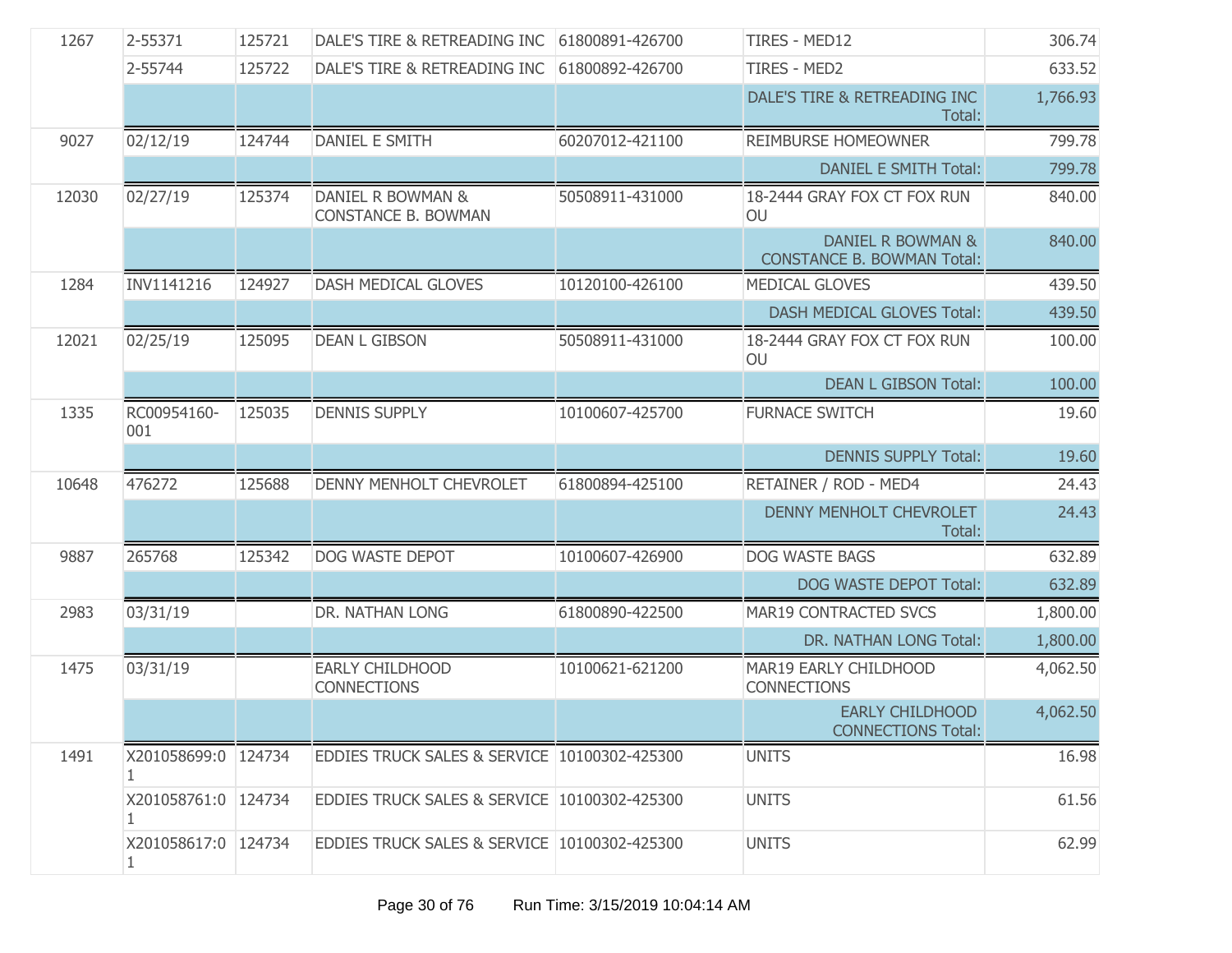| 1491 | R201021921:0 125046      |        | EDDIES TRUCK SALES & SERVICE 10102025-425100   |                 | EGR VALVE - E5                                    | 792.86   |
|------|--------------------------|--------|------------------------------------------------|-----------------|---------------------------------------------------|----------|
|      | X201059072:0 125263      |        | EDDIES TRUCK SALES & SERVICE 10100301-425100   |                 | <b>UNITS</b>                                      | 5.31     |
|      | X201059082:0 125263      |        | EDDIES TRUCK SALES & SERVICE 10100301-425100   |                 | <b>UNITS</b>                                      | 5.60     |
|      | X201058982:0 125671      |        | EDDIES TRUCK SALES & SERVICE 10100301-425100   |                 | <b>UNITS</b>                                      | 121.60   |
|      | X201059193:0 125671<br>2 |        | EDDIES TRUCK SALES & SERVICE 10100301-425100   |                 | <b>UNITS</b>                                      | 27.39    |
|      | X201058627:0   125206    |        | EDDIES TRUCK SALES & SERVICE 61507103-425100   |                 | RADIATOR, ELBOW HOSE,<br><b>COOLANT</b>           | 1,025.96 |
|      | X201058952:0 125305<br>1 |        | EDDIES TRUCK SALES & SERVICE 61507103-425100   |                 | TELESCOPING HOOD DAMPER                           | 61.38    |
|      | X201059061:0 125393<br>1 |        | EDDIES TRUCK SALES & SERVICE 61507103-425100   |                 | <b>ISOLATOR</b>                                   | 6.78     |
|      | X201058808:0 124724      |        | EDDIES TRUCK SALES & SERVICE 60407072-425100   |                 | UNIT 818: POWER STEERING<br><b>UNIT</b>           | 119.55   |
|      | R201021344:0   125598    |        | EDDIES TRUCK SALES & SERVICE 60907401-422500   |                 | MAINTENANCE TO W901, DUMP<br><b>TRUC</b>          | 385.39   |
|      | X201059249:0 125671<br>1 |        | EDDIES TRUCK SALES & SERVICE 10100301-425100   |                 | <b>UNITS</b>                                      | 1,208.75 |
|      |                          |        |                                                |                 | <b>EDDIES TRUCK SALES &amp; SERVICE</b><br>Total: | 3,902.10 |
| 1496 | 6172965762               | 118224 | EDWARDS VACUUM INC                             | 10120100-426100 | EDWARDS RV3 PUMP A65201906                        | 1,391.81 |
|      |                          |        |                                                |                 | <b>EDWARDS VACUUM INC Total:</b>                  | 1,391.81 |
| 1554 | 0141909-IN               | 124898 | ENTENMANN-ROVIN CO                             | 10100201-426300 | <b>BADGES STOCK</b>                               | 323.50   |
|      |                          |        |                                                |                 | <b>ENTENMANN-ROVIN CO Total:</b>                  | 323.50   |
| 1559 | CD201910697              | 125353 | <b>ENVIROTECH SERVICES INC</b>                 | 10100302-426400 | <b>APEX</b>                                       | 7,273.20 |
|      |                          |        |                                                |                 | ENVIROTECH SERVICES INC<br>Total:                 | 7,273.20 |
| 1582 | S311905                  | 124995 | <b>EUROFINS EATON ANALYTICAL</b><br><b>INC</b> | 60207011-422500 | UCMR4 2) 091418                                   | 345.00   |
|      | S311914                  | 124997 | EUROFINS EATON ANALYTICAL<br><b>INC</b>        | 60207011-422500 | UCMR4 2) 091418                                   | 345.00   |
|      | S325297                  | 124998 | EUROFINS EATON ANALYTICAL<br><b>INC</b>        | 60207011-422500 | UCMR4 BROMIDE, METALS, SOCs<br>3)                 | 730.00   |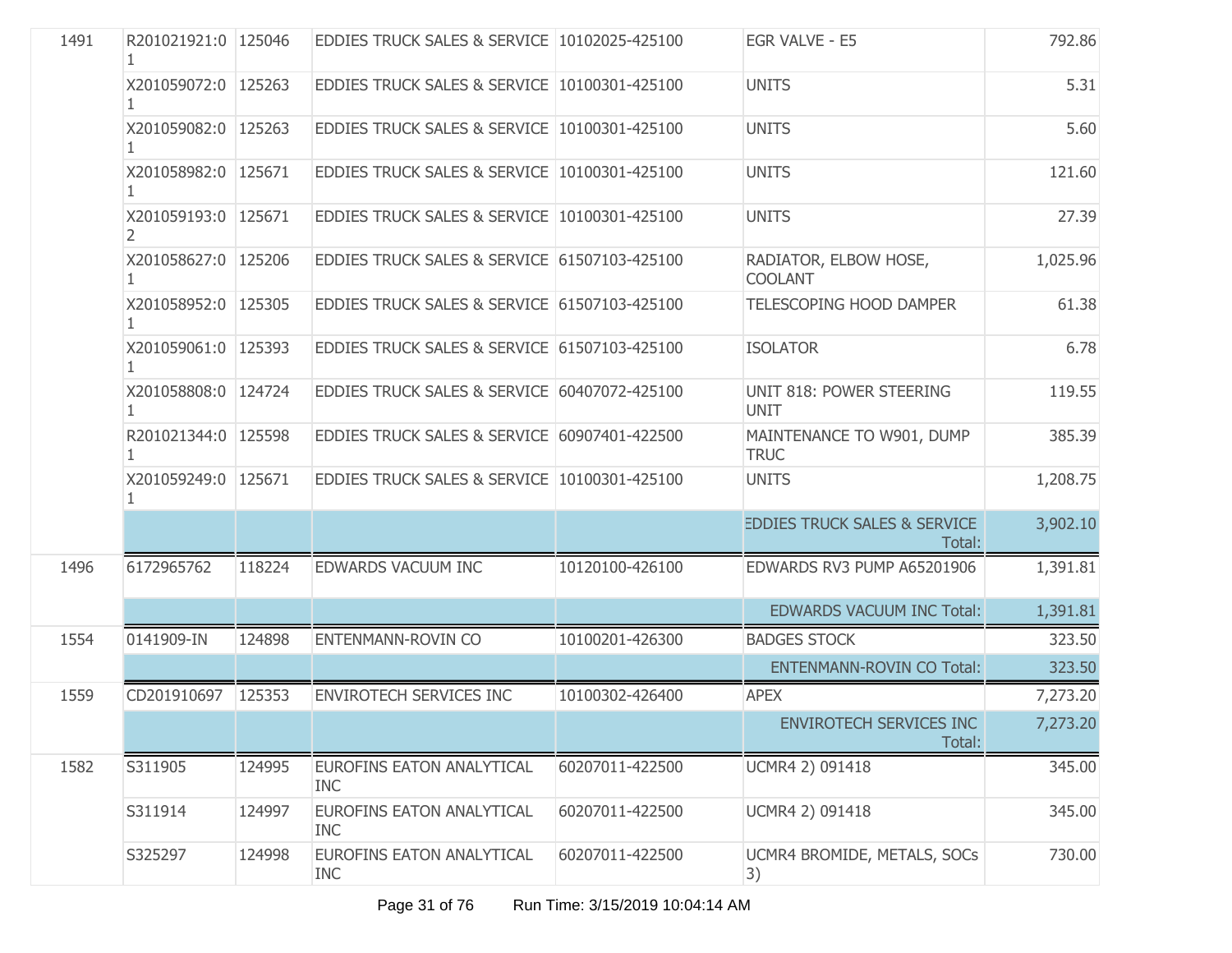| 1582 |                      |        |                                                |                 | <b>EUROFINS EATON ANALYTICAL</b><br><b>INC Total:</b> | 1,420.00 |
|------|----------------------|--------|------------------------------------------------|-----------------|-------------------------------------------------------|----------|
| 1592 | 055804-00            | 124892 | <b>EVERGREEN OFFICE PRODUCTS</b><br><b>INC</b> | 10100620-426100 | desk calculator                                       | 114.97   |
|      | 056048-00            | 125617 | <b>EVERGREEN OFFICE PRODUCTS</b><br><b>INC</b> | 10100108-426100 | 3" BINDER                                             | 9.29     |
|      | 055792-00            | 125423 | EVERGREEN OFFICE PRODUCTS<br><b>INC</b>        | 10100108-426100 | <b>EVERGREEN COLORED</b><br>PAPER/NOTEBO              | 31.29    |
|      |                      |        |                                                |                 | <b>EVERGREEN OFFICE PRODUCTS</b><br><b>INC Total:</b> | 155.55   |
| 1600 | 02/01/19 6324 125142 |        | <b>EXPRESS COLLECTIONS INC</b>                 | 61808900-422500 | FEB COLLECTION FEES - EMS<br><b>BILL</b>              | 172.50   |
|      | 01/01/19 6324 125143 |        | <b>EXPRESS COLLECTIONS INC</b>                 | 61808900-422500 | JAN COLLECTION FEES - EMS<br><b>BILL</b>              | 55.00    |
|      | 12/01/18 6324 125144 |        | <b>EXPRESS COLLECTIONS INC</b>                 | 61808900-422500 | DEC COLLECTION FEES - EMS<br><b>BILL</b>              | 129.76   |
|      | 11/01/18 6324 125145 |        | <b>EXPRESS COLLECTIONS INC</b>                 | 61808900-422500 | NOV COLLECTION FEES - EMS<br><b>BILL</b>              | 112.50   |
|      | 10/01/18 6324 125146 |        | <b>EXPRESS COLLECTIONS INC</b>                 | 61808900-422500 | <b>OCT COLLECTION FEES - EMS</b><br><b>BILL</b>       | 5.00     |
|      |                      |        |                                                |                 | <b>EXPRESS COLLECTIONS INC</b><br>Total:              | 474.76   |
| 1622 | 11853S               | 124986 | FARMER'S SUPPLY LLC INC                        | 60207011-426900 | FILTERS 15) FOR AIR<br><b>COMPRESSOR</b>              | 867.31   |
|      |                      |        |                                                |                 | <b>FARMER'S SUPPLY LLC INC Total:</b>                 | 867.31   |
| 1627 | SDRA182522           | 124735 | <b>FASTENAL COMPANY</b>                        | 10100302-425300 | <b>UNITS</b>                                          | 26.40    |
|      | SDRA182516           | 124735 | <b>FASTENAL COMPANY</b>                        | 10100302-425300 | <b>UNITS</b>                                          | 40.24    |
|      | SDRAP267990          | 124584 | <b>FASTENAL COMPANY</b>                        | 10100607-426900 | <b>SCREWS - TIRE SHED</b>                             | 4.23     |
|      | SDRA182567           | 124727 | <b>FASTENAL COMPANY</b>                        | 60207012-426300 | <b>SAFETY VEST</b>                                    | 14.99    |
|      | SDRA182611           | 124726 | <b>FASTENAL COMPANY</b>                        | 60207012-426900 | <b>MISC SHOP</b>                                      | 49.97    |
|      | SDRA182801           | 125262 | <b>FASTENAL COMPANY</b>                        | 60207012-426300 | STOCK VENDING MACHINE                                 | 54.04    |
|      | SDRA182801           | 125262 | <b>FASTENAL COMPANY</b>                        | 60207012-426400 | STOCK VENDING MACHINE                                 | 56.67    |
|      | SDRA182801           | 125262 | <b>FASTENAL COMPANY</b>                        | 60207012-426900 | STOCK VENDING MACHINE                                 | 164.83   |
|      | SDRA182562           | 124934 | <b>FASTENAL COMPANY</b>                        | 61207101-425100 | <b>FASTENERS</b>                                      | 18.91    |
|      | SDRA182705           | 125299 | <b>FASTENAL COMPANY</b>                        | 60407072-425300 | HARDWARE: WASHERS, LOCK<br>NUTS,                      | 449.51   |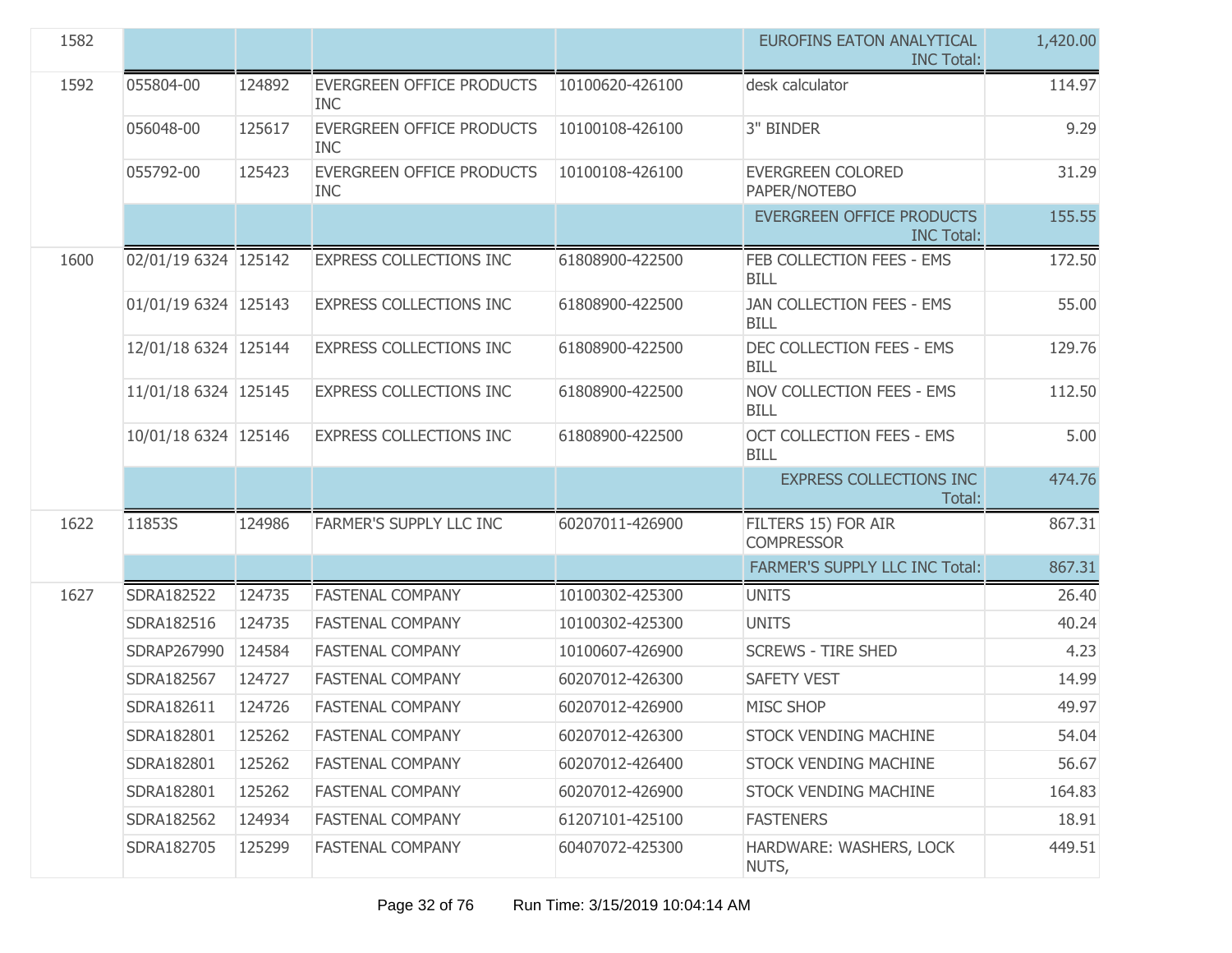| 1627 | SDRA182711  | 125362 | <b>FASTENAL COMPANY</b>                      | 60407072-426310 | STOCK: GLOVES, BATTERIES,<br><b>WIND</b>            | 34.44    |
|------|-------------|--------|----------------------------------------------|-----------------|-----------------------------------------------------|----------|
|      | SDRA182711  | 125362 | <b>FASTENAL COMPANY</b>                      | 60407072-426400 | STOCK: GLOVES, BATTERIES,<br><b>WIND</b>            | 12.02    |
|      | SDRA182711  | 125362 | <b>FASTENAL COMPANY</b>                      | 60407072-426900 | STOCK: GLOVES, BATTERIES,<br><b>WIND</b>            | 15.83    |
|      | SDRA182676  | 125300 | <b>FASTENAL COMPANY</b>                      | 60407072-426900 | TRICKLING FILTER: BRASS BAR                         | 79.67    |
|      | SDRA182659  | 125181 | <b>FASTENAL COMPANY</b>                      | 60207012-426400 | <b>VENDING MACHINES STOCK</b>                       | 33.22    |
|      | SDRA182659  | 125181 | <b>FASTENAL COMPANY</b>                      | 60407071-426310 | <b>VENDING MACHINES STOCK</b>                       | 57.30    |
|      | SDRA182659  | 125181 | <b>FASTENAL COMPANY</b>                      | 60407071-426400 | <b>VENDING MACHINES STOCK</b>                       | 28.98    |
|      | SDRA182659  | 125181 | <b>FASTENAL COMPANY</b>                      | 60407071-426900 | <b>VENDING MACHINES STOCK</b>                       | 10.55    |
|      | SDRA182659  | 125181 | <b>FASTENAL COMPANY</b>                      | 60907401-426310 | <b>VENDING MACHINES STOCK</b>                       | 2.52     |
|      | SDRA182659  | 125181 | <b>FASTENAL COMPANY</b>                      | 60907401-426400 | <b>VENDING MACHINES STOCK</b>                       | 36.74    |
|      | SDRA182659  | 125181 | <b>FASTENAL COMPANY</b>                      | 60907401-426900 | <b>VENDING MACHINES STOCK</b>                       | 10.56    |
|      | SDRA182657  | 125181 | <b>FASTENAL COMPANY</b>                      | 60407071-426900 | <b>VENDING MACHINES STOCK</b>                       | 27.28    |
|      | SDRA182657  | 125181 | <b>FASTENAL COMPANY</b>                      | 60907401-426900 | <b>VENDING MACHINES STOCK</b>                       | 22.39    |
|      | SDRAP268242 | 125036 | <b>FASTENAL COMPANY</b>                      | 10100607-425900 | <b>BOLTS</b>                                        | 15.00    |
|      | SDRA182607  | 125207 | <b>FASTENAL COMPANY</b>                      | 61507103-425300 | <b>BATTERIES</b>                                    | 5.88     |
|      |             |        |                                              |                 | <b>FASTENAL COMPANY Total:</b>                      | 1,272.17 |
| 1633 | 6-452-99271 | 124035 | <b>FEDERAL EXPRESS</b><br><b>CORPORATION</b> | 10120100-426100 | <b>SHIPPING</b>                                     | 371.50   |
|      | 6-459-66112 | 124922 | <b>FEDERAL EXPRESS</b><br><b>CORPORATION</b> | 10120100-426100 | <b>SHIPPING</b>                                     | 245.88   |
|      | 6-467-22718 | 125126 | <b>FEDERAL EXPRESS</b><br>CORPORATION        | 10100205-426100 | <b>SHIPPING</b>                                     | 40.19    |
|      | 6-467-22718 | 125126 | <b>FEDERAL EXPRESS</b><br><b>CORPORATION</b> | 60602074-426100 | <b>SHIPPING</b>                                     | 169.07   |
|      | 6-473-32017 | 125847 | <b>FEDERAL EXPRESS</b><br><b>CORPORATION</b> | 60407073-426100 | <b>SHIPPING</b>                                     | 242.98   |
|      |             |        |                                              |                 | <b>FEDERAL EXPRESS</b><br><b>CORPORATION Total:</b> | 1,069.62 |
| 1647 | J18-139.7   | 125279 | <b>FERBER ENGINEERING</b>                    | 50508910-422300 | 11-2001 STURGIS RD AREA<br>UTILIT                   | 188.85   |
|      | J18-139.7   | 125279 | <b>FERBER ENGINEERING</b>                    | 50508911-422300 | 11-2001 STURGIS RD AREA<br><b>UTILIT</b>            | 94.42    |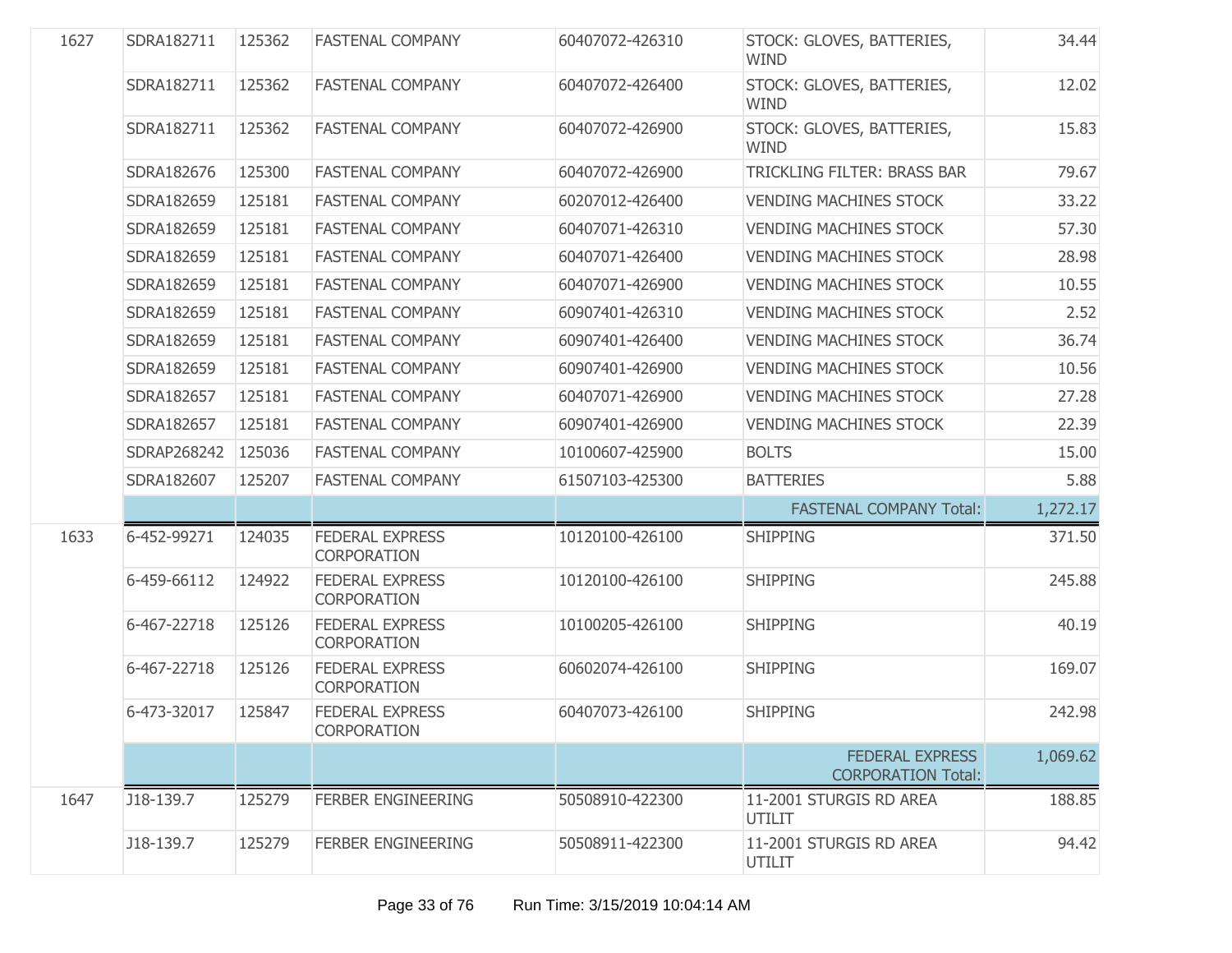| 1647 | J18-139.7  | 125279 | <b>FERBER ENGINEERING</b> | 60200933-422300 | 11-2001 STURGIS RD AREA<br><b>UTILIT</b> | 1,250.82   |
|------|------------|--------|---------------------------|-----------------|------------------------------------------|------------|
|      | J18-139.7  | 125279 | <b>FERBER ENGINEERING</b> | 60400833-422300 | 11-2001 STURGIS RD AREA<br><b>UTILIT</b> | 825.91     |
|      | J17-133.14 | 125368 | FERBER ENGINEERING        | 50508910-422300 | 15-2232 38TH STREET<br><b>RECONSTRUC</b> | 469.50     |
|      | J17-133.14 | 125368 | <b>FERBER ENGINEERING</b> | 50508911-422300 | 15-2232 38TH STREET<br><b>RECONSTRUC</b> | 156.50     |
|      | J17-133.14 | 125368 | <b>FERBER ENGINEERING</b> | 60200933-422300 | 15-2232 38TH STREET<br><b>RECONSTRUC</b> | 391.25     |
|      | J17-133.14 | 125368 | <b>FERBER ENGINEERING</b> | 60400833-422300 | 15-2232 38TH STREET<br><b>RECONSTRUC</b> | 547.75     |
|      | J15-117.12 | 125602 | <b>FERBER ENGINEERING</b> | 60200933-422300 | 15-2258 CATHODIC PROTECTION<br><b>TE</b> | 1,350.00   |
|      | J14-101.30 | 125369 | FERBER ENGINEERING        | 50508910-422300 | 16-2099 W OMAHA STREET<br>UTILITI        | 10,202.74  |
|      | J14-101.30 | 125369 | <b>FERBER ENGINEERING</b> | 50508911-422300 | 16-2099 W OMAHA STREET<br>UTILITI        | 35,617.48  |
|      | J14-101.30 | 125369 | <b>FERBER ENGINEERING</b> | 60200933-422300 | 16-2099 W OMAHA STREET<br>UTILITI        | 24,790.84  |
|      | J14-101.30 | 125369 | FERBER ENGINEERING        | 60400833-422300 | 16-2099 W OMAHA STREET<br>UTILITI        | 21,434.68  |
|      | J14-101.31 | 125332 | <b>FERBER ENGINEERING</b> | 50508910-422300 | 16-2099 W OMAHA STREET<br>UTILITI        | 725.30     |
|      | J14-101.31 | 125332 | <b>FERBER ENGINEERING</b> | 50508911-422300 | 16-2099 W OMAHA STREET<br>UTILITI        | 2,531.61   |
|      | J14-101.31 | 125332 | <b>FERBER ENGINEERING</b> | 60200933-422300 | 16-2099 W OMAHA STREET<br><b>UTILITI</b> | 1,762.07   |
|      | J14-101.31 | 125332 | FERBER ENGINEERING        | 60400833-422300 | 16-2099 W OMAHA STREET<br>UTILITI        | 1,523.52   |
|      |            |        |                           |                 | <b>FERBER ENGINEERING Total:</b>         | 103,863.24 |
| 1648 | 6333607    | 124847 | FERGUSON ENTERPRISES INC  | 10100603-425500 | <b>SHOWER TMV</b>                        | 187.72     |
|      | 6353877    | 125076 | FERGUSON ENTERPRISES INC  | 10100612-425500 | <b>VLV ASSY</b>                          | 278.15     |
|      | 6333607-1  | 125075 | FERGUSON ENTERPRISES INC  | 10100612-425500 | <b>BRADLEY TSTAT KIT</b>                 | 57.37      |
|      |            |        |                           |                 | FERGUSON ENTERPRISES INC<br>Total:       | 523.24     |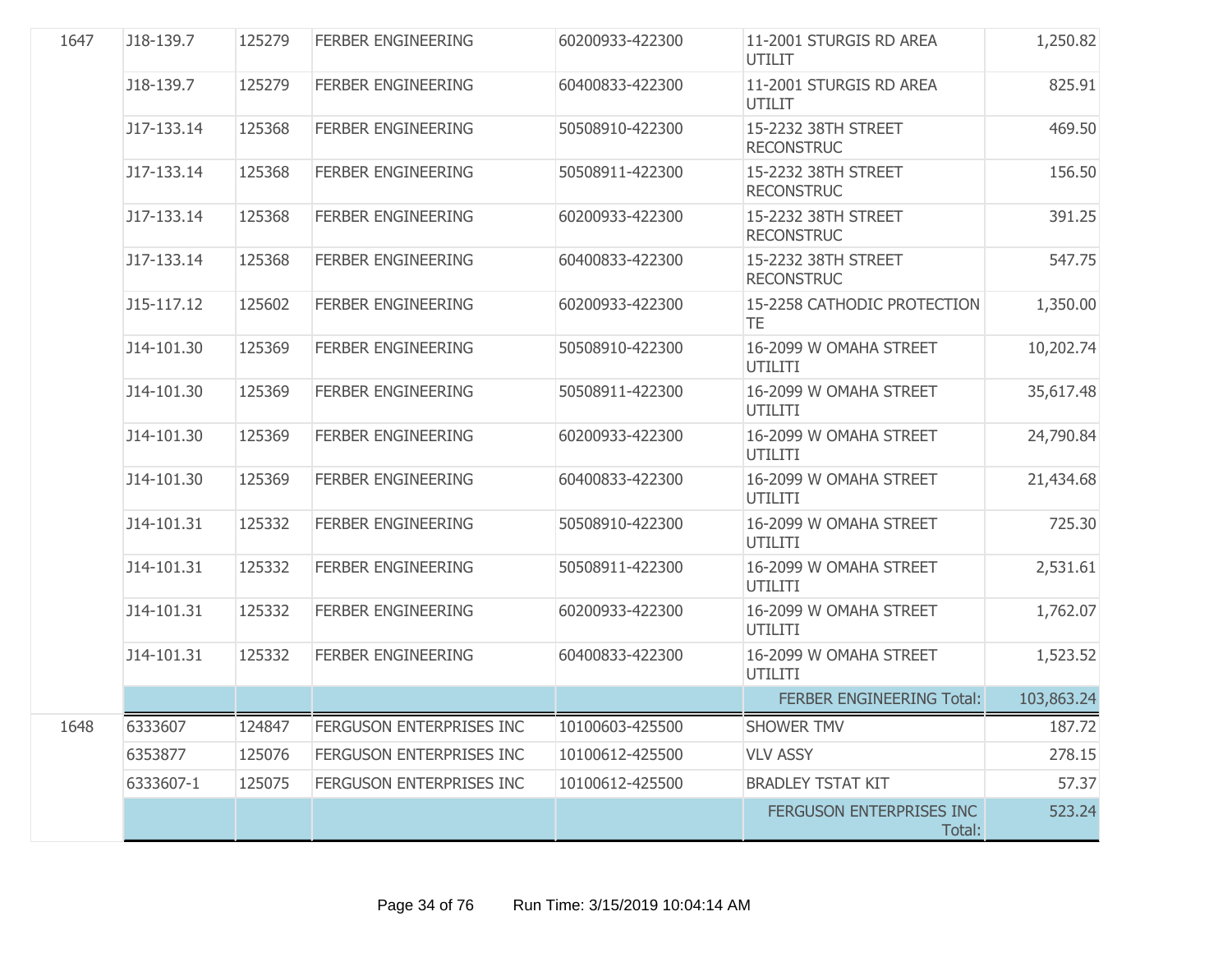| 1676  | 1550-166477 | 124021 | <b>FIRST CALL</b>                                         | 10100305-427000 | <b>CLASSES</b>                                                   | 1,920.00  |
|-------|-------------|--------|-----------------------------------------------------------|-----------------|------------------------------------------------------------------|-----------|
|       |             |        |                                                           |                 | <b>FIRST CALL Total:</b>                                         | 1,920.00  |
| 7545  | 2679-14772  | 124696 | FISH WINDOW CLEANING                                      | 60800840-422500 | PROFESSIONAL SERVICES                                            | 50.00     |
|       | 2679-14771  | 124696 | FISH WINDOW CLEANING                                      | 60800840-422500 | PROFESSIONAL SERVICES                                            | 85.00     |
|       |             |        |                                                           |                 | FISH WINDOW CLEANING Total:                                      | 135.00    |
| 12019 | 000256      | 124657 | FIT TO LIFT LLC                                           | 10100202-422500 | FIT TO LIFT RETURN TO WORK<br><b>ASS</b>                         | 225.00    |
|       | 000258      | 125728 | FIT TO LIFT LLC                                           | 10100202-422500 | FIT FOR DUTY ASSESMENT - R.<br>TH                                | 225.00    |
|       | 000259      | 125729 | FIT TO LIFT LLC                                           | 61800890-422500 | FIT FOR DUTY ASSESMENT -<br>M.MER                                | 225.00    |
|       |             |        |                                                           |                 | FIT TO LIFT LLC Total:                                           | 675.00    |
| 1728  | 28986       | 125125 | FMG INC.                                                  | 61507104-422300 | 18-2448 RC LANDFILL PERMIT<br>201                                | 4,000.00  |
|       | 28987       | 125124 | FMG INC.                                                  | 61507104-422300 | 16-2371 LANDFILL CELL 18-19<br>DE                                | 21,221.70 |
|       | 29018       | 125253 | FMG INC.                                                  | 50508910-422300 | 18-2482 2019 CITYWIDE<br><b>GEOTECHN</b>                         | 684.10    |
|       |             |        |                                                           |                 | FMG INC. Total:                                                  | 25,905.80 |
| 7342  | 480700-00   | 124849 | <b>FORESTRY SUPPLIERS</b>                                 | 10100607-426900 | 1.5 X 100 FIRE HOSE                                              | 210.00    |
|       |             |        |                                                           |                 | <b>FORESTRY SUPPLIERS Total:</b>                                 | 210.00    |
| 11110 | 435         | 124751 | <b>FRANKLIN ENGINEERS &amp;</b><br><b>CONSULTANTS LLC</b> | 61507102-422500 | DATA REVIEW AND REMOTE<br><b>TUNING</b>                          | 450.00    |
|       |             |        |                                                           |                 | <b>FRANKLIN ENGINEERS &amp;</b><br><b>CONSULTANTS LLC Total:</b> | 450.00    |
| 1795  | I1086569    | 123442 | FRONTIER AUTO GLASS LLC                                   | 10100201-425100 | <b>WINDSHIELD REPAIR</b>                                         | 338.80    |
|       |             |        |                                                           |                 | FRONTIER AUTO GLASS LLC<br>Total:                                | 338.80    |
| 1819  | S7015       | 124756 | <b>G &amp; R CONTROLS INC</b>                             | 61507102-425300 | PREVENTIVE MAINTENANCE                                           | 1,267.00  |
|       |             |        |                                                           |                 | G & R CONTROLS INC Total:                                        | 1,267.00  |
| 1820  | 00183941    | 124737 | G&H DISTRIBUTING INC.                                     | 10100302-425300 | <b>UNIT &amp; SUPPLIES</b>                                       | 58.14     |
|       | 00183922    | 124737 | G&H DISTRIBUTING INC.                                     | 10100301-426900 | <b>UNIT &amp; SUPPLIES</b>                                       | 114.11    |
|       | 00183893    | 124521 | G&H DISTRIBUTING INC.                                     | 10100205-426900 | Locator paint & flags                                            | 237.45    |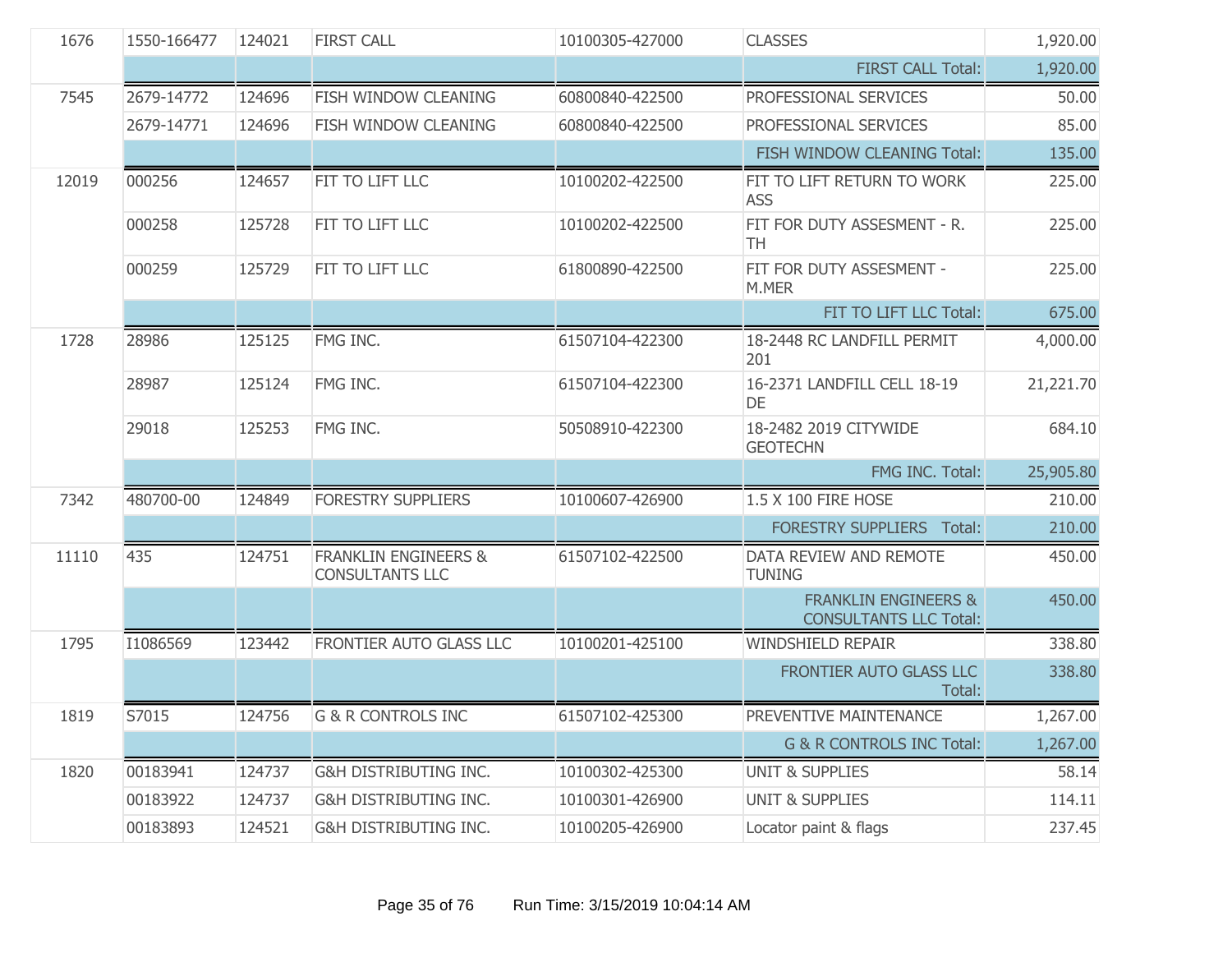| 1820 | 00183816  | 124585 | <b>G&amp;H DISTRIBUTING INC.</b>                        | 10100607-425300 | FLUSH FACE COUPLER, 3/4"<br><b>MALE</b>                        | 47.11    |
|------|-----------|--------|---------------------------------------------------------|-----------------|----------------------------------------------------------------|----------|
|      | 00183937  | 124862 | <b>G&amp;H DISTRIBUTING INC.</b>                        | 10100860-425300 | <b>GORILLA AIR HOSE, SWIVEL</b><br><b>HOSES</b>                | 54.02    |
|      | 00183926  | 124862 | G&H DISTRIBUTING INC.                                   | 10100860-425300 | GORILLA AIR HOSE, SWIVEL<br><b>HOSES</b>                       | 54.46    |
|      | 00184326  | 125642 | G&H DISTRIBUTING INC.                                   | 61207101-425300 | <b>VALVE AND CLEVIS</b>                                        | 183.45   |
|      | 00183897  | 124862 | <b>G&amp;H DISTRIBUTING INC.</b>                        | 10100607-425300 | GORILLA AIR HOSE, SWIVEL<br><b>HOSES</b>                       | 31.87    |
|      | 00183857  | 124862 | G&H DISTRIBUTING INC.                                   | 10100607-425300 | <b>GORILLA AIR HOSE, SWIVEL</b><br><b>HOSES</b>                | 46.70    |
|      | 00183745  | 125711 | <b>G&amp;H DISTRIBUTING INC.</b>                        | 10100202-425900 | <b>FOREST SERVICE TRUCK -</b><br><b>SWIVEL</b>                 | 140.38   |
|      | 00184248  | 125631 | <b>G&amp;H DISTRIBUTING INC.</b>                        | 61507103-426400 | <b>TOWELETTES</b>                                              | 16.02    |
|      | 00184319  | 125338 | <b>G&amp;H DISTRIBUTING INC.</b>                        | 60407072-426310 | STOCK: COLD WEATHER<br>GLOVES, LE                              | 68.16    |
|      | 00184319  | 125338 | <b>G&amp;H DISTRIBUTING INC.</b>                        | 60407072-426400 | STOCK: COLD WEATHER<br>GLOVES, LE                              | 22.00    |
|      |           |        |                                                         |                 | <b>G&amp;H DISTRIBUTING INC. Total:</b>                        | 1,073.87 |
| 1831 | BC0771532 | 124929 | <b>GALLS INCORPORATED</b>                               | 10100201-426300 | HI VIS JACKETS STOCK                                           | 804.00   |
|      | BC0770299 | 124929 | <b>GALLS INCORPORATED</b>                               | 10100201-426300 | HI VIS JACKETS STOCK                                           | 30.25    |
|      |           |        |                                                         |                 | <b>GALLS INCORPORATED Total:</b>                               | 834.25   |
| 1838 | 02/07/19  | 124923 | <b>GARAGE LLC</b>                                       | 10120111-424600 | <b>SPACE RENTAL</b>                                            | 800.00   |
|      |           |        |                                                         |                 | <b>GARAGE LLC Total:</b>                                       | 800.00   |
| 9862 | G15587    | 125400 | <b>GENPRO ENERGY SOLUTIONS</b>                          | 61507102-425300 | PULL CODE AND RPR                                              | 549.34   |
|      |           |        |                                                         |                 | <b>GENPRO ENERGY SOLUTIONS</b><br>Total:                       | 549.34   |
| 1922 | 290500054 | 124728 | <b>GODFREY BRAKE SERVICE &amp;</b><br><b>SUPPLY INC</b> | 60207012-426500 | <b>CHAIN HOOKS</b>                                             | 30.90    |
|      | 290500048 | 125265 | <b>GODFREY BRAKE SERVICE &amp;</b><br><b>SUPPLY INC</b> | 10100302-425300 | UNIT S099                                                      | 44.86    |
|      |           |        |                                                         |                 | <b>GODFREY BRAKE SERVICE &amp;</b><br><b>SUPPLY INC Total:</b> | 75.76    |
|      |           |        |                                                         |                 |                                                                |          |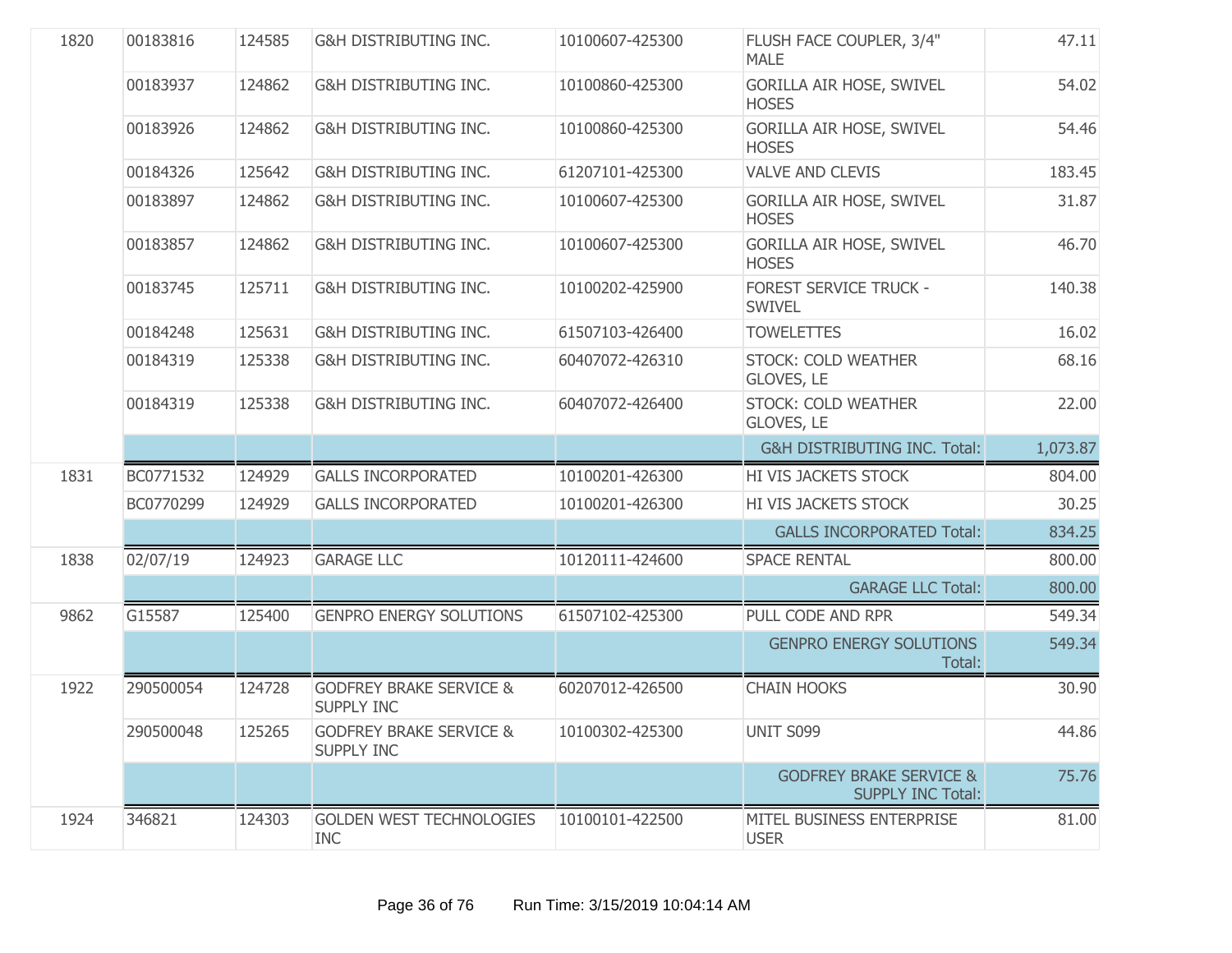| 1924 | 346821   | 124303 | GOLDEN WEST TECHNOLOGIES<br><b>INC</b>        | 10100106-422500 | MITEL BUSINESS ENTERPRISE<br><b>USER</b>             | 108.00   |
|------|----------|--------|-----------------------------------------------|-----------------|------------------------------------------------------|----------|
|      | 346821   | 124303 | <b>GOLDEN WEST TECHNOLOGIES</b><br><b>INC</b> | 10100108-422500 | MITEL BUSINESS ENTERPRISE<br><b>USER</b>             | 1,125.00 |
|      | 346821   | 124303 | <b>GOLDEN WEST TECHNOLOGIES</b><br><b>INC</b> | 10100111-422500 | MITEL BUSINESS ENTERPRISE<br><b>USER</b>             | 90.00    |
|      | 346821   | 124303 | <b>GOLDEN WEST TECHNOLOGIES</b><br><b>INC</b> | 10100201-422500 | MITEL BUSINESS ENTERPRISE<br><b>USER</b>             | 963.00   |
|      | 346821   | 124303 | <b>GOLDEN WEST TECHNOLOGIES</b><br><b>INC</b> | 10100202-422500 | MITEL BUSINESS ENTERPRISE<br><b>USER</b>             | 99.00    |
|      | 346821   | 124303 | <b>GOLDEN WEST TECHNOLOGIES</b><br><b>INC</b> | 10100204-422500 | MITEL BUSINESS ENTERPRISE<br><b>USER</b>             | 351.00   |
|      | 346821   | 124303 | <b>GOLDEN WEST TECHNOLOGIES</b><br><b>INC</b> | 10100620-422500 | MITEL BUSINESS ENTERPRISE<br><b>USER</b>             | 315.00   |
|      | 346821   | 124303 | <b>GOLDEN WEST TECHNOLOGIES</b><br><b>INC</b> | 10106021-422500 | MITEL BUSINESS ENTERPRISE<br><b>USER</b>             | 170.00   |
|      | 346821   | 124303 | <b>GOLDEN WEST TECHNOLOGIES</b><br><b>INC</b> | 10106024-422500 | MITEL BUSINESS ENTERPRISE<br><b>USER</b>             | 96.00    |
|      | 346821   | 124303 | <b>GOLDEN WEST TECHNOLOGIES</b><br><b>INC</b> | 77700914-422500 | MITEL BUSINESS ENTERPRISE<br><b>USER</b>             | 45.00    |
|      | 346579   | 124885 | <b>GOLDEN WEST TECHNOLOGIES</b><br><b>INC</b> | 10100860-422500 | TELEPHONE SERVICE FEE                                | 62.50    |
|      | 346875   | 120858 | <b>GOLDEN WEST TECHNOLOGIES</b><br><b>INC</b> | 60407072-422500 | MITEL MIVOICE BUSINESS SWA,<br>2/                    | 135.00   |
|      |          |        |                                               |                 | <b>GOLDEN WEST TECHNOLOGIES</b><br><b>INC Total:</b> | 3,640.50 |
| 1979 | 1-533979 | 124837 | <b>GREAT WESTERN TIRE INC.</b>                | 61207101-425100 | <b>FLAT REPAIR</b>                                   | 36.00    |
|      | 1-535905 | 125208 | <b>GREAT WESTERN TIRE INC.</b>                | 61207101-425100 | FLAT REPAIR S934                                     | 33.00    |
|      | 1-536201 | 125210 | <b>GREAT WESTERN TIRE INC.</b>                | 61207101-425100 | FLAT REPAIR S922                                     | 28.00    |
|      | 1-536262 | 125343 | <b>GREAT WESTERN TIRE INC.</b>                | 10100860-426700 | <b>TIRE TUBE</b>                                     | 33.90    |
|      | 1-536027 | 125626 | GREAT WESTERN TIRE INC.                       | 10100618-425100 | <b>BUS REPAIRS</b>                                   | 7.00     |
|      | 1-535572 | 124725 | <b>GREAT WESTERN TIRE INC.</b>                | 60407072-426700 | <b>UNIT 818: REPLACE TIRE</b>                        | 190.00   |
|      | 1-536342 | 125630 | <b>GREAT WESTERN TIRE INC.</b>                | 61507103-425300 | <b>FLAT RPR</b>                                      | 66.00    |
|      | 1-535289 | 125084 | <b>GREAT WESTERN TIRE INC.</b>                | 10100618-425100 | <b>BUS REPAIRS</b>                                   | 23.45    |
|      | 1-535650 | 124757 | <b>GREAT WESTERN TIRE INC.</b>                | 61207101-425100 | <b>FLAT REPAIR</b>                                   | 28.00    |
|      | 1-535901 | 125232 | <b>GREAT WESTERN TIRE INC.</b>                | 61507103-426700 | REPAIR FLAT TIRES ON M931                            | 61.00    |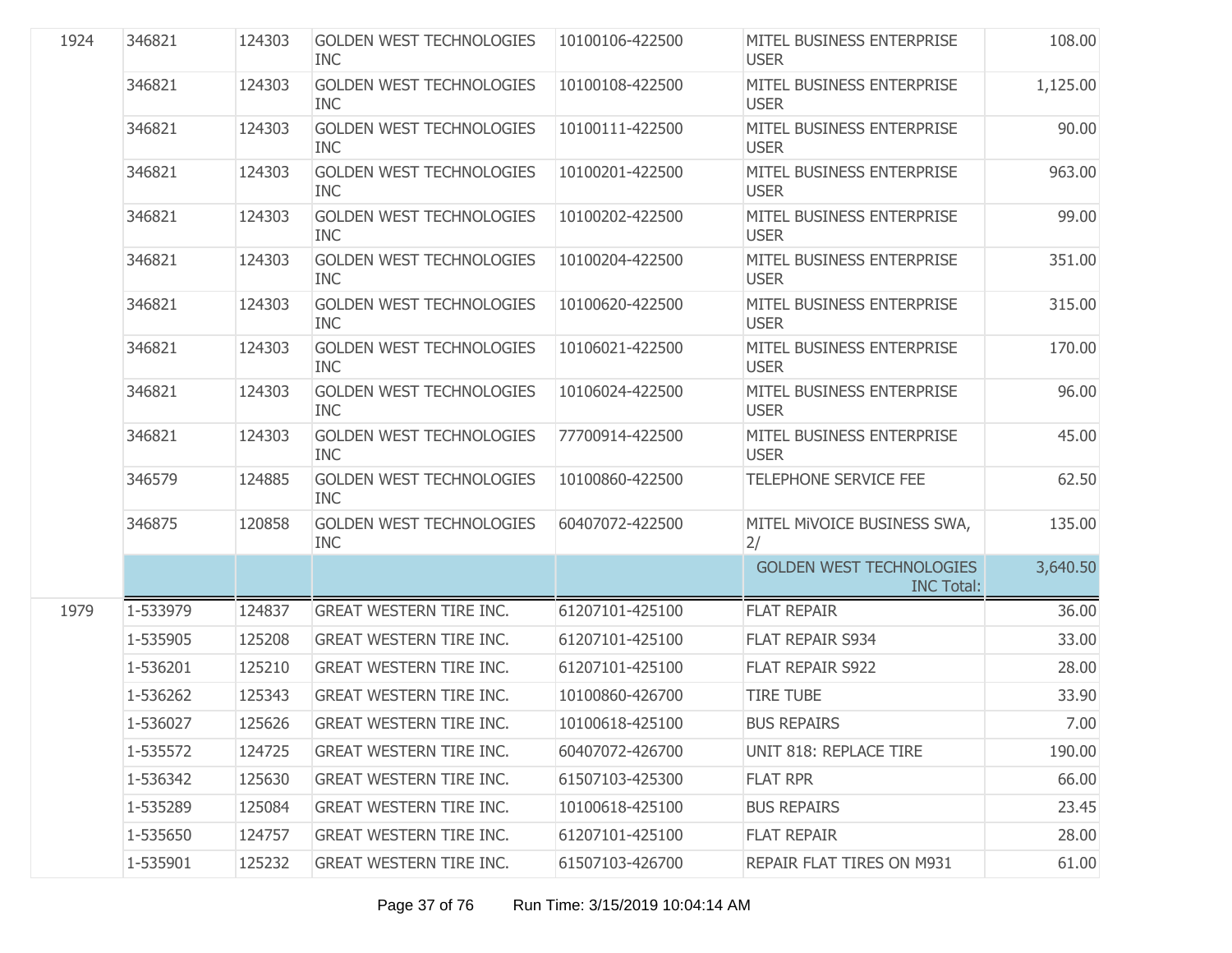| 1979 | 1-535954 | 125231 | <b>GREAT WESTERN TIRE INC.</b>  | 61507103-426700 | REPAIR FLAT TIRES ON M968                 | 79.00  |
|------|----------|--------|---------------------------------|-----------------|-------------------------------------------|--------|
|      | 1-535899 | 125209 | <b>GREAT WESTERN TIRE INC.</b>  | 61507103-426700 | FLAT REPAIR M931                          | 176.00 |
|      |          |        |                                 |                 | <b>GREAT WESTERN TIRE INC.</b><br>Total:  | 761.35 |
| 2000 | 18001    | 125705 | <b>GRIMM'S PUMP SERVICE INC</b> | 10100202-425900 | <b>FOREST SERVICE TRUCK: HOSE</b>         | 9.69   |
|      | 18171    | 124718 | <b>GRIMM'S PUMP SERVICE INC</b> | 60407072-426500 | POWER WASHER: HOSE REEL                   | 474.07 |
|      |          |        |                                 |                 | <b>GRIMM'S PUMP SERVICE INC</b><br>Total: | 483.76 |
| 2049 | 55056    | 124692 | <b>HAGEN GLASS CO</b>           | 60800840-422500 | PROFESSIONAL SERVICES                     | 102.04 |
|      |          |        |                                 |                 | <b>HAGEN GLASS CO Total:</b>              | 102.04 |
| 2104 | 2582438  | 124740 | <b>HARDWARE HANK</b>            | 60407071-426400 | PIPE INSULATION FOR HEATER<br><b>PIP</b>  | 7.19   |
|      | 2582438  | 124740 | <b>HARDWARE HANK</b>            | 60407071-426900 | PIPE INSULATION FOR HEATER<br>PIP         | 2.69   |
|      | 2582438  | 124740 | <b>HARDWARE HANK</b>            | 60907401-426900 | PIPE INSULATION FOR HEATER<br>PIP         | 2.69   |
|      | 2581238  | 124586 | <b>HARDWARE HANK</b>            | 10100607-426500 | <b>DIAGONAL PLIERS</b>                    | 20.69  |
|      | 2582594  | 125697 | <b>HARDWARE HANK</b>            | 10102025-425200 | <b>TOILET REPAIR - ST5</b>                | 16.87  |
|      | 2582594  | 125697 | <b>HARDWARE HANK</b>            | 61800895-425200 | <b>TOILET REPAIR - ST5</b>                | 8.31   |
|      |          |        |                                 |                 | <b>HARDWARE HANK Total:</b>               | 58.44  |
| 2132 | T68035   | 124587 | HARVEYS LOCK SHOP INC           | 10100607-426900 | DUPLICATE KEYS, KEY RINGS                 | 12.96  |
|      | T68097   | 124886 | HARVEYS LOCK SHOP INC           | 10100601-426900 | DOOR LOCKS - #T28                         | 53.67  |
|      | T68105   | 125037 | HARVEYS LOCK SHOP INC           | 10100607-426900 | <b>DUPLICATE KEY</b>                      | 11.20  |
|      | T68087   | 125056 | HARVEYS LOCK SHOP INC           | 10100607-426900 | <b>DUPLICATE KEY #33</b>                  | 9.50   |
|      | T68132   | 125266 | HARVEYS LOCK SHOP INC           | 10100301-426900 | <b>SUPPLIES</b>                           | 12.50  |
|      | T68101   | 125096 | HARVEYS LOCK SHOP INC           | 60407072-426400 | <b>LOCK DE-ICER SPRAY</b>                 | 40.74  |
|      |          |        |                                 |                 | <b>HARVEYS LOCK SHOP INC Total:</b>       | 140.57 |
| 2149 | 4451196  | 125365 | HAWKINS CHEMICAL INC            | 10100612-426400 | <b>PUMP TUBE</b>                          | 741.00 |
|      |          |        |                                 |                 | <b>HAWKINS CHEMICAL INC Total:</b>        | 741.00 |
| 2168 | 560875-0 | 124664 | <b>HEARTLAND PAPER CO</b>       | 10102021-426400 | HAND SOAP - ST1                           | 51.72  |
|      | 560875-0 | 124664 | <b>HEARTLAND PAPER CO</b>       | 61800891-426400 | HAND SOAP - ST1                           | 25.48  |
|      |          |        |                                 |                 | <b>HEARTLAND PAPER CO Total:</b>          | 77.20  |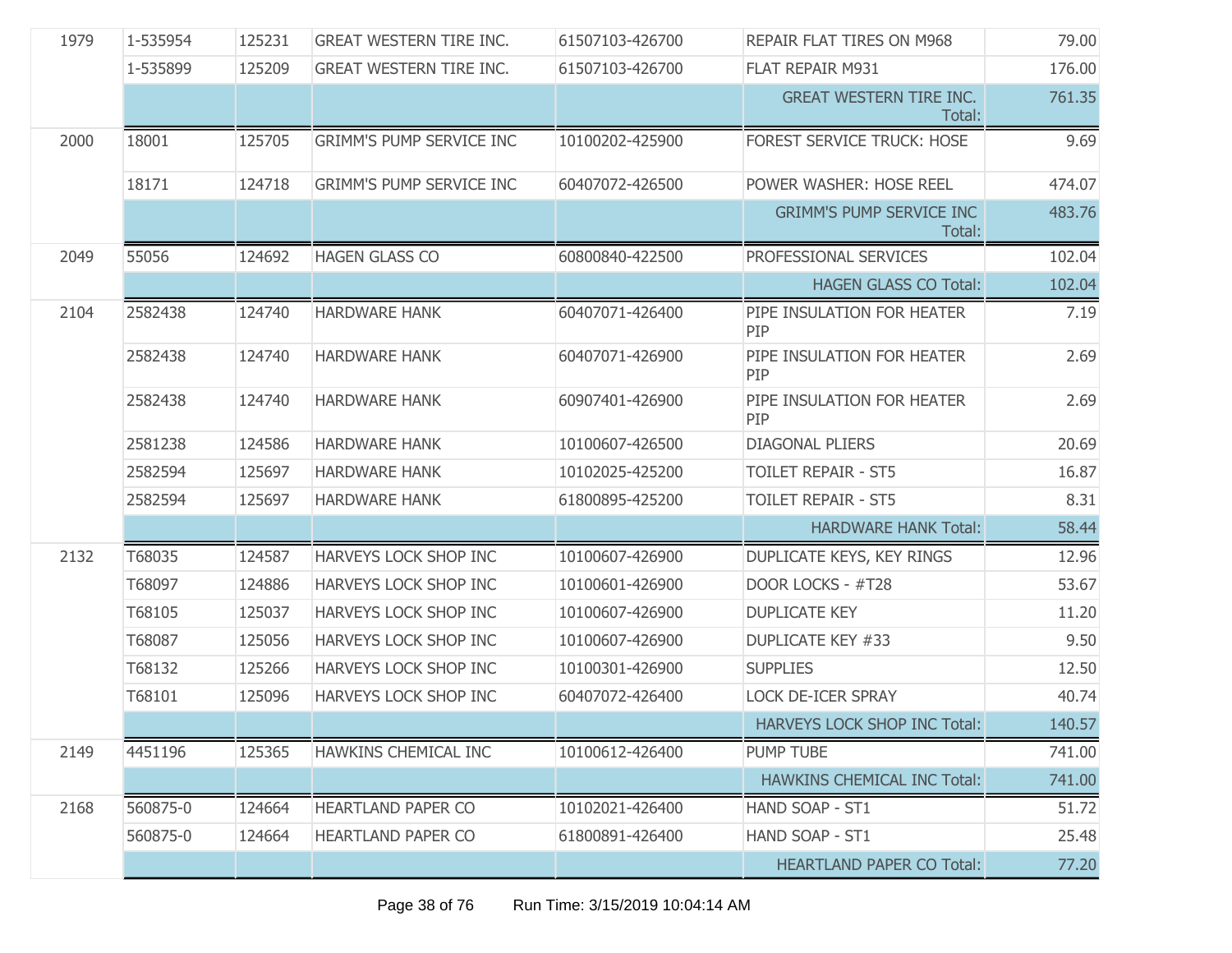| 2207  | 62085514  | 125691 | HENRY SCHEIN INC            | 61800890-429700 | <b>EMS DISPOSABLE</b>                    | 52.10    |
|-------|-----------|--------|-----------------------------|-----------------|------------------------------------------|----------|
|       | 62398245  | 125782 | HENRY SCHEIN INC            | 61800890-429700 | <b>EMS DISPOSABLES</b>                   | 1,160.40 |
|       |           |        |                             |                 | <b>HENRY SCHEIN INC Total:</b>           | 1,212.50 |
| 2267  | 603335996 | 125356 | HILLYARD INC. / SIOUX FALLS | 10100607-426400 | <b>CUSTODIAL SUPPLIES</b>                | 73.69    |
|       |           |        |                             |                 | HILLYARD INC. / SIOUX FALLS<br>Total:    | 73.69    |
| 2292  | 207104    | 124567 | <b>HOLIDAY INN EXPRESS</b>  | 10101010-427000 | NORDSTROM: HOTEL<br><b>ACCOMMODATION</b> | 121.99   |
|       |           |        |                             |                 | <b>HOLIDAY INN EXPRESS Total:</b>        | 121.99   |
| 11555 | 35        | 124318 | <b>HONEY DONE</b>           | 26000927-422500 | 601 FAIRMONT COURT -<br>SNOW/ICE         | 45.00    |
|       | 63        | 125000 | HONEY DONE                  | 26000927-422500 | 4038 W MAIN STREET -<br>SNOW/ICE         | 35.00    |
|       | 61        | 125289 | <b>HONEY DONE</b>           | 26000927-422500 | 831 HOLCOMB STREET -<br>SNOW/ICE         | 45.00    |
|       | 60        | 125288 | <b>HONEY DONE</b>           | 26000927-422500 | 3341 KYLE STREET - SNOW/ICE<br><b>RE</b> | 55.00    |
|       | 59        | 125287 | <b>HONEY DONE</b>           | 26000927-422500 | E WATERTOWN STREET (TAX ID<br>658        | 90.00    |
|       | 55        | 125283 | <b>HONEY DONE</b>           | 26000927-422500 | 405 E WATERTOWN STREET -<br>SNOW/        | 45.00    |
|       | 64        | 125295 | HONEY DONE                  | 26000927-422500 | 2 NEPTUNE LOTS 51 & 53 -<br><b>DEBRI</b> | 240.00   |
|       | 58        | 125286 | <b>HONEY DONE</b>           | 26000927-422500 | 413-419 E WATERTOWN STREET<br>$-S$       | 90.00    |
|       | 57        | 125285 | <b>HONEY DONE</b>           | 26000927-422500 | 407 E WATERTOWN STREET -<br>SNOW/        | 45.00    |
|       | 56        | 125284 | <b>HONEY DONE</b>           | 26000927-422500 | 830 WILLSIE AVENUE -<br>SNOW/ICE         | 90.00    |
|       | 62        | 125290 | <b>HONEY DONE</b>           | 26000927-422500 | 829 WILLSIE AVENUE -<br>SNOW/ICE         | 90.00    |
|       | 53        | 125281 | <b>HONEY DONE</b>           | 26000927-422500 | 1224 SOUTH STREET -<br>SNOW/ICE R        | 90.00    |
|       |           |        |                             |                 | <b>HONEY DONE Total:</b>                 | 960.00   |
| 2409  | 3213833   | 123820 | <b>INDOFF INC</b>           | 60207013-426100 | INCLINE SORTER, FILE FOLDERS<br>H        | 91.90    |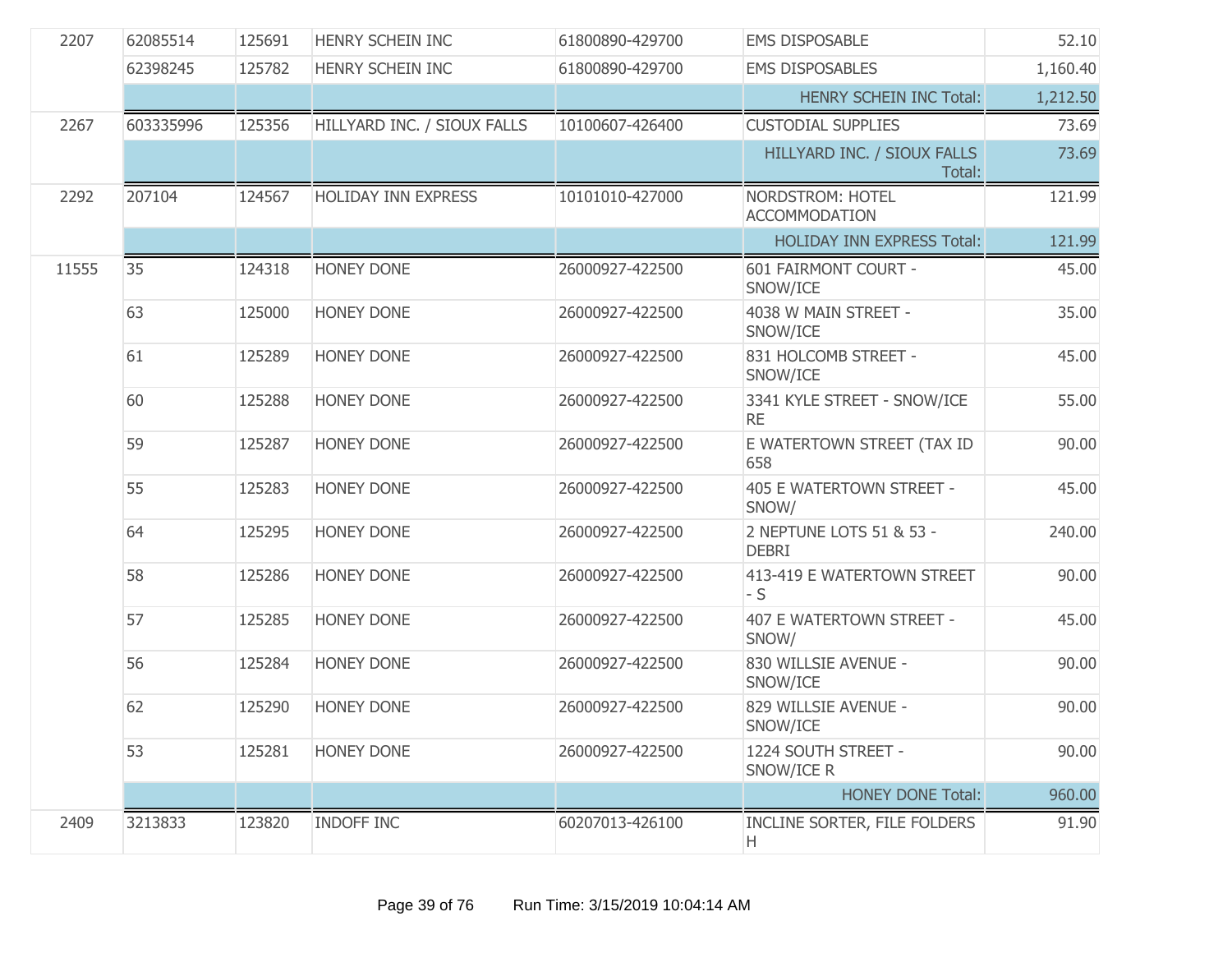| 2409 | 3216868     | 125198 | <b>INDOFF INC</b>               | 60207012-426100 | <b>OFFICE SUPPLIES &amp; COMPUTER</b><br><b>INK</b> | 123.16 |
|------|-------------|--------|---------------------------------|-----------------|-----------------------------------------------------|--------|
|      | 3216868     | 125198 | <b>INDOFF INC</b>               | 60407071-426100 | <b>OFFICE SUPPLIES &amp; COMPUTER</b><br>INK        | 38.79  |
|      | 3216868     | 125198 | <b>INDOFF INC</b>               | 60907401-426100 | <b>OFFICE SUPPLIES &amp; COMPUTER</b><br><b>INK</b> | 30.83  |
|      | 3217884     | 125217 | <b>INDOFF INC</b>               | 60407071-426100 | <b>ENVELOPES</b>                                    | 14.57  |
|      | 3217884     | 125217 | <b>INDOFF INC</b>               | 60907401-426100 | <b>ENVELOPES</b>                                    | 14.56  |
|      | 3215824     | 124919 | INDOFF INC                      | 60407073-426900 | <b>BROTHER LABELING TAPE</b>                        | 251.86 |
|      | 3218358     | 125425 | INDOFF INC                      | 60207014-426100 | BINDER CLIPS 2 DOZ), PENS 4<br>D <sub>O</sub>       | 64.28  |
|      |             |        |                                 |                 | <b>INDOFF INC Total:</b>                            | 629.95 |
| 2429 | 53013       | 125331 | <b>INSTA CHAIN INC</b>          | 10100302-425100 | <b>UNIT S019</b>                                    | 917.17 |
|      |             |        |                                 |                 | <b>INSTA CHAIN INC Total:</b>                       | 917.17 |
| 2453 | 61132333    | 125038 | <b>INTERSTATE BATTERIES INC</b> | 10100607-425100 | <b>BATTERY</b>                                      | 108.95 |
|      | 61132334    | 125052 | <b>INTERSTATE BATTERIES INC</b> | 61300664-425300 | battery                                             | 88.95  |
|      |             |        |                                 |                 | <b>INTERSTATE BATTERIES INC</b><br>Total:           | 197.90 |
| 8651 | 619924      | 124928 | <b>INTOXIMETERS INC</b>         | 10100201-425300 | PBT REPAIR                                          | 171.25 |
|      |             |        |                                 |                 | <b>INTOXIMETERS INC Total:</b>                      | 171.25 |
| 1183 | 02/08-10/19 | 124616 | <b>JASON CULBERSON</b>          | 61800890-427000 | PER DIEM: J CULBERSON 2.8 SD<br>A                   | 59.00  |
|      |             |        |                                 |                 | <b>JASON CULBERSON Total:</b>                       | 59.00  |
| 5387 | 02/19/19    | 125686 | <b>JASON ZEIGLER</b>            | 61800890-427000 | PER DIEM: ZEIGLER 2.19 SIOUX<br>F.                  | 35.00  |
|      |             |        |                                 |                 | <b>JASON ZEIGLER Total:</b>                         | 35.00  |
| 2512 | SJ12669     | 124588 | JENNER EQUIPMENT CO             | 10100607-425300 | 72" SNO EDGE, BOLT, NUT #22                         | 219.88 |
|      | SJ12537     | 124863 | JENNER EQUIPMENT CO             | 10100607-425300 | CUTTING EDGE, BOLT & NUT,<br>#22                    | 161.03 |
|      | SJ12952     | 125057 | JENNER EQUIPMENT CO             | 10100607-425300 | WIPER MOTOR #43                                     | 231.54 |
|      | SJ12949     | 125057 | JENNER EQUIPMENT CO             | 10100607-425300 | WIPER MOTOR #43                                     | 32.69  |
|      | SJ12908     | 125039 | JENNER EQUIPMENT CO             | 10100607-425300 | 72" EDGE - AT016                                    | 190.84 |
|      | SJ12785     | 125050 | JENNER EQUIPMENT CO             | 61300664-425300 | 72" Edge-SNO                                        | 80.90  |
|      | SJ13122     | 125672 | JENNER EQUIPMENT CO             | 10100301-425100 | <b>UNIT S053</b>                                    | 379.67 |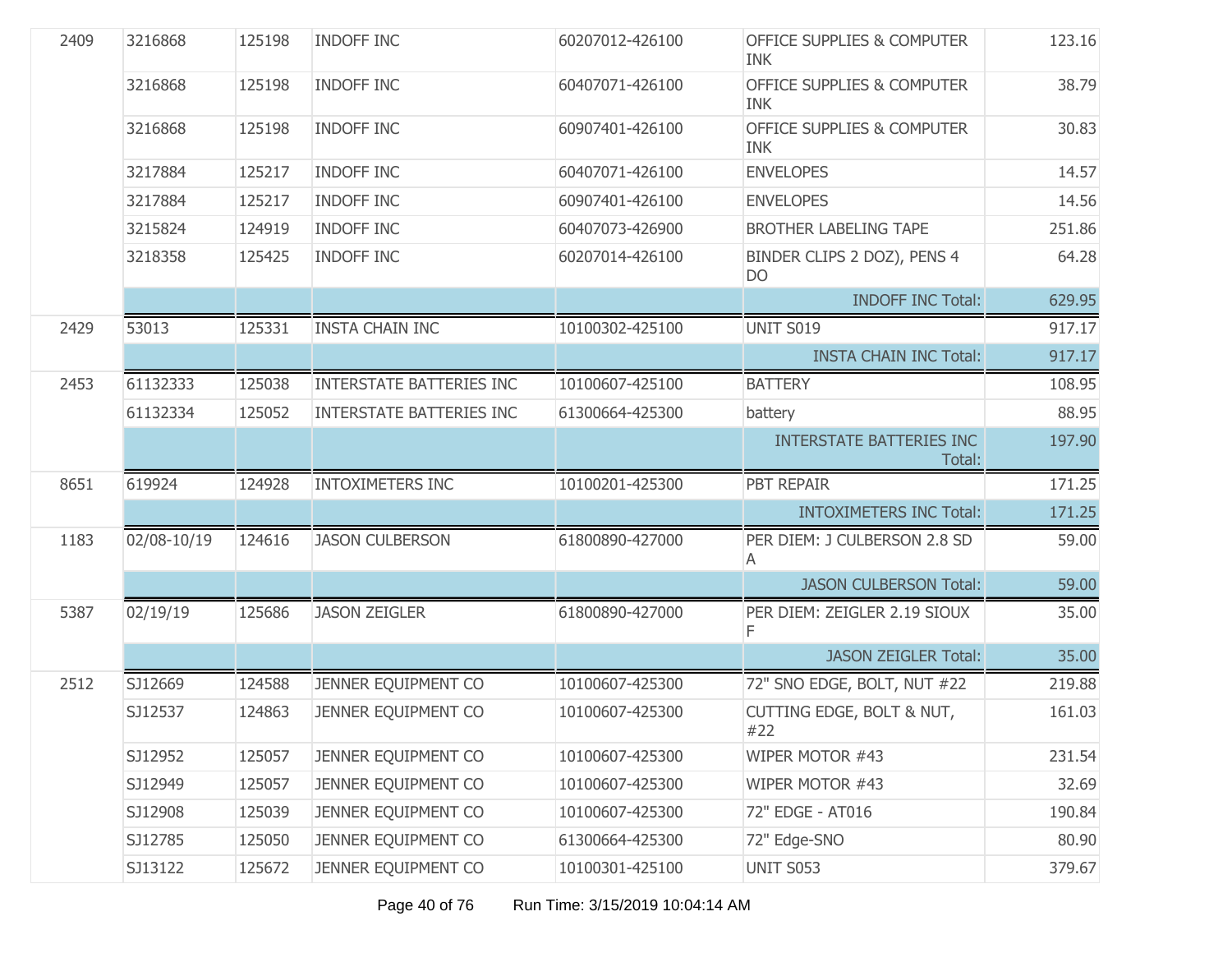| 2512 |           |        |                                  |                 | <b>JENNER EQUIPMENT CO Total:</b>                         | 1,296.55  |
|------|-----------|--------|----------------------------------|-----------------|-----------------------------------------------------------|-----------|
| 2586 | 4012890   | 124660 | JONES & BARTLETT LEARNING<br>LLC | 10100202-427000 | <b>NEW HIRE TRAINING MATERIALS</b>                        | 1,917.17  |
|      |           |        |                                  |                 | <b>JONES &amp; BARTLETT LEARNING</b><br><b>LLC Total:</b> | 1,917.17  |
| 2613 | 10113368  | 125015 | <b>KADRMAS LEE &amp; JACKSON</b> | 10100706-422300 | PROFESSIONAL SERVICES FOR<br><b>EAST</b>                  | 11,734.38 |
|      | 10113071  | 125249 | KADRMAS LEE & JACKSON            | 50508910-422300 | 08-1511 E BLVD/E NORTH<br><b>RECONST</b>                  | 1,366.70  |
|      | 10113071  | 125249 | <b>KADRMAS LEE &amp; JACKSON</b> | 60200933-422300 | 08-1511 E BLVD/E NORTH<br><b>RECONST</b>                  | 269.74    |
|      | 10113071  | 125249 | <b>KADRMAS LEE &amp; JACKSON</b> | 60400833-422300 | 08-1511 E BLVD/E NORTH<br><b>RECONST</b>                  | 161.85    |
|      |           |        |                                  |                 | KADRMAS LEE & JACKSON Total:                              | 13,532.67 |
| 2655 | 1822298-1 | 124693 | <b>KELO TV</b>                   | 10100618-422500 | PROFESSIONAL SERVICES                                     | 300.00    |
|      |           |        |                                  |                 | <b>KELO TV Total:</b>                                     | 300.00    |
| 2679 | 12533873  | 125669 | KIEFFER SANITATION INC           | 61300604-422500 | MARCH 2019 SERVICE                                        | 241.75    |
|      |           |        |                                  |                 | KIEFFER SANITATION INC Total:                             | 241.75    |
| 2682 | 6919399   | 124887 | <b>KIMBALL MIDWEST</b>           | 10100607-425100 | <b>SHOP STOCK</b>                                         | 335.64    |
|      | 6919402   | 125344 | <b>KIMBALL MIDWEST</b>           | 10100607-426900 | MAINT EFFICIENCY CTR - BOLT<br>BI                         | 289.00    |
|      |           |        |                                  |                 | <b>KIMBALL MIDWEST Total:</b>                             | 624.64    |
| 2719 | 2991336   | 125041 | KNECHT HOME CENTER               | 10100607-425900 | PAINTBRUSH, SCREWS, DRILL<br>BIT,                         | 100.93    |
|      | 2986848   | 125041 | KNECHT HOME CENTER               | 10100607-425900 | PAINTBRUSH, SCREWS, DRILL<br>BIT,                         | 187.32    |
|      | 3002665   | 125267 | <b>KNECHT HOME CENTER</b>        | 10100302-421100 | <b>REPAIR OF MAILBOX</b>                                  | 26.30     |
|      | 2983125   | 125134 | <b>KNECHT HOME CENTER</b>        | 10102027-425200 | WEIGHT ROOM PAINT - ST7                                   | 27.32     |
|      | 2983125   | 125134 | <b>KNECHT HOME CENTER</b>        | 61800897-425200 | WEIGHT ROOM PAINT - ST7                                   | 13.45     |
|      | 3005407   | 125349 | <b>KNECHT HOME CENTER</b>        | 10100860-425900 | BRONZE STAR SCRES, BULLS EYE<br>1                         | 61.21     |
|      | 3002295   | 125349 | <b>KNECHT HOME CENTER</b>        | 10100860-425900 | BRONZE STAR SCRES, BULLS EYE<br>1                         | 45.62     |
|      | 3010086   | 125622 | KNECHT HOME CENTER               | 61000870-426900 | MISC SUPPLIES AND MATERIALS                               | 19.98     |
|      | 3012345   | 125812 | <b>KNECHT HOME CENTER</b>        | 10100301-426900 | <b>SUPPLIES</b>                                           | 42.37     |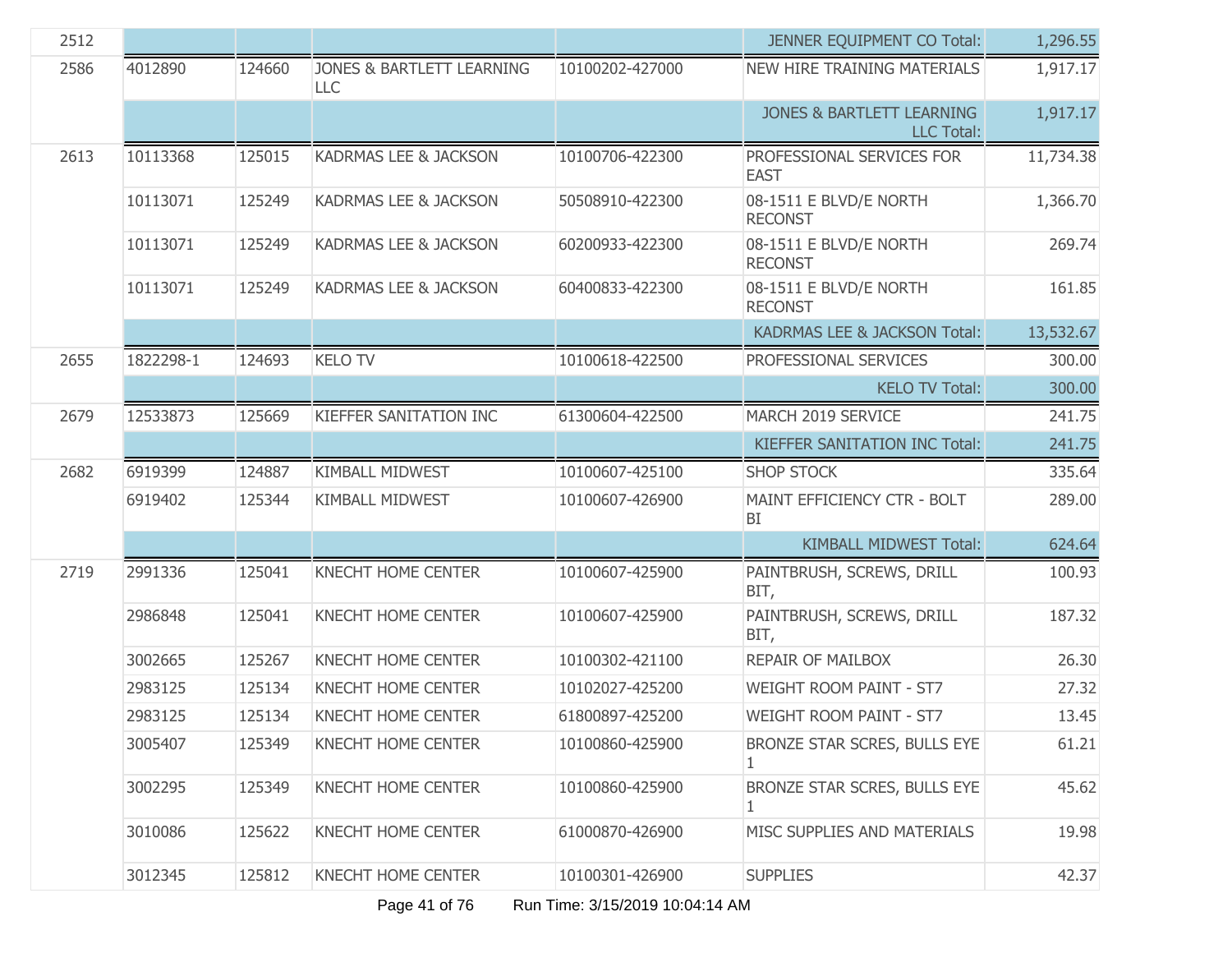| 2719  |            |        |                             |                 | <b>KNECHT HOME CENTER Total:</b>             | 524.50    |
|-------|------------|--------|-----------------------------|-----------------|----------------------------------------------|-----------|
| 2739  | 959182844  | 125650 | KONE INC                    | 60207011-425300 | PACT ELEVATOR MAINT 030119<br>T <sub>O</sub> | 90.35     |
|       |            |        |                             |                 | <b>KONE INC Total:</b>                       | 90.35     |
| 2772  | 33023      | 123451 | <b>KT CONNECTIONS INC</b>   | 10100603-429500 | Monitor for Ice Arena                        | 139.00    |
|       | 33022      | 123450 | KT CONNECTIONS INC          | 10100620-429500 | computer for Lori Templeton                  | 1,133.00  |
|       | 33079      | 124461 | KT CONNECTIONS INC          | 60207014-426100 | HP Elitebook 850 G5 Laptop Win               | 42.50     |
|       | 33079      | 124461 | KT CONNECTIONS INC          | 60207014-429500 | HP Elitebook 850 G5 Laptop Win               | 1,226.00  |
|       | 33059      | 124191 | KT CONNECTIONS INC          | 60407073-429500 | HP ELITEBOK 850 G5 LAPTOP,<br><b>WIN</b>     | 1,226.00  |
|       | 33106      | 124517 | KT CONNECTIONS INC          | 10100108-429500 | replace laptops                              | 7,907.00  |
|       |            |        |                             |                 | KT CONNECTIONS INC Total:                    | 11,673.50 |
| 7820  | KTM-181133 | 125370 | KTM DESIGN SOLUTIONS        | 60400831-422300 | 14-2121 JOLLY LANE TO<br><b>RESERVOI</b>     | 930.09    |
|       | KTM-181133 | 125370 | KTM DESIGN SOLUTIONS        | 60400834-422300 | 14-2121 JOLLY LANE TO<br><b>RESERVOI</b>     | 6,030.39  |
|       |            |        |                             |                 | KTM DESIGN SOLUTIONS Total:                  | 6,960.48  |
| 12035 | 03/01/19   | 125823 | KUEHN REAL ESTATE INC       | 42000405-422500 | LIFE SAFETY LOAN                             | 17,000.00 |
|       |            |        |                             |                 | <b>KUEHN REAL ESTATE INC Total:</b>          | 17,000.00 |
| 8362  | 02/20/19   | 124959 | LAND COMPANY LLC            | 60907402-431000 | 15-2313 CAMBELL STREET BOX<br><b>CUL</b>     | 15,790.00 |
|       |            |        |                             |                 | <b>LAND COMPANY LLC</b><br>Total:            | 15,790.00 |
| 8388  | LTS0112139 | 124855 | <b>LEARN TO SKATE USA</b>   | 10100603-429200 | <b>MEMBERSHIPS</b>                           | 130.00    |
|       | LTS0112137 | 124856 | <b>LEARN TO SKATE USA</b>   | 10100603-429200 | <b>MEMBERSHIPS</b>                           | 406.25    |
|       |            |        |                             |                 | <b>LEARN TO SKATE USA Total:</b>             | 536.25    |
| 6816  | 19CR004    | 93157  | LIBERTY CHRYSLER CENTER LLC | 10100201-436000 | PATROL DODGE CHARGER                         | 24,157.00 |
|       | 161369     | 124904 | LIBERTY CHRYSLER CENTER LLC | 10100201-425100 | <b>CAR PARTS</b>                             | 88.80     |
|       | 161398     | 124904 | LIBERTY CHRYSLER CENTER LLC | 10100201-425100 | <b>CAR PARTS</b>                             | 82.76     |
|       | 161492     | 124904 | LIBERTY CHRYSLER CENTER LLC | 10100201-425100 | <b>CAR PARTS</b>                             | 82.76     |
|       | 161490     | 124914 | LIBERTY CHRYSLER CENTER LLC | 10100201-425100 | <b>FILTERS</b>                               | 82.76     |
|       | 161491     | 124914 | LIBERTY CHRYSLER CENTER LLC | 10100201-425100 | <b>FILTERS</b>                               | 80.92     |
|       | 161828     | 125351 | LIBERTY CHRYSLER CENTER LLC | 60907401-425100 | MAINTENANCE TO W893, TRUCK                   | 178.00    |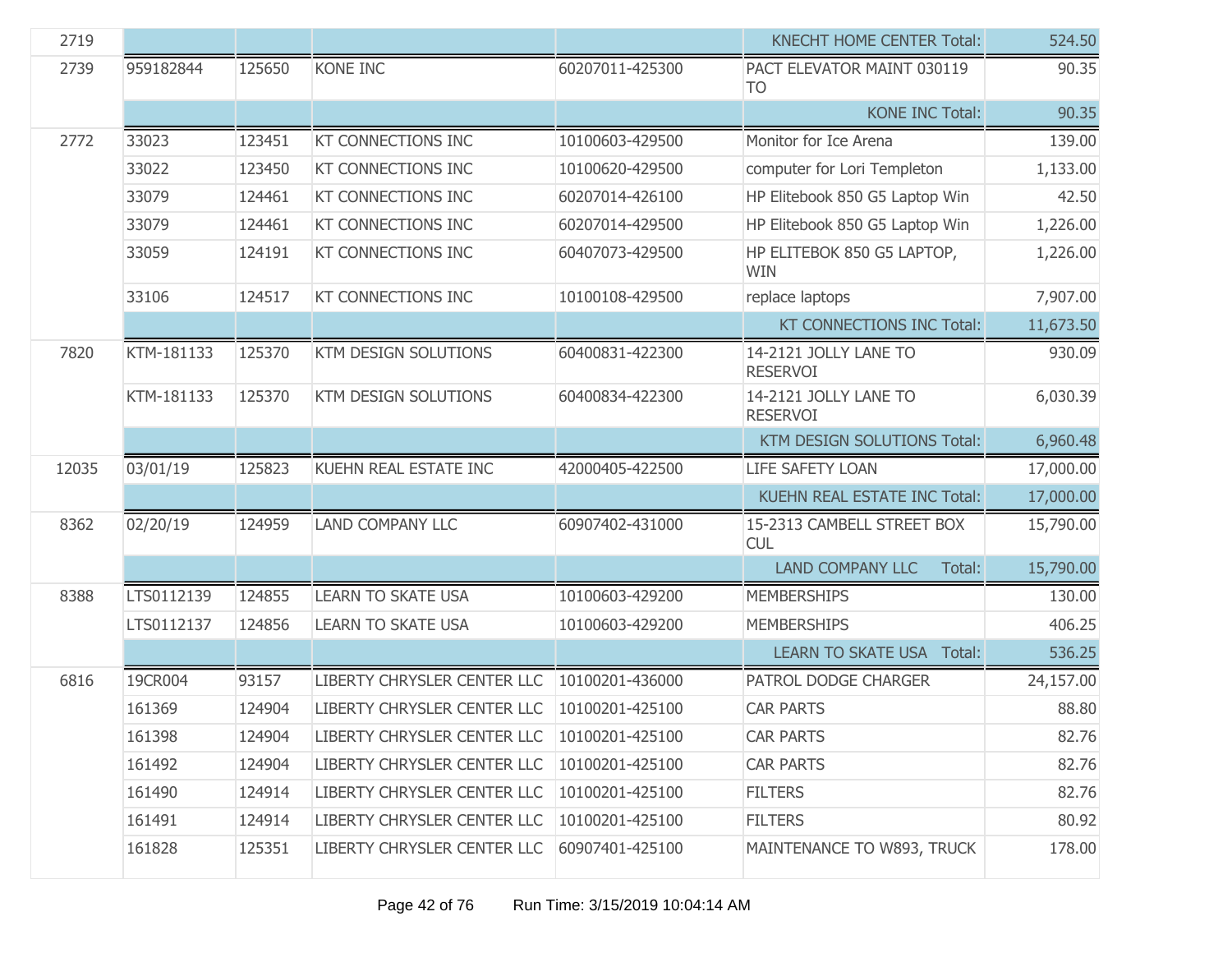| 6816 | 161828   | 125351 | LIBERTY CHRYSLER CENTER LLC              | 60907401-426200 | MAINTENANCE TO W893, TRUCK                      | 58.80     |
|------|----------|--------|------------------------------------------|-----------------|-------------------------------------------------|-----------|
|      | 19R1227  | 118492 | LIBERTY CHRYSLER CENTER LLC              | 60407073-436000 | PICKUP TRUCK, DODGE RAM<br>1500 1               | 25,192.00 |
|      | 161740   | 125022 | LIBERTY CHRYSLER CENTER LLC              | 60407071-425100 | MAINTENANCE W895, W898                          | 60.72     |
|      | 161633   | 125022 | LIBERTY CHRYSLER CENTER LLC              | 60407071-425100 | MAINTENANCE W895, W898                          | 57.36     |
|      | 161272   | 124918 | LIBERTY CHRYSLER CENTER LLC              | 10100201-425100 | PANEL UNIT 153                                  | 48.80     |
|      | 161613   | 124933 | LIBERTY CHRYSLER CENTER LLC              | 10100201-425100 | <b>CAR PARTS</b>                                | 54.36     |
|      | 161667   | 124933 | LIBERTY CHRYSLER CENTER LLC              | 10100201-425100 | <b>CAR PARTS</b>                                | 57.36     |
|      | 161057   | 124933 | LIBERTY CHRYSLER CENTER LLC              | 10100201-425100 | <b>CAR PARTS</b>                                | 37.24     |
|      |          |        |                                          |                 | LIBERTY CHRYSLER CENTER LLC<br>Total:           | 50,319.64 |
| 2934 | 1420     | 123333 | LIFESAVING RESOURCES INC                 | 10100202-459700 | <b>ICE RESCUE COURSE</b><br><b>GUIDEBOOK -</b>  | 305.00    |
|      |          |        |                                          |                 | LIFESAVING RESOURCES INC<br>Total:              | 305.00    |
| 2935 | 032387   |        | <b>LIFEWAYS INC</b>                      | 10100621-460900 | <b>MAR19 LIFEWAYS</b>                           | 4,875.00  |
|      |          |        |                                          |                 | <b>LIFEWAYS INC Total:</b>                      | 4,875.00  |
| 2936 | 00924999 | 125386 | LIFT PRO EQUIPMENT COMPANY<br><b>INC</b> | 61507103-424300 | <b>LIFT TRUCK RENTAL</b>                        | 1,150.00  |
|      |          |        |                                          |                 | LIFT PRO EQUIPMENT COMPANY<br><b>INC Total:</b> | 1,150.00  |
| 2951 | 1339     | 124742 | LIND-EXCO INC                            | 10100302-424300 | <b>SNOW HELP</b>                                | 14,593.50 |
|      | 2223 2   | 125219 | LIND-EXCO INC                            | 50508910-437000 | 15-2223 FULTON STREET<br><b>RECONSTR</b>        | 9,048.82  |
|      | 2223 2   | 125219 | LIND-EXCO INC                            | 50508911-437100 | 15-2223 FULTON STREET<br><b>RECONSTR</b>        | 290.88    |
|      | 2223 2   | 125219 | LIND-EXCO INC                            | 60200933-438100 | 15-2223 FULTON STREET<br><b>RECONSTR</b>        | 24,722.58 |
|      | 2223 2   | 125219 | LIND-EXCO INC                            | 60400833-438000 | 15-2223 FULTON STREET<br><b>RECONSTR</b>        | 41,659.43 |
|      |          |        |                                          |                 | LIND-EXCO INC Total:                            | 90,315.21 |
| 3004 | 902866   | 122822 | LOWE'S                                   | 10100860-426900 | LUMBER, MISC SUPPIES                            | 201.19    |
|      | 902374   | 123357 | LOWE'S                                   | 60207011-426500 | WRENCH, SLIP JOINT PLIER                        | 26.09     |
|      | 911536   | 123404 | LOWE'S                                   | 10102023-426400 | <b>SCRAPER &amp; MOP HANDLE - ST3</b>           | 8.27      |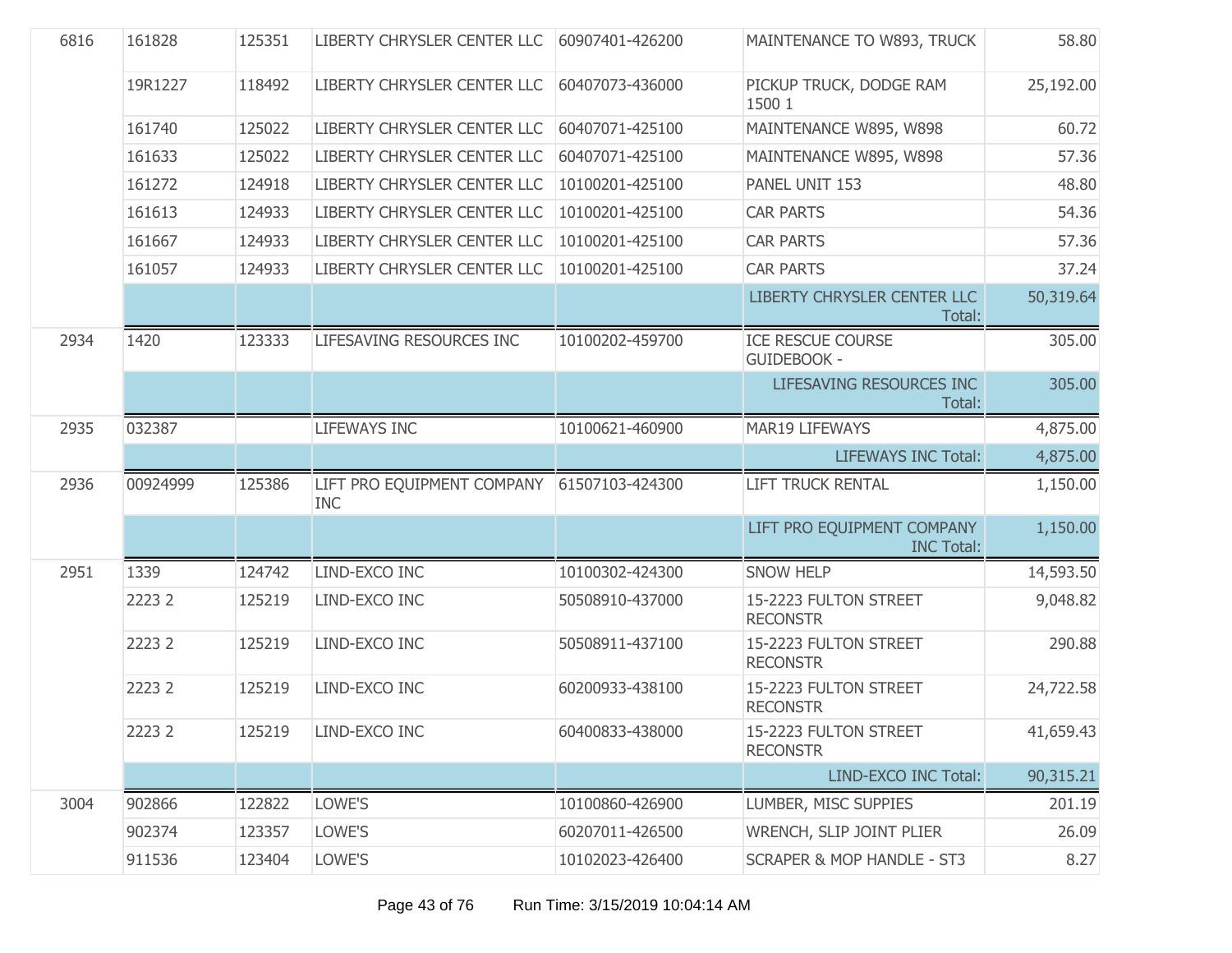| 3004 | 911536     | 123404 | LOWE'S                    | 61800893-426400 | <b>SCRAPER &amp; MOP HANDLE - ST3</b> | 4.08     |
|------|------------|--------|---------------------------|-----------------|---------------------------------------|----------|
|      |            |        |                           |                 | <b>LOWE'S Total:</b>                  | 239.63   |
| 3014 | 00458857   | 125131 | LUDLUM MEASUREMENTS INC   | 10102026-459800 | HAZMAT CALIBRATION - ST6              | 119.00   |
|      |            |        |                           |                 | LUDLUM MEASUREMENTS INC<br>Total:     | 119.00   |
| 3692 | 354640     | 124926 | LYNN PEAVEY COMPANY       | 10120100-426100 | <b>FINGERPRINT JARS</b>               | 77.50    |
|      |            |        |                           |                 | LYNN PEAVEY COMPANY Total:            | 77.50    |
| 6880 | 22701      | 125085 | M & W TOWING AND RECOVERY | 10100618-425100 | <b>BUS REPAIRS</b>                    | 177.00   |
|      |            |        |                           |                 | M & W TOWING AND RECOVERY<br>Total:   | 177.00   |
| 3036 | IN-385712  | 124905 | M G OIL CO                | 10100201-426200 | OIL 5-20                              | 229.95   |
|      | IN-386174  | 124931 | M G OIL CO                | 10100201-425100 | <b>WIPER FLUID</b>                    | 85.80    |
|      | IN-386474  | 125268 | M G OIL CO                | 10100301-426200 | <b>FLUIDS</b>                         | 528.55   |
|      | IN-386372  | 125268 | M G OIL CO                | 10100301-426900 | <b>FLUIDS</b>                         | 274.80   |
|      | IN-386085  | 125021 | M G OIL CO                | 60907401-426200 | OIL FOR W812, DUMP TRUCK              | 63.85    |
|      | IN-386089  | 125372 | M G OIL CO                | 61507103-426200 | OIL AND LUBRICANT                     | 638.27   |
|      |            |        |                           |                 | M G OIL CO Total:                     | 1,821.22 |
| 8899 | P01842     | 125701 | MACQUEEN EMERGENCY GROUP  | 10102026-425100 | SENSOR - E6                           | 446.99   |
|      |            |        |                           |                 | MACQUEEN EMERGENCY GROUP<br>Total:    | 446.99   |
| 9793 | 24346744   | 125422 | <b>MARCO</b>              | 10100108-425300 | <b>MARCO CONTRACT</b>                 | 1,206.22 |
|      | 24346745   | 125724 | <b>MARCO</b>              | 10100202-425300 | <b>COPIER MAINTENANCE FEB 19</b>      | 814.45   |
|      | 24346745   | 125724 | <b>MARCO</b>              | 61800890-425300 | COPIER MAINTENANCE FEB 19             | 401.15   |
|      |            |        |                           |                 | <b>MARCO Total:</b>                   | 2,421.82 |
| 3084 | INV6078267 | 125424 | MARCO TECHNOLOGIES INC    | 10100108-425300 | <b>MARCO PW COPIER</b>                | 287.64   |
|      |            |        |                           |                 | MARCO TECHNOLOGIES INC<br>Total:      | 287.64   |
| 3112 | 129926     | 125813 | MATCO TOOLS               | 10100305-426500 | MINOR TOOL                            | 799.00   |
|      |            |        |                           |                 | <b>MATCO TOOLS Total:</b>             | 799.00   |
| 3115 | 19188504   | 125211 | MATHESON TRI-GAS INC      | 61507103-425300 | <b>BATTERIES</b>                      | 13.37    |
|      | 19188492   | 125212 | MATHESON TRI-GAS INC      | 61507103-426500 | <b>GRIT ZIRCONIA FLAP DISC</b>        | 80.76    |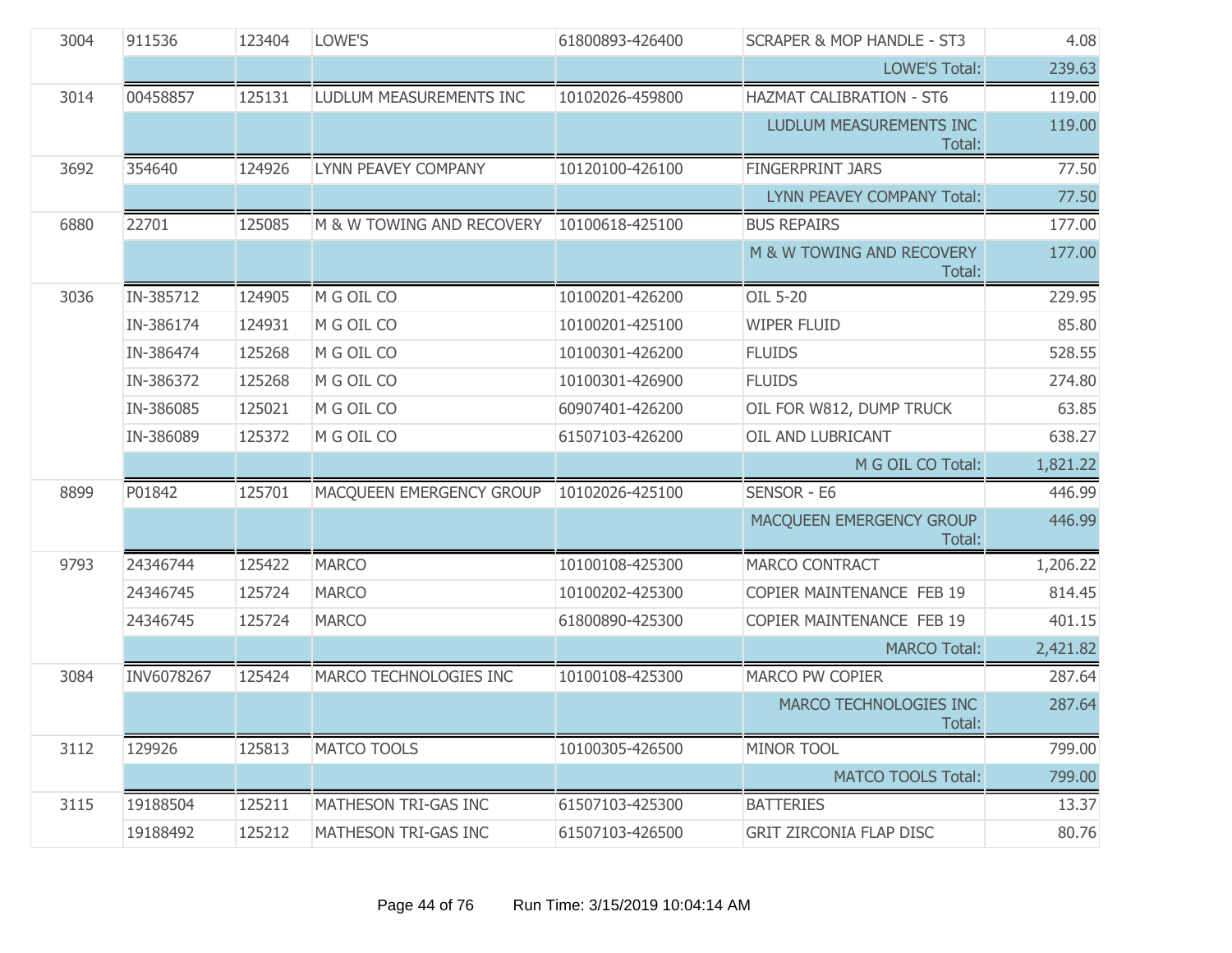| 3115 | 19218891                  | 125390 | MATHESON TRI-GAS INC     | 61507103-425300 | WIRE METAL TO METAL                      | 379.74   |
|------|---------------------------|--------|--------------------------|-----------------|------------------------------------------|----------|
|      | 19218894                  | 125645 | MATHESON TRI-GAS INC     | 60207011-424400 | NITROGEN IND SZ CYL 2 022619             | 146.38   |
|      | 51421952                  | 125652 | MATHESON TRI-GAS INC     | 60207011-424400 | ARGON, C02, NITROGEN 022819              | 34.44    |
|      | 19235164                  | 125651 | MATHESON TRI-GAS INC     | 60207011-424400 | PACT NITROGEN CYL FOR<br><b>MONITORI</b> | 73.19    |
|      |                           |        |                          |                 | MATHESON TRI-GAS INC Total:              | 727.88   |
| 2684 | 02/16-20/19               | 124881 | MATT KIMBALL'S GOLF SHOP | 61300604-422500 | FEB 16-20, 2019 CONTRACT                 | 397.95   |
|      | 02/21-25/19               | 125222 | MATT KIMBALL'S GOLF SHOP | 61300604-422500 | FEB 21-25, 2019 CONTRACT                 | 199.49   |
|      | 9124                      | 125572 | MATT KIMBALL'S GOLF SHOP | 61300604-422500 | MARCH 2019 MANAGEMENT<br><b>CONTRACT</b> | 3,500.00 |
|      | 02/26-28/19               | 125571 | MATT KIMBALL'S GOLF SHOP | 61300604-422500 | FEB 26-28, 2019 CONTRACT                 | 126.79   |
|      |                           |        |                          |                 | MATT KIMBALL'S GOLF SHOP<br>Total:       | 4,224.23 |
| 3152 | S013865285.0 124482<br>01 |        | MCDONALD SUPPLY          | 10102025-425200 | <b>FAUCET FOR KITCHEN - ST5</b>          | 80.40    |
|      | S013865285.0 124482       |        | MCDONALD SUPPLY          | 61800895-425200 | <b>FAUCET FOR KITCHEN - ST5</b>          | 39.60    |
|      | 01                        |        |                          |                 |                                          |          |
|      |                           |        |                          |                 | <b>MCDONALD SUPPLY Total:</b>            | 120.00   |
| 3164 | 15066161                  | 124932 | MCKIE FORD INC           | 10100201-425100 | <b>CAR PARTS</b>                         | 73.01    |
|      | 15065945                  | 124932 | MCKIE FORD INC           | 10100201-425100 | <b>CAR PARTS</b>                         | 191.66   |
|      | 15065979                  | 124900 | MCKIE FORD INC           | 10100201-425100 | <b>CAR PARTS</b>                         | 66.07    |
|      | 15065310                  | 124900 | MCKIE FORD INC           | 10100201-425100 | <b>CAR PARTS</b>                         | 36.21    |
|      | 15066041                  | 124913 | MCKIE FORD INC           | 10100201-425100 | <b>ENGINE BRACKET</b>                    | 63.33    |
|      | 15065988                  | 124913 | MCKIE FORD INC           | 10100201-425100 | <b>ENGINE BRACKET</b>                    | 63.33    |
|      | 15065869                  | 124913 | MCKIE FORD INC           | 10100201-425100 | <b>ENGINE BRACKET</b>                    | 44.84    |
|      | 15066040                  |        | MCKIE FORD INC           | 10100201-425100 | CR RTN ENGINE FR SPORD<br><b>BRACKET</b> | (63.33)  |
|      | 16082270                  | 124400 | MCKIE FORD INC           | 60907401-425300 | REPAIRS TO W811, CRANE<br><b>TRUCK</b>   | 2,694.20 |
|      | 15066180                  | 125704 | MCKIE FORD INC           | 10102023-425100 | RESISTOR - MAINT 2 - ST3                 | 19.30    |
|      | 15066169                  | 125703 | MCKIE FORD INC           | 10100202-425100 | SEAL - UNIT 2124                         | 4.96     |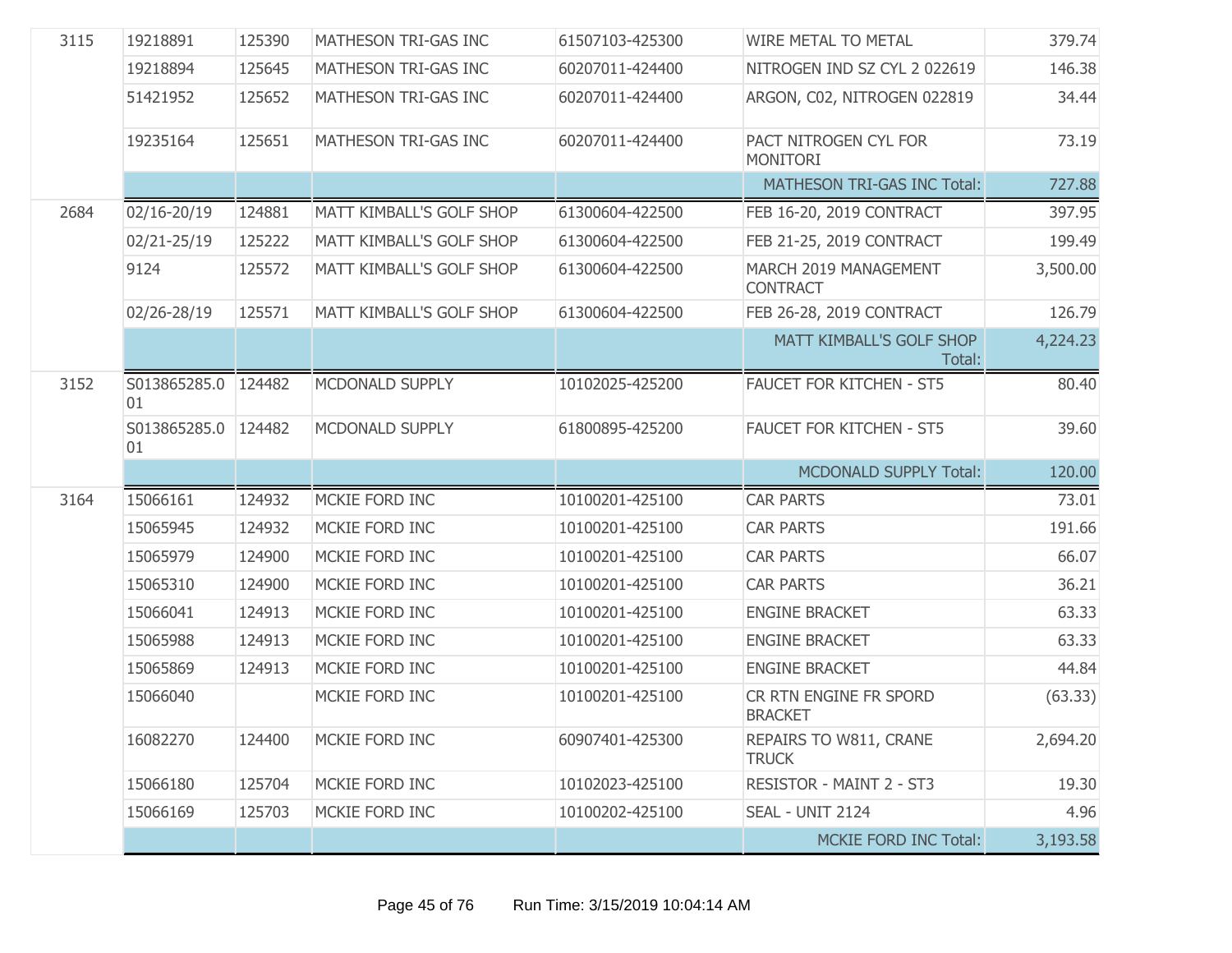| 3206 | 3268  | 125646 | MEL'S AUTO BODY | 60207014-425100 | <b>AUTO BODY REPAIR W341</b><br>REPORT#        | 3,197.74 |
|------|-------|--------|-----------------|-----------------|------------------------------------------------|----------|
|      |       |        |                 |                 | MEL'S AUTO BODY Total:                         | 3,197.74 |
| 3208 | 8686  | 124705 | <b>MENARDS</b>  | 10100612-426900 | <b>ENERGIZER BATTERIES</b>                     | 6.94     |
|      | 10232 | 125633 | <b>MENARDS</b>  | 61207101-426400 | <b>CLEANER AND TOWELS</b>                      | 57.62    |
|      | 9846  | 125360 | <b>MENARDS</b>  | 60407072-425300 | PVC PIPE, WATERPROOF FLEX<br><b>TAPE</b>       | 3.99     |
|      | 9846  | 125360 | <b>MENARDS</b>  | 60407072-426900 | PVC PIPE, WATERPROOF FLEX<br><b>TAPE</b>       | 25.76    |
|      | 9827  | 125304 | <b>MENARDS</b>  | 60407072-425300 | PHONE CASE: ADAPTERS,<br>PHONE C               | 0.93     |
|      | 9827  | 125304 | <b>MENARDS</b>  | 60407072-426900 | PHONE CASE: ADAPTERS,<br>PHONE C               | 15.99    |
|      | 10089 | 125335 | <b>MENARDS</b>  | 60407072-425300 | SECONDARY BLDG: SUMP PUMPS                     | 278,00   |
|      | 8937  | 125138 | <b>MENARDS</b>  | 10102025-425200 | <b>DRIVEWAY MARKER - ST5</b>                   | 12.60    |
|      | 8937  | 125138 | <b>MENARDS</b>  | 61800895-425200 | <b>DRIVEWAY MARKER - ST5</b>                   | 6.20     |
|      | 9841  | 125564 | <b>MENARDS</b>  | 10100607-426900 | <b>BUILDING SUPPLIES - MAP</b><br><b>FRAME</b> | 115.16   |
|      | 9828  | 125347 | <b>MENARDS</b>  | 10100860-425900 | 1X12 - 10' QUALITY BOARD                       | 103.52   |
|      | 9124  | 125083 | <b>MENARDS</b>  | 60407072-425700 | PRIMARY GREASE PUMP:<br><b>COUPLINGS</b>       | 32.47    |
|      | 8899  | 124701 | <b>MENARDS</b>  | 60407072-425700 | ADMIN BLDG: ELECTRICAL CORD<br><b>CO</b>       | 58.92    |
|      | 9177  | 125712 | <b>MENARDS</b>  | 10102021-426500 | <b>TOOL SET - SQUAD</b>                        | 169.99   |
|      | 8494  | 124987 | <b>MENARDS</b>  | 60207011-426500 | FITTING BRUSH, TUBE CUTTER                     | 31.17    |
|      | 9147  | 125088 | <b>MENARDS</b>  | 10100618-426900 | <b>MISC MATERIALS</b>                          | 39.60    |
|      | 8472  | 124589 | <b>MENARDS</b>  | 10100607-426900 | BUILDING MATERIALS, MISC.<br><b>SUPP</b>       | 532.66   |
|      | 9241  | 124888 | <b>MENARDS</b>  | 10100860-425900 | PAINT, PAINT SUPPLIES                          | 110.90   |
|      | 9056  | 124921 | <b>MENARDS</b>  | 10120104-426100 | <b>CID SUPPLIES</b>                            | 166.81   |
|      | 9377  | 125042 | <b>MENARDS</b>  | 10100607-426500 | 4400 LB JACK                                   | 199.98   |
|      | 9171  | 125058 | <b>MENARDS</b>  | 10100607-425900 | PAINT, PAINT SUPPLIES - PICNIC                 | 67.49    |
|      | 8340  | 124710 | <b>MENARDS</b>  | 10100603-426900 | EMERG. KIT                                     | 43.13    |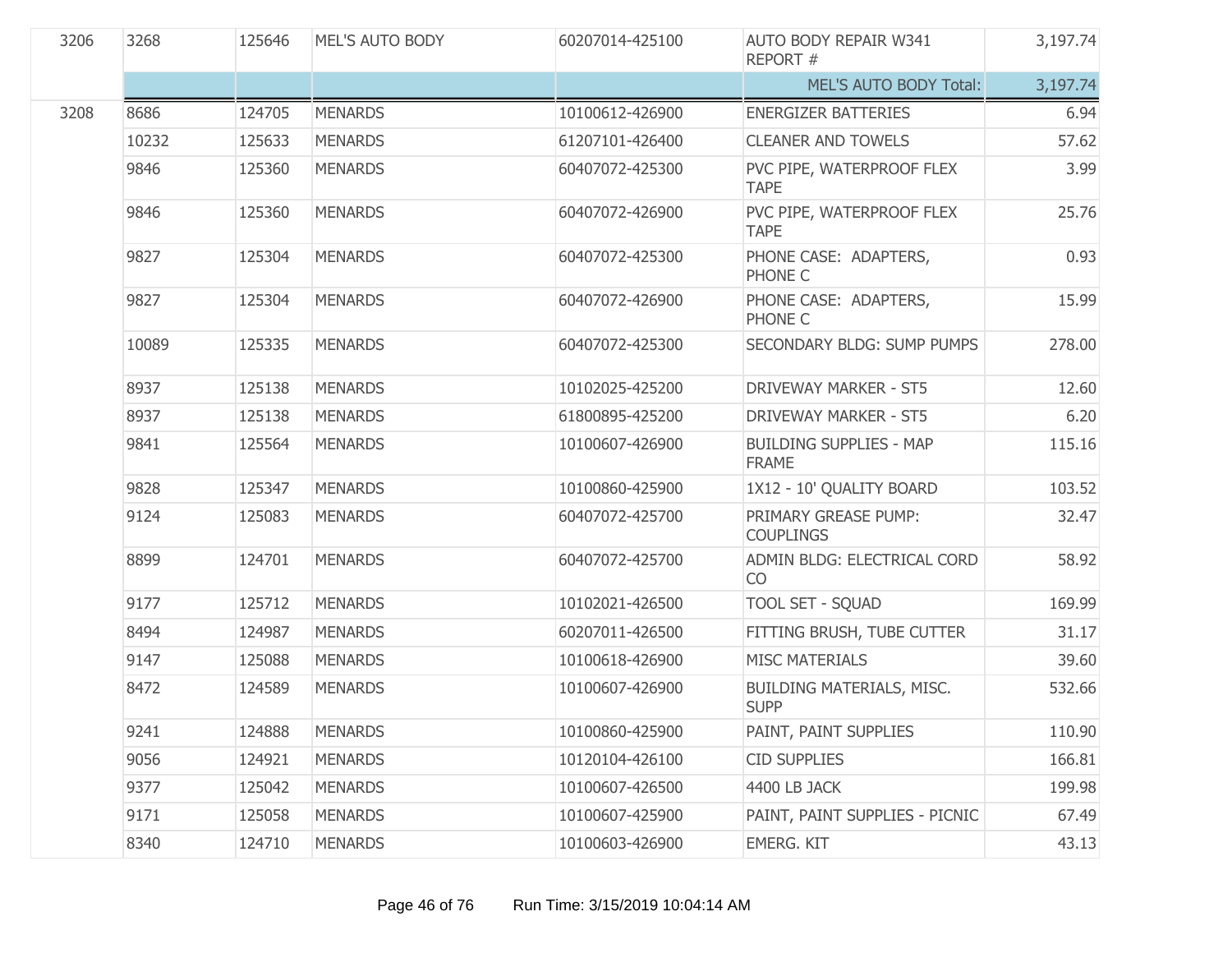| 3208  | 8558                     | 124875 | <b>MENARDS</b>                                                | 10100603-426900 | <b>TOWER CERAMIC HEATERS</b>                                     | 71.93     |
|-------|--------------------------|--------|---------------------------------------------------------------|-----------------|------------------------------------------------------------------|-----------|
|       | 8283                     | 124695 | <b>MENARDS</b>                                                | 10100618-426400 | <b>JANITORIAL AND CHEMICAL</b>                                   | 56.67     |
|       |                          |        |                                                               |                 | <b>MENARDS Total:</b>                                            | 2,208.43  |
| 3225  | 00104                    |        | METROPOLITAN LIFE INSURANCE 70200922-454200<br><b>COMPANY</b> |                 | APR19 LIFE                                                       | 5,963.11  |
|       |                          |        |                                                               |                 | METROPOLITAN LIFE INSURANCE<br><b>COMPANY Total:</b>             | 5,963.11  |
| 7980  | IE03121                  | 124889 | MIDWEST UNDERGROUND<br>SUPPLY OF SOUTH DAKOTA LLC             | 10100607-425300 | LOW PRO BOLT, LOPROW PKT<br>W/HA                                 | 341.55    |
|       |                          |        |                                                               |                 | MIDWEST UNDERGROUND<br>SUPPLY OF SOUTH DAKOTA LLC<br>Total:      | 341.55    |
| 3321  | 695-662-8818-<br>4 02/28 |        | MONTANA DAKOTA UTIL CO                                        | 77700914-428200 |                                                                  | 1,273.53  |
|       | 457-255-4432-<br>9 03/06 |        | MONTANA DAKOTA UTIL CO                                        | 10100108-428200 |                                                                  | 8.71      |
|       |                          |        |                                                               |                 | MONTANA DAKOTA UTIL CO<br>Total:                                 | 1,282.24  |
| 3371  | m282                     | 125357 | MOUNTAIN STATES SECURITY<br><b>INC</b>                        | 10100607-422500 | <b>SECURITY SERVICES - FEB</b>                                   | 975.00    |
|       | m282                     | 125357 | <b>MOUNTAIN STATES SECURITY</b><br><b>INC</b>                 | 10100860-422500 | <b>SECURITY SERVICES - FEB</b>                                   | 253.00    |
|       | m283                     | 125093 | MOUNTAIN STATES SECURITY<br><b>INC</b>                        | 60407072-422500 | FEB 2019, MONTHLY SECURITY<br>PAT                                | 791.00    |
|       |                          |        |                                                               |                 | MOUNTAIN STATES SECURITY<br><b>INC Total:</b>                    | 2,019.00  |
| 3363  | 27330                    | 125358 | MOUNTAIN WEST LLC                                             | 10100607-426900 | PLAYGROUND CHIPS                                                 | 360.00    |
|       |                          |        |                                                               |                 | <b>MOUNTAIN WEST LLC Total:</b>                                  | 360.00    |
| 3395  | 03/31/19                 |        | MUSEUM ALLIANCE OF RC                                         | 10106064-460600 | MAR19 JOURNEY MUSEUM                                             | 25,000.00 |
|       |                          |        |                                                               |                 | MUSEUM ALLIANCE OF RC Total:                                     | 25,000.00 |
| 11373 | 74412                    | 125010 | NELSON NYGAARD CONSULTING<br><b>ASSOCIATES INC</b>            | 10100706-422300 | PROFESSIONAL SERVICES FOR<br><b>COOR</b>                         | 3,996.53  |
|       |                          |        |                                                               |                 | <b>NELSON NYGAARD CONSULTING</b><br><b>ASSOCIATES INC Total:</b> | 3,996.53  |
| 3471  | 72567                    | 125214 | <b>NEW DEAL TIRE</b>                                          | 61507102-422500 | <b>TIRE DISPOSAL</b>                                             | 2,384.80  |
|       |                          |        |                                                               |                 | NEW DEAL TIRE Total:                                             | 2,384.80  |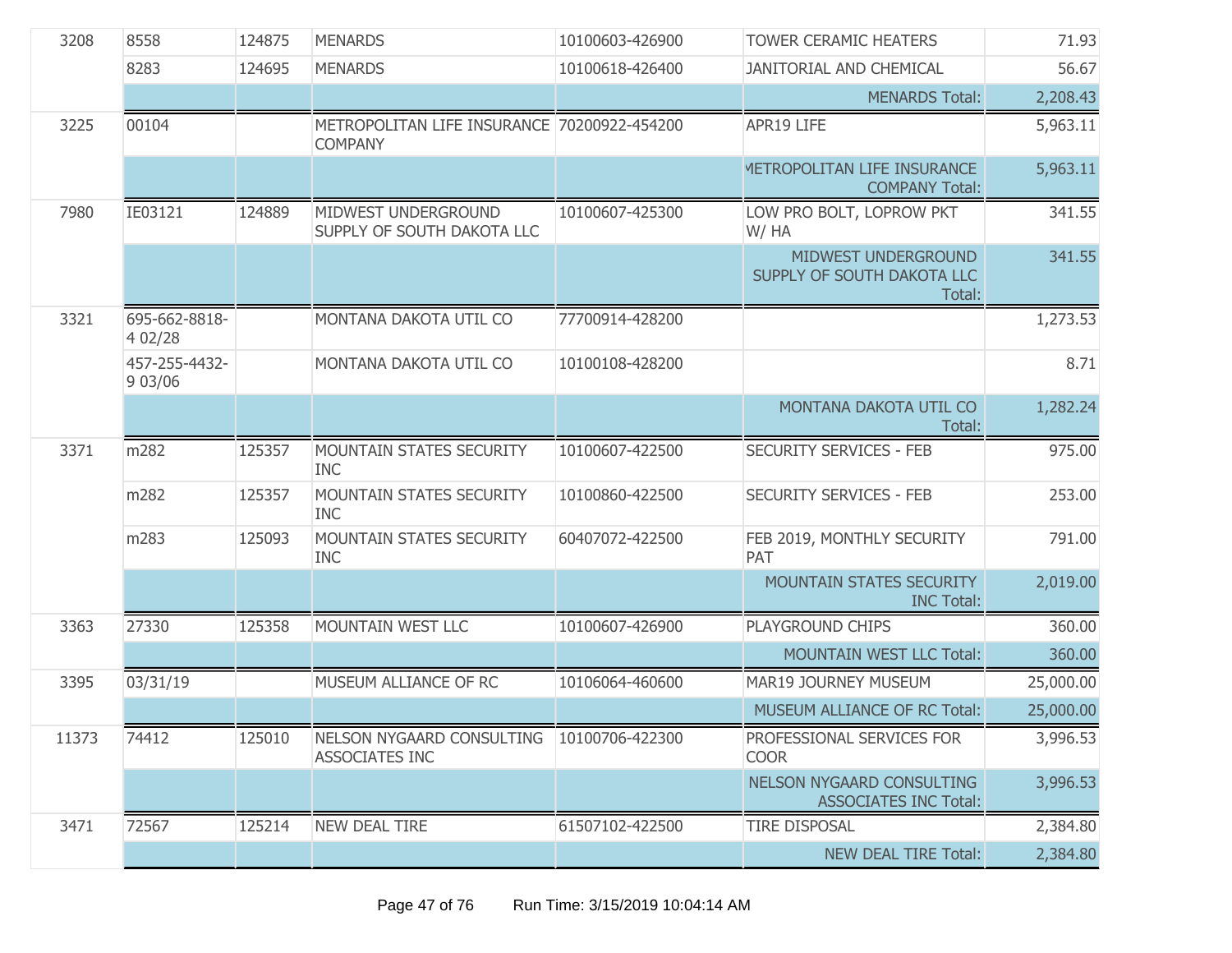| 10597 | 100760  | 124687 | <b>NORTH CENTRAL</b><br><b>INTERNATIONAL INC</b> | 10100618-425100 | <b>BUS REPAIRS</b>                                      | 1,221.71  |
|-------|---------|--------|--------------------------------------------------|-----------------|---------------------------------------------------------|-----------|
|       | 100728  | 124687 | NORTH CENTRAL<br><b>INTERNATIONAL INC</b>        | 10100618-425100 | <b>BUS REPAIRS</b>                                      | 2,189.41  |
|       | 100674  | 124112 | <b>NORTH CENTRAL</b><br><b>INTERNATIONAL INC</b> | 10100618-425100 | <b>BUS REPAIRS</b>                                      | 9,059.23  |
|       | 100727  | 124112 | <b>NORTH CENTRAL</b><br><b>INTERNATIONAL INC</b> | 10100618-425100 | <b>BUS REPAIRS</b>                                      | 491.72    |
|       | 100724  | 124112 | <b>NORTH CENTRAL</b><br><b>INTERNATIONAL INC</b> | 10100618-425100 | <b>BUS REPAIRS</b>                                      | 681.31    |
|       | 100749  | 124112 | <b>NORTH CENTRAL</b><br><b>INTERNATIONAL INC</b> | 10100618-425100 | <b>BUS REPAIRS</b>                                      | 391.74    |
|       |         |        |                                                  |                 | <b>NORTH CENTRAL</b><br><b>INTERNATIONAL INC Total:</b> | 14,035.12 |
| 3525  | 17399   | 124864 | NORTHERN TRUCK EQUIPMENT<br><b>CORP</b>          | 10100607-425300 | SNOW PLOW CUTTING EDGE<br>#20 & #                       | 655.00    |
|       | 17390   | 125051 | NORTHERN TRUCK EQUIPMENT<br><b>CORP</b>          | 61300664-425300 | cutting edge                                            | 214.50    |
|       | 17411   | 125213 | NORTHERN TRUCK EQUIPMENT<br><b>CORP</b>          | 61207101-425100 | <b>SWITCH</b>                                           | 217.50    |
|       |         |        |                                                  |                 | NORTHERN TRUCK EQUIPMENT<br><b>CORP Total:</b>          | 1,087.00  |
| 3530  | 1249025 | 124575 | NORTHWEST PIPE FITTINGS INC 60207012-426500      |                 | 805                                                     | 45.92     |
|       | 1250183 | 124574 | NORTHWEST PIPE FITTINGS INC                      | 60207012-425300 | W348                                                    | 4.94      |
|       | 1250425 | 124576 | NORTHWEST PIPE FITTINGS INC                      | 60207012-425500 | <b>STOCK REPAIR LID</b>                                 | 84.60     |
|       | 1249644 | 124743 | NORTHWEST PIPE FITTINGS INC                      | 60207012-426900 | BOLTS FOR TAPPING MACHINES                              | 80.30     |
|       | 1250738 | 124988 | NORTHWEST PIPE FITTINGS INC                      | 60207011-425300 | RING, COP TEE, BUSHING,<br><b>BRASS</b>                 | 47.44     |
|       | 1251403 | 125340 | NORTHWEST PIPE FITTINGS INC                      | 60407072-425300 | PRIMARY GREASE PUMP:<br>FLANGE, B                       | 209.75    |
|       | 1250775 | 125306 | NORTHWEST PIPE FITTINGS INC 61507103-425300      |                 | VALVE BODY FOR SLUDGE TANK<br><b>PUM</b>                | 319.26    |
|       | 1251007 | 125385 | NORTHWEST PIPE FITTINGS INC 61507103-425300      |                 | CABLE, CONNECTION KIT AND<br><b>VALV</b>                | 130.40    |
|       | 1251546 | 125653 | NORTHWEST PIPE FITTINGS INC                      | 60207011-426900 | PVC FITTINGS, PIPE, PRIMER, CE                          | 33.39     |
|       | 1251383 | 125641 | NORTHWEST PIPE FITTINGS INC 61507102-425300      |                 | <b>GASKETS</b>                                          | 155.21    |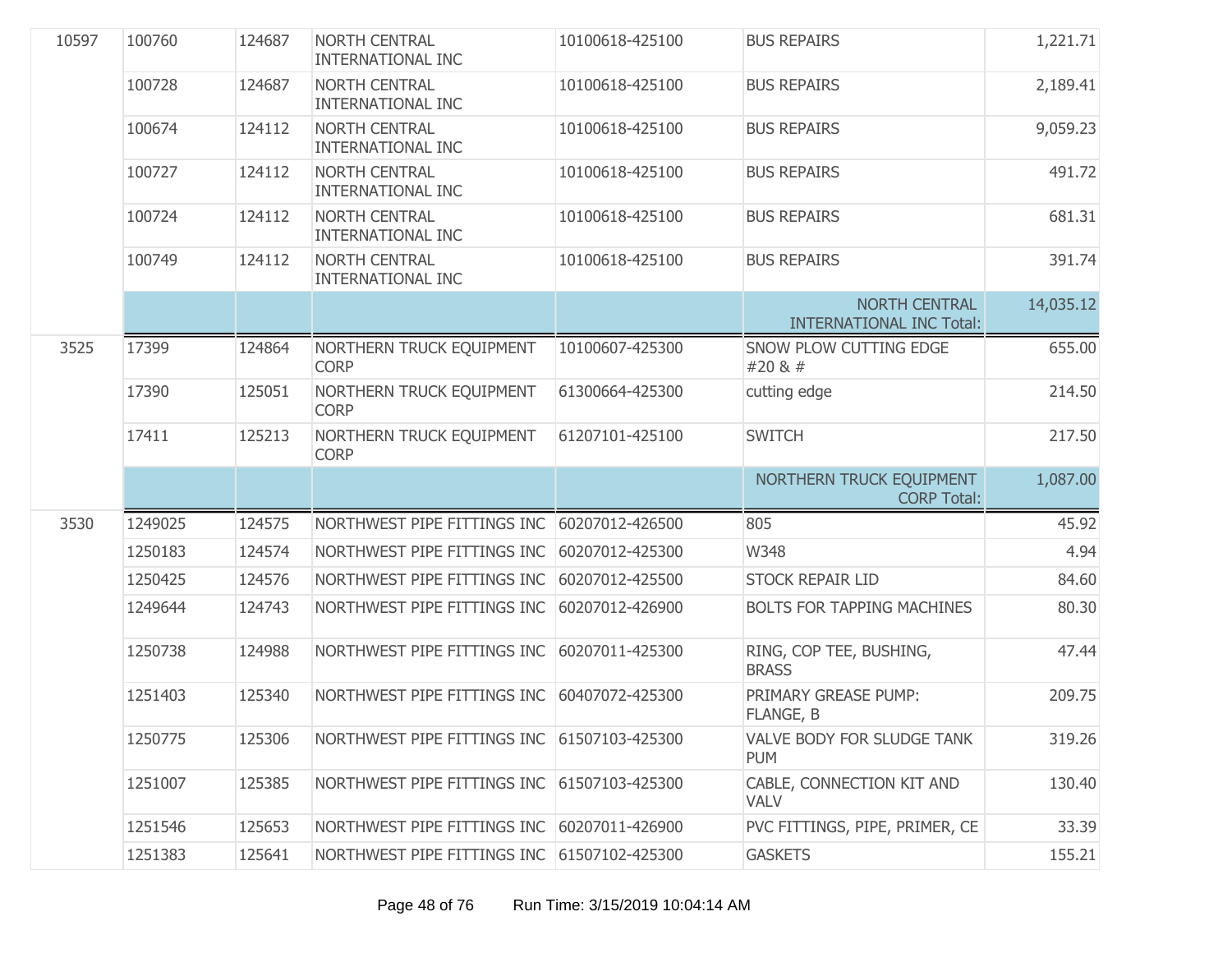| 3530  |                     |        |                                             |                 | NORTHWEST PIPE FITTINGS INC<br>Total:               | 1,111.21   |
|-------|---------------------|--------|---------------------------------------------|-----------------|-----------------------------------------------------|------------|
| 3604  | 1550-165098         | 124712 | <b>O'REILLY AUTO PARTS</b>                  | 10100603-426900 | <b>MIRROR</b>                                       | 11.99      |
|       | 3749-428797         | 125726 | <b>O'REILLY AUTO PARTS</b>                  | 10102023-425100 | HEADLIGHT - M3                                      | 26.68      |
|       |                     |        |                                             |                 | <b>O'REILLY AUTO PARTS Total:</b>                   | 38.67      |
| 11668 | 855                 | 125407 | OVERHEAD DOOR OF RAPID CITY 61507102-425200 |                 | <b>CHAIN RPR</b>                                    | 212.06     |
|       |                     |        |                                             |                 | <b>OVERHEAD DOOR OF RAPID CITY</b><br>Total:        | 212.06     |
| 3601  | 64382-2018          | 125097 | PENNINGTON COUNTY                           | 60907402-422500 | PROPERTY TAXES                                      | 120.94     |
|       | 20958-2018          | 125097 | PENNINGTON COUNTY                           | 50508912-422500 | PROPERTY TAXES                                      | 7.52       |
|       | 25366-2018          | 125097 | PENNINGTON COUNTY                           | 10100108-422500 | PROPERTY TAXES                                      | 2.09       |
|       | 25333-2018          | 125097 | PENNINGTON COUNTY                           | 10100108-422500 | PROPERTY TAXES                                      | 3.83       |
|       | 25380-2018          | 125097 | PENNINGTON COUNTY                           | 10100108-422500 | PROPERTY TAXES                                      | 4.18       |
|       | 66474-2018          | 125097 | PENNINGTON COUNTY                           | 10100108-422500 | PROPERTY TAXES                                      | 1.57       |
|       | 03/31/19            |        | PENNINGTON COUNTY                           | 10100621-458200 | MAR19 DISPATCH                                      | 127,209.33 |
|       | 03/31/2019          |        | PENNINGTON COUNTY                           | 10100621-459600 | <b>MAR19 EMERG MGMT</b>                             | 12,375.00  |
|       | 03-31-19            |        | PENNINGTON COUNTY                           | 10100621-459700 | MAR19 SEARCH/RESCUE                                 | 1,787.50   |
|       | 03-31-2019          |        | PENNINGTON COUNTY                           | 10100621-456600 | MAR19 DETOX                                         | 63,084.42  |
|       | 201900000064 125822 |        | PENNINGTON COUNTY                           | 10106021-422500 | 3/1/19 STMT                                         | 662.00     |
|       | 25334-2018          | 125097 | PENNINGTON COUNTY                           | 10100108-422500 | PROPERTY TAXES                                      | 3.83       |
|       | 37599-2018          | 125097 | PENNINGTON COUNTY                           | 10100108-422500 | PROPERTY TAXES                                      | 9.76       |
|       | 37598-2018          | 125097 | PENNINGTON COUNTY                           | 10100108-422500 | PROPERTY TAXES                                      | 4.01       |
|       | 37597-2018          | 125097 | PENNINGTON COUNTY                           | 10100108-422500 | PROPERTY TAXES                                      | 1.57       |
|       | 45868-2018          | 125097 | PENNINGTON COUNTY                           | 10100108-422500 | PROPERTY TAXES                                      | 328.97     |
|       |                     |        |                                             |                 | PENNINGTON COUNTY Total:                            | 205,606.52 |
| 5432  | 03/31/19            |        | PERFORMING ARTS CENTER OF<br>RAPID CITY INC | 10100621-462000 | <b>MAR19 PERFORMING ARTS</b><br><b>CENTER OF RC</b> | 2,933.17   |
|       |                     |        |                                             |                 | PERFORMING ARTS CENTER OF<br>RAPID CITY INC Total:  | 2,933.17   |
| 5477  | 938354851           | 125779 | PHILIPS HEALTHCARE                          | 61800890-426900 | <b>EMS NON-DISPOSABLES</b>                          | 87.01      |
|       |                     |        |                                             |                 | PHILIPS HEALTHCARE Total:                           | 87.01      |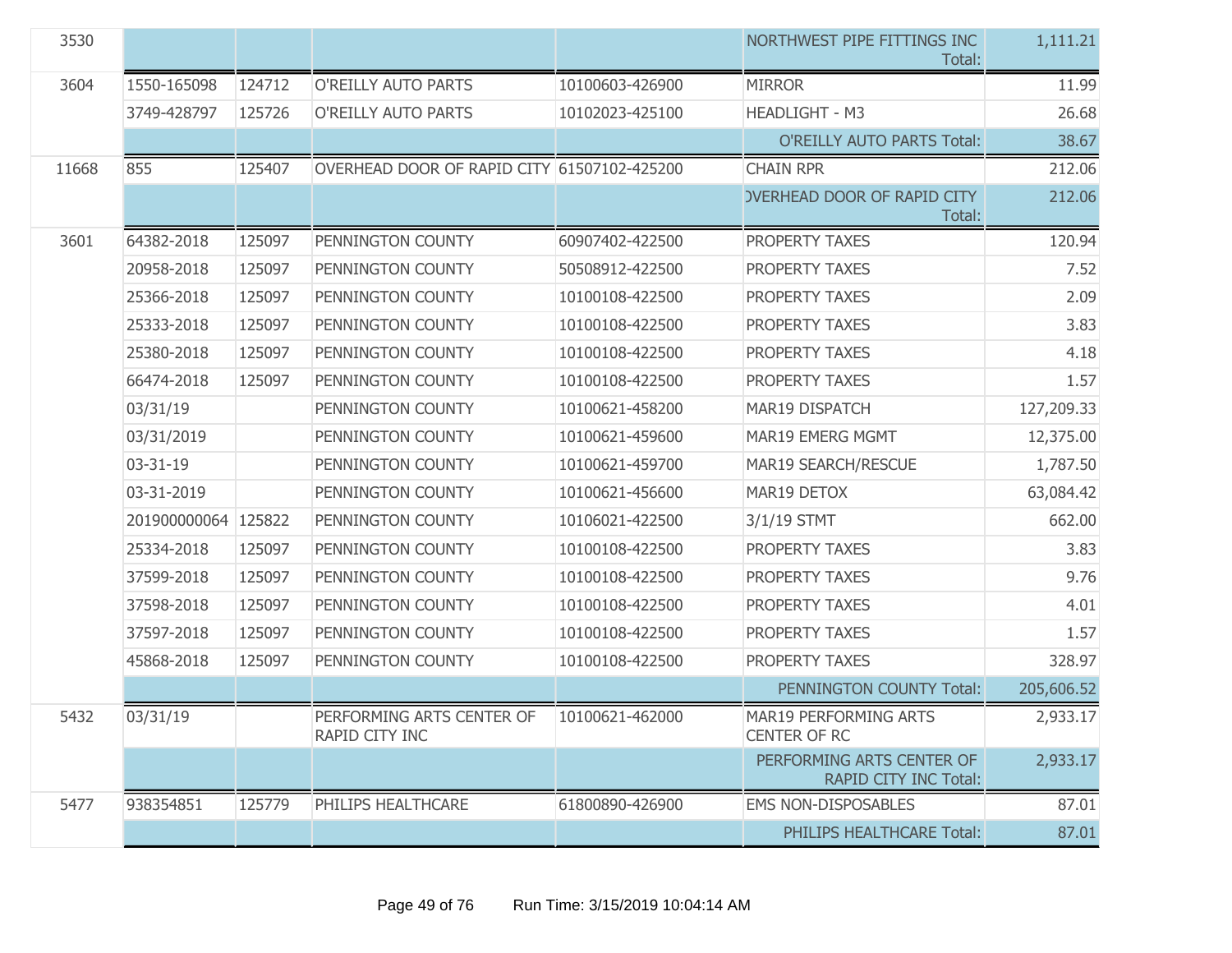| 5497  | 04/03/19 |        | PIONEER BANK & TRUST | 73000904-441000 | <b>GOLF EQUIP PRINC &amp; INT</b>                   | 4,377.92  |
|-------|----------|--------|----------------------|-----------------|-----------------------------------------------------|-----------|
|       | 04/03/19 |        | PIONEER BANK & TRUST | 73000904-442000 | <b>GOLF EQUIP PRINC &amp; INT</b>                   | 188.34    |
|       |          |        |                      |                 | PIONEER BANK & TRUST Total:                         | 4,566.26  |
| 3701  | 1325487  | 125122 | POLYDYNE INC         | 60407072-426400 | POLYMER, CLARIFLOC CE-1257                          | 10,764.00 |
|       |          |        |                      |                 | POLYDYNE INC Total:                                 | 10,764.00 |
| 3704  | E 44667  | 124722 | PONDEROSA SPORTSWEAR | 60407071-426300 | <b>EMBROIDERY ON EMPLOYEE</b><br><b>COATS</b>       | 19.30     |
|       | E 44666  | 124722 | PONDEROSA SPORTSWEAR | 60407073-426300 | <b>EMBROIDERY ON EMPLOYEE</b><br><b>COATS</b>       | 19.30     |
|       | O 44480  | 124908 | PONDEROSA SPORTSWEAR | 10100201-426300 | OFFICER UNIFORM ITEMS STOCK                         | 428.00    |
|       | E 44455  | 124908 | PONDEROSA SPORTSWEAR | 10100201-426300 | OFFICER UNIFORM ITEMS STOCK                         | 247.00    |
|       | E 44678  | 125065 | PONDEROSA SPORTSWEAR | 10100607-422500 | <b>LOGO EMBROIDERY</b>                              | 36.96     |
|       | E 44612  | 125090 | PONDEROSA SPORTSWEAR | 61000870-426300 | <b>CLOTHES</b>                                      | 36.27     |
|       | E 44616  | 125310 | PONDEROSA SPORTSWEAR | 60907401-426300 | <b>EMPLOYEE SHIRTS &amp;</b><br><b>EMBROIDER NA</b> | 111.02    |
|       | E 44655  | 125310 | PONDEROSA SPORTSWEAR | 60407071-426300 | <b>EMPLOYEE SHIRTS &amp;</b><br><b>EMBROIDER NA</b> | 51.80     |
|       |          |        |                      |                 | PONDEROSA SPORTSWEAR Total:                         | 949.65    |
| 3722  | 187394   | 125047 | POWER HOUSE HONDA    | 61400665-426900 | Stihl Bar Oil                                       | 15.99     |
|       | 187439   | 124961 | POWER HOUSE HONDA    | 60907401-426500 | <b>SNOW BLOWER &amp; BACKPACK</b><br><b>SNOW BL</b> | 936.00    |
|       | 187464   | 125565 | POWER HOUSE HONDA    | 10100607-425300 | FILLER CAP, OIL - SAWS                              | 45.49     |
|       | 187520   | 124065 | POWER HOUSE HONDA    | 60907401-426900 | ROTARY BROOM ATTACHMENT<br><b>FOR SN</b>            | 2,707.00  |
|       |          |        |                      |                 | POWER HOUSE HONDA Total:                            | 3,704.48  |
| 11354 | 315376   | 124739 | PRAIRIE AUTO PARTS   | 10100302-425300 | <b>UNIT 141</b>                                     | 20.15     |
|       | 808759   |        | PRAIRIE AUTO PARTS   | 10100607-425100 | CREDIT CORE DEPOSIT                                 | (18.00)   |
|       | 314738   | 124590 | PRAIRIE AUTO PARTS   | 10100607-425100 | EXTENSION - #07                                     | 215.68    |
|       | 809409   | 124590 | PRAIRIE AUTO PARTS   | 10100607-425100 | EXTENSION - #07                                     | 139.63    |
|       | 809884   | 124865 | PRAIRIE AUTO PARTS   | 10100607-426500 | TIRE SHOP TRQ WRENCH #46                            | 141.99    |
|       | 809794   | 124865 | PRAIRIE AUTO PARTS   | 10100607-425100 | TIRE SHOP TRQ WRENCH #46                            | 36.86     |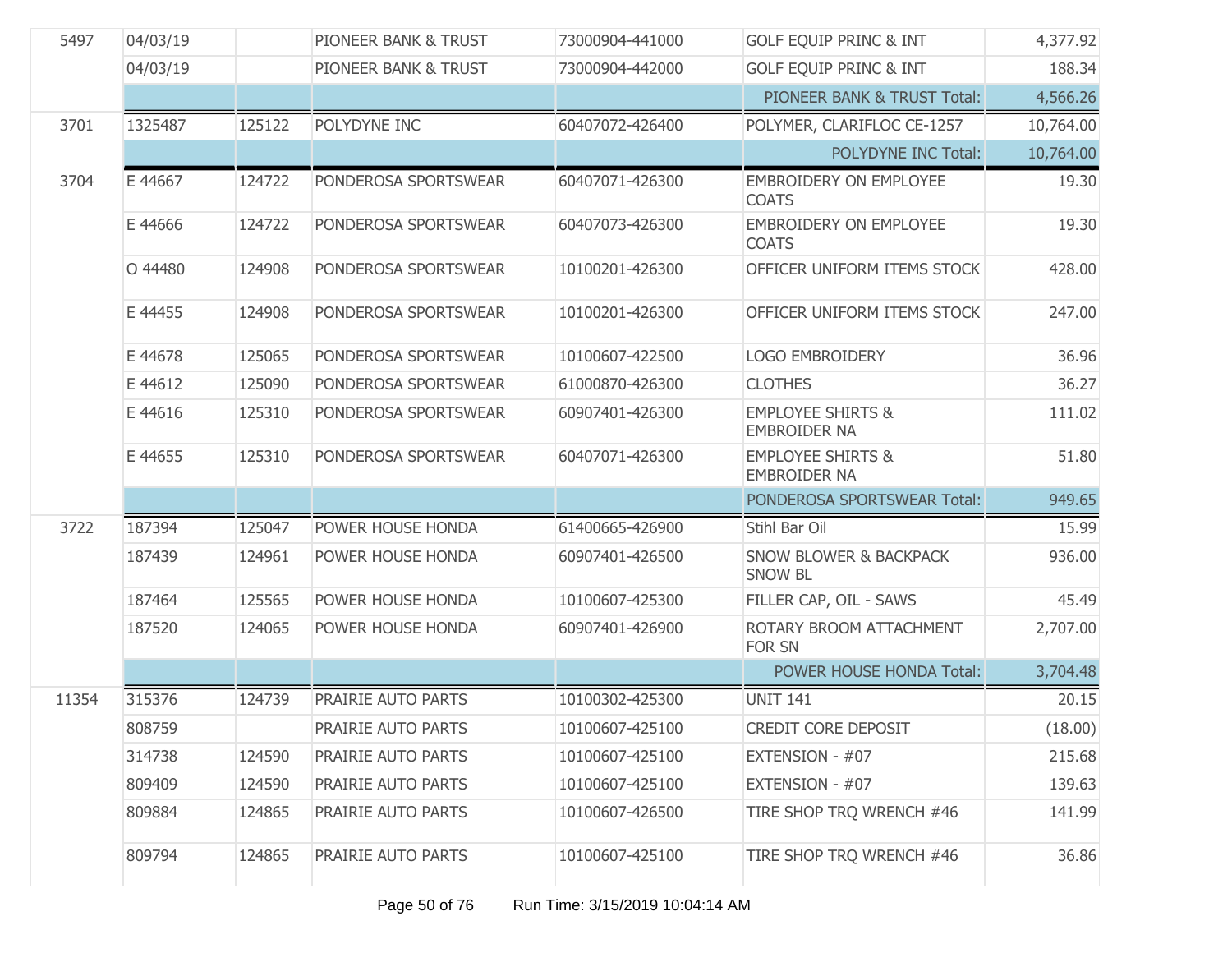| 11354 | 316995 | 125784 | PRAIRIE AUTO PARTS | 61800895-425100 | THERMOSTAT / DEXCOOL - MED5       | 33.63      |
|-------|--------|--------|--------------------|-----------------|-----------------------------------|------------|
|       | 316995 | 125784 | PRAIRIE AUTO PARTS | 61800895-426200 | THERMOSTAT / DEXCOOL - MED5       | 70.08      |
|       | 316998 |        | PRAIRIE AUTO PARTS | 10100202-425100 | CREDIT RETURNED CLIP              | (5.29)     |
|       | 314148 | 125708 | PRAIRIE AUTO PARTS | 10100202-425100 | <b>BATTERY - RAPID RIDE BUS</b>   | 200.82     |
|       | 318729 | 125611 | PRAIRIE AUTO PARTS | 10100108-425100 | UNIT E229 WIPER BLADE             | 19.98      |
|       | 318876 |        | PRAIRIE AUTO PARTS | 10100607-426900 | <b>CREDIT RETURNED MISC PARTS</b> | (1,245.47) |
|       | 317914 | 125676 | PRAIRIE AUTO PARTS | 10100305-426900 | <b>SUPPLIES</b>                   | 14.97      |
|       | 316997 |        | PRAIRIE AUTO PARTS | 61800891-425100 | <b>CREDIT RETURNED CORE</b>       | (6.30)     |
|       | 316927 | 125403 | PRAIRIE AUTO PARTS | 61507102-426200 | <b>DEF</b>                        | 149.90     |
|       | 810742 | 125346 | PRAIRIE AUTO PARTS | 10100607-426500 | <b>FUNNEL</b>                     | 17.48      |
|       | 317815 | 125346 | PRAIRIE AUTO PARTS | 10100607-425900 | <b>FUNNEL</b>                     | 41.28      |
|       | 314322 | 125707 | PRAIRIE AUTO PARTS | 10100202-425100 | OIL FILTER - UNIT 2162 CHIEF T    | 2.91       |
|       | 315458 | 125710 | PRAIRIE AUTO PARTS | 10100202-426200 | OIL - CHIEF TAHOE                 | 40.68      |
|       | 315803 | 125709 | PRAIRIE AUTO PARTS | 10100202-425100 | <b>CLIP - UNIT 2124</b>           | 10.58      |
|       | 316105 | 125019 | PRAIRIE AUTO PARTS | 60907401-425300 | MAINTENANCE TO W812, 895 &<br>809 | 82.54      |
|       | 316774 | 125019 | PRAIRIE AUTO PARTS | 60407071-426200 | MAINTENANCE TO W812, 895 &<br>809 | 41.93      |
|       | 316603 | 125019 | PRAIRIE AUTO PARTS | 60407071-425100 | MAINTENANCE TO W812, 895 &<br>809 | 16.87      |
|       | 316603 | 125019 | PRAIRIE AUTO PARTS | 60407071-426200 | MAINTENANCE TO W812, 895 &<br>809 | 16.73      |
|       | 314323 | 125147 | PRAIRIE AUTO PARTS | 61800891-425100 | OIL FILTER - MED12                | 4.01       |
|       | 316520 | 125148 | PRAIRIE AUTO PARTS | 61800891-425100 | PARKING BRAKE SHOES/OIL,<br>AIR,  | 144.90     |
|       | 316684 | 125149 | PRAIRIE AUTO PARTS | 61800892-425100 | TRANS-X - MED 2                   | 23.98      |
|       | 316783 | 125270 | PRAIRIE AUTO PARTS | 10100302-425100 | <b>UNITS</b>                      | 8.81       |
|       | 316098 | 125270 | PRAIRIE AUTO PARTS | 10100302-425100 | <b>UNITS</b>                      | 16.96      |
|       | 316591 | 125270 | PRAIRIE AUTO PARTS | 10100302-425100 | <b>UNITS</b>                      | 16.96      |
|       | 316495 | 125270 | PRAIRIE AUTO PARTS | 10100302-425100 | <b>UNITS</b>                      | 24.49      |
|       | 316683 | 125270 | PRAIRIE AUTO PARTS | 10100302-425100 | <b>UNITS</b>                      | 24.49      |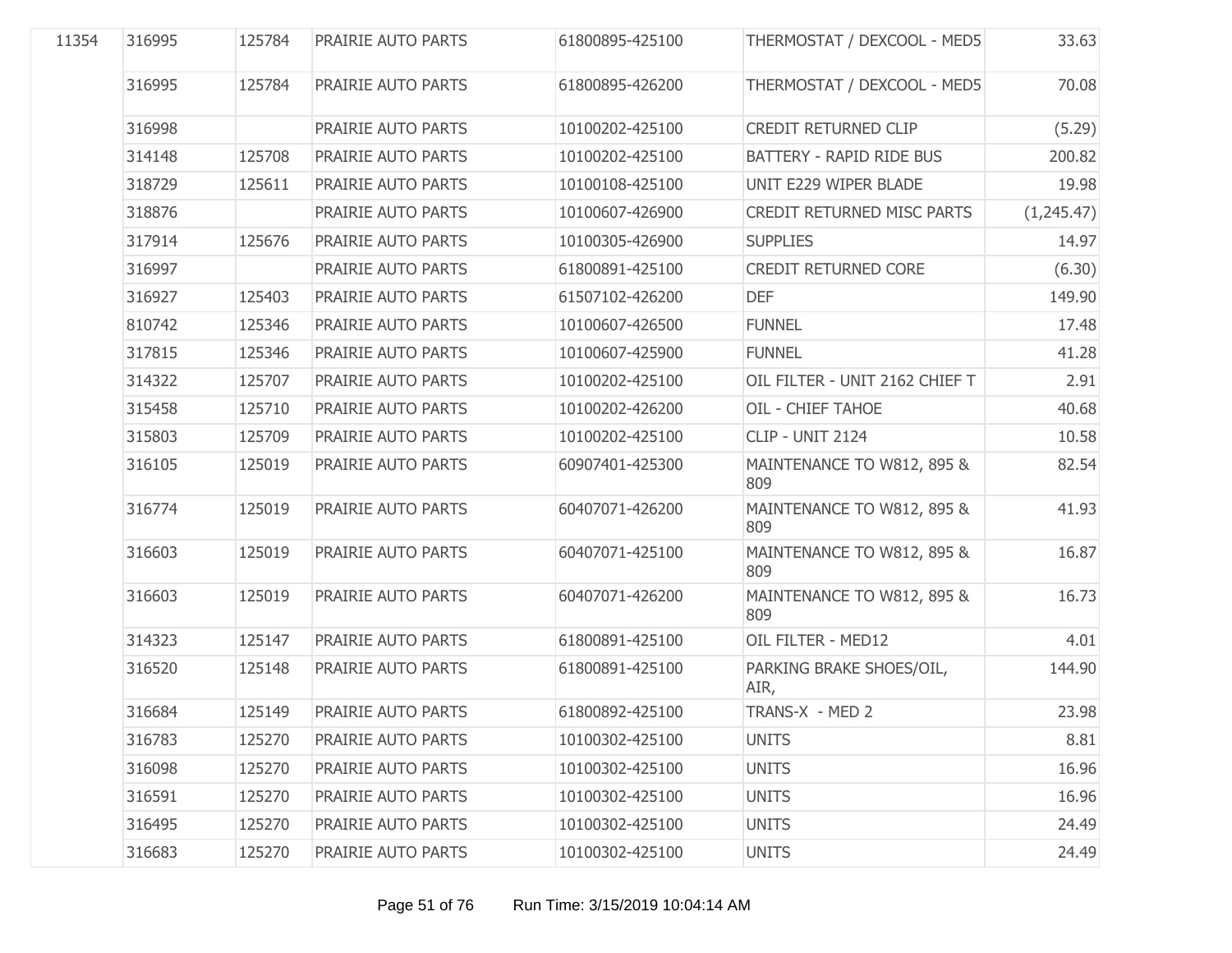| 11354 | 315388    | 125270 | PRAIRIE AUTO PARTS              | 10100302-425100 | <b>UNITS</b>                                  | 32.14   |
|-------|-----------|--------|---------------------------------|-----------------|-----------------------------------------------|---------|
|       | 808583    | 124911 | PRAIRIE AUTO PARTS              | 10100201-425100 | <b>CAR PARTS</b>                              | 69.18   |
|       | 313040    | 124911 | PRAIRIE AUTO PARTS              | 10100201-425100 | <b>CAR PARTS</b>                              | 12.30   |
|       | 314021    | 124902 | PRAIRIE AUTO PARTS              | 10100201-425100 | FILTERS UNIT 151                              | 65.44   |
|       | 316765    | 125043 | PRAIRIE AUTO PARTS              | 10100607-425100 | <b>SHOP STOCK</b>                             | 61.27   |
|       | 810236    | 125043 | PRAIRIE AUTO PARTS              | 10100607-425100 | <b>SHOP STOCK</b>                             | 127.57  |
|       | 315305    | 125003 | PRAIRIE AUTO PARTS              | 10100204-425100 | <b>VEHICLE MAINTENANCE</b>                    | 41.09   |
|       | 809572    | 124865 | PRAIRIE AUTO PARTS              | 10100860-425300 | TIRE SHOP TRQ WRENCH #46                      | 289.18  |
|       | 809586    |        | PRAIRIE AUTO PARTS              | 10100860-425300 | <b>CREDIT CORE DEPOSIT</b>                    | (54.00) |
|       | 809624    | 124865 | PRAIRIE AUTO PARTS              | 10100860-425300 | TIRE SHOP TRQ WRENCH #46                      | 3.76    |
|       | 315039    | 124973 | PRAIRIE AUTO PARTS              | 10100101-425300 | <b>AUTO SUPPLIES</b>                          | 24.97   |
|       | 315001    | 124973 | PRAIRIE AUTO PARTS              | 10100101-425300 | <b>AUTO SUPPLIES</b>                          | 5.82    |
|       | 313570    | 124911 | PRAIRIE AUTO PARTS              | 10100201-425100 | <b>CAR PARTS</b>                              | 16.01   |
|       |           |        |                                 |                 | PRAIRIE AUTO PARTS Total:                     | 998.96  |
| 3742  | 113823    | 125629 | PRESSURE SERVICE INC.           | 10100618-422500 | PROFESSIONAL SERVICES                         | 126.55  |
|       |           |        |                                 |                 | PRESSURE SERVICE INC. Total:                  | 126.55  |
| 6215  | 4192      | 125387 | PROFESSIONAL METAL WORKS<br>LLC | 60207014-426900 | LIGHT BAR, GRILLE, TAILGATE<br>W <sub>3</sub> | 648.00  |
|       |           |        |                                 |                 | PROFESSIONAL METAL WORKS<br><b>LLC Total:</b> | 648.00  |
| 3761  | 343611    | 124507 | PROMOTION REHABILITATION        | 10100205-422500 | Pre-employment Physical: K Han                | 60.00   |
|       | 344138    | 125269 | PROMOTION REHABILITATION        | 10100301-422500 | <b>NEW FTE SCREENING</b>                      | 60.00   |
|       | 343562    | 125624 | PROMOTION REHABILITATION        | 61507103-422500 | 111217 PRE-EMPLOYMENT<br><b>SCREEN</b>        | 60.00   |
|       |           |        |                                 |                 | PROMOTION REHABILITATION<br>Total:            | 180.00  |
| 3782  | 10581     | 125048 | PUTTER'S GOLF CARS INC          | 61300664-425300 | Brake Assembly, Clutch                        | 540.23  |
|       |           |        |                                 |                 | PUTTER'S GOLF CARS INC Total:                 | 540.23  |
| 3790  | 626716896 | 125027 | <b>QUALITY INN &amp; SUITES</b> | 10100108-427000 | <b>QUALITY INN SF TESTING</b>                 | 182.00  |
|       | 626717194 | 125028 | <b>QUALITY INN &amp; SUITES</b> | 10100108-427000 | RM CHGS DOT TESTING SF                        | 182.00  |
|       | 626717296 | 125029 | <b>QUALITY INN &amp; SUITES</b> | 10100108-427000 | RM CHGS DOT TEST SF                           | 182.00  |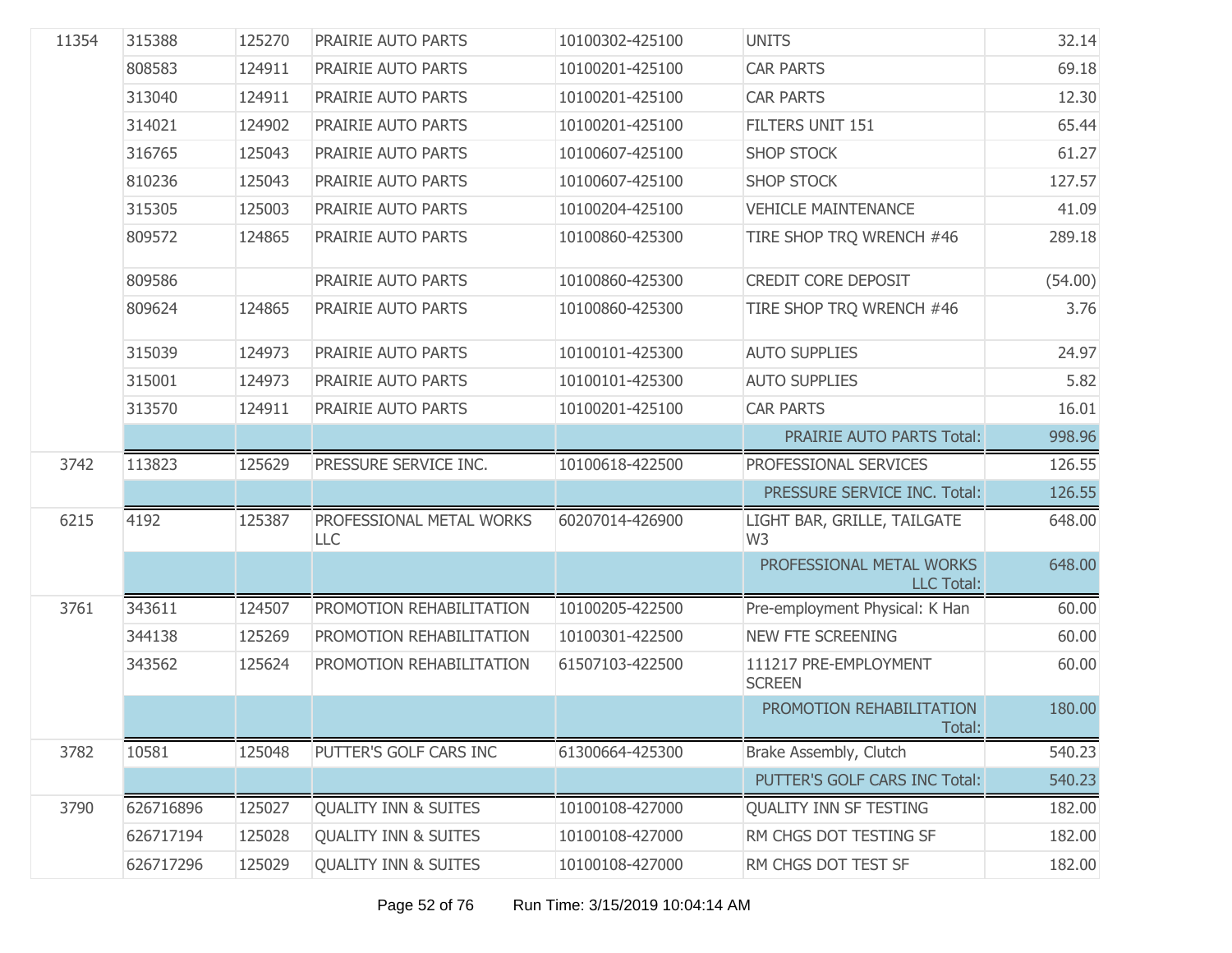| 3790  |            |        |                                                |                 | <b>QUALITY INN &amp; SUITES Total:</b>                | 546.00    |
|-------|------------|--------|------------------------------------------------|-----------------|-------------------------------------------------------|-----------|
| 3793  | 4470       | 125713 | QUALITY TRANSMISSION INC                       | 10102027-425100 | TRANSMISSION - BRUSH 7                                | 4,160.90  |
|       |            |        |                                                |                 | <b>QUALITY TRANSMISSION INC</b><br>Total:             | 4,160.90  |
| 11353 | 5331745    | 125644 | <b>QUILL LLC</b>                               | 61507102-426100 | <b>OFFICE SUPPLIES</b>                                | 271.88    |
|       |            |        |                                                |                 | <b>QUILL LLC Total:</b>                               | 271.88    |
| 3829  | 615163     | 124523 | RAMKOTA HOTEL                                  | 60207013-427000 | LODGING 2) JEFF CROCKETT,<br><b>SDWW</b>              | 179.98    |
|       | 1012NY     | 125130 | RAMKOTA HOTEL                                  | 61800890-427000 | LODGING: J. CULBERSON, LONG,<br>J                     | 192.00    |
|       | 1012NZ     | 125130 | <b>RAMKOTA HOTEL</b>                           | 61800890-427000 | LODGING: J. CULBERSON, LONG,                          | 192.00    |
|       | 101200     | 125130 | <b>RAMKOTA HOTEL</b>                           | 61800890-427000 | LODGING: J. CULBERSON, LONG,<br>J                     | 192.00    |
|       |            |        |                                                |                 | <b>RAMKOTA HOTEL Total:</b>                           | 755.98    |
| 3845  | 03/31/19   |        | RAPID CITY AREA CHAMBER OF<br><b>COMMERCE</b>  | 10100621-460800 | <b>MAR19 CHAMBER</b>                                  | 2,833.33  |
|       |            |        |                                                |                 | RAPID CITY AREA CHAMBER OF<br><b>COMMERCE Total:</b>  | 2,833.33  |
| 3846  | 03/31/19   |        | RAPID CITY AREA ECONOMIC<br><b>DEVELOPMENT</b> | 10100621-457600 | MAR19 ECON DEV                                        | 27,083.33 |
|       |            |        |                                                |                 | RAPID CITY AREA ECONOMIC<br><b>DEVELOPMENT Total:</b> | 27,083.33 |
| 3848  | IV00000235 | 125059 | RAPID CITY AREA SCHOOL DIST<br>$51 - 4$        | 10100607-426900 | <b>ICE MELT</b>                                       | 394.55    |
|       |            |        |                                                |                 | RAPID CITY AREA SCHOOL DIST<br>51-4 Total:            | 394.55    |
| 3863  | 21106276   | 124555 | RAPID CITY JOURNAL -<br><b>ADVERTISING</b>     | 10100105-423000 | <b>JOB LISTING</b>                                    | 607.00    |
|       | 21107450   | 124736 | RAPID CITY JOURNAL -<br>ADVERTISING            | 10106021-423000 | <b>PUBLISHING</b>                                     | 17.15     |
|       | 21107487   | 124736 | RAPID CITY JOURNAL -<br><b>ADVERTISING</b>     | 10106021-423000 | <b>PUBLISHING</b>                                     | 1,056.08  |
|       | 21106672   | 124736 | RAPID CITY JOURNAL -<br><b>ADVERTISING</b>     | 10106021-423000 | <b>PUBLISHING</b>                                     | 46.36     |
|       | 21106864   | 124736 | RAPID CITY JOURNAL -<br><b>ADVERTISING</b>     | 10106021-423000 | <b>PUBLISHING</b>                                     | 41.72     |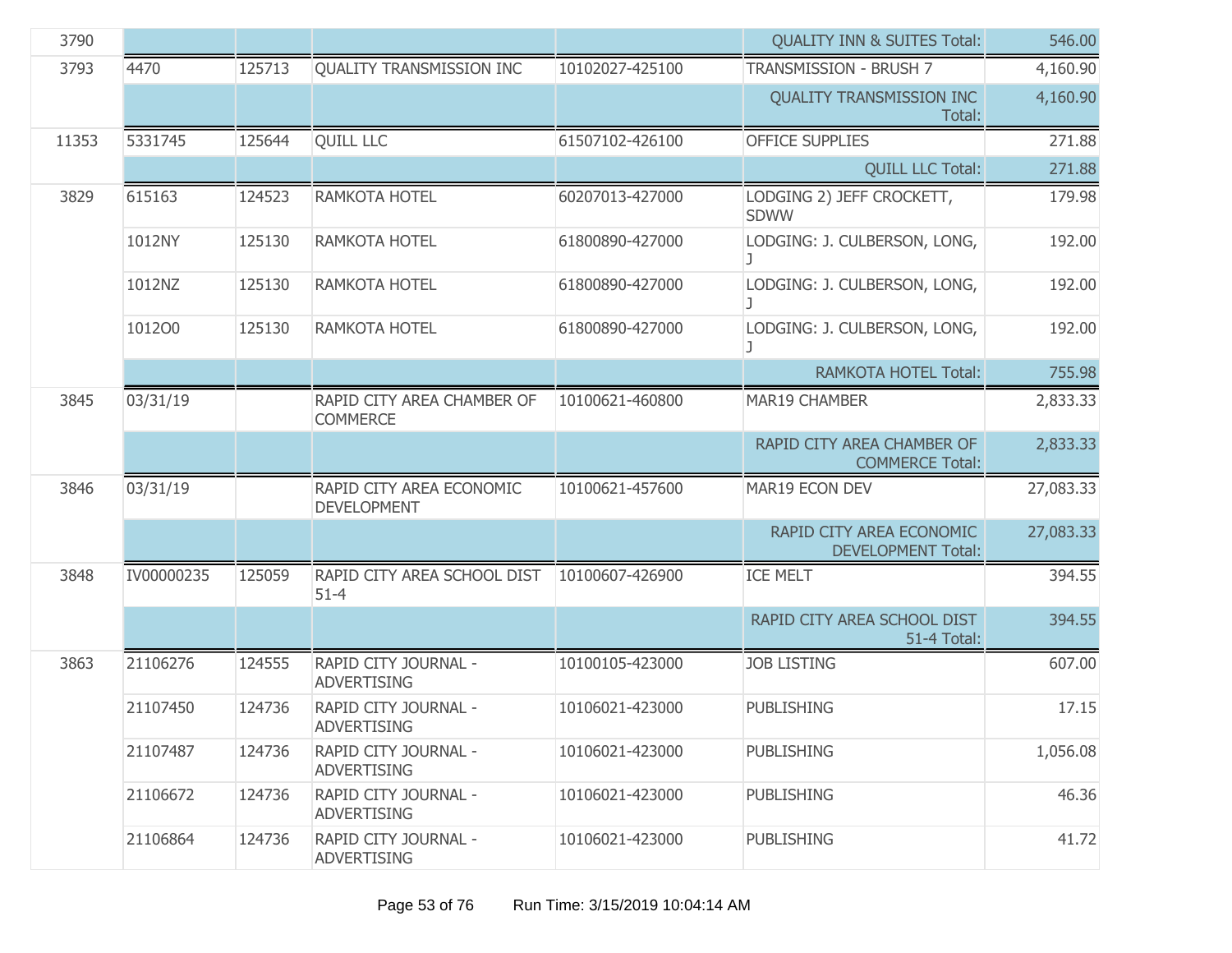| 3863 | 21102389 | 125094 | RAPID CITY JOURNAL -<br><b>ADVERTISING</b> | 10106021-423000 | <b>PUBLISHING</b>                                 | 24.11    |
|------|----------|--------|--------------------------------------------|-----------------|---------------------------------------------------|----------|
|      | 21108189 | 125297 | RAPID CITY JOURNAL -<br><b>ADVERTISING</b> | 10100204-423000 | <b>LEGAL AD</b>                                   | 18.08    |
|      | 21107767 | 125296 | RAPID CITY JOURNAL -<br><b>ADVERTISING</b> | 10100204-423000 | <b>LEGAL AD</b>                                   | 18.54    |
|      | 21108012 | 125254 | RAPID CITY JOURNAL -<br><b>ADVERTISING</b> | 10106021-423000 | <b>PUBLISHING</b>                                 | 107.09   |
|      | 21108011 | 125254 | RAPID CITY JOURNAL -<br><b>ADVERTISING</b> | 10106021-423000 | <b>PUBLISHING</b>                                 | 79.74    |
|      | 21108014 | 125254 | RAPID CITY JOURNAL -<br><b>ADVERTISING</b> | 10106021-423000 | <b>PUBLISHING</b>                                 | 128.42   |
|      | 21108007 | 125254 | RAPID CITY JOURNAL -<br><b>ADVERTISING</b> | 10106021-423000 | <b>PUBLISHING</b>                                 | 102.46   |
|      | 21108020 | 125254 | RAPID CITY JOURNAL -<br><b>ADVERTISING</b> | 10106021-423000 | <b>PUBLISHING</b>                                 | 106.63   |
|      | 21108021 | 125254 | RAPID CITY JOURNAL -<br><b>ADVERTISING</b> | 10106021-423000 | <b>PUBLISHING</b>                                 | 46.36    |
|      | 21106787 | 125013 | RAPID CITY JOURNAL -<br><b>ADVERTISING</b> | 10100204-423000 | <b>LEGAL AD</b>                                   | 68.61    |
|      | 21107319 | 125012 | RAPID CITY JOURNAL -<br><b>ADVERTISING</b> | 10100204-423000 | <b>LEGAL AD</b>                                   | 31.99    |
|      | 21108002 | 125254 | RAPID CITY JOURNAL -<br><b>ADVERTISING</b> | 10106021-423000 | <b>PUBLISHING</b>                                 | 25.96    |
|      | 21108003 | 125254 | RAPID CITY JOURNAL -<br><b>ADVERTISING</b> | 10106021-423000 | <b>PUBLISHING</b>                                 | 16.69    |
|      | 21108008 | 125254 | RAPID CITY JOURNAL -<br><b>ADVERTISING</b> | 10106021-423000 | <b>PUBLISHING</b>                                 | 75.57    |
|      | 21108005 | 125254 | RAPID CITY JOURNAL -<br><b>ADVERTISING</b> | 10106021-423000 | <b>PUBLISHING</b>                                 | 104.31   |
|      |          |        |                                            |                 | RAPID CITY JOURNAL -<br><b>ADVERTISING Total:</b> | 2,722.87 |
| 3885 | 391420   | 125819 | RAPID DELIVERY                             | 10106022-422500 | FEB19 MAIL DELIVERY                               | 43.70    |
|      | 391420   | 125819 | RAPID DELIVERY                             | 10106023-422500 | FEB19 MAIL DELIVERY                               | 43.70    |
|      |          |        |                                            |                 | <b>RAPID DELIVERY Total:</b>                      | 87.40    |
| 3886 | 0048210  | 124221 | RAPID DIESEL INC                           | 61207101-426200 | <b>WINTERGUARD</b>                                | 128.82   |
|      | 0048263  | 125814 | RAPID DIESEL INC                           | 10100302-425100 | UNIT S092                                         | 16.08    |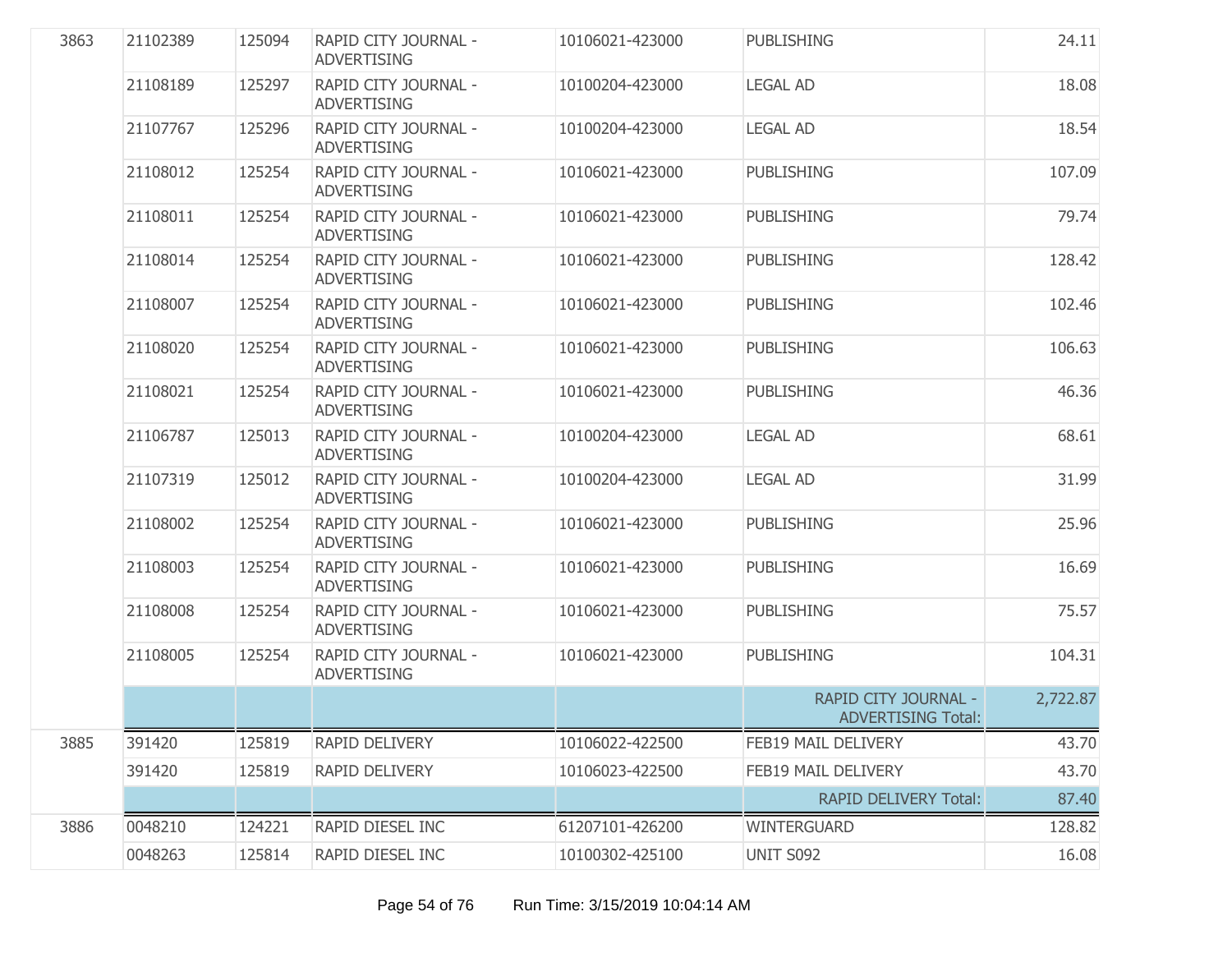| 3886 |             |        |                                     |                 | <b>RAPID DIESEL INC Total:</b>                           | 144.90   |
|------|-------------|--------|-------------------------------------|-----------------|----------------------------------------------------------|----------|
| 3894 | 36560       | 124690 | RAPID REFRIGERATION                 | 10100618-425100 | <b>BUS REPAIRS</b>                                       | 927.00   |
|      | 36584       | 124690 | RAPID REFRIGERATION                 | 10100618-425100 | <b>BUS REPAIRS</b>                                       | 1,136.20 |
|      | 36562       | 124690 | RAPID REFRIGERATION                 | 10100618-425100 | <b>BUS REPAIRS</b>                                       | 231.75   |
|      |             |        |                                     |                 | <b>RAPID REFRIGERATION Total:</b>                        | 2,294.95 |
| 3905 | 37145       | 123190 | <b>RAPP SALES CO</b>                | 61507103-425300 | <b>COMPRESSOR</b>                                        | 6,500.00 |
|      |             |        |                                     |                 | <b>RAPP SALES CO Total:</b>                              | 6,500.00 |
| 3920 | 27209       | 125123 | RAVEN ENVIRONMENTAL<br>PRODUCTS INC | 60407073-425300 | SLUDGE CONTROLLER FOR<br><b>INTERFAC</b>                 | 434.61   |
|      |             |        |                                     |                 | <b>RAVEN ENVIRONMENTAL</b><br><b>PRODUCTS INC Total:</b> | 434.61   |
| 1133 | 02/27/19    | 125371 | <b>RAY CORNFORD</b>                 | 50508911-431000 | 18-2444 GRAY FOX CT FOX RUN<br>OU                        | 4,420.00 |
|      |             |        |                                     |                 | <b>RAY CORNFORD Total:</b>                               | 4,420.00 |
| 3938 | W28415      | 124741 | RDO EQUIPMENT CO                    | 60407071-422500 | <b>COUNTRY RD GENERATOR</b><br><b>MAINTENAN</b>          | 1,172.40 |
|      | P57047      | 125271 | RDO EQUIPMENT CO                    | 10100301-425100 | <b>UNITS</b>                                             | 111.39   |
|      | P56801      | 125271 | RDO EQUIPMENT CO                    | 10100301-425100 | <b>UNITS</b>                                             | 120.11   |
|      | P56913      | 125271 | RDO EQUIPMENT CO                    | 10100301-425100 | <b>UNITS</b>                                             | 2,675.01 |
|      | P56916      |        | RDO EQUIPMENT CO                    | 10100301-425100 | CREDIT RETURNED SOLENOID<br><b>VALVE COIL</b>            | (827.40) |
|      |             |        |                                     |                 | RDO EQUIPMENT CO Total:                                  | 3,251.51 |
| 3958 | 915-1-78217 | 124609 | <b>RED WING SHOE STORE</b>          | 10100401-426300 | <b>SAFETY CLOTHING</b>                                   | 212.49   |
|      | 915-1-78142 | 124610 | <b>RED WING SHOE STORE</b>          | 10100301-426300 | SAFETY CLOTHING                                          | 208.24   |
|      | 915-1-78278 | 124556 | <b>RED WING SHOE STORE</b>          | 60207014-426300 | FOOTWEAR CHRIS DODD                                      | 186.99   |
|      | 915-1-78105 | 124395 | <b>RED WING SHOE STORE</b>          | 60407072-426300 | SAFETY BOOTS                                             | 169.99   |
|      | 915-1-78332 | 124871 | RED WING SHOE STORE                 | 10100612-426300 | BOOTS FOR AARON WRIGHT JR.                               | 169.99   |
|      | 915-1-78108 | 125067 | RED WING SHOE STORE                 | 10100603-426300 | <b>BOOTS FOR SHAWN WOOD</b>                              | 169.99   |
|      | 915-1-78481 | 125105 | RED WING SHOE STORE                 | 10100205-426300 | Safety boots, S. Frooman                                 | 169.99   |
|      | 915-1-78415 | 124989 | RED WING SHOE STORE                 | 60207011-426300 | FOOTWEAR TARAN WEAVER                                    | 191.24   |
|      | 915-1-78717 | 125388 | RED WING SHOE STORE                 | 60207011-426300 | FOOTWEAR WES CARR                                        | 216.74   |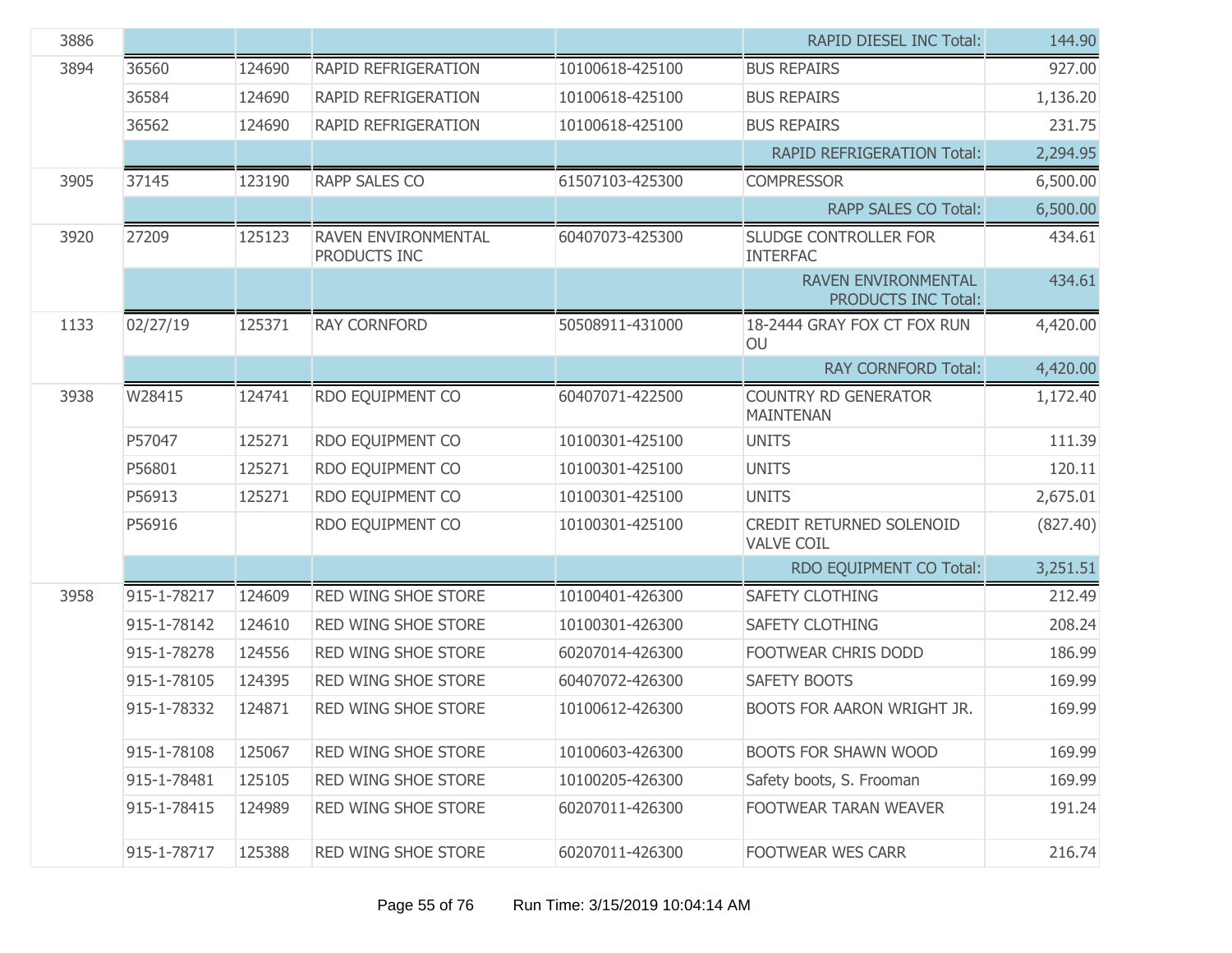| 3958  |             |        |                                                                       |                 | RED WING SHOE STORE Total:                                          | 1,695.66 |
|-------|-------------|--------|-----------------------------------------------------------------------|-----------------|---------------------------------------------------------------------|----------|
| 9023  | 10987       | 124039 | RICK'S BODY SHOP LLC                                                  | 10100201-425100 | CAR REPAIR UNIT 148                                                 | 1,102.40 |
|       |             |        |                                                                       |                 | RICK'S BODY SHOP LLC Total:                                         | 1,102.40 |
| 4040  | 9027102599  | 124711 | <b>RICOH USA</b>                                                      | 10100603-425300 | PERIODIC PAYMENT 3/1/19 -<br>3/31                                   | 102.47   |
|       | 9027102599  | 124711 | <b>RICOH USA</b>                                                      | 10100612-425300 | PERIODIC PAYMENT 3/1/19 -<br>3/31                                   | 194.10   |
|       | 5055929156  | 125078 | <b>RICOH USA</b>                                                      | 10100612-425300 | ADDITIONAL BLACK AND WHITE<br><b>COP</b>                            | 165.97   |
|       |             |        |                                                                       |                 | <b>RICOH USA Total:</b>                                             | 462.54   |
| 3512  | 02/05-06/19 | 124569 | RITCHIE NORDSTROM                                                     | 10101010-427000 | REIMBURSMENT FOR SDML RIB<br><b>DINN</b>                            | 174.44   |
|       |             |        |                                                                       |                 | <b>RITCHIE NORDSTROM Total:</b>                                     | 174.44   |
| 4061  | 18919       | 125628 | ROBERT SHARP & ASSOCIATES                                             | 10100618-422500 | PROFESSIONAL SERIVCES                                               | 30.00    |
|       |             |        |                                                                       |                 | <b>ROBERT SHARP &amp; ASSOCIATES</b><br>Total:                      | 30.00    |
| 8646  | 0000079492  | 125702 | ROSENBAUER SOUTH DAKOTA<br>LLC                                        | 10102027-425100 | <b>DOORSWITCH - E7</b>                                              | 86.67    |
|       |             |        |                                                                       |                 | ROSENBAUER SOUTH DAKOTA<br><b>LLC Total:</b>                        | 86.67    |
| 5258  | 02/21/19    | 125409 | <b>ROSS WILBURN</b>                                                   | 61507103-426300 | <b>SAFETY GLASSES</b>                                               | 150.00   |
|       |             |        |                                                                       |                 | <b>ROSS WILBURN Total:</b>                                          | 150.00   |
| 12015 | 01/08/19    | 124938 | RP SOUTH DAKOTA REAL ESTATE 60907402-431000<br><b>LTD PARTNERSHIP</b> |                 | 15-2313 CAMBELL STREET BOX<br><b>CUL</b>                            | 5,645.00 |
|       |             |        |                                                                       |                 | <b>RP SOUTH DAKOTA REAL ESTATE</b><br><b>LTD PARTNERSHIP Total:</b> | 5,645.00 |
| 4125  | 5173872     | 124719 | RUNNINGS SUPPLY INC                                                   | 60907401-426200 | DEF FUEL ADDATIVE & LYSOL<br><b>SPRA</b>                            | 15.90    |
|       | 5173872     | 124719 | <b>RUNNINGS SUPPLY INC</b>                                            | 60907401-426400 | DEF FUEL ADDATIVE & LYSOL<br><b>SPRA</b>                            | 12.38    |
|       | 5173680     | 124866 | RUNNINGS SUPPLY INC                                                   | 10100607-426300 | WORK SHIRTS - RAUE, R                                               | 67.96    |
|       | 5179168     | 125104 | RUNNINGS SUPPLY INC                                                   | 10100205-426300 | Hi-Vis Jacket, M. Wolf                                              | 58.99    |
|       | 5182049     | 125577 | RUNNINGS SUPPLY INC                                                   | 10100612-426900 | <b>SAFETY VEST</b>                                                  | 14.99    |
|       | 5174601     | 125693 | RUNNINGS SUPPLY INC                                                   | 10102021-425100 | LIGHT / BIT, BRUSH, LOCKNUT -                                       | 69.99    |
|       | 5174601     | 125693 | RUNNINGS SUPPLY INC                                                   | 10102021-425200 | LIGHT / BIT, BRUSH, LOCKNUT -                                       | 19.87    |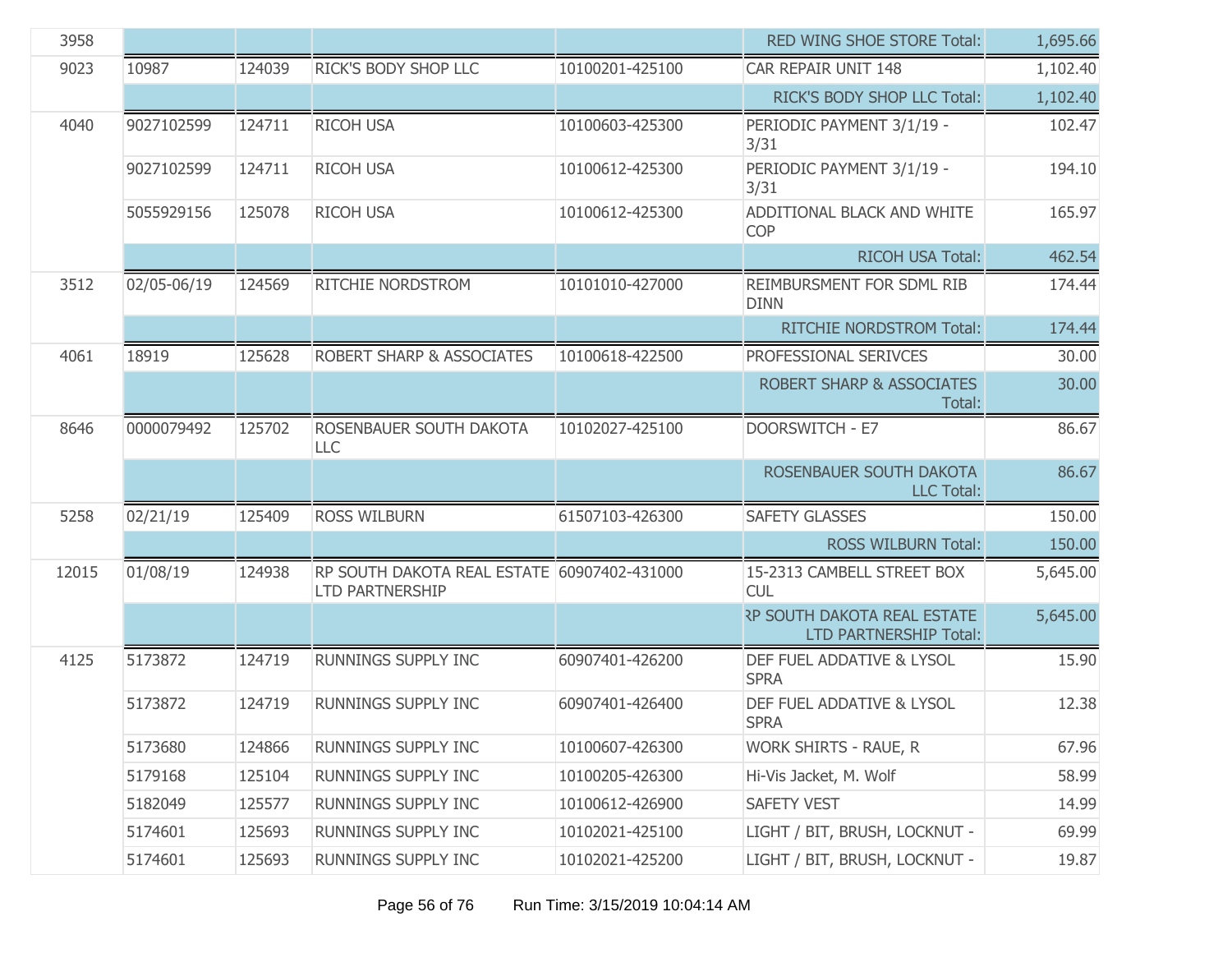| 4125 | 5174601            | 125693 | RUNNINGS SUPPLY INC        | 61800891-425200 | LIGHT / BIT, BRUSH, LOCKNUT -                       | 9.79   |
|------|--------------------|--------|----------------------------|-----------------|-----------------------------------------------------|--------|
|      | 5181749            | 125654 | RUNNINGS SUPPLY INC        | 60207011-426300 | SAFETY SPIKES (SCHOON),<br><b>PAINT</b>             | 69.99  |
|      | 5181749            | 125654 | RUNNINGS SUPPLY INC        | 60207011-426900 | SAFETY SPIKES (SCHOON),<br><b>PAINT</b>             | 7.29   |
|      | 5173105            | 125133 | RUNNINGS SUPPLY INC        | 10102025-426900 | AIR HOSE REEL - T5                                  | 60.29  |
|      | 5173105            | 125133 | RUNNINGS SUPPLY INC        | 61800895-426900 | AIR HOSE REEL - T5                                  | 29.70  |
|      | 5170535            | 125139 | RUNNINGS SUPPLY INC        | 10102022-425200 | <b>BULBS - ST2</b>                                  | 11.87  |
|      | 5170535            | 125139 | RUNNINGS SUPPLY INC        | 61800892-425200 | <b>BULBS - ST2</b>                                  | 24.11  |
|      | 5179445            | 125175 | RUNNINGS SUPPLY INC        | 60907401-426300 | <b>EMPLOYEE JACKET</b>                              | 74.99  |
|      | 5181552            | 125352 | RUNNINGS SUPPLY INC        | 60907401-426900 | CARGO CARRIER FOR SNOW<br><b>BLOWERS</b>            | 319.98 |
|      | 5175159            | 124960 | <b>RUNNINGS SUPPLY INC</b> | 60907401-426200 | <b>TRAILER PLUG &amp; ELECTRIC</b><br><b>GREASE</b> | 6.29   |
|      | 5175159            | 124960 | <b>RUNNINGS SUPPLY INC</b> | 60907401-426900 | <b>TRAILER PLUG &amp; ELECTRIC</b><br><b>GREASE</b> | 10.99  |
|      | 5179440            | 125173 | RUNNINGS SUPPLY INC        | 60907401-426900 | CLEVIS HOOKS, USED IN W883 &<br>W                   | 22.36  |
|      |                    |        |                            |                 | <b>RUNNINGS SUPPLY INC Total:</b>                   | 907.73 |
| 4141 | 65781              | 125174 | RUSHMORE SAFETY SUPPLIES   | 60907401-426300 | <b>EMPLOYEE WORK SHIRTS</b>                         | 100.00 |
|      |                    |        |                            |                 | <b>RUSHMORE SAFETY SUPPLIES</b><br>Total:           | 100.00 |
| 4182 | 000000<br>01/21/19 | 122762 | <b>SAM'S CLUB</b>          | 10100612-426900 | DRY ERASE BOARD                                     | 209.98 |
|      | 000767             | 123248 | <b>SAM'S CLUB</b>          | 10100601-426900 | <b>SHELVING</b>                                     | 179.96 |
|      | 009515             | 124138 | <b>SAM'S CLUB</b>          | 10100618-426400 | JANITORIAL AND CHEMICAL                             | 44.90  |
|      | 001322             | 123285 | <b>SAM'S CLUB</b>          | 10100204-426100 | MISC OFFICE SUPPLIES                                | 39.96  |
|      | 000000<br>02/08/19 | 123943 | <b>SAM'S CLUB</b>          | 10100603-426900 | MOBILE WIRE 5 SHELF<br>SHELVING U                   | 122.36 |
|      | 002333             | 124359 | <b>SAM'S CLUB</b>          | 10100202-426400 | DEPARTMENT SUPPLIES                                 | 421.28 |
|      | 002333             | 124359 | <b>SAM'S CLUB</b>          | 61800890-426400 | DEPARTMENT SUPPLIES                                 | 207.49 |
|      | 004659             |        | <b>SAM'S CLUB</b>          | 10100607-426400 | <b>CREDIT SALES TAX</b>                             | (4.71) |
|      | 000000<br>02/13/19 | 125575 | <b>SAM'S CLUB</b>          | 10100612-452000 | CONCESSION FOODS                                    | 51.18  |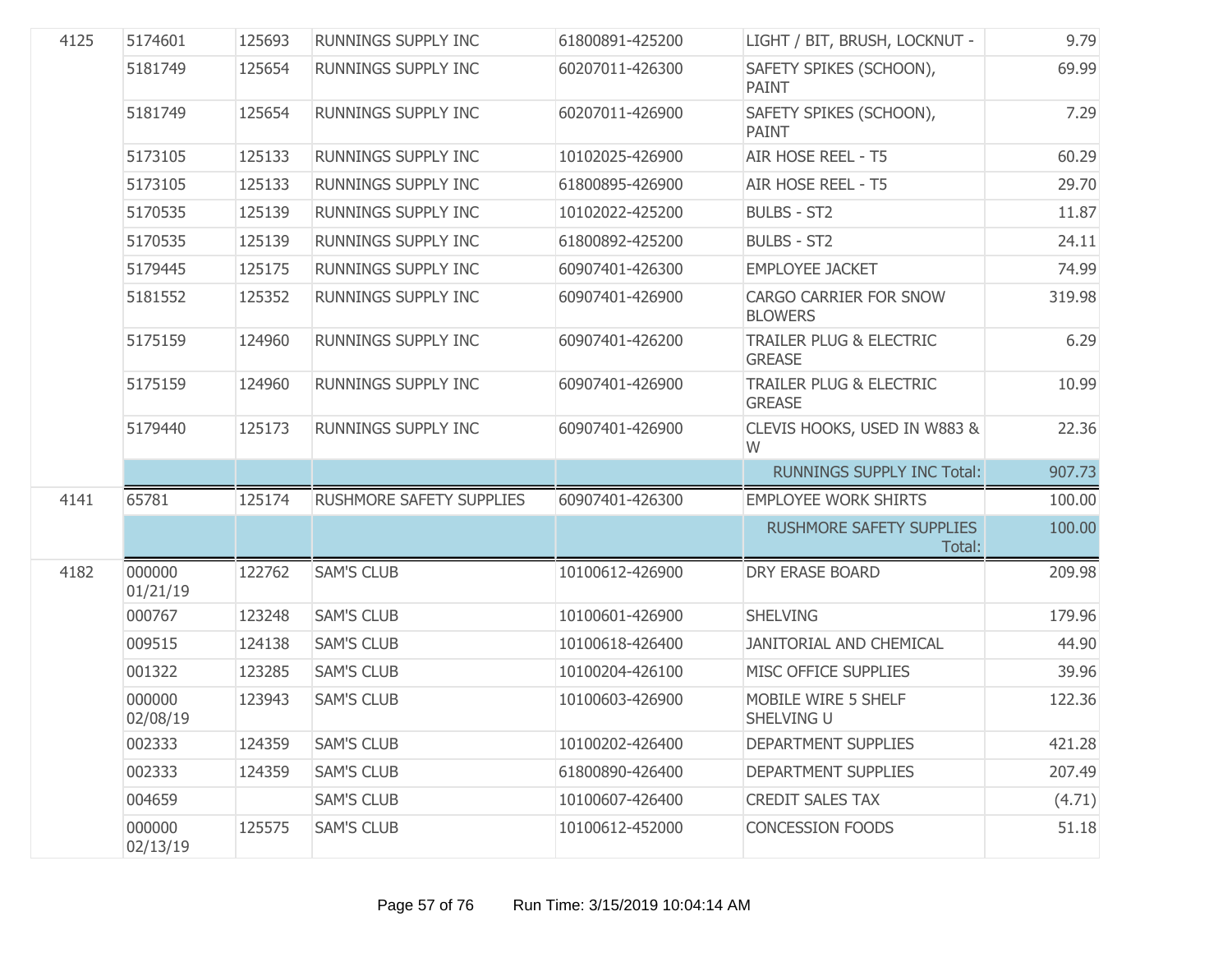| 4182  | 000000<br>01/25/19 | 125573 | <b>SAM'S CLUB</b>                      | 10100612-426900 | <b>DRY ERASE BOARD</b>                       | 209.98    |
|-------|--------------------|--------|----------------------------------------|-----------------|----------------------------------------------|-----------|
|       | 006141             | 124854 | <b>SAM'S CLUB</b>                      | 10100603-452000 | <b>GOLD RUSH EVENT FOOD</b>                  | 515.93    |
|       | 009005<br>01/22/19 | 122534 | <b>SAM'S CLUB</b>                      | 10100302-426300 | <b>SUPPLIES</b>                              | 123.36    |
|       | 009498             | 123827 | <b>SAM'S CLUB</b>                      | 10100603-452000 | <b>CONCESSION FOODS</b>                      | 618.58    |
|       | 003011             | 124644 | <b>SAM'S CLUB</b>                      | 10102028-427000 | ARFF QUARTERLY TRAINING -<br>ST <sub>8</sub> | 82.59     |
|       | 002472             | 124332 | <b>SAM'S CLUB</b>                      | 10100607-426400 | <b>JANITORIAL SUPPLIES</b>                   | 1,331.40  |
|       | 002472             | 124332 | <b>SAM'S CLUB</b>                      | 10100607-426900 | <b>JANITORIAL SUPPLIES</b>                   | 50.28     |
|       | 006520             | 124566 | <b>SAM'S CLUB</b>                      | 10100101-426100 | <b>OFFICE SUPPLIES</b>                       | 4.98      |
|       | 006520             | 124566 | <b>SAM'S CLUB</b>                      | 10100101-426300 | <b>OFFICE SUPPLIES</b>                       | 62.90     |
|       | 009120             | 122829 | <b>SAM'S CLUB</b>                      | 10100607-426400 | <b>MISC SUPPLIES</b>                         | 32.20     |
|       | 009120             | 122829 | <b>SAM'S CLUB</b>                      | 10100607-426900 | <b>MISC SUPPLIES</b>                         | 40.99     |
|       |                    |        |                                        |                 | <b>SAM'S CLUB Total:</b>                     | 4,345.59  |
| 4189  | 11454              | 124852 | <b>SAND SCRIPTS</b>                    | 10100603-426900 | <b>COACH NAME TAGS</b>                       | 34.20     |
|       |                    |        |                                        |                 | <b>SAND SCRIPTS Total:</b>                   | 34.20     |
| 9530  | 42417              | 125720 | <b>SELECT TECH</b>                     | 61800890-425100 | HANDLE - MED 2                               | 109.53    |
|       |                    |        |                                        |                 | <b>SELECT TECH Total:</b>                    | 109.53    |
| 11722 | 23933              | 125278 | SEMMLER MANUFACTURING INC              | 10700132-432000 | 17-2393 ASA BATHROOM<br><b>CONCESSIO</b>     | 53,993.25 |
|       |                    |        |                                        |                 | SEMMLER MANUFACTURING INC<br>Total:          | 53,993.25 |
| 4330  | 0155637            | 124716 | SERVALL UNIFORM/LINEN CO<br><b>INC</b> | 60207012-426400 | RUG RENTAL FOR UTILITY<br><b>MAINTEN</b>     | 27.84     |
|       | 0155637            | 124716 | SERVALL UNIFORM/LINEN CO<br><b>INC</b> | 60407071-426400 | RUG RENTAL FOR UTILITY<br><b>MAINTEN</b>     | 21.80     |
|       | 0155637            | 124716 | SERVALL UNIFORM/LINEN CO<br><b>INC</b> | 60907401-426400 | RUG RENTAL FOR UTILITY<br><b>MAINTEN</b>     | 15.53     |
|       | 0152352            | 124691 | SERVALL UNIFORM/LINEN CO<br><b>INC</b> | 60800840-422500 | PROFESSIONAL SERVICES                        | 37.88     |
|       | 0156271            | 125089 | SERVALL UNIFORM/LINEN CO<br><b>INC</b> | 10100618-422500 | PROFESSIONAL SERVICES                        | 47.65     |
|       | 0157308            | 125233 | SERVALL UNIFORM/LINEN CO<br><b>INC</b> | 61507103-426300 | COVERALL LAUNDRY SERVICE                     | 31.42     |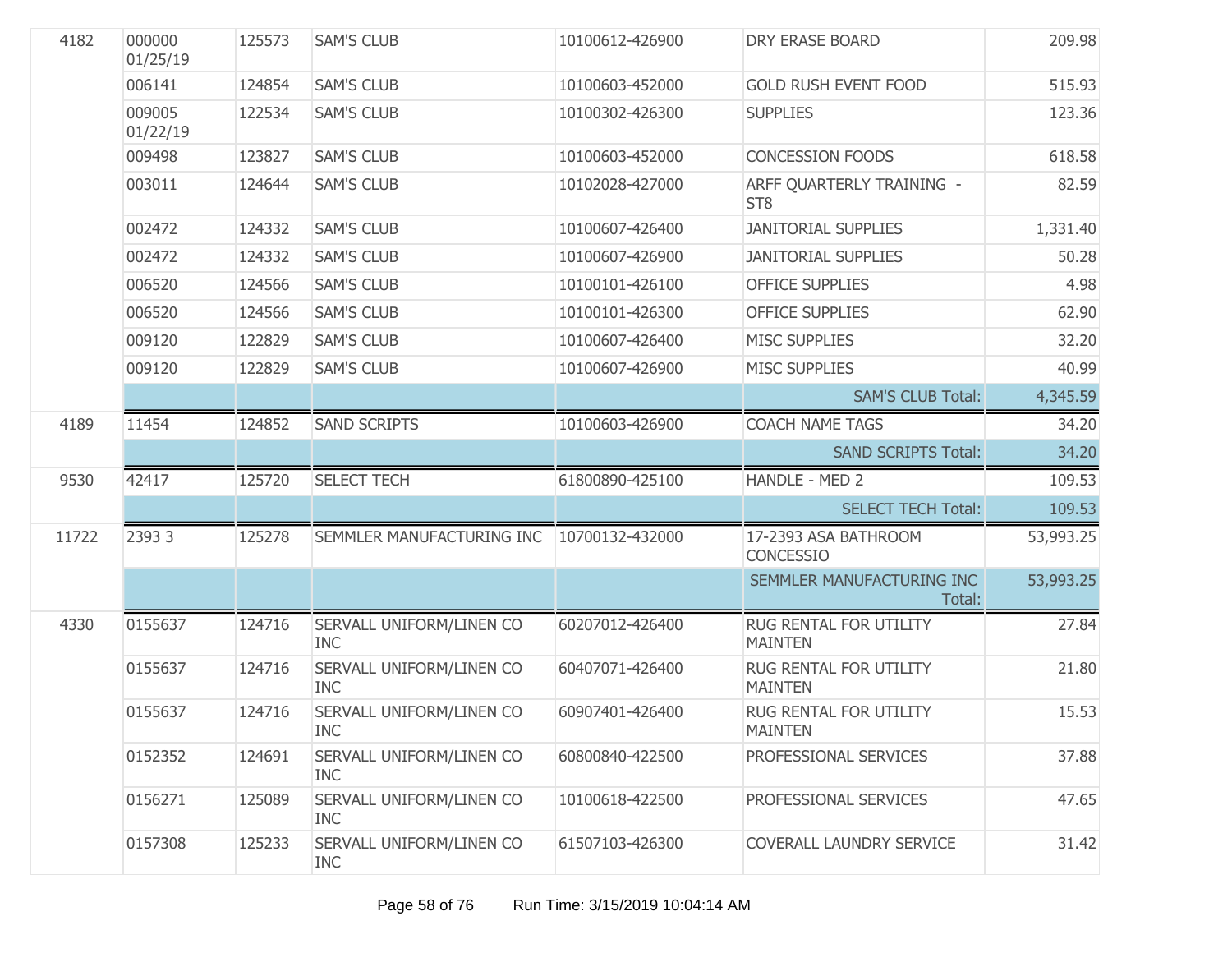| 4330 | 0156261   | 125136 | SERVALL UNIFORM/LINEN CO<br><b>INC</b>        | 10100202-426400 | <b>LINEN SERVICE</b>                                 | 17.53    |
|------|-----------|--------|-----------------------------------------------|-----------------|------------------------------------------------------|----------|
|      | 0156261   | 125136 | SERVALL UNIFORM/LINEN CO<br><b>INC</b>        | 61800890-426400 | <b>LINEN SERVICE</b>                                 | 35.58    |
|      | 0158356   | 125294 | SERVALL UNIFORM/LINEN CO<br><b>INC</b>        | 10100711-426400 | RUGS FOR OFFICE 2/26/19                              | 22.65    |
|      | 0159000   | 125714 | SERVALL UNIFORM/LINEN CO<br><b>INC</b>        | 10100202-426400 | <b>LINEN SERVICE</b>                                 | 53.34    |
|      | 0159000   | 125714 | SERVALL UNIFORM/LINEN CO<br><b>INC</b>        | 61800890-426400 | <b>LINEN SERVICE</b>                                 | 108.29   |
|      | 0160843   | 125655 | SERVALL UNIFORM/LINEN CO<br><b>INC</b>        | 60207011-426400 | MATS, MOPS 030419                                    | 37.18    |
|      | 0157346   | 124907 | SERVALL UNIFORM/LINEN CO<br><b>INC</b>        | 60407072-426400 | 2/22/2019: MATS, MOPS, SHOP<br>TO                    | 60.91    |
|      | 0158355   | 125321 | SERVALL UNIFORM/LINEN CO<br><b>INC</b>        | 60800840-422500 | PROFESSIONAL SERVICES                                | 37.88    |
|      |           |        |                                               |                 | SERVALL UNIFORM/LINEN CO<br><b>INC Total:</b>        | 555.48   |
| 4359 | 5128-4    | 124867 | SHERWIN-WILLIAMS COMPANY                      | 10100607-425900 | PAINT - PICNIC TABLES                                | 108.08   |
|      | 1580-7    | 125044 | SHERWIN-WILLIAMS COMPANY                      | 10100607-425900 | <b>PAINT - PICNIC TABLES</b>                         | 275.95   |
|      | 1495-8    | 125137 | SHERWIN-WILLIAMS COMPANY                      | 10102022-425200 | PAINT SUPPLIES - ST2                                 | 4.14     |
|      | 1495-8    | 125137 | SHERWIN-WILLIAMS COMPANY                      | 61800892-425200 | PAINT SUPPLIES - ST2                                 | 8.40     |
|      |           |        |                                               |                 | SHERWIN-WILLIAMS COMPANY<br>Total:                   | 396.57   |
| 4360 | B09548585 | 124283 | SHI INTERNATIONAL CORP                        | 10100111-429501 | Microsoft Office Professional                        | 362.89   |
|      | B09548602 | 124192 | SHI INTERNATIONAL CORP                        | 60407073-429500 | MICROSOFT OFFICE<br>PROFESSIONAL                     | 362.89   |
|      |           |        |                                               |                 | <b>SHI INTERNATIONAL CORP Total:</b>                 | 725.78   |
| 4363 | 40376572  | 121938 | SHIMADZU SCIENTIFIC<br><b>INSTRUMENTS INC</b> | 10120100-426100 | <b>LAB SUPPLIES</b>                                  | 1,278.00 |
|      | 40377965  | 121938 | SHIMADZU SCIENTIFIC<br><b>INSTRUMENTS INC</b> | 10120100-426100 | <b>LAB SUPPLIES</b>                                  | 633.00   |
|      |           |        |                                               |                 | SHIMADZU SCIENTIFIC<br><b>INSTRUMENTS INC Total:</b> | 1,911.00 |
| 4366 | 88949     | 124703 | SHOENER MACHINE & TOOL INC                    | 60407072-426310 | SANDBLASTING GLOVES, SPRAY<br><b>TAP</b>             | 23.30    |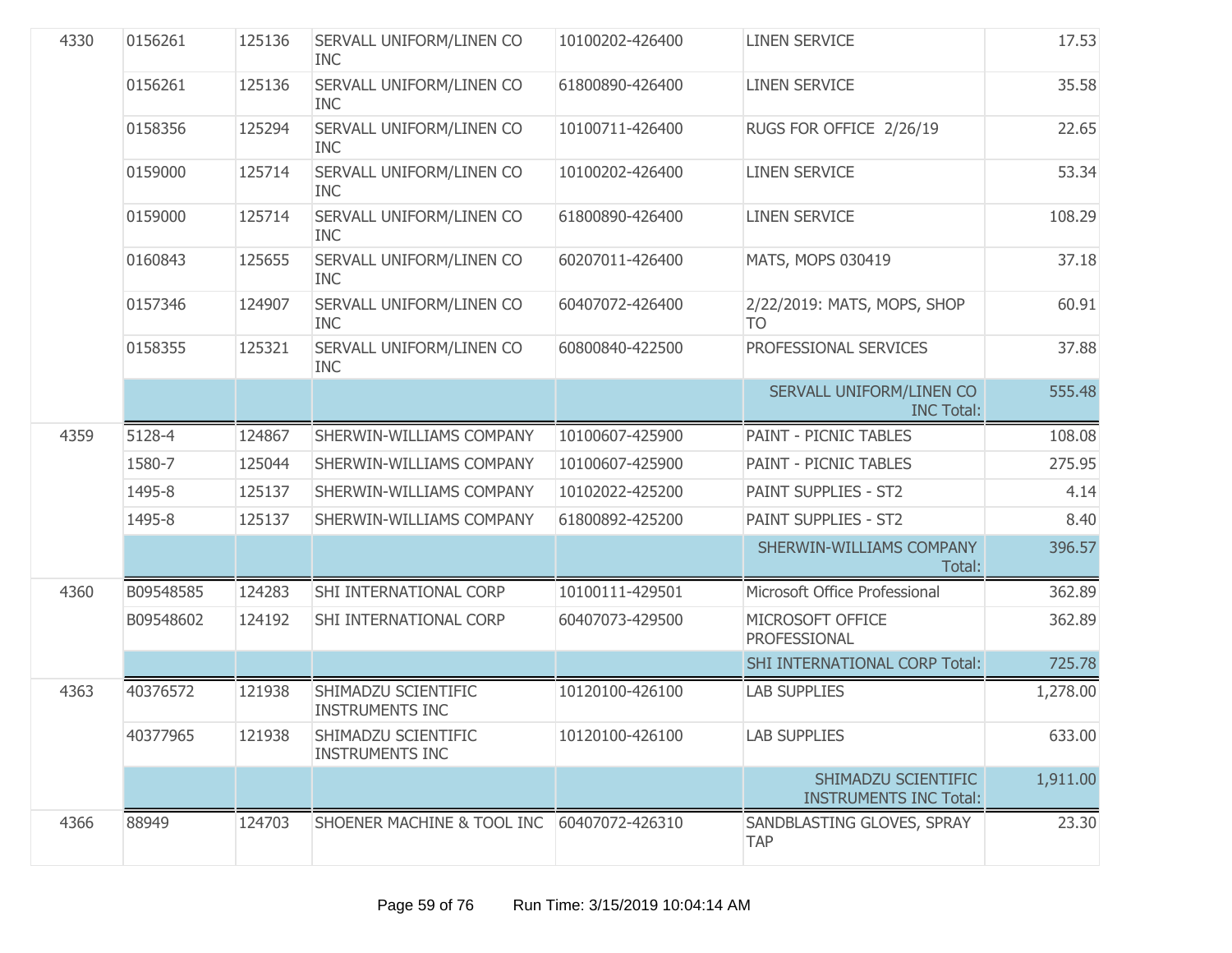| 4366  | 88949       | 124703 | <b>SHOENER MACHINE &amp; TOOL INC</b>       | 60407072-426400 | SANDBLASTING GLOVES, SPRAY<br><b>TAP</b>     | 59.80      |
|-------|-------------|--------|---------------------------------------------|-----------------|----------------------------------------------|------------|
|       |             |        |                                             |                 | SHOENER MACHINE & TOOL INC<br>Total:         | 83.10      |
| 11925 | 6362        | 123591 | SI PORTAL INC                               | 10106024-422500 | ANNUAL SAAS IT PORTAL PRO                    | 2,025.00   |
|       |             |        |                                             |                 | SI PORTAL INC Total:                         | 2,025.00   |
| 4388  | 79452       | 125064 | <b>SIGN EXPRESS</b>                         | 10100607-426900 | <b>DECALS</b>                                | 107.52     |
|       |             |        |                                             |                 | <b>SIGN EXPRESS Total:</b>                   | 107.52     |
| 4397  | 2170 7      | 125220 | SIMON CONTRACTORS OF SD INC 10100301-437000 |                 | 14-2170 E BLVD E NORTH<br>UTILITI            | 17,451.18  |
|       | 2170 7      | 125220 | SIMON CONTRACTORS OF SD INC 60200933-438100 |                 | 14-2170 E BLVD E NORTH<br>UTILITI            | 116,829.59 |
|       | 2170 7      | 125220 | SIMON CONTRACTORS OF SD INC 60400833-438000 |                 | 14-2170 E BLVD E NORTH<br>UTILITI            | 31,500.97  |
|       | 2170 7      | 125220 | SIMON CONTRACTORS OF SD INC 60907402-437100 |                 | 14-2170 E BLVD E NORTH<br>UTILITI            | 3,817.53   |
|       | 2409 6F     | 125121 | SIMON CONTRACTORS OF SD INC 50508915-437200 |                 | PR18-2409 CEMETERY<br><b>IMPROVEMENT</b>     | 335.83     |
|       |             |        |                                             |                 | SIMON CONTRACTORS OF SD<br><b>INC Total:</b> | 169,935.10 |
| 10772 | 1415027     | 124463 | SIMON NORTH REGION SD                       | 60207012-425500 | 1" ROADSTONE                                 | 84.08      |
|       | 1417189     | 124573 | SIMON NORTH REGION SD                       | 60207012-425500 | 1" ROADSTONE/1" CLEAN<br><b>LIMESTON</b>     | 439.83     |
|       | 1418857     | 125373 | SIMON NORTH REGION SD                       | 61207101-426600 | <b>GRAVEL</b>                                | 484.48     |
|       |             |        |                                             |                 | SIMON NORTH REGION SD Total:                 | 1,008.39   |
| 4405  | 105685      | 124899 | <b>SIMPSON'S PRINTING</b>                   | 10100201-426100 | <b>OFFICE SUPPLIES</b>                       | 261.50     |
|       | 105713      | 124899 | <b>SIMPSON'S PRINTING</b>                   | 10100201-426100 | <b>OFFICE SUPPLIES</b>                       | 106.00     |
|       | 105832      | 125302 | <b>SIMPSON'S PRINTING</b>                   | 10100101-426100 | ALLENDER BUSINESS CARDS                      | 138.00     |
|       |             |        |                                             |                 | <b>SIMPSON'S PRINTING Total:</b>             | 505.50     |
| 4406  | 28199       | 124699 | <b>SIMS GLASS</b>                           | 10100618-422500 | PROFESSIONAL SERVICES                        | 150.00     |
|       |             |        |                                             |                 | <b>SIMS GLASS Total:</b>                     | 150.00     |
| 4465  | 02201972619 | 125061 | <b>SNAP ON TOOLS</b>                        | 10100607-426500 | BLOW GUN, RUBBER TIP - SHOP                  | 96.90      |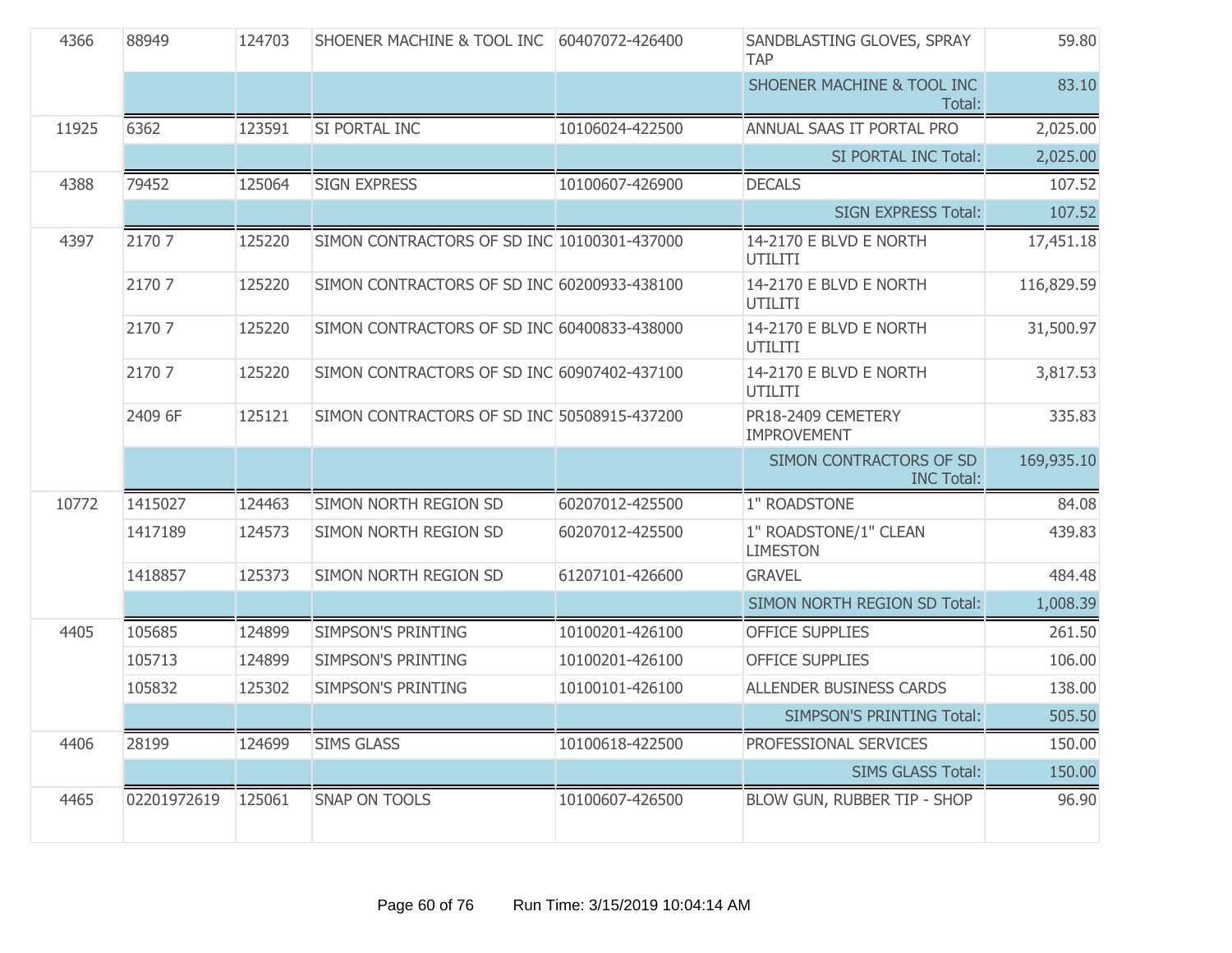| 4465 |                              |        |                                                         |                 | <b>SNAP ON TOOLS Total:</b>                         | 96.90    |
|------|------------------------------|--------|---------------------------------------------------------|-----------------|-----------------------------------------------------|----------|
| 4483 | 8669                         | 124916 | SONNEL TECHNOLOGIES LLC                                 | 10100201-425100 | <b>CAR REPAIR</b>                                   | 510.98   |
|      | 8670                         | 124916 | SONNEL TECHNOLOGIES LLC                                 | 10100201-425100 | <b>CAR REPAIR</b>                                   | 79.00    |
|      | 8672                         | 124916 | SONNEL TECHNOLOGIES LLC                                 | 10100201-425100 | <b>CAR REPAIR</b>                                   | 1,422.00 |
|      | 8676                         | 124916 | SONNEL TECHNOLOGIES LLC                                 | 10100201-425100 | <b>CAR REPAIR</b>                                   | 70.00    |
|      | 8677                         | 124916 | SONNEL TECHNOLOGIES LLC                                 | 10100201-425100 | <b>CAR REPAIR</b>                                   | 545.10   |
|      | 8679                         | 124916 | SONNEL TECHNOLOGIES LLC                                 | 10100201-425100 | <b>CAR REPAIR</b>                                   | 751.71   |
|      |                              |        |                                                         |                 | SONNEL TECHNOLOGIES LLC<br>Total:                   | 3,378.79 |
| 4518 | 04/03/19                     | 125108 | SOUTH DAKOTA MUNICIPAL<br><b>LEAGUE</b>                 | 10106021-427000 | DIST 9 MTG REG-DAVIS T                              | 21.00    |
|      | 04/03/2019                   | 125824 | SOUTH DAKOTA MUNICIPAL<br><b>LEAGUE</b>                 | 10100101-427300 | SDML 2019 DISTRICT MEETING                          | 21.00    |
|      | 04/03/2019                   | 125824 | SOUTH DAKOTA MUNICIPAL<br><b>LEAGUE</b>                 | 10101010-427000 | SDML 2019 DISTRICT MEETING                          | 84.00    |
|      |                              |        |                                                         |                 | SOUTH DAKOTA MUNICIPAL<br><b>LEAGUE Total:</b>      | 126.00   |
| 4532 | 03/01/19<br><b>JOHNSON</b>   | 124994 | SOUTH DAKOTA SCHOOL OF<br>MINES & TECHNOLOGY            | 10100108-427000 | 2019 SDSMT CONCRETE<br><b>CONFERENCE</b>            | 155.00   |
|      | 03/01/19<br><b>NOYES</b>     | 124994 | SOUTH DAKOTA SCHOOL OF<br>MINES & TECHNOLOGY            | 10100108-427000 | 2019 SDSMT CONCRETE<br><b>CONFERENCE</b>            | 155.00   |
|      | 03/01/19<br><b>SCHROEDER</b> | 124994 | SOUTH DAKOTA SCHOOL OF<br><b>MINES &amp; TECHNOLOGY</b> | 10100108-427000 | 2019 SDSMT CONCRETE<br><b>CONFERENCE</b>            | 155.00   |
|      | 03/01/19<br><b>BUCHOLZ</b>   | 124994 | SOUTH DAKOTA SCHOOL OF<br>MINES & TECHNOLOGY            | 10100108-427000 | 2019 SDSMT CONCRETE<br><b>CONFERENCE</b>            | 155.00   |
|      | 03/01/19<br><b>OLSEN</b>     | 124994 | SOUTH DAKOTA SCHOOL OF<br><b>MINES &amp; TECHNOLOGY</b> | 10100108-427000 | 2019 SDSMT CONCRETE<br><b>CONFERENCE</b>            | 155.00   |
|      | 03/01/19<br><b>NOBLE</b>     | 124994 | SOUTH DAKOTA SCHOOL OF<br><b>MINES &amp; TECHNOLOGY</b> | 10100108-427000 | 2019 SDSMT CONCRETE<br><b>CONFERENCE</b>            | 155.00   |
|      | 03/01/19<br><b>SCHIPKE</b>   | 124994 | SOUTH DAKOTA SCHOOL OF<br>MINES & TECHNOLOGY            | 10100108-427000 | 2019 SDSMT CONCRETE<br><b>CONFERENCE</b>            | 155.00   |
|      | 03/01/19<br><b>WILABY</b>    | 124994 | SOUTH DAKOTA SCHOOL OF<br><b>MINES &amp; TECHNOLOGY</b> | 10100108-427000 | 2019 SDSMT CONCRETE<br><b>CONFERENCE</b>            | 155.00   |
|      |                              |        |                                                         |                 | SOUTH DAKOTA SCHOOL OF<br>MINES & TECHNOLOGY Total: | 1,240.00 |
| 2332 | 02 733542                    | 125132 | STAN HOUSTON EQUIP CO INC                               | 10102021-425200 | <b>WATER HEATER - ST1</b>                           | 153.42   |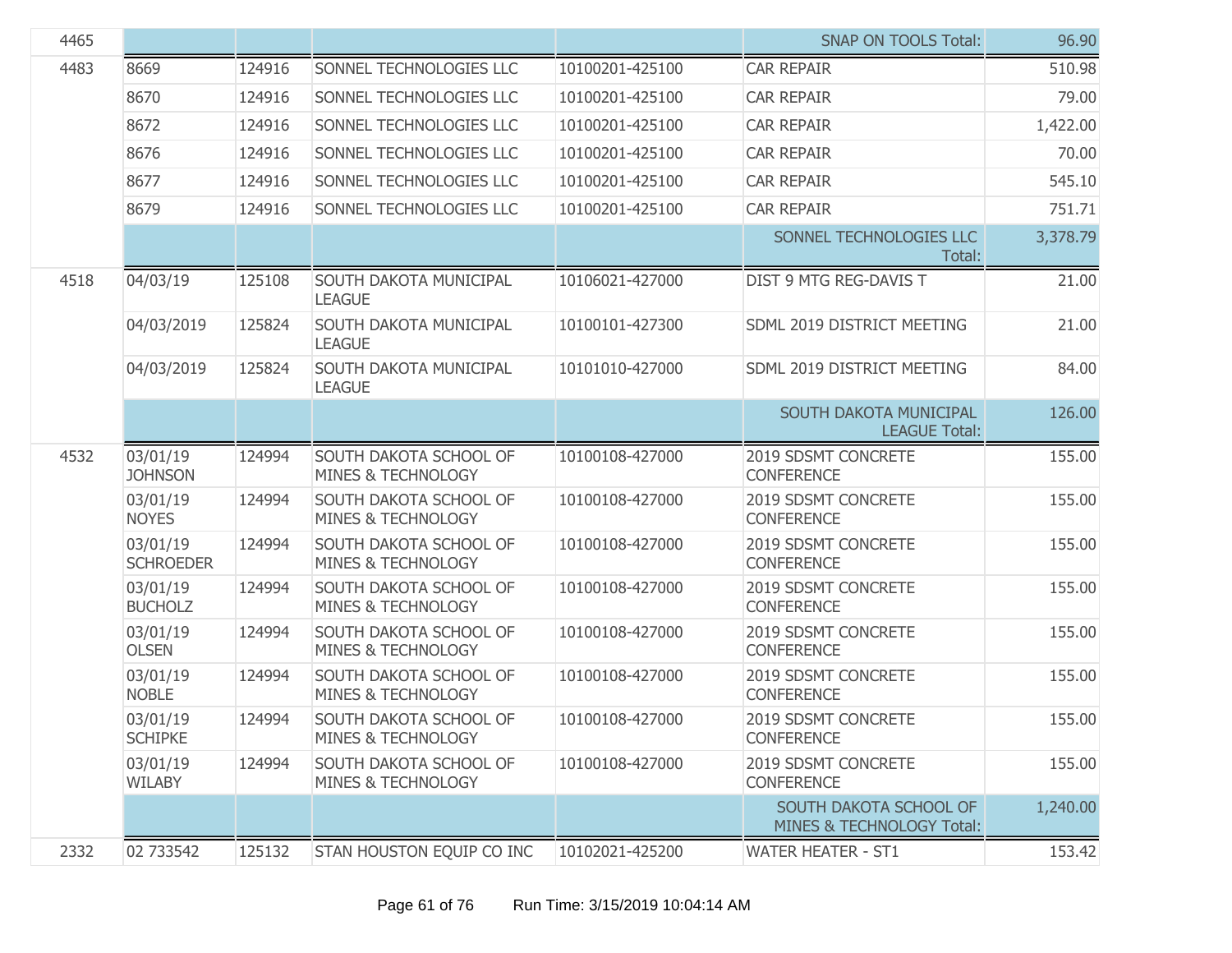| 2332 | 02 733542               | 125132 | STAN HOUSTON EQUIP CO INC    | 61800891-425200 | <b>WATER HEATER - ST1</b>                  | 75.57     |
|------|-------------------------|--------|------------------------------|-----------------|--------------------------------------------|-----------|
|      | 02 740574               | 124721 | STAN HOUSTON EQUIP CO INC    | 60407071-426500 | <b>JACKHAMMER CHISEL</b>                   | 33.90     |
|      | 02 741962               | 122141 | STAN HOUSTON EQUIP CO INC    | 10100860-436000 | SULLAIR 185DPQ TOW<br><b>COMPRESSOR</b>    | 18,103.00 |
|      |                         |        |                              |                 | STAN HOUSTON EQUIP CO INC<br>Total:        | 18,365.89 |
| 4599 | 3405961329              | 124996 | <b>STAPLES ADVANTAGE</b>     | 10106021-426100 | <b>OFFICE SUPPLIES</b>                     | 4.99      |
|      | 3405961329              | 124996 | <b>STAPLES ADVANTAGE</b>     | 10106022-426100 | <b>OFFICE SUPPLIES</b>                     | 91.99     |
|      | 3405961329              | 124996 | <b>STAPLES ADVANTAGE</b>     | 10106023-426100 | <b>OFFICE SUPPLIES</b>                     | 5.00      |
|      | 3405961329              | 124996 | <b>STAPLES ADVANTAGE</b>     | 10106026-426100 | <b>OFFICE SUPPLIES</b>                     | 5.00      |
|      | 3407073426              | 125348 | <b>STAPLES ADVANTAGE</b>     | 10100108-426100 | STAPLE HP61 INK/MORGAN                     | 61.83     |
|      |                         |        |                              |                 | <b>STAPLES ADVANTAGE Total:</b>            | 168.81    |
| 4504 | 02/11/2019              | 124755 | <b>STATE OF SOUTH DAKOTA</b> | 10100108-422500 | <b>BACKGROUND CHECKS</b>                   | 43.25     |
|      | 02/11/2019              | 124755 | STATE OF SOUTH DAKOTA        | 10100618-422500 | <b>BACKGROUND CHECKS</b>                   | 86.50     |
|      | 02/11/2019              | 124755 | STATE OF SOUTH DAKOTA        | 61507102-422500 | <b>BACKGROUND CHECKS</b>                   | 43.25     |
|      | 02/18/2019              | 125107 | STATE OF SOUTH DAKOTA        | 10100111-422500 | <b>BACKGROUND CHECKS</b>                   | 43.25     |
|      | 02/18/2019              | 125107 | STATE OF SOUTH DAKOTA        | 10100618-422500 | <b>BACKGROUND CHECKS</b>                   | 43.25     |
|      | 02/18/2019              | 125107 | STATE OF SOUTH DAKOTA        | 10106024-422500 | <b>BACKGROUND CHECKS</b>                   | 43.25     |
|      | $02 - 11 - 19$          | 124884 | STATE OF SOUTH DAKOTA        | 10100607-462100 | <b>BACKGROUND INVESTIGATIONS</b><br>$-$ DE | 53.50     |
|      | FEB 2019                | 125608 | STATE OF SOUTH DAKOTA        | 10100204-452000 | AFFIDAVIT FEE                              | 360.00    |
|      | 553761114               | 123759 | STATE OF SOUTH DAKOTA        | 10100202-426500 | TOOLS FOR TRAINING TOWER                   | 169.00    |
|      | 553761144               | 125692 | STATE OF SOUTH DAKOTA        | 10102025-426500 | TOOLS - ST5                                | 50.92     |
|      | 553761144               | 125692 | STATE OF SOUTH DAKOTA        | 61800895-426500 | TOOLS - ST5                                | 25.08     |
|      | TL902205                | 125799 | STATE OF SOUTH DAKOTA        | 10100201-428100 | FEB19 PHONE                                | 20.00     |
|      | TL902205                | 125799 | STATE OF SOUTH DAKOTA        | 60207014-428100 | FEB19 PHONE                                | 2.00      |
|      | 02/21/2019              | 125715 | <b>STATE OF SOUTH DAKOTA</b> | 10100108-422500 | <b>BACKGROUND CHECKS</b>                   | 43.25     |
|      | 02/21/2019              | 125715 | <b>STATE OF SOUTH DAKOTA</b> | 10100202-422500 | <b>BACKGROUND CHECKS</b>                   | 43.25     |
|      | 02/21/2019              | 125715 | <b>STATE OF SOUTH DAKOTA</b> | 10100204-422500 | <b>BACKGROUND CHECKS</b>                   | 43.25     |
|      | <b>FEBRUARY</b><br>2019 | 125615 | <b>STATE OF SOUTH DAKOTA</b> | 61507102-454000 | STATE FEE FEBRUARY 2019                    | 6,372.91  |
|      |                         |        |                              |                 | <b>STATE OF SOUTH DAKOTA Total:</b>        | 7,485.91  |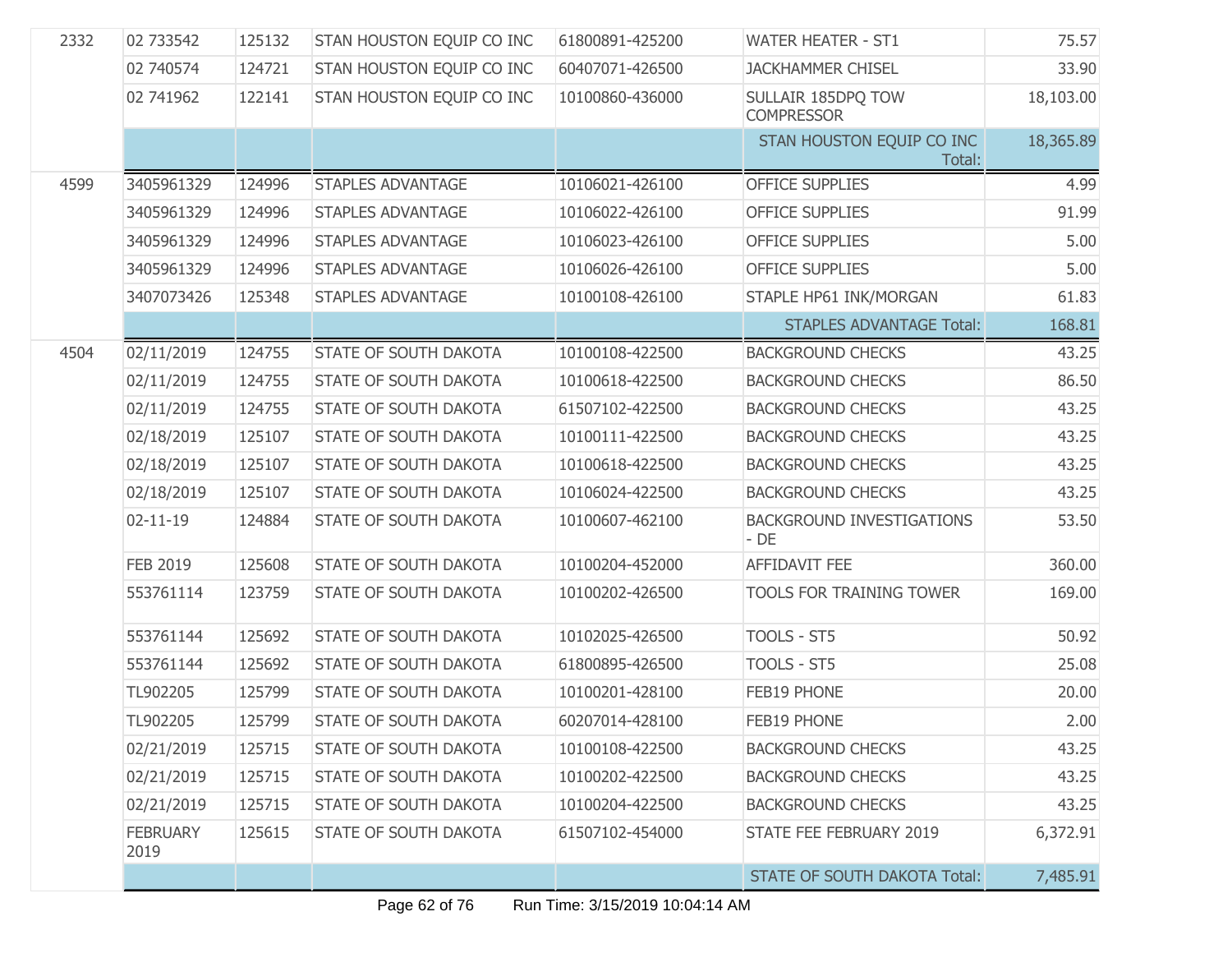| 11997<br>340512 |                    | 124183 | STELLAR INDUSTRIES INC                                        | 61507103-425100 | BUSHING, PIN, THRUST WASHER<br>AN                    | 1,370.39 |
|-----------------|--------------------|--------|---------------------------------------------------------------|-----------------|------------------------------------------------------|----------|
|                 |                    |        |                                                               |                 | STELLAR INDUSTRIES INC Total:                        | 1,370.39 |
| 4684            | 33-134524          | 124592 | STURDEVANT'S AUTO PARTS                                       | 10100607-425100 | <b>OIL FILTER</b>                                    | 4.90     |
|                 | 33-135309          | 124972 | <b>STURDEVANT'S AUTO PARTS</b>                                | 10100101-425300 | <b>VEHICLE MAINTENANCE</b>                           | 127.94   |
|                 | 33-134446          | 124901 | <b>STURDEVANT'S AUTO PARTS</b>                                | 10100201-425100 | PAD SET UNIT 151                                     | 27.17    |
|                 | 33-136019          | 124839 | STURDEVANT'S AUTO PARTS                                       | 61507102-425300 | <b>CABIN AIR FILTER</b>                              | 51.85    |
|                 | 33-136020          | 124838 | <b>STURDEVANT'S AUTO PARTS</b>                                | 61507102-425300 | <b>CABIN AIR FILTER</b>                              | 31.11    |
|                 | 33-136055          | 125062 | STURDEVANT'S AUTO PARTS                                       | 10100607-425100 | OIL FILTER, TORK CLEANING<br><b>CLOT</b>             | 27.80    |
|                 |                    |        |                                                               |                 | STURDEVANT'S AUTO PARTS<br>Total:                    | 270.77   |
| 4685            | 30-782908          | 124347 | STURDEVANT'S REFINISH SUPPLY 10100101-425300<br><b>CENTER</b> |                 | REPLACEMENT MIRROR                                   | 28.00    |
|                 |                    |        |                                                               |                 | STURDEVANT'S REFINISH<br><b>SUPPLY CENTER Total:</b> | 28.00    |
| 10655           | 02/06/19 SC        | 125079 | <b>SWEET TREATS</b>                                           | 10100612-452000 | YOGURT CUPS                                          | 232.50   |
|                 | 02/11/19 SC        | 125080 | <b>SWEET TREATS</b>                                           | 10100612-452000 | YOGURT CUPS                                          | 109.65   |
|                 |                    |        |                                                               |                 | <b>SWEET TREATS Total:</b>                           | 342.15   |
| 4760            | 33547256           | 124891 | <b>TAYLOR MADE GOLF COMPANY</b><br><b>INC</b>                 | 61400605-452000 | <b>GOLF MERCHANDISE FOR</b><br><b>RESALE</b>         | 500.00   |
|                 |                    |        |                                                               |                 | TAYLOR MADE GOLF COMPANY<br><b>INC Total:</b>        | 500.00   |
| 4765            | 15474              | 124653 | TDG COMMUNICATIONS INC                                        | 10106024-422500 | <b>WEBSITE DEVELOPMENT</b>                           | 360.00   |
|                 |                    |        |                                                               |                 | TDG COMMUNICATIONS INC<br>Total:                     | 360.00   |
| 4771            | 200026BW           | 124893 | <b>TECHNOLOGY CENTER</b>                                      | 10100620-426100 | file cabinet                                         | 179.00   |
|                 | 022719RCMBG 125566 |        | <b>TECHNOLOGY CENTER</b>                                      | 61300604-425300 | FEB COPIER MAINT                                     | 33.50    |
|                 |                    |        |                                                               |                 | <b>TECHNOLOGY CENTER Total:</b>                      | 212.50   |
| 4781            | 22856              | 125696 | <b>TEMPERATURE TECHNOLOGY</b><br>INC.                         | 10102026-422500 | <b>BOILER MAINT - ST6</b>                            | 152.42   |
|                 | 22856              | 125696 | TEMPERATURE TECHNOLOGY<br>INC.                                | 61800896-422500 | <b>BOILER MAINT - ST6</b>                            | 75.08    |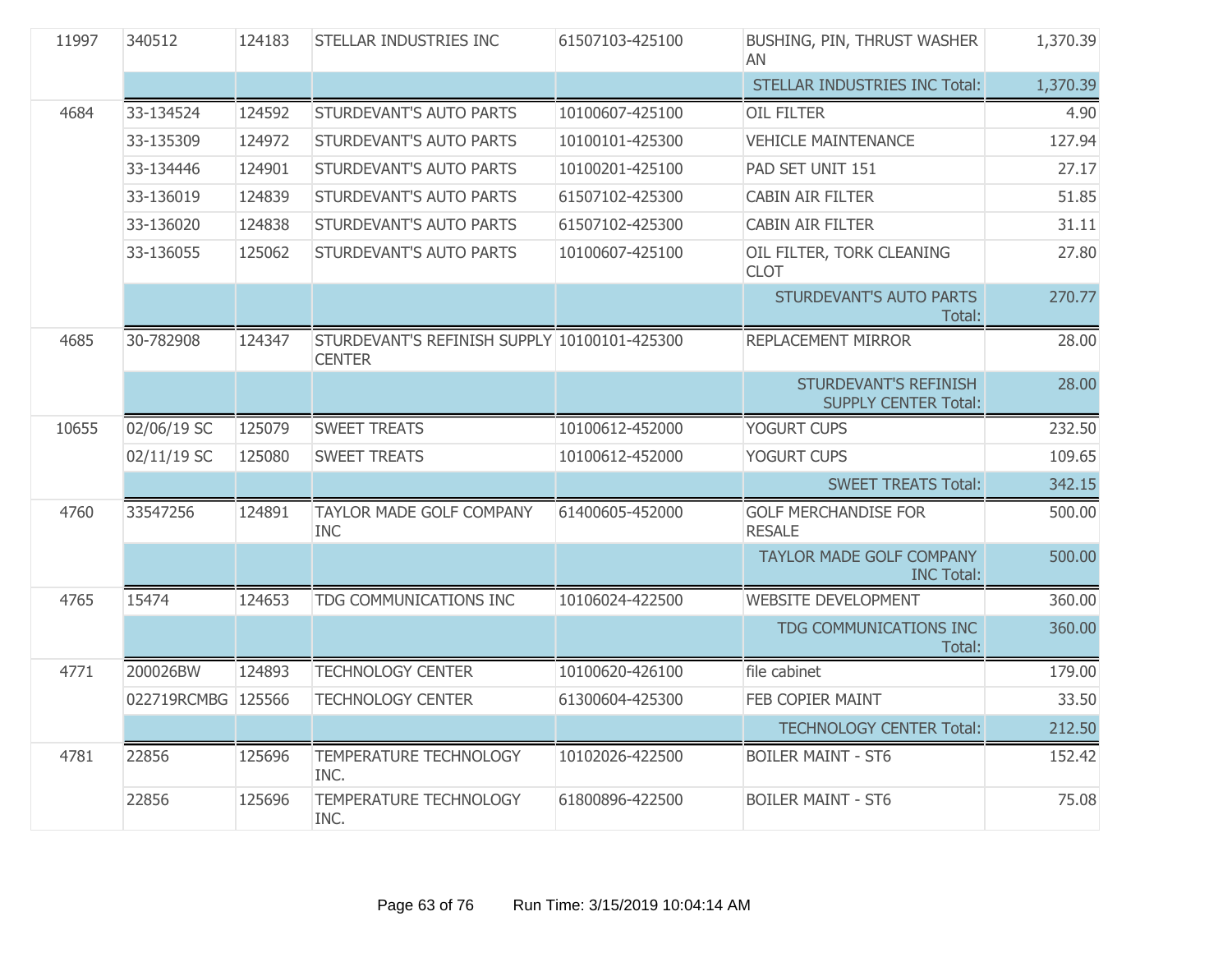| 4781  |            |        |                                                       |                 | <b>TEMPERATURE TECHNOLOGY</b><br><b>INC. Total:</b>          | 227.50    |
|-------|------------|--------|-------------------------------------------------------|-----------------|--------------------------------------------------------------|-----------|
| 4789  | S286652-IN | 124868 | TESSMAN SEED INC.                                     | 10100607-426600 | SOIL TREATMENT -<br><b>GREENHOUSE</b>                        | 96.33     |
|       |            |        |                                                       |                 | <b>TESSMAN SEED INC. Total:</b>                              | 96.33     |
| 3693  | 3716104002 | 124656 | THOMAS AND PAMELLA PECKOSH 10500115-453000            |                 | STATE SHARE - 3502 FAIRHAVEN<br>D                            | 10,200.00 |
|       |            |        |                                                       |                 | <b><i>FHOMAS AND PAMELLA PECKOSH</i></b><br>Total:           | 10,200.00 |
| 4805  | 5304       | 124917 | THOMAS AUTO SERVICE                                   | 10100201-422500 | TOW UNIT 161                                                 | 125.00    |
|       |            |        |                                                       |                 | <b>THOMAS AUTO SERVICE Total:</b>                            | 125.00    |
| 4852  | 12021375   | 125063 | <b>TITAN MACHINERY</b>                                | 10100607-425300 | HANDLE #26                                                   | 33.25     |
|       |            |        |                                                       |                 | <b>TITAN MACHINERY Total:</b>                                | 33.25     |
| 4878  | 111287     | 116045 | <b>TRAFFIC CONTROL CORP</b>                           | 10100205-422500 | Signal part repairs                                          | 350.00    |
|       | 111506     | 122744 | <b>TRAFFIC CONTROL CORP</b>                           | 10100205-425400 | Signal BBS switch repair                                     | 325.00    |
|       |            |        |                                                       |                 | <b>TRAFFIC CONTROL CORP Total:</b>                           | 675.00    |
| 10249 | C74954     | 125272 | <b>TRANSOURCE TRUCK &amp;</b><br><b>EQUIPMENT INC</b> | 10100302-425100 | <b>UNIT S093</b>                                             | 350.29    |
|       | C75048     | 125215 | <b>TRANSOURCE TRUCK &amp;</b><br><b>EQUIPMENT INC</b> | 61207101-425100 | <b>LEVEL</b>                                                 | 44.86     |
|       | C74702     | 125216 | <b>TRANSOURCE TRUCK &amp;</b><br>EQUIPMENT INC        | 61207101-425100 | <b>CLAMP</b>                                                 | 3.14      |
|       | C74930     | 125325 | <b>TRANSOURCE TRUCK &amp;</b><br><b>EQUIPMENT INC</b> | 61207101-425100 | <b>CLAMP</b>                                                 | 12.23     |
|       | C74481     | 125376 | <b>TRANSOURCE TRUCK &amp;</b><br><b>EQUIPMENT INC</b> | 61207101-425100 | <b>BASE AND SIDE MAR</b>                                     | 39.91     |
|       | C73879     | 125395 | <b>TRANSOURCE TRUCK &amp;</b><br><b>EQUIPMENT INC</b> | 61507103-425100 | <b>SEAT CUSHION</b>                                          | 51.73     |
|       | C75258     | 125396 | <b>TRANSOURCE TRUCK &amp;</b><br>EQUIPMENT INC        | 61207101-425100 | <b>FILTER AND STRAINER</b>                                   | 89.54     |
|       | R3478503   | 125410 | <b>TRANSOURCE TRUCK &amp;</b><br><b>EQUIPMENT INC</b> | 61507103-425300 | <b>ZONE</b>                                                  | 94.27     |
|       |            |        |                                                       |                 | <b>TRANSOURCE TRUCK &amp;</b><br><b>EQUIPMENT INC Total:</b> | 685.97    |
| 4916  | 2019-022   | 125273 | TRU-FORM CONSTRUCTION INC                             | 10100302-424300 | <b>SNOW HELP</b>                                             | 1,375.00  |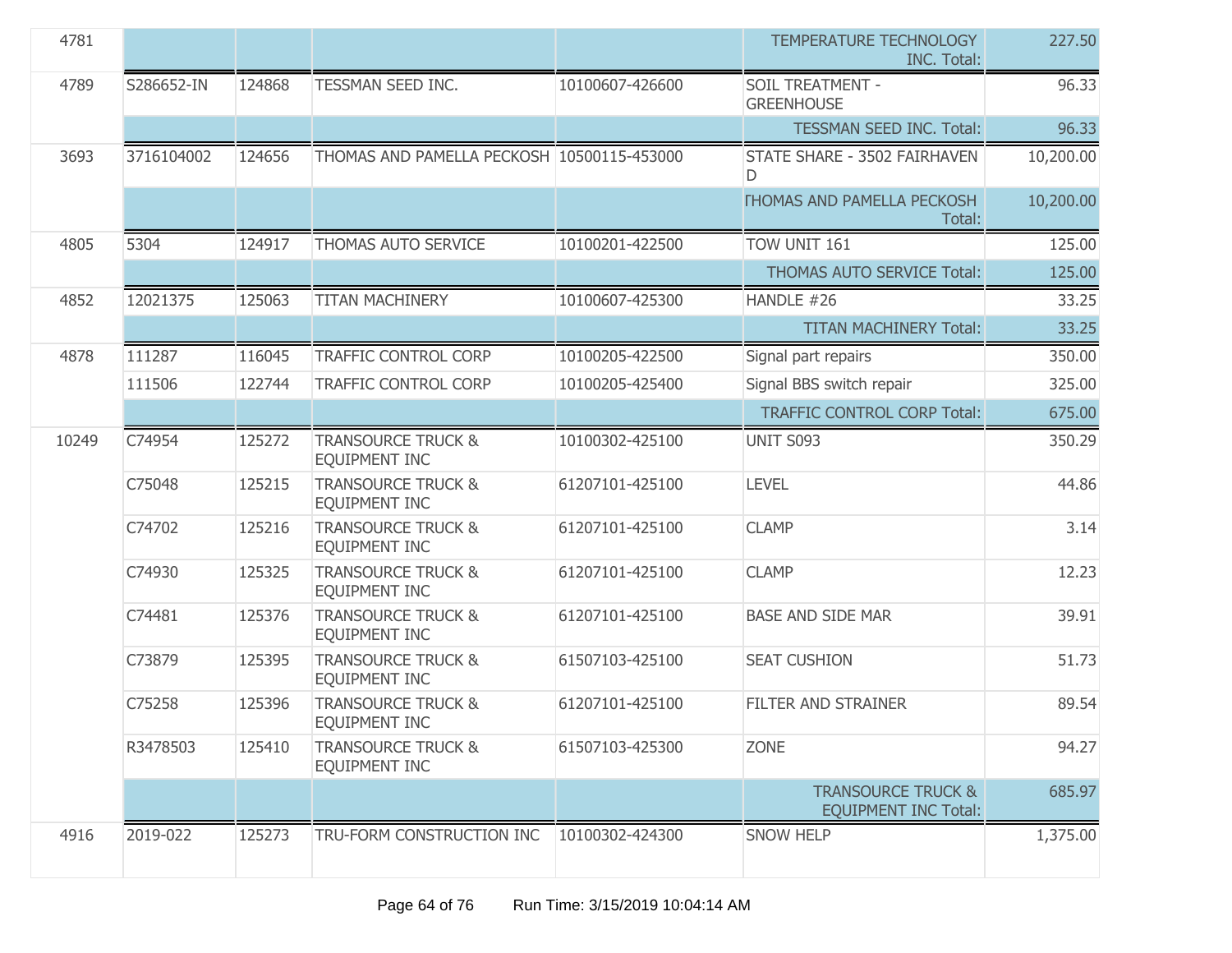| 4916 |                    |        |                                                         |                 | TRU-FORM CONSTRUCTION INC<br>Total:                            | 1,375.00 |
|------|--------------------|--------|---------------------------------------------------------|-----------------|----------------------------------------------------------------|----------|
| 4944 | 25094              | 125698 | TWILIGHT FIRST AID & SAFETY<br><b>SUPPLY</b>            | 10102030-426300 | <b>COVERALLS / RESPIRATOR -</b><br><b>STATO</b>                | 311.75   |
|      | 25384              | 125618 | <b>TWILIGHT FIRST AID &amp; SAFETY</b><br><b>SUPPLY</b> | 10100618-426900 | REFLECTIVE TRIANGLE KIT                                        | 14.40    |
|      |                    |        |                                                         |                 | <b>TWILIGHT FIRST AID &amp; SAFETY</b><br><b>SUPPLY Total:</b> | 326.15   |
| 4976 | 5661860            | 125033 | UNITED STATES PLASTIC<br>CORPORATION                    | 60407073-426900 | <b>TANKS &amp; LIDS</b>                                        | 295.69   |
|      |                    |        |                                                         |                 | UNITED STATES PLASTIC<br><b>CORPORATION Total:</b>             | 295.69   |
| 4979 | 130-0012370-<br>01 | 125363 | UNIVERSAL ATHLETIC                                      | 10100601-426300 | <b>DOGEBALL T-SHIRTS</b>                                       | 283.50   |
|      |                    |        |                                                         |                 | <b>UNIVERSAL ATHLETIC Total:</b>                               | 283.50   |
| 5039 | 95053              | 124910 | <b>VANWAY TROPHY &amp; AWARD</b>                        | 10100201-426100 | <b>PLATE</b>                                                   | 66.25    |
|      | 94937              | 125364 | <b>VANWAY TROPHY &amp; AWARD</b>                        | 10100601-426900 | TROPHIES FOR VOLLEYBALL                                        | 748.65   |
|      |                    |        |                                                         |                 | <b>VANWAY TROPHY &amp; AWARD</b><br>Total:                     | 814.90   |
| 6415 | 012864101<br>02/16 |        | <b>VAST BUSINESS</b>                                    | 10100202-428100 |                                                                | 167.49   |
|      | 012864101<br>02/16 |        | <b>VAST BUSINESS</b>                                    | 10100202-428100 |                                                                | 44.39    |
|      | 012864101<br>02/16 |        | <b>VAST BUSINESS</b>                                    | 10100202-428100 |                                                                | 44.39    |
|      | 012864101<br>02/16 |        | <b>VAST BUSINESS</b>                                    | 10100202-428100 |                                                                | 44.39    |
|      | 009402601<br>02/14 |        | <b>VAST BUSINESS</b>                                    | 61507102-428100 |                                                                | 16.92    |
|      | 007441701<br>02/16 |        | <b>VAST BUSINESS</b>                                    | 61400665-428100 |                                                                | 26.32    |
|      | 015188201<br>02/21 |        | <b>VAST BUSINESS</b>                                    | 10100618-428100 |                                                                | 8.71     |
|      | 015092701<br>02/21 |        | <b>VAST BUSINESS</b>                                    | 10100618-428100 |                                                                | 17.42    |
|      | 015092701<br>02/21 |        | <b>VAST BUSINESS</b>                                    | 10100714-428100 |                                                                | 17.42    |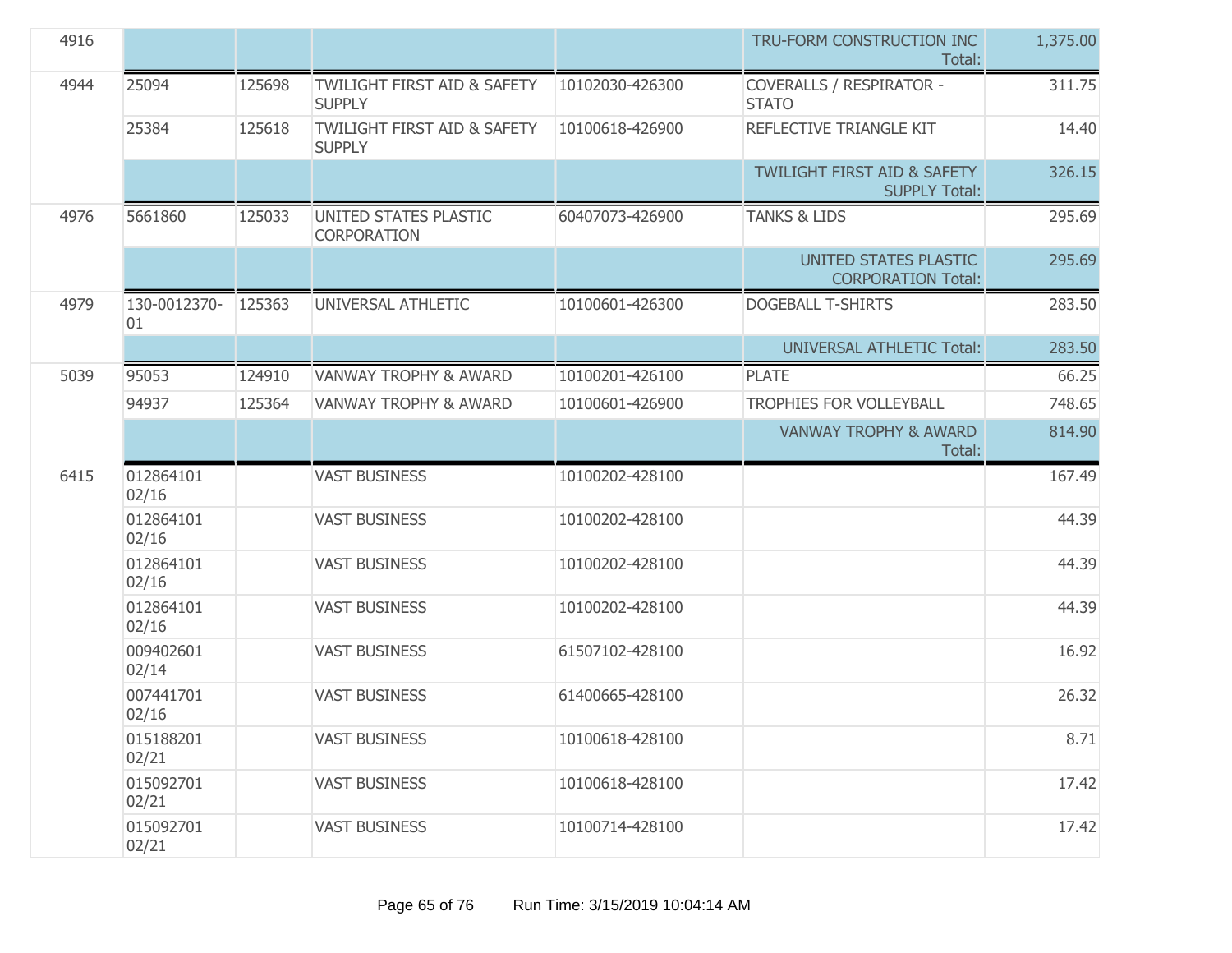| 6415 | 008309501<br>02/21 | <b>VAST BUSINESS</b> | 61800890-428100 | 18.40 |
|------|--------------------|----------------------|-----------------|-------|
|      | 015188201<br>02/21 | <b>VAST BUSINESS</b> | 10100205-428100 | 16.84 |
|      | 015188201<br>02/21 | <b>VAST BUSINESS</b> | 10100201-428100 | 16.84 |
|      | 015188201<br>02/21 | <b>VAST BUSINESS</b> | 10100618-428100 | 33.69 |
|      | 015188201<br>02/21 | <b>VAST BUSINESS</b> | 10100205-428100 | 4.35  |
|      | 015188201<br>02/21 | <b>VAST BUSINESS</b> | 10100201-428100 | 4.36  |
|      | 008309501<br>02/21 | <b>VAST BUSINESS</b> | 10100202-428100 | 18.40 |
|      | 008309501<br>02/21 | <b>VAST BUSINESS</b> | 10100202-428100 | 14.90 |
|      | 008309501<br>02/21 | <b>VAST BUSINESS</b> | 10100202-428100 | 18.40 |
|      | 008309501<br>02/21 | <b>VAST BUSINESS</b> | 10100202-428100 | 18.40 |
|      | 008309501<br>02/21 | <b>VAST BUSINESS</b> | 61800890-428100 | 53.79 |
|      | 008309501<br>02/21 | <b>VAST BUSINESS</b> | 61800890-428100 | 25.85 |
|      | 008309501<br>02/21 | <b>VAST BUSINESS</b> | 10100202-428100 | 18.60 |
|      | 008309501<br>02/21 | <b>VAST BUSINESS</b> | 10100202-428100 | 24.47 |
|      | 008309501<br>02/21 | <b>VAST BUSINESS</b> | 10100202-428100 | 27.49 |
|      | 008309501<br>02/21 | <b>VAST BUSINESS</b> | 10100202-428100 | 18.41 |
|      | 008309501<br>02/21 | <b>VAST BUSINESS</b> | 10100202-428100 | 18.41 |
|      | 008309501<br>02/21 | <b>VAST BUSINESS</b> | 10100202-428100 | 26.40 |
|      | 015100301<br>02/21 | <b>VAST BUSINESS</b> | 10100201-428100 | 16.01 |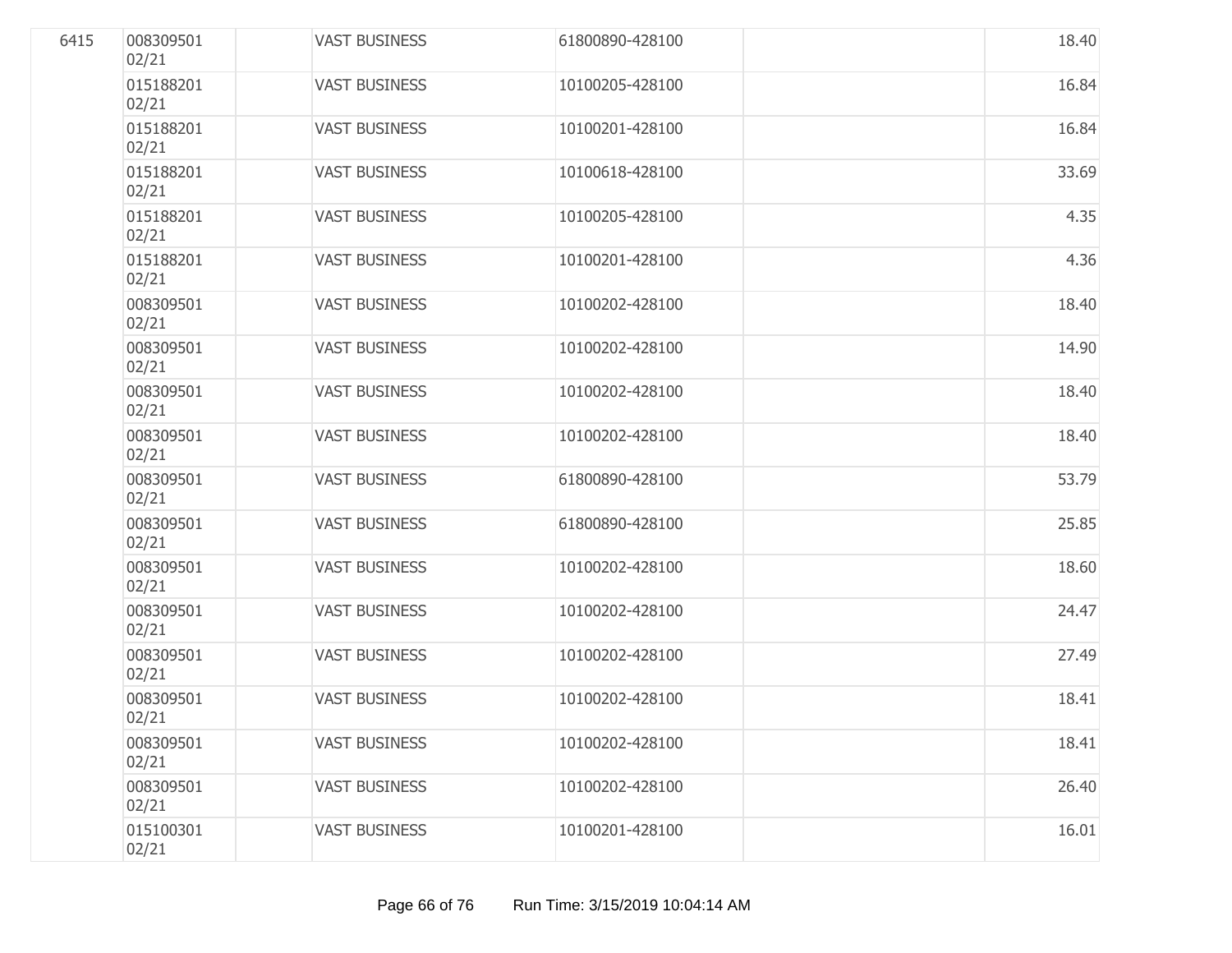| 6415 | 015100301<br>02/21 | <b>VAST BUSINESS</b> | 10100201-428100 | 16.01  |
|------|--------------------|----------------------|-----------------|--------|
|      | 015100301<br>02/21 | <b>VAST BUSINESS</b> | 10100201-428100 | 16.01  |
|      | 015100301<br>02/21 | <b>VAST BUSINESS</b> | 10100201-428100 | 30.00  |
|      | 008309501<br>02/21 | <b>VAST BUSINESS</b> | 10100202-428100 | 141.51 |
|      | 008309501<br>02/21 | <b>VAST BUSINESS</b> | 10100202-428100 | 18.41  |
|      | 015100301<br>02/21 | <b>VAST BUSINESS</b> | 10100201-428100 | 16.01  |
|      | 015100301<br>02/21 | <b>VAST BUSINESS</b> | 10100201-428100 | 16.01  |
|      | 015100301<br>02/21 | <b>VAST BUSINESS</b> | 10100201-428100 | 16.01  |
|      | 015100301<br>02/21 | <b>VAST BUSINESS</b> | 10100201-428100 | 16.01  |
|      | 015100301<br>02/21 | <b>VAST BUSINESS</b> | 10100201-428100 | 16.01  |
|      | 015100301<br>02/21 | <b>VAST BUSINESS</b> | 10100201-428100 | 16.01  |
|      | 015100301<br>02/21 | <b>VAST BUSINESS</b> | 10100201-428100 | 16.01  |
|      | 015100301<br>02/21 | <b>VAST BUSINESS</b> | 10100201-428100 | 16.01  |
|      | 015100301<br>02/21 | <b>VAST BUSINESS</b> | 10100201-428100 | 16.01  |
|      | 015100301<br>02/21 | <b>VAST BUSINESS</b> | 10100201-428100 | 30.00  |
|      | 015100301<br>02/21 | <b>VAST BUSINESS</b> | 10100201-428100 | 16.01  |
|      | 015100301<br>02/21 | <b>VAST BUSINESS</b> | 10100201-428100 | 16.01  |
|      | 015100301<br>02/21 | <b>VAST BUSINESS</b> | 10100201-428100 | 16.01  |
|      | 015100301<br>02/21 | <b>VAST BUSINESS</b> | 10100201-428100 | 16.01  |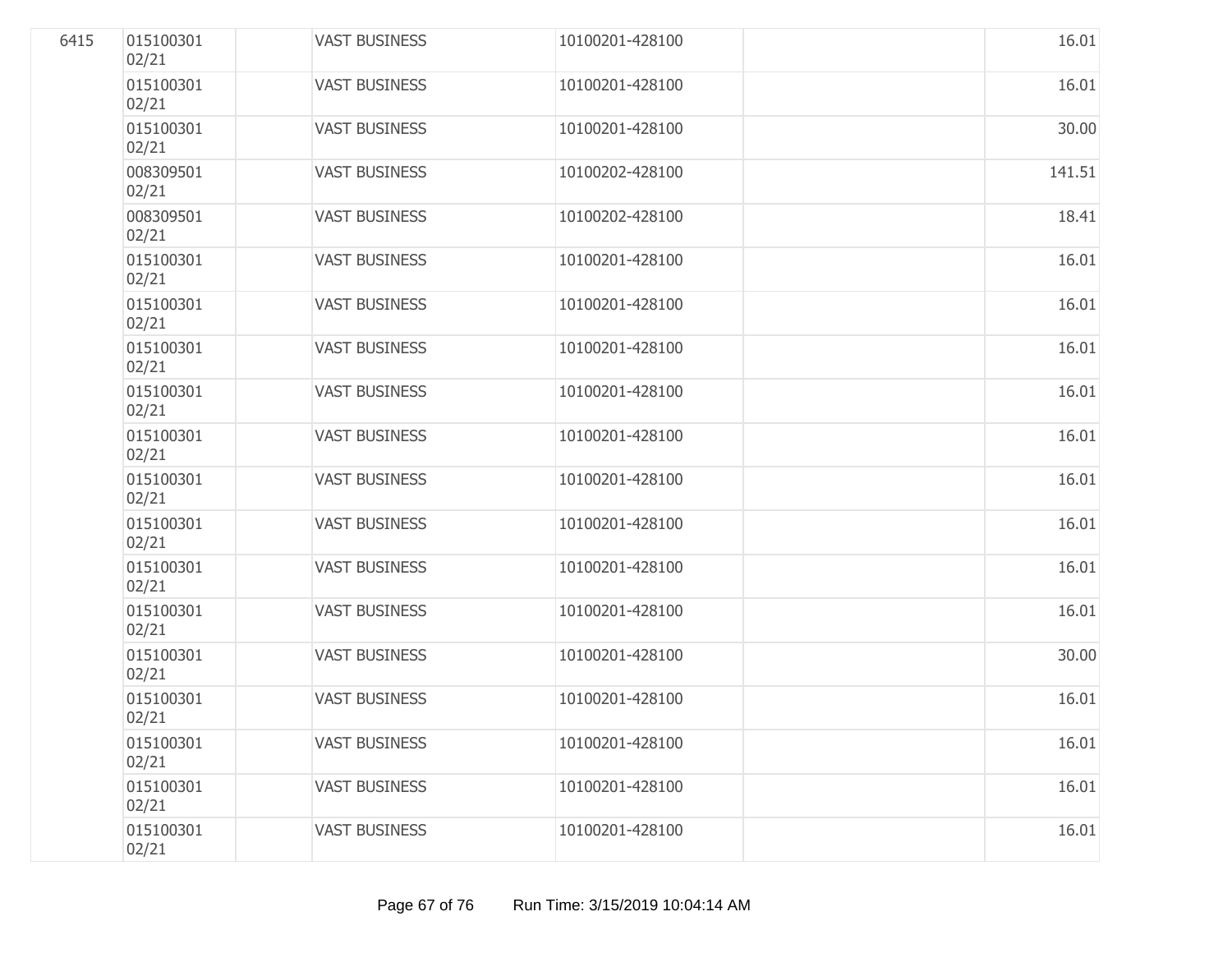| 6415 | 015100301<br>02/21 | <b>VAST BUSINESS</b> | 10100201-428100 | 3.51  |
|------|--------------------|----------------------|-----------------|-------|
|      | 015100301<br>02/21 | <b>VAST BUSINESS</b> | 10100201-428100 | 16.01 |
|      | 015100301<br>02/21 | <b>VAST BUSINESS</b> | 10100201-428100 | 16.01 |
|      | 015100301<br>02/21 | <b>VAST BUSINESS</b> | 10100201-428100 | 16.01 |
|      | 015100301<br>02/21 | <b>VAST BUSINESS</b> | 10100201-428100 | 16.00 |
|      | 015100301<br>02/21 | <b>VAST BUSINESS</b> | 10100201-428100 | 16.00 |
|      | 015100301<br>02/21 | <b>VAST BUSINESS</b> | 10100201-428100 | 16.01 |
|      | 015100301<br>02/21 | <b>VAST BUSINESS</b> | 10100201-428100 | 24.64 |
|      | 015100301<br>02/21 | <b>VAST BUSINESS</b> | 10100201-428100 | 16.01 |
|      | 015100301<br>02/21 | <b>VAST BUSINESS</b> | 10100201-428100 | 16.01 |
|      | 015100301<br>02/21 | <b>VAST BUSINESS</b> | 10100201-428100 | 16.00 |
|      | 015100301<br>02/21 | <b>VAST BUSINESS</b> | 10100201-428100 | 16.00 |
|      | 015100301<br>02/21 | <b>VAST BUSINESS</b> | 10100201-428100 | 16.00 |
|      | 015100301<br>02/21 | <b>VAST BUSINESS</b> | 10100201-428100 | 16.00 |
|      | 015100301<br>02/21 | <b>VAST BUSINESS</b> | 10100201-428100 | 16.00 |
|      | 015100301<br>02/21 | <b>VAST BUSINESS</b> | 10100201-428100 | 16.00 |
|      | 015100301<br>02/21 | <b>VAST BUSINESS</b> | 10100201-428100 | 16.00 |
|      | 015100301<br>02/21 | <b>VAST BUSINESS</b> | 10100201-428100 | 16.00 |
|      | 015100301<br>02/21 | <b>VAST BUSINESS</b> | 10100201-428100 | 16.00 |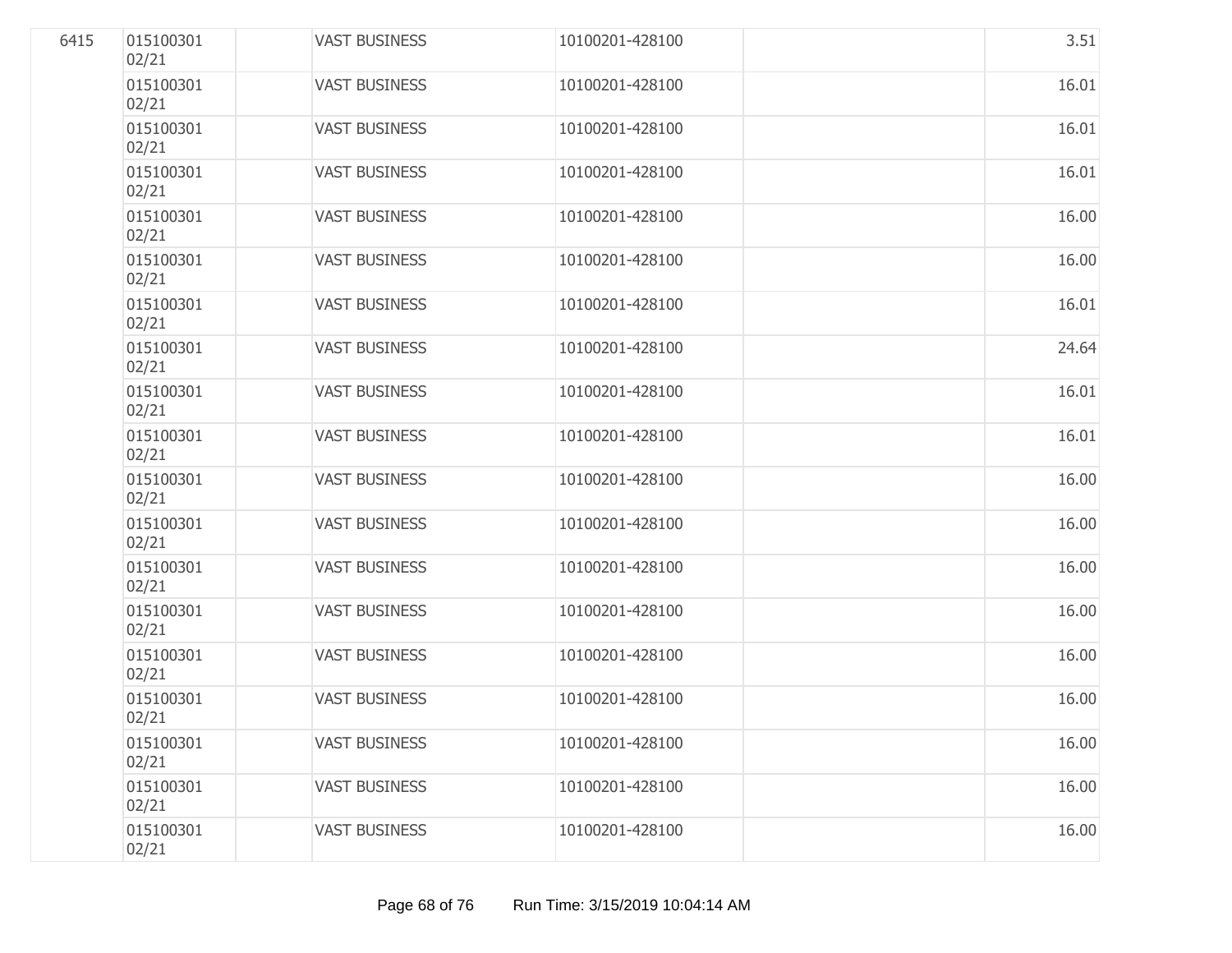| 6415 | 015100301<br>02/21 | <b>VAST BUSINESS</b> | 10100201-428100 | 16.00  |
|------|--------------------|----------------------|-----------------|--------|
|      | 015100301<br>02/21 | <b>VAST BUSINESS</b> | 10100201-428100 | 16.00  |
|      | 015100301<br>02/21 | <b>VAST BUSINESS</b> | 10100201-428100 | 16.00  |
|      | 015147301<br>02/21 | <b>VAST BUSINESS</b> | 10106061-428100 | 17.42  |
|      | 015147301<br>02/21 | <b>VAST BUSINESS</b> | 10106061-428100 | 17.42  |
|      | 015147301<br>02/21 | <b>VAST BUSINESS</b> | 10106061-428100 | 23.72  |
|      | 015100301<br>02/21 | <b>VAST BUSINESS</b> | 10100201-428100 | 199.06 |
|      | 015100301<br>02/21 | <b>VAST BUSINESS</b> | 10100201-428100 | 16.00  |
|      | 015100301<br>02/21 | <b>VAST BUSINESS</b> | 10100201-428100 | 16.00  |
|      | 015147301<br>02/21 | <b>VAST BUSINESS</b> | 10106021-428100 | 17.42  |
|      | 015147301<br>02/21 | <b>VAST BUSINESS</b> | 10106021-428100 | 17.75  |
|      | 015147301<br>02/21 | <b>VAST BUSINESS</b> | 10106021-428100 | 17.42  |
|      | 015147301<br>02/21 | <b>VAST BUSINESS</b> | 10106024-428100 | 17.42  |
|      | 015147301<br>02/21 | <b>VAST BUSINESS</b> | 10106061-428100 | 17.42  |
|      | 015147301<br>02/21 | <b>VAST BUSINESS</b> | 10106061-428100 | 17.42  |
|      | 015147301<br>02/21 | <b>VAST BUSINESS</b> | 10100108-428100 | 17.42  |
|      | 015147301<br>02/21 | <b>VAST BUSINESS</b> | 10100108-428100 | 17.93  |
|      | 015147301<br>02/21 | <b>VAST BUSINESS</b> | 10100111-428100 | 18.32  |
|      | 015147301<br>02/21 | <b>VAST BUSINESS</b> | 10100111-428100 | 17.42  |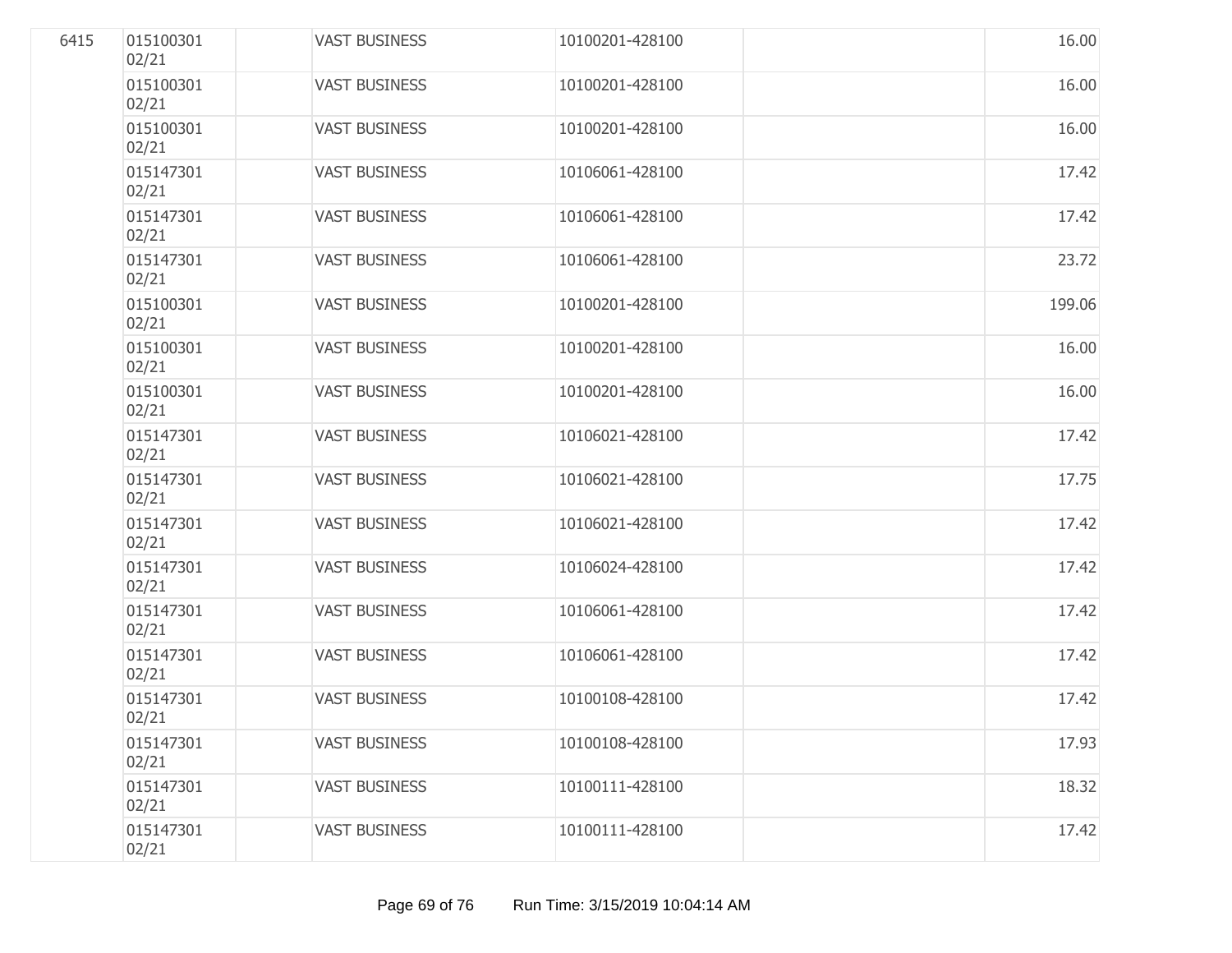| 6415 | 015147301<br>02/21 | <b>VAST BUSINESS</b> | 10100204-428100 | 17.42  |
|------|--------------------|----------------------|-----------------|--------|
|      | 015147301<br>02/21 | <b>VAST BUSINESS</b> | 10100204-428100 | 17.42  |
|      | 015107001<br>02/21 | <b>VAST BUSINESS</b> | 10100603-428100 | 18.58  |
|      | 015107001<br>02/21 | <b>VAST BUSINESS</b> | 10100603-428100 | 18.58  |
|      | 015147301<br>02/21 | <b>VAST BUSINESS</b> | 10100101-428100 | 17.42  |
|      | 015147301<br>02/21 | <b>VAST BUSINESS</b> | 10100101-428100 | 17.42  |
|      | 015147301<br>02/21 | <b>VAST BUSINESS</b> | 10100106-428100 | 17.42  |
|      | 015147301<br>02/21 | <b>VAST BUSINESS</b> | 10100108-428100 | 17.42  |
|      | 010531701<br>02/21 | <b>VAST BUSINESS</b> | 10100202-428100 | 16.96  |
|      | 010531701<br>02/21 | <b>VAST BUSINESS</b> | 10100202-428100 | 16.53  |
|      | 015107001<br>02/21 | <b>VAST BUSINESS</b> | 10100603-428100 | 24.64  |
|      | 015107001<br>02/21 | <b>VAST BUSINESS</b> | 10100603-428100 | 18.57  |
|      | 015107001<br>02/21 | <b>VAST BUSINESS</b> | 10100603-428100 | 18.58  |
|      | 015107001<br>02/21 | <b>VAST BUSINESS</b> | 10100603-428100 | 24.27  |
|      | 007711702<br>02/21 | <b>VAST BUSINESS</b> | 61300664-428100 | 17.42  |
|      | 008580401<br>02/21 | <b>VAST BUSINESS</b> | 10100607-428100 | 20.42  |
|      | 008580401<br>02/21 | <b>VAST BUSINESS</b> | 10100607-428100 | 17.42  |
|      | 008580401<br>02/21 | <b>VAST BUSINESS</b> | 10100607-428100 | 17.42  |
|      | 010531701<br>02/21 | <b>VAST BUSINESS</b> | 10100202-428100 | 148.25 |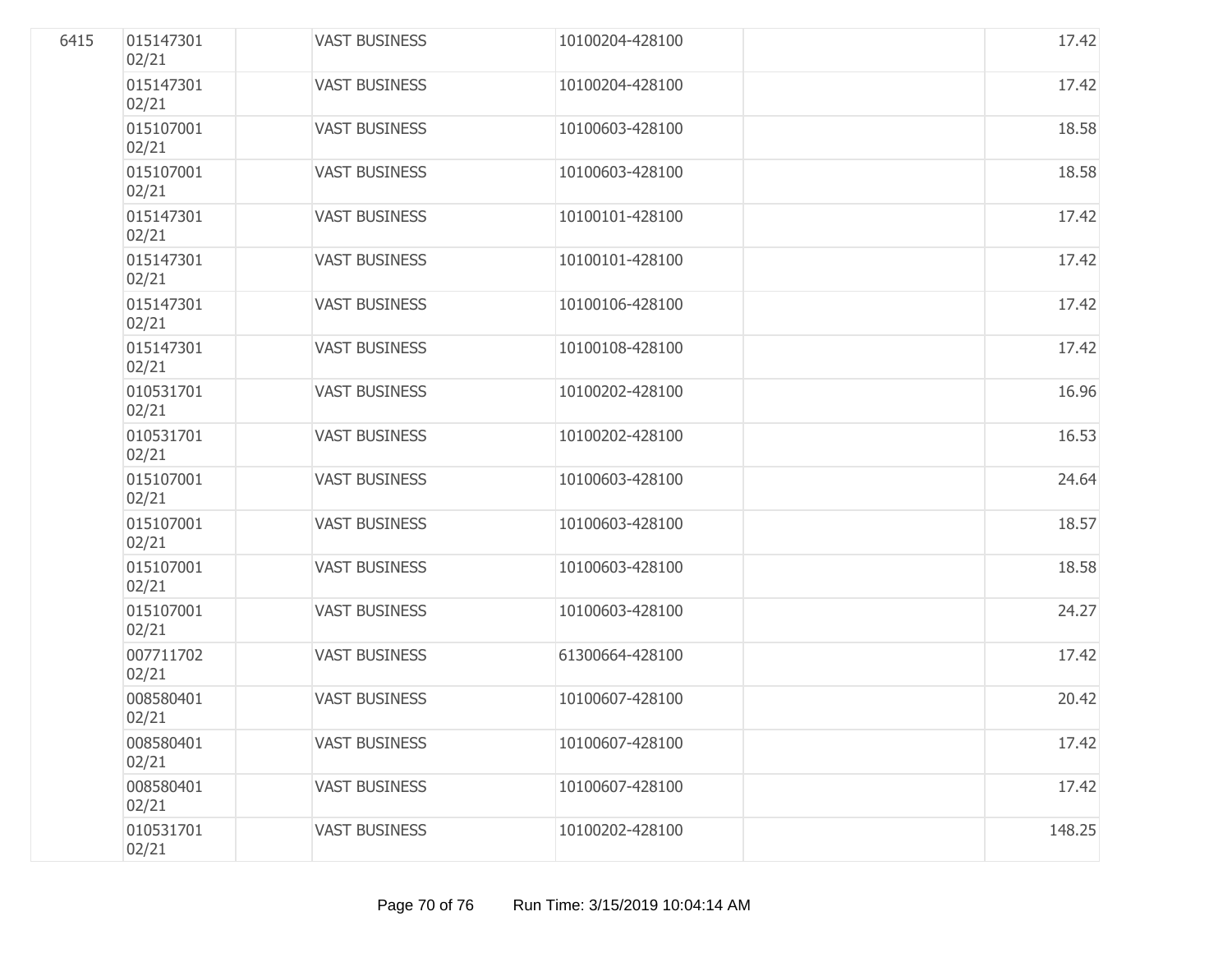| 6415 | 010531701<br>02/21 | <b>VAST BUSINESS</b> | 10100202-428100 | 16.52  |
|------|--------------------|----------------------|-----------------|--------|
|      | 015160501<br>02/21 | <b>VAST BUSINESS</b> | 10100612-428100 | 17.42  |
|      | 015160501<br>02/21 | <b>VAST BUSINESS</b> | 10100612-428100 | 17.42  |
|      | 007711702<br>02/21 | <b>VAST BUSINESS</b> | 61300664-428100 | 68.98  |
|      | 007711702<br>02/21 | <b>VAST BUSINESS</b> | 61300664-428100 | 17.42  |
|      | 007711702<br>02/21 | <b>VAST BUSINESS</b> | 61300664-428100 | 20.42  |
|      | 007711702<br>02/21 | <b>VAST BUSINESS</b> | 61300664-428100 | 20.42  |
|      | 007708801<br>02/21 | <b>VAST BUSINESS</b> | 10100301-428100 | 17.42  |
|      | 007765303<br>02/21 | <b>VAST BUSINESS</b> | 10100205-428100 | 19.92  |
|      | 015186501<br>02/21 | <b>VAST BUSINESS</b> | 10106062-428100 | 43.76  |
|      | 015186501<br>02/21 | <b>VAST BUSINESS</b> | 10106062-428100 | 43.76  |
|      | 015160501<br>02/21 | <b>VAST BUSINESS</b> | 10100612-428100 | 17.42  |
|      | 015160501<br>02/21 | <b>VAST BUSINESS</b> | 10100612-428100 | 17.42  |
|      | 015146201<br>02/22 | <b>VAST BUSINESS</b> | 10100202-428100 | 13.75  |
|      | 007250301<br>02/21 | <b>VAST BUSINESS</b> | 60207014-428100 | 17.42  |
|      | 007674101<br>02/21 | <b>VAST BUSINESS</b> | 10100202-428100 | 125.09 |
|      | 007674101<br>02/21 | <b>VAST BUSINESS</b> | 10100202-428100 | 22.10  |
|      | 007708801<br>02/21 | <b>VAST BUSINESS</b> | 10100205-428100 | 17.42  |
|      | 007708801<br>02/21 | <b>VAST BUSINESS</b> | 10100301-428100 | 13.92  |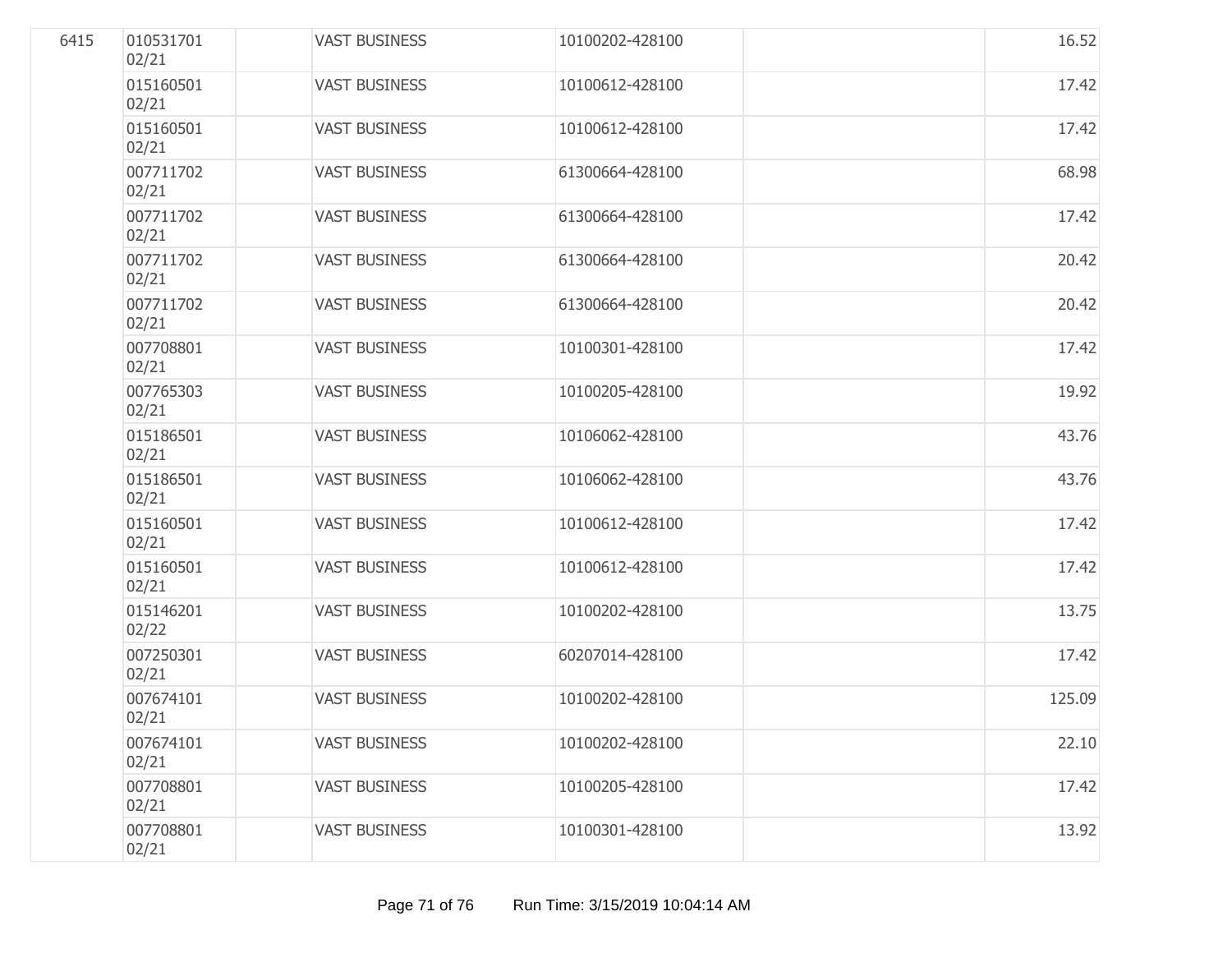| 6415 | 014216501<br>02/21 | <b>VAST BUSINESS</b> | 61300664-428100 | 25.75  |
|------|--------------------|----------------------|-----------------|--------|
|      | 015149901<br>02/21 | <b>VAST BUSINESS</b> | 10100205-428100 | 16.92  |
|      | 015163301<br>02/21 | <b>VAST BUSINESS</b> | 10100205-428100 | 16.92  |
|      | 015146201<br>02/22 | <b>VAST BUSINESS</b> | 10100202-428100 | 13.75  |
|      | 015146201<br>02/22 | <b>VAST BUSINESS</b> | 10100202-428100 | 13.75  |
|      | 015146201<br>02/22 | <b>VAST BUSINESS</b> | 10100202-428100 | 13.75  |
|      | 011232501<br>02/21 | <b>VAST BUSINESS</b> | 10100205-428100 | 16.92  |
|      | 011264701<br>02/21 | <b>VAST BUSINESS</b> | 10100205-428100 | 16.92  |
|      | 011802001<br>02/21 | <b>VAST BUSINESS</b> | 10100205-428100 | 16.92  |
|      | 011912101<br>02/21 | <b>VAST BUSINESS</b> | 10100202-428100 | 114.92 |
|      | 011912101<br>02/21 | <b>VAST BUSINESS</b> | 10100202-428100 | 17.42  |
|      | 012518901<br>02/21 | <b>VAST BUSINESS</b> | 10100205-428100 | 38.87  |
|      | 009734101<br>02/21 | <b>VAST BUSINESS</b> | 10100617-428100 | 41.22  |
|      | 009734101<br>02/21 | <b>VAST BUSINESS</b> | 10100617-428100 | 41.22  |
|      | 009964401<br>02/21 | <b>VAST BUSINESS</b> | 10100205-428100 | 16.92  |
|      | 009871902<br>02/21 | <b>VAST BUSINESS</b> | 10100205-428100 | 16.92  |
|      | 010233801<br>02/21 | <b>VAST BUSINESS</b> | 10100205-428100 | 16.92  |
|      | 010996401<br>02/21 | <b>VAST BUSINESS</b> | 10100205-428100 | 16.92  |
|      | 008669901<br>02/21 | <b>VAST BUSINESS</b> | 10100205-428100 | 16.92  |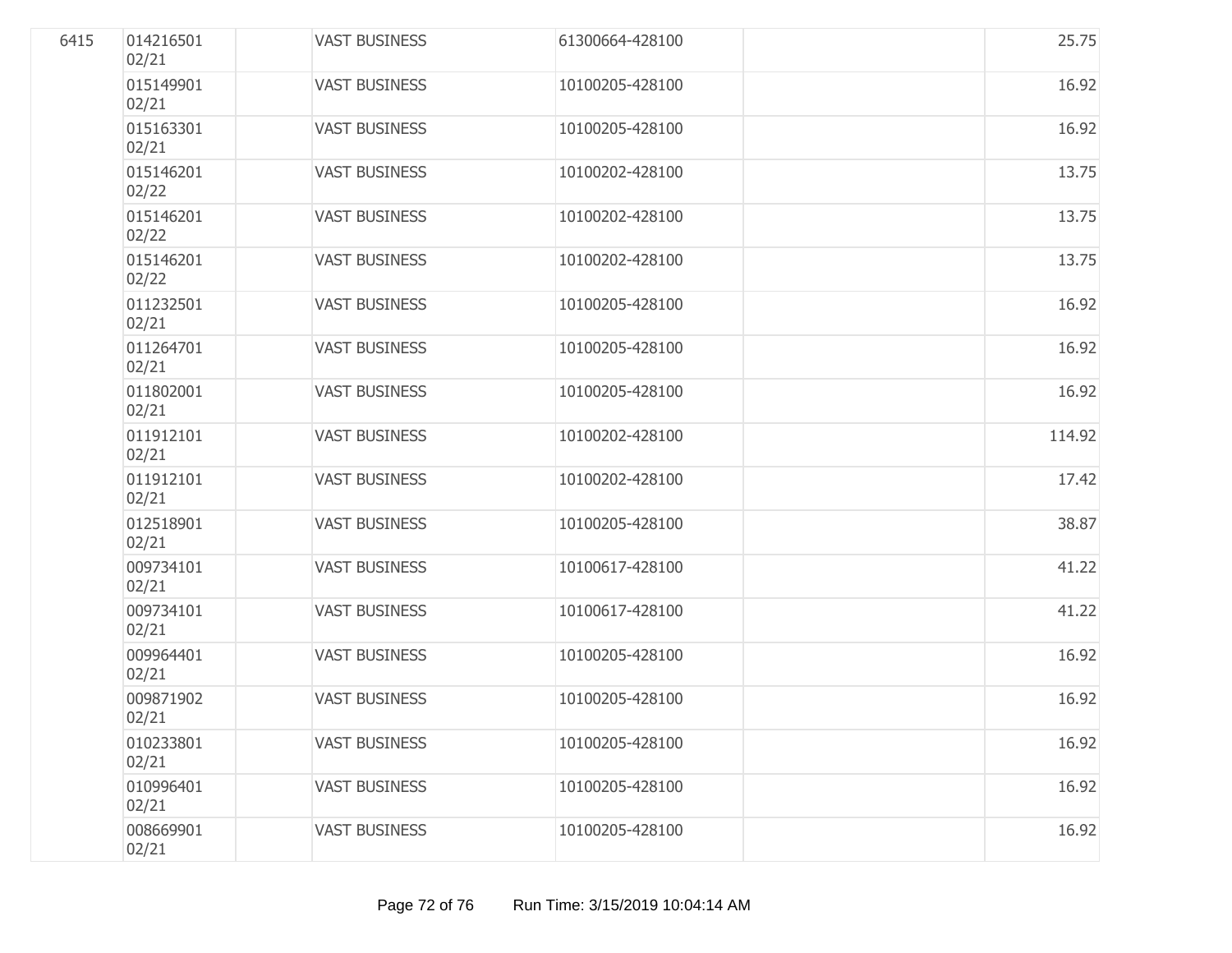| 6415  | 009136501<br>2/21  |        | <b>VAST BUSINESS</b>    | 61300664-428100 |                                              | 19.92     |
|-------|--------------------|--------|-------------------------|-----------------|----------------------------------------------|-----------|
|       | 009275401<br>02/21 |        | <b>VAST BUSINESS</b>    | 10100205-428100 |                                              | 16.92     |
|       | 009435602<br>02/21 |        | <b>VAST BUSINESS</b>    | 10100205-428100 |                                              | 16.92     |
|       | 009518401<br>02/21 |        | <b>VAST BUSINESS</b>    | 10100205-428100 |                                              | 16.92     |
|       | 009734101<br>02/21 |        | <b>VAST BUSINESS</b>    | 10100617-428100 |                                              | 34.27     |
|       | 007441701<br>02/16 |        | <b>VAST BUSINESS</b>    | 61400665-428100 |                                              | 20.26     |
|       | 007441701<br>02/16 |        | <b>VAST BUSINESS</b>    | 61400665-428100 |                                              | 17.25     |
|       | 008237701<br>02/21 |        | <b>VAST BUSINESS</b>    | 10100205-428100 |                                              | 16.92     |
|       | 008075401<br>02/21 |        | <b>VAST BUSINESS</b>    | 10100202-428100 |                                              | 116.39    |
|       | 008075401<br>02/21 |        | <b>VAST BUSINESS</b>    | 10100202-428100 |                                              | 35.34     |
|       |                    |        |                         |                 | <b>VAST BUSINESS Total:</b>                  | 3,886.42  |
| 10261 | SH7617             | 124897 | VINYL-PRO               | 10100201-425100 | <b>SEAT COVERS UNIT 172</b>                  | 290.00    |
|       |                    |        |                         |                 | <b>VINYL-PRO Total:</b>                      | 290.00    |
| 9536  | 02/25/19           | 125820 | VISIT RAPID CITY        | 77500919-422500 | 25% GROSS RECEIPTS TAX                       | 57,870.26 |
|       |                    |        |                         |                 | <b>VISIT RAPID CITY Total:</b>               | 57,870.26 |
| 10579 | 75573              | 125359 | <b>VOLVIK</b>           | 61400605-452000 | <b>GOLF MERCHANDISE FOR</b><br><b>RESALE</b> | 924.10    |
|       |                    |        |                         |                 | <b>VOLVIK Total:</b>                         | 924.10    |
| 6938  | 02/12/19           | 125176 | <b>WADE HANNA</b>       | 60907401-426310 | SAFETY GLASSES<br><b>REIMBURSEMENT T</b>     | 150.00    |
|       |                    |        |                         |                 | <b>WADE HANNA Total:</b>                     | 150.00    |
| 5124  | 13775              | 120384 | <b>WAMCO LAB INC</b>    | 60407073-422500 | 1ST QTR 2019, WET TESTING                    | 1,100.00  |
|       |                    |        |                         |                 | <b>WAMCO LAB INC Total:</b>                  | 1,100.00  |
| 5129  | 230629             | 124878 | WARNE CHEMICAL & EQUIP. | 10100612-426400 | ROACH BAIT STATIONS                          | 87.25     |
|       |                    |        |                         |                 | WARNE CHEMICAL & EQUIP.<br>Total:            | 87.25     |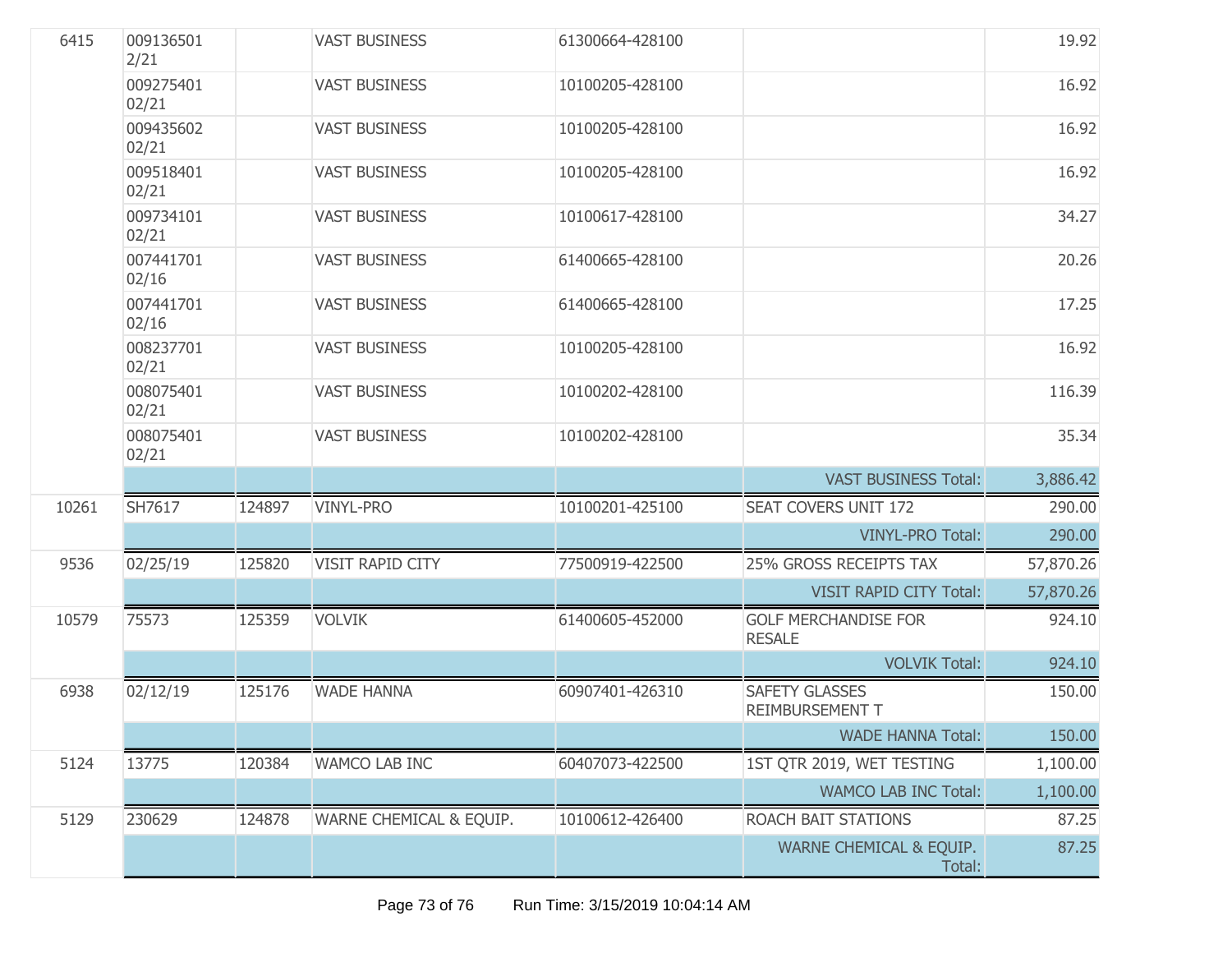| 5142 | SER891888-1 | 123673 | <b>WATERTREE INC</b>                              | 10100620-426900 | SALT - WATER SOFTENER @<br><b>SHOP</b>                            | 6.75     |
|------|-------------|--------|---------------------------------------------------|-----------------|-------------------------------------------------------------------|----------|
|      | SER892027-1 | 123673 | <b>WATERTREE INC</b>                              | 10100607-426900 | SALT - WATER SOFTENER @<br><b>SHOP</b>                            | 27.99    |
|      | SER891889-1 | 124890 | <b>WATERTREE INC</b>                              | 10100620-426900 | <b>WATER DELIVERY</b>                                             | 6.75     |
|      |             |        |                                                   |                 | <b>WATERTREE INC Total:</b>                                       | 41.49    |
| 5202 | 700563      | 125330 | <b>WEST RIVER WELDING &amp;</b><br><b>MACHINE</b> | 10100301-425100 | PARTS FOR REPAIR                                                  | 140.00   |
|      | 700675      | 125392 | <b>WEST RIVER WELDING &amp;</b><br><b>MACHINE</b> | 61507103-425100 | <b>REBUILDS</b>                                                   | 2,860.00 |
|      |             |        |                                                   |                 | <b>WEST RIVER WELDING &amp;</b><br><b>MACHINE Total:</b>          | 3,000.00 |
| 5208 | 19-731667   | 125391 | <b>WESTERN COMMUNICATIONS</b><br><b>INC</b>       | 61507103-425300 | <b>BATTERY</b>                                                    | 71.00    |
|      | 19-731653   | 124697 | <b>WESTERN COMMUNICATIONS</b><br><b>INC</b>       | 10100618-425100 | <b>BUS REPAIRS</b>                                                | 199.00   |
|      | 19-731645   | 125274 | <b>WESTERN COMMUNICATIONS</b><br><b>INC</b>       | 10100305-426900 | <b>SHOP RADIO</b>                                                 | 1,170.00 |
|      | 19-731671   | 125275 | <b>WESTERN COMMUNICATIONS</b><br><b>INC</b>       | 10100302-426900 | <b>MICROPHONES</b>                                                | 136.80   |
|      | 19-731678   | 124924 | <b>WESTERN COMMUNICATIONS</b><br><b>INC</b>       | 10100201-426900 | <b>RADIO EARPIECES</b>                                            | 937.50   |
|      |             |        |                                                   |                 | <b>WESTERN COMMUNICATIONS</b><br><b>INC Total:</b>                | 2,514.30 |
| 5211 | 65662       | 124990 | <b>WESTERN MAILERS</b>                            | 60207014-426100 | BILLING POSTAGE 6,456 021919                                      | 2,875.78 |
|      | 65540       | 125818 | <b>WESTERN MAILERS</b>                            | 10106022-426100 | POSTAGE REJECTS                                                   | 12.27    |
|      | 65772       | 125821 | <b>WESTERN MAILERS</b>                            | 10106022-426100 | POSTAGE REJECTS                                                   | 20.41    |
|      | 65700       | 125656 | <b>WESTERN MAILERS</b>                            | 60207014-426100 | <b>BILLING POSTAGE 5,503 022619</b>                               | 2,511.67 |
|      |             |        |                                                   |                 | <b>WESTERN MAILERS Total:</b>                                     | 5,420.13 |
| 5218 | 04/11/19    | 125528 | WESTERN SOUTH DAKOTA<br>HYDROLOGY CONFERENCE      | 60207013-427000 | REGISTRATION JEFF CROCKETT<br>201                                 | 70.00    |
|      |             |        |                                                   |                 | <b>WESTERN SOUTH DAKOTA</b><br><b>HYDROLOGY CONFERENCE Total:</b> | 70.00    |
| 5220 | 730038-0    | 124853 | <b>WESTERN STATIONERS</b>                         | 10100603-426100 | <b>FOLDERS</b>                                                    | 51.30    |
|      | 730144-0    | 124848 | <b>WESTERN STATIONERS</b>                         | 10100612-426100 | PAPER PADS                                                        | 112.22   |
|      | 730039-0    | 124925 | <b>WESTERN STATIONERS</b>                         | 10120122-426100 | PLOTTER PAPER                                                     | 20.88    |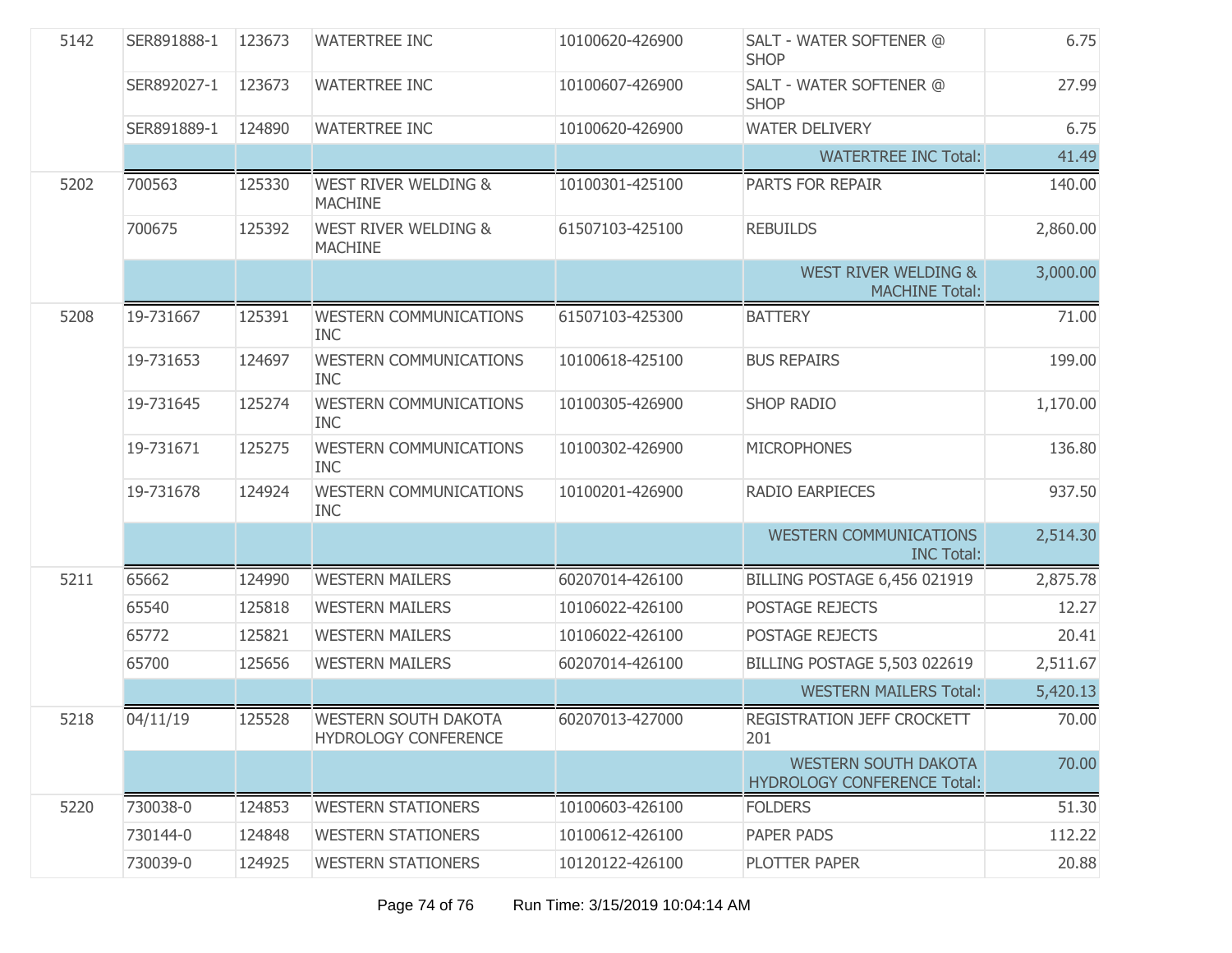| 5220 | 730245-0   | 124870 | <b>WESTERN STATIONERS</b> | 10106021-426100 | <b>OFFICE SUPPLIES</b>                          | 96.06    |
|------|------------|--------|---------------------------|-----------------|-------------------------------------------------|----------|
|      | 730221-0   | 124508 | <b>WESTERN STATIONERS</b> | 10100706-426100 | <b>EASELS</b>                                   | 269.94   |
|      | 729812-0   | 124976 | <b>WESTERN STATIONERS</b> | 10100106-426100 | <b>Office Supplies</b>                          | 47.29    |
|      | 730492-1   | 125815 | <b>WESTERN STATIONERS</b> | 10100301-426100 | <b>OFFICE SUPPLIES</b>                          | 96.65    |
|      | 729840-1   | 124667 | <b>WESTERN STATIONERS</b> | 10102021-426100 | OFFICE SUPPLIES: DRY ERASE<br><b>BOA</b>        | 123.17   |
|      | 729840-1   | 124667 | <b>WESTERN STATIONERS</b> | 61800891-426100 | <b>OFFICE SUPPLIES: DRY ERASE</b><br><b>BOA</b> | 60.66    |
|      | 729840-0   | 124668 | <b>WESTERN STATIONERS</b> | 10100202-426100 | OFFICE SUPPLIES: SHARPIE,<br><b>FOLD</b>        | 10.28    |
|      | 729840-0   | 124668 | <b>WESTERN STATIONERS</b> | 61800890-426100 | OFFICE SUPPLIES: SHARPIE,<br><b>FOLD</b>        | 5.07     |
|      | 729819-0   | 124305 | <b>WESTERN STATIONERS</b> | 10100706-426100 | MISC OFFICE SUPPLIES                            | 155.94   |
|      | C 729819-0 |        | <b>WESTERN STATIONERS</b> | 10100706-426100 | <b>CREDIT RETURNED EASELS</b>                   | (155.94) |
|      | 729822-1   | 125091 | <b>WESTERN STATIONERS</b> | 10100108-426100 | <b>CALENDERS</b>                                | 21.88    |
|      | 730412-0   | 125694 | <b>WESTERN STATIONERS</b> | 10100202-426100 | OFFICE SUPPLIES: CAN AIR / BIN                  | 11.55    |
|      | 730412-0   | 125694 | <b>WESTERN STATIONERS</b> | 61800890-426100 | OFFICE SUPPLIES: CAN AIR / BIN                  | 5.69     |
|      | 729661-0   | 125026 | <b>WESTERN STATIONERS</b> | 10100108-426100 | NOTARY STAMP KELLY<br>LANGENBAU                 | 36.45    |
|      | 729822-0   | 125025 | <b>WESTERN STATIONERS</b> | 10100108-426100 | LABELS, TAPE, BATTERY, DESK PAD                 | 105.91   |
|      | 730492-0   | 125276 | <b>WESTERN STATIONERS</b> | 10100301-426100 | <b>OFFICE SUPPLIES</b>                          | 119.98   |
|      | 730144-1   | 125576 | <b>WESTERN STATIONERS</b> | 10100612-426100 | <b>BINDERS</b>                                  | 48.38    |
|      | 729817-0   | 125303 | <b>WESTERN STATIONERS</b> | 10100101-426100 | <b>OFFICE SUPPLIES</b>                          | 34.40    |
|      | 730032-0   | 124666 | <b>WESTERN STATIONERS</b> | 10100202-426100 | <b>OFFICE SUPPLIES: MAILER</b><br>ENVEL,        | 15.38    |
|      | 730032-0   | 124666 | <b>WESTERN STATIONERS</b> | 10102024-426100 | <b>OFFICE SUPPLIES: MAILER</b><br>ENVEL,        | 10.85    |
|      | 730032-0   | 124666 | <b>WESTERN STATIONERS</b> | 61800890-426100 | <b>OFFICE SUPPLIES: MAILER</b><br>ENVEL,        | 7.58     |
|      | 730032-0   | 124666 | <b>WESTERN STATIONERS</b> | 61800894-426100 | <b>OFFICE SUPPLIES: MAILER</b><br>ENVEL,        | 5.34     |
|      |            |        |                           |                 | <b>WESTERN STATIONERS Total:</b>                | 1,316.91 |
| 5234 | 241203     | 124738 | WHISLER BEARING COMPANY   | 10100302-425300 | UNIT S012                                       | 27.24    |
|      | 241257     | 124729 | WHISLER BEARING COMPANY   | 60207012-425300 | W317                                            | 6.48     |
|      |            |        |                           |                 |                                                 |          |